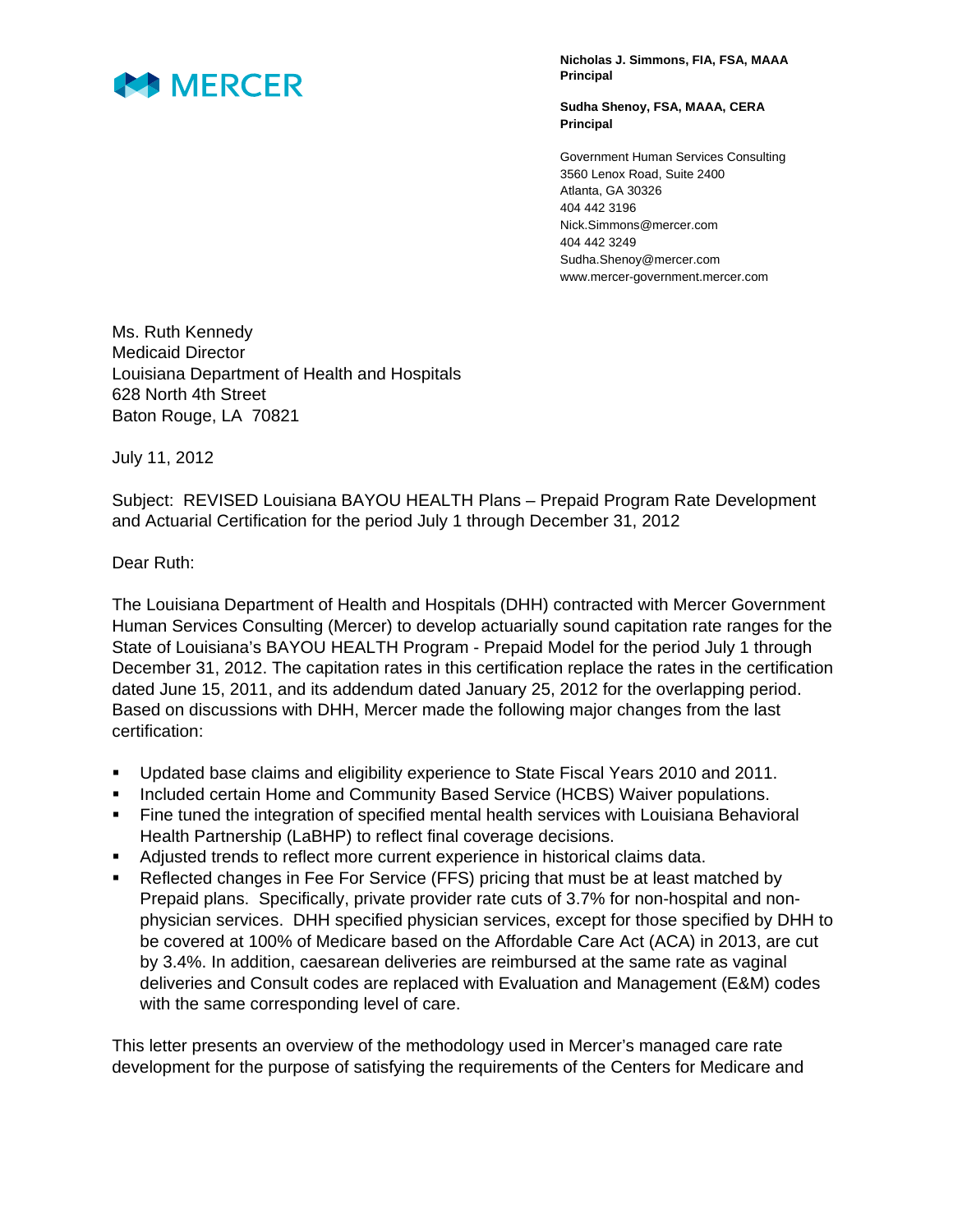

Page 2 July 11, 2012 Ms. Ruth Kennedy Louisiana Department of Health and Hospitals

Medicaid Services (CMS). This rate development process was based on Medicaid fee-forservice (FFS) medical claims and resulted in development of a range of actuarially sound rates for each rate cell. We then worked with DHH to develop a single proposed set of actuarially sound rates for each region and rate cell combination which are attached to and certified within this letter. These rates represent a 3.7% reduction on average compared to prior rates.

### Rate Methodology

### **Overview**

Capitation rate ranges for the Prepaid program were developed in accordance with rate-setting guidelines established by CMS. One of the key considerations in the rate range development was the base data. Mercer worked with DHH to obtain Medicaid FFS data from State Fiscal Year (SFY) 2010 and SFY 2011. Louisiana's SFY runs from July 1st through June 30th of the following year. Restrictions were applied to the enrollment and FFS claims data so that it matched the populations and benefit package defined in the Contract.

To develop capitation rates, adjustments were applied to the base data consistent with the CMS Capitated Rate-Setting Checklist:

- Removal of enrollment and claims during periods of retroactive eligibility (AA.3.4);
- Completion factors to account for unpaid claims at the time of the data submission (AA.3.14);
- Adjustment to reflect amounts paid outside of the Louisiana Medicaid Management Information System (MMIS), including but not limited to inpatient outlier stays, inpatient and outpatient cost reconciliations, and fraud and abuse recoupments (AA.3.0);
- **Trend factors to forecast the expenditures and utilization to the appropriate contract period** (AA.3.10);
- **Prospective and historic program changes not reflected in the base data (AA.3.1);**
- Data smoothing (AA.5.0); and
- Administration loading, including projected underwriting gain (AA.3.2).

The resulting rate ranges for each individual rate cell were gross of Graduate Medical Education (GME) payments to teaching hospitals provided in the Louisiana Medicaid State Plan. Mercer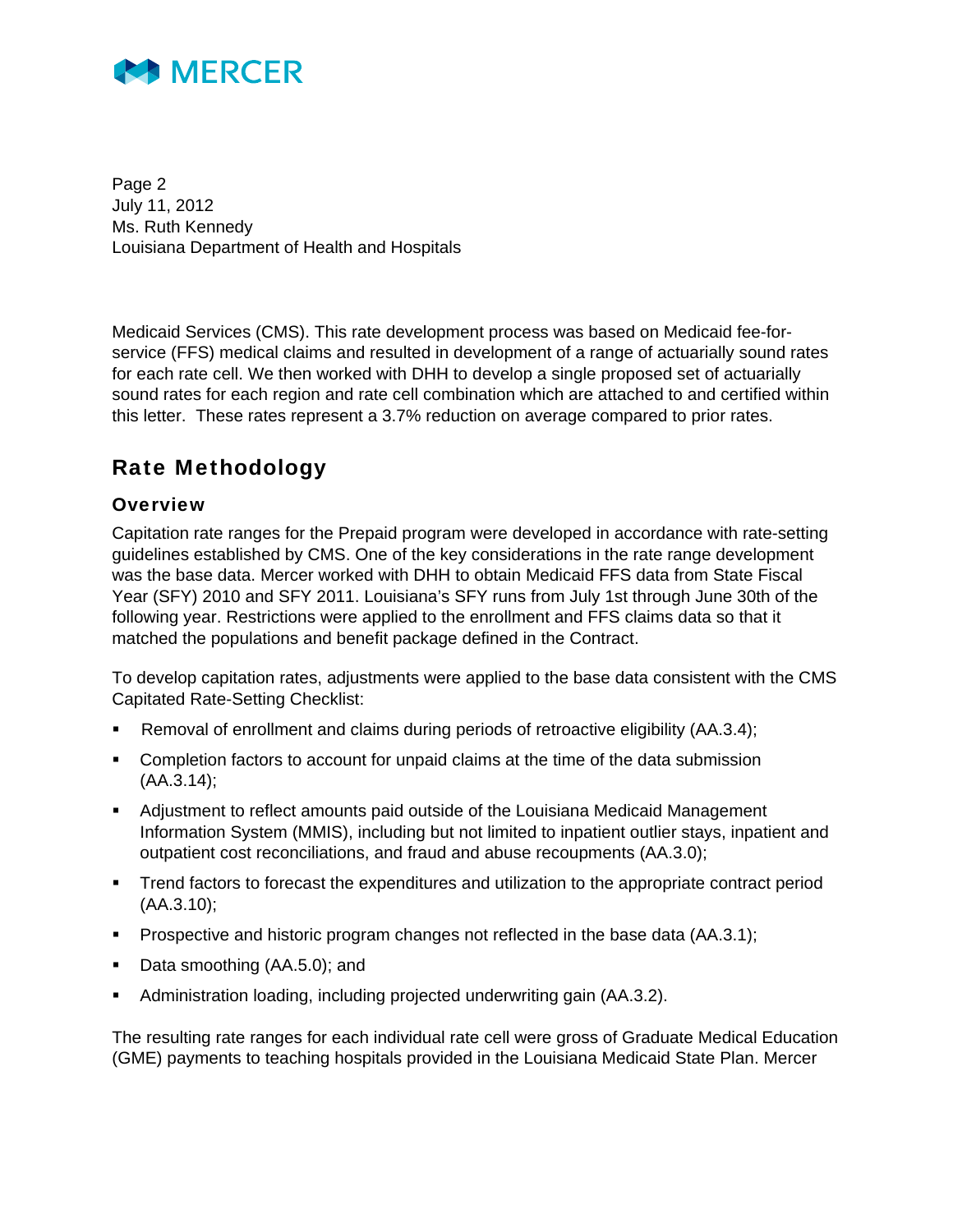

Page 3 July 11, 2012 Ms. Ruth Kennedy Louisiana Department of Health and Hospitals

then worked with DHH to develop a single, actuarially sound rate, gross of GME for each rate cell. Finally, Mercer developed a GME adjustment for each rate cell designed to reduce the gross rates to net rates consistent with DHH's decision to continue paying exactly the same GME amounts as in the State Plan directly to the teaching hospitals. The resulting net rates are certified as actuarially sound later in this letter.

### Base Data Development

Mercer was provided with Medicaid FFS enrollment and claims data from SFY10 and SFY11 with runout through August 2011 to develop the capitation rates. Mercer was also provided with supplemental data files containing information on outlier claims paid outside of the MMIS system, fraud and abuse recoupments, GME payments, and inpatient and outpatient hospital cost settlements. These payments/recoupments outside of the MMIS system (in some instances based on estimates) have been added to or subtracted from the base claims data as appropriate so that the relevant cost for the population eligible for enrollment in the Prepaid program is replicated.

Mercer reviewed the data provided by the State for consistency and reasonableness and determined that the data appears appropriate for the purpose of setting capitation rates for the Prepaid program. Attachment D provides the certification by the State for the data used for setting prepaid capitation rates.

#### *Enrollment Data*

The enrollment file supplied by DHH's fiscal agent provided all enrollment records for each member for each month. Therefore, if a member's eligibility status was retroactively changed, both the old and the new records were present. Most often this occurred because a recipient was retroactively categorized as SSI from Family and Children. In this case, the enrollment file would have included both the SSI enrollment record and the Family and Children record for the same month. Mercer worked with DHH to develop a hierarchy to determine which was the appropriate unique enrollment record to use – typically the SSI record. This treatment is consistent with DHH's proposed policy to recoup the prior capitation payments and re-pay the corrected rates for up to twelve months when status changes retroactively.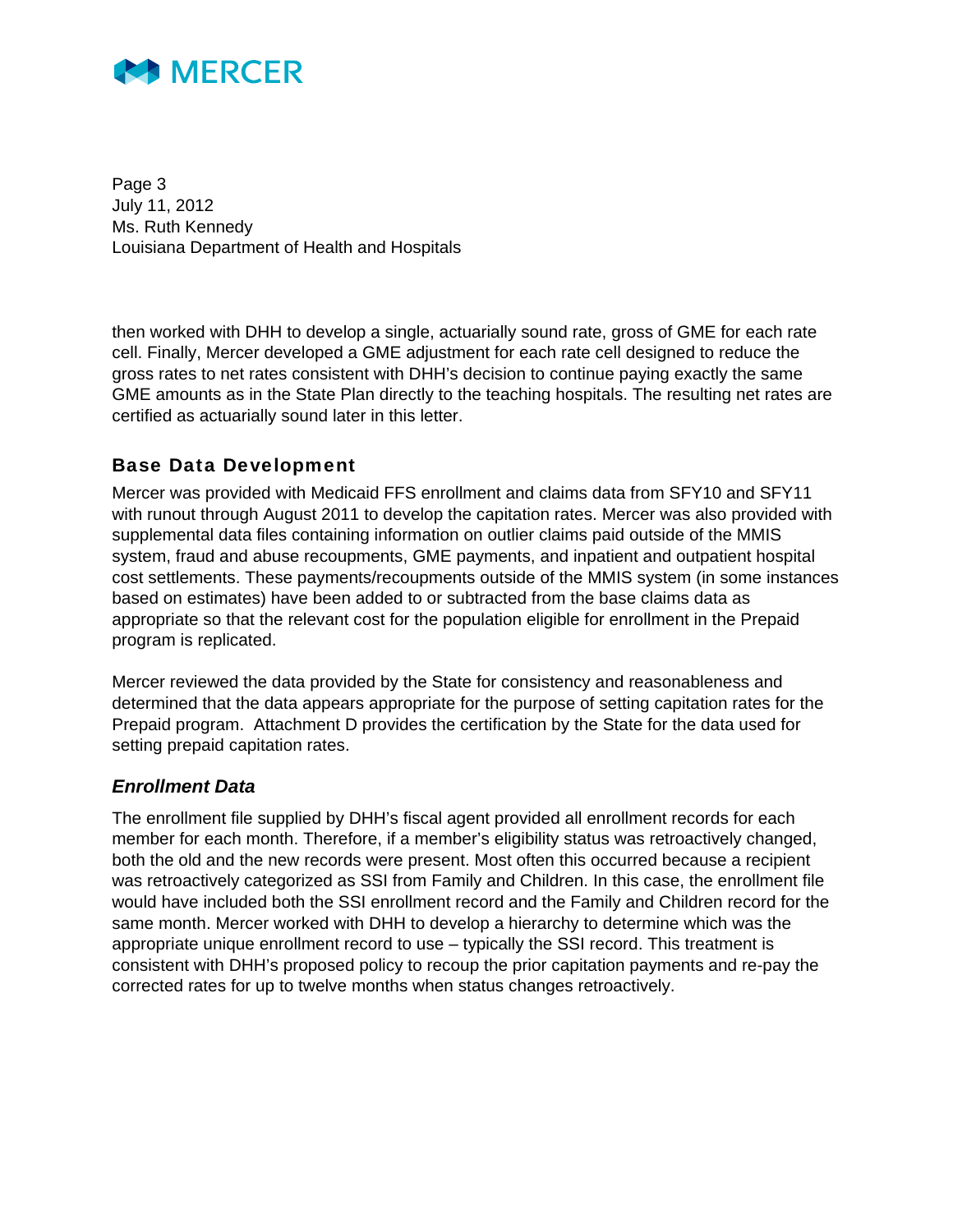

Page 4 July 11, 2012 Ms. Ruth Kennedy Louisiana Department of Health and Hospitals

### *Claims Data*

Mercer used SFY10 and SFY11 FFS data as the data source. The FFS data reflects the actual medical expenses to DHH of providing healthcare coverage for the Prepaid eligible population. The expenses are net Third Party Liability and subrogation. Mercer reviewed the FFS data to ensure it appeared reasonable and appropriate but did not audit the data. Specifically, Mercer reviewed the following issues:

- Completeness and consistency of incurred claims over time;
- Consistency between FFS claims data and DHH published reports;
- All payments outside of the MMIS claims system appeared to be properly accounted for; and
- The data appeared to have been properly restricted to those services and populations to be covered under the Prepaid program.

Adjustments were made to the FFS data to reflect the complete cost of an actuarially equivalent population for the Prepaid contract.

**Outlier Claims for Children Under 6 Years –** DHH makes payments to a maximum of \$10 million annually for outlier claims incurred during an inpatient admission for children under 6 years old outside of the MMIS. Adding outlier claims with a cap of \$10 million per year to the base data resulted in an increase to cost of 0.57% in SFY10 and 0.61% in SFY11.

**Incurred-but-not-Reported Claims Adjustments –** Mercer estimated and adjusted for the remaining liability associated with incurred-but-not-reported claims for SFY10 and SFY11. The overall adjustments for SFY10 and SFY11 using paid claims data through August 2011 were -0.06% and 3.68%, respectively.

**Fraud-and-Abuse Recoupments –** Adjustments were made for recoupments due to fraud-andabuse recoveries. Those adjustments were -0.10% in SFY10 and -0.20% in SFY11.

**Graduate Medical Education (GME) (AA.3.8) –** DHH will be making payments for GME outside of the capitation rates. Therefore, after developing the gross rates, Mercer made adjustments to remove GME payments from the net rates.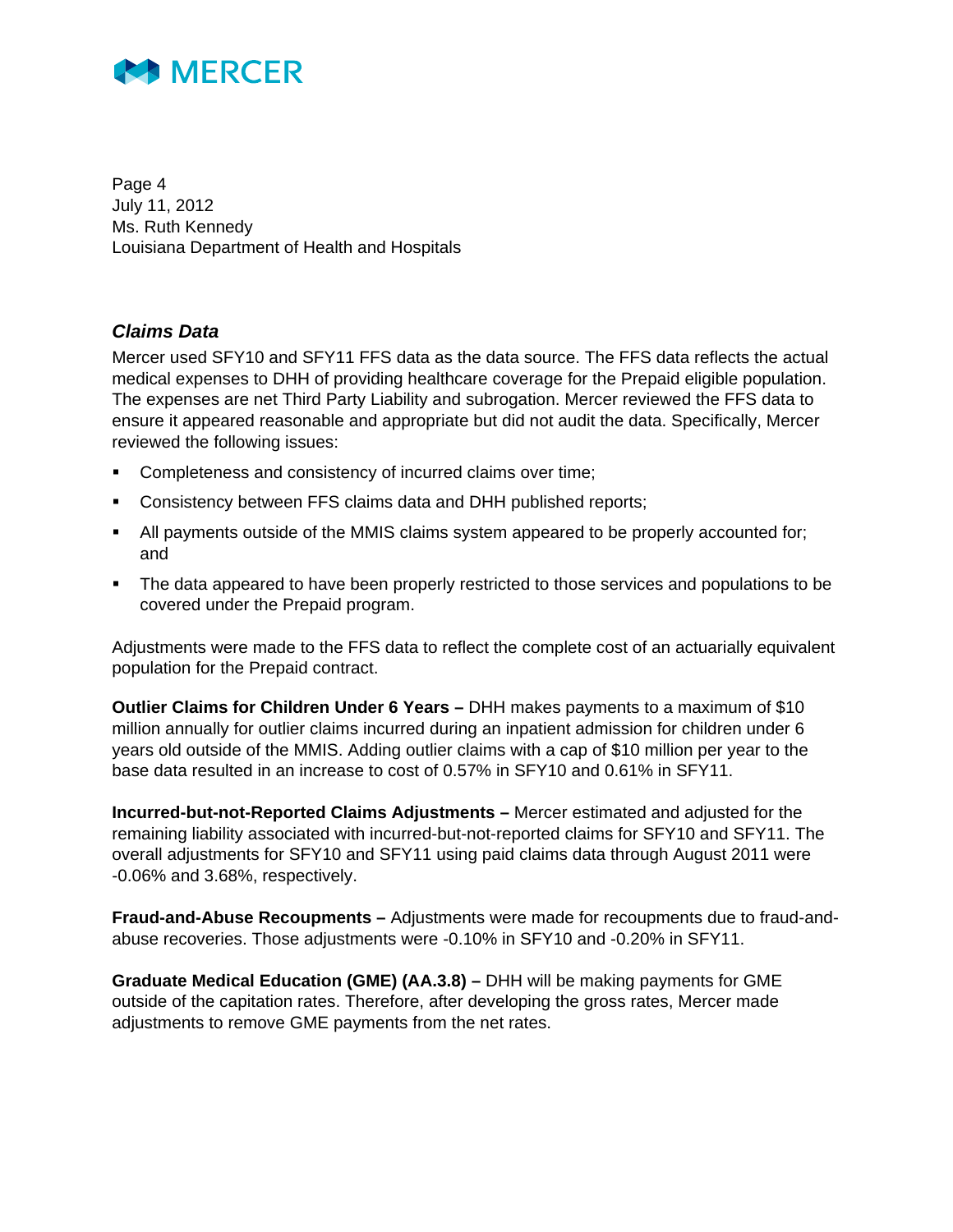

Page 5 July 11, 2012 Ms. Ruth Kennedy Louisiana Department of Health and Hospitals

**Inpatient, Outpatient Hospital Cost Settlements, and Supplemental Payments to High Medicaid Community Hospitals –** LSU state hospitals and other hospitals receive settlements based on cost reports. Certain "High Medicaid Community Hospitals" also receive supplemental payments that are provided for in the State plan. BAYOU HEALTH plans are required to pay at least the FFS Medicaid rate when contracting with the hospitals including the impact of cost settlements. Mercer applied adjustments of 0.60% in SFY10 and 0.98% in SFY11 to capture the impact of cost settlements made outside of the MMIS.

**Retroactive Eligibility (AA.3.4)** – Individuals will not enroll with a health plan until Medicaid eligible. Even after receiving Medicaid eligibility, it may take 30 days to become enrolled in a health plan. Therefore, enrollment and claims incurred during the retroactive period and those during the first month of Medicaid eligibility have been removed from our calculations. Infants are an exception because they are covered under the mother's plan from the date of birth.

**Non-covered Populations (AA.2.1, AA.2.2) –** In general, the Prepaid program includes individuals classified as SSI, Family and Children, Foster Children, Breast and Cervical Cancer, and HCBS Waiver. The following individuals are excluded from participation in the Prepaid program:

- Medicare Dually Eligible Individuals
- Chisholm Class Members
- **Individuals Receiving Medicaid Hospice Services**
- Individuals Residing in Long Term Care Facilities (Nursing Home, ICF/DD)
- **Individuals Receiving Services for Three Months or Less (Medically Needy Spend-down)**
- **Undocumented Immigrants Eligible for Emergency Services Only**
- Enrollees receiving single service (family planning only)
- **LaCHIP Affordable Plan**

**Non-covered Services (AA.2.4) –** The Prepaid rates are based on services covered under the provider agreement. The following services have been excluded in the determination of the capitation rates:

- Services provided through DHH's Early-Steps Program
- **Dental Services**
- **ICF/DD Services**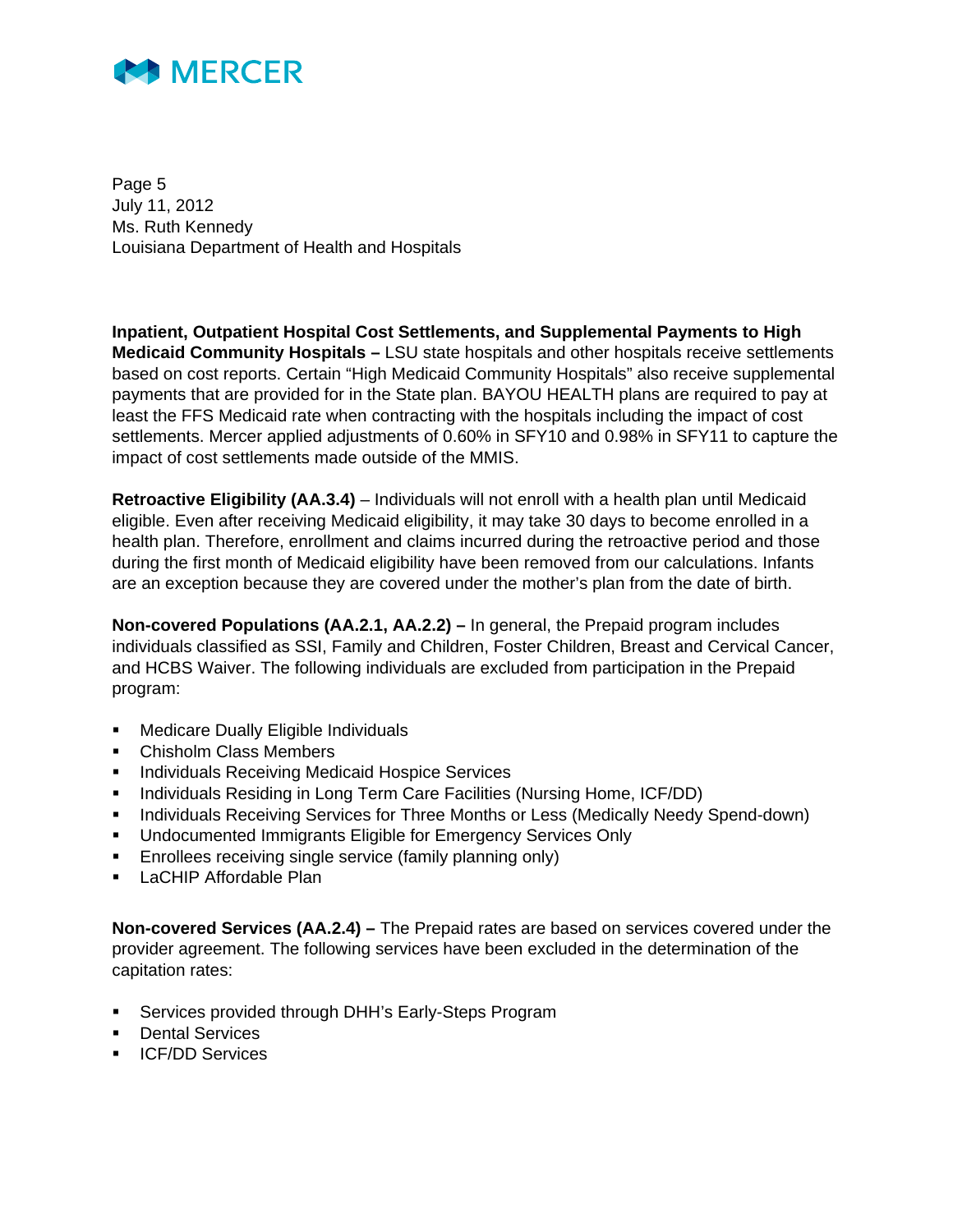

Page 6 July 11, 2012 Ms. Ruth Kennedy Louisiana Department of Health and Hospitals

- **Hospice**
- **Personal Care Services (EPSDT and LT-PCS)**
- **Nursing Facility Services**
- Pharmacy
- School-based Individualized Education Plan Services provided by a school district and billed through the intermediate school district, or school-based services funded with certified public expenditures including school nurses
- **Home and Community Based Waiver Services**
- Specialized Behavioral Health, including hospital services provided to recipients with a mental health diagnosis
- **Targeted Case Management Services**

**Client Participation Amounts (AA.2.3, AA.3.13) –** Costs associated with "spend-down" and post-eligibility treatment of income are not included in the base data.

**Third-Party Liability (AA.3.6)** – Recoveries associated with Third Party Liability and subrogation have been removed from claims.

**DSH Payments (AA.3.5)** – DSH payments are made outside of the MMIS system and have not been included in the capitation rates. Any such payments will be made outside of the capitation rates by DHH after implementation of the Prepaid program.

**FQHC and RHC Reimbursement (AA.3.9)** – DHH requires that all health plans reimburse FQHCs and RHCs at the Prospective Payment System (PPS) rate so that cash flows will be improved to these facilities. DHH will perform reconciliation quarterly to ensure that the PPS rate has been paid. In the unlikely event of a shortfall, the plans will pay the amount necessary to bring reimbursements to these facilities up to the PPS rate.

**Co-payments (AA.3.7) –** Co-pays are only applicable to prescription drugs. Since prescription drugs have been carved out of the Prepaid program, no additional adjustment is necessary for co-pays.

**Primary Case Care Management (PCCM) Fee (AA.3.0) – Historically, Louisiana has paid a** PCCM fee for members assigned to a primary care provider under the PCCM program. Since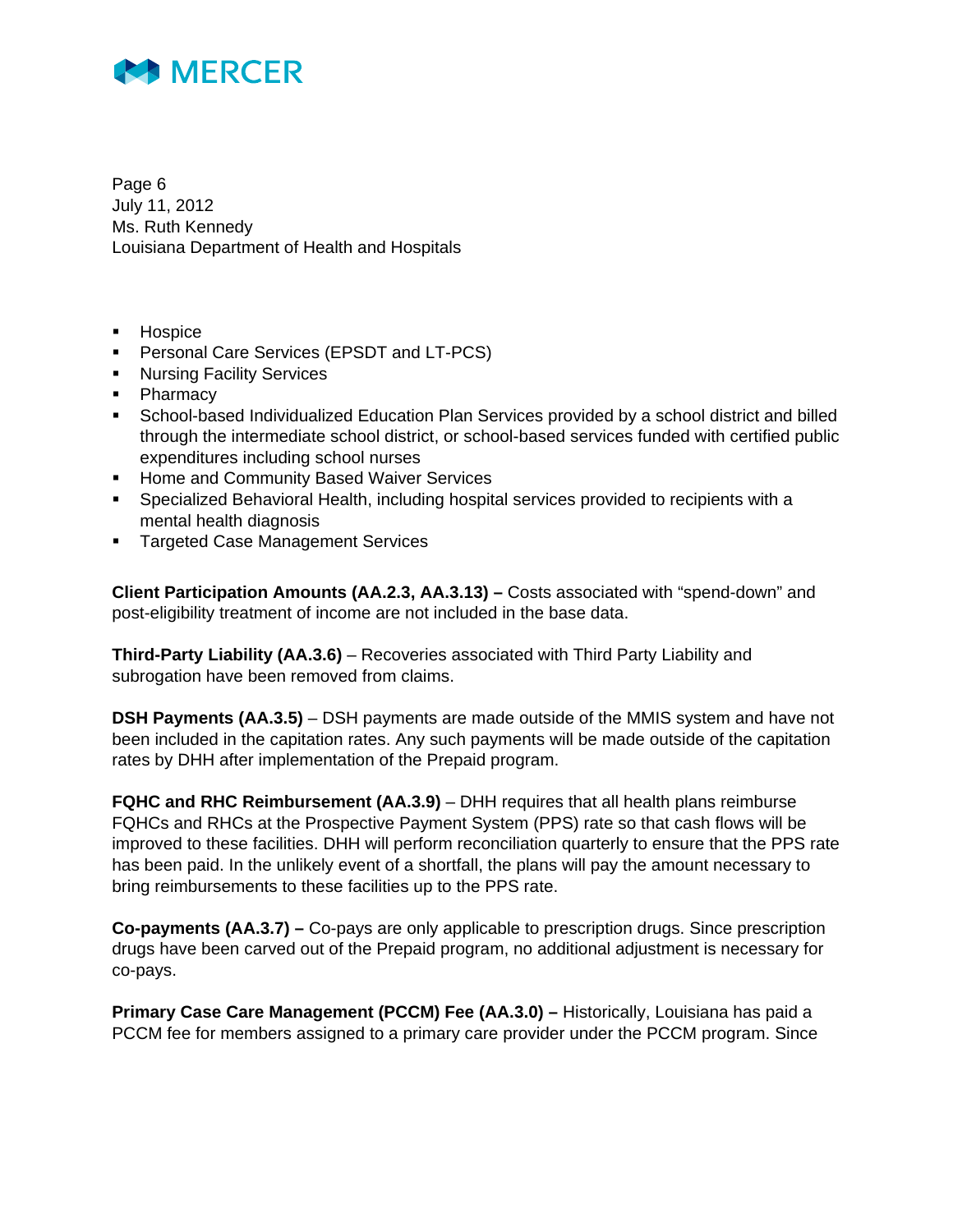

Page 7 July 11, 2012 Ms. Ruth Kennedy Louisiana Department of Health and Hospitals

the PCCM fee is not allowed to be included in the capitation rates, Mercer has excluded the PCCM fee by excluding payments associated with procedure code CC001.

### Rate Category Groupings

Rates will vary by the major categories of eligibility. Furthermore, where appropriate, the rates within a particular category of eligibility are subdivided into different age and gender bands to reflect differences in risk due to age and gender and during child bearing ages. In addition, due to the high cost associated with pregnancies, DHH will pay a maternity kickpayment to the plans for each delivery that takes place. The following is a list of the different rate cells for each eligibility category including the maternity kickpayment.

| SSI |                                 |   |                                      |
|-----|---------------------------------|---|--------------------------------------|
|     | $0 - 2$ Months, Male and Female | ٠ | 14 – 18 Years, Male and Female       |
| ٠   | 3-11 Months, Male and Female    | ٠ | 19 – 44 Years, Male and Female       |
|     | 1-5 Years, Male and Female      | ■ | 45+ Years, Male and Female           |
|     | 6 – 13 Years, Male and Female   |   |                                      |
|     | Family & Children               |   |                                      |
|     | $0 - 2$ Months, Male and Female | ٠ | $14 - 18$ Years, Male                |
|     | 3 – 11 Months, Male and Female  | п | 19 - 44 Years, Female                |
|     | 1-5 Years, Male and Female      | ٠ | $19 - 44$ Years, Male                |
|     | 6 – 13 Years, Male and Female   | ■ | 45+ Years, Female                    |
| ٠   | 14 – 18 Years, Female           |   | 45+ Years, Male                      |
|     | Foster Care Children, All Ages  |   | Breast and Cervical Cancer, All Ages |
|     | <b>HCBS Waiver</b>              |   |                                      |
|     | 0 - 18 Years, Male and Female   | ٠ | 19+ Years, Male and Female           |
|     | <b>Maternity Kickpayment</b>    |   |                                      |

### Trend Development

Trend is an estimate of the change in the overall cost of providing health care benefits over a finite period of time. A trend factor is necessary to estimate the expenses of providing health care services in a future period. Mercer reviewed a variety of sources to develop the trend assumptions. These sources included, but were not limited to: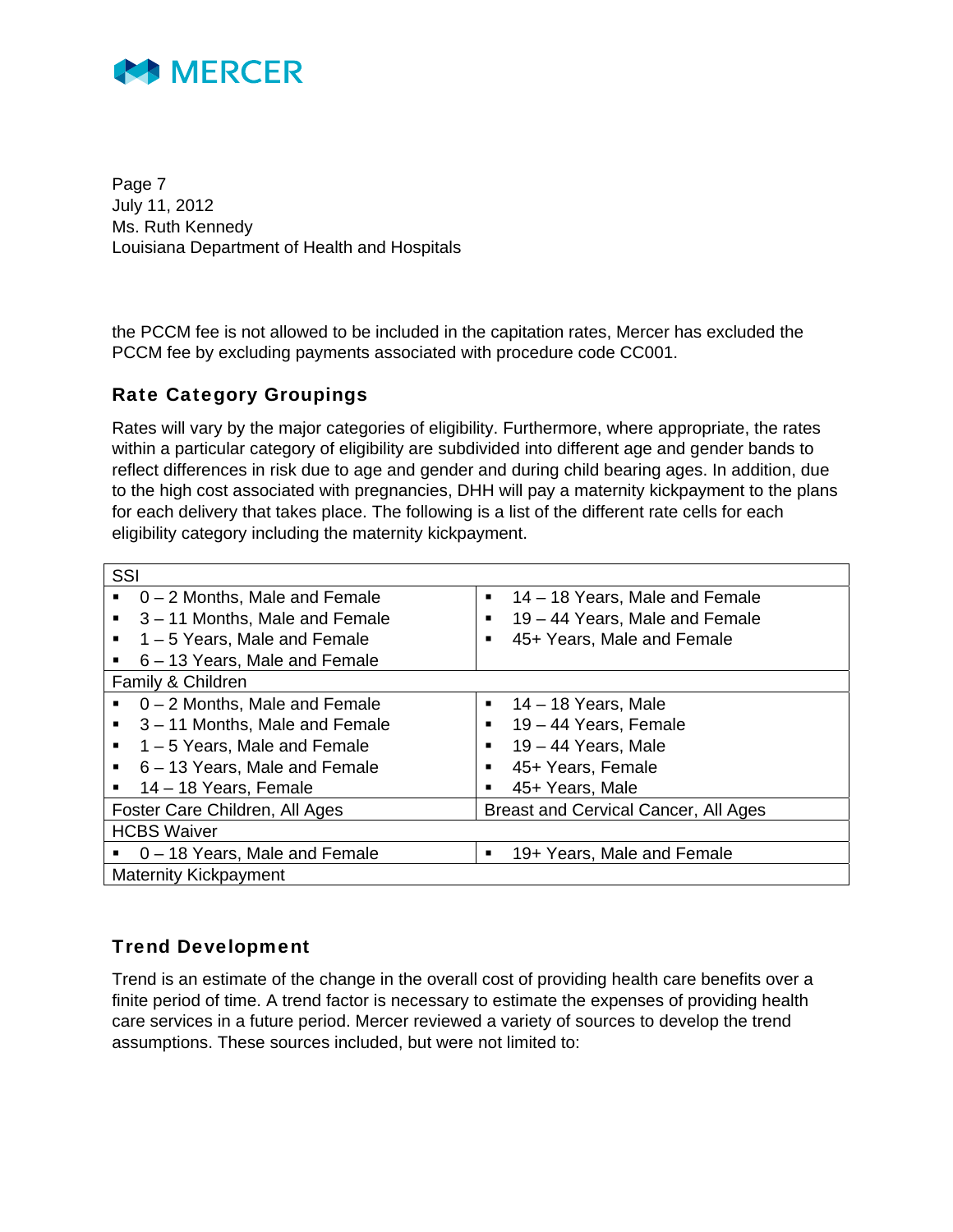

Page 8 July 11, 2012 Ms. Ruth Kennedy Louisiana Department of Health and Hospitals

- **Health care economic indices such as Consumer Price Index for the South-Atlantic region,**
- Mercer's regression analysis applied to trends exhibited in the FFS claims data,
- **Trends in other state Medicaid programs for similar populations, and**
- **Judgment regarding economic outlook balancing a variety of sources.**

Mercer developed individual trends for each category of eligibility and service category. Mercer's target trend can be found in the following table.

|                        |                                                     |                    |                  | <b>PMPM</b>  |
|------------------------|-----------------------------------------------------|--------------------|------------------|--------------|
| <b>COA Description</b> | <b>COS Description</b>                              | <b>Utilization</b> | <b>Unit Cost</b> | <b>Trend</b> |
| SSI                    | Inpatient Hospital                                  | 1.14%              | 0.00%            | 1.14%        |
| SSI                    | <b>Outpatient Hospital</b>                          | 5.52%              | 3.54%            | 9.26%        |
| SSI                    | Primary Care Physician                              | 3.29%              | 0.00%            | 3.29%        |
| SSI                    | Specialty Care Physician                            | 3.29%              | 0.00%            | 3.29%        |
| SSI                    | <b>FQHC/RHC</b>                                     | 3.29%              | 2.00%            | 5.35%        |
| SSI                    | <b>EPSDT</b>                                        | 3.29%              | 0.00%            | 3.29%        |
| SSI                    | <b>Certified Nurse Practitioners/Clinical Nurse</b> | 3.29%              | 0.00%            | 3.29%        |
| SSI                    | Lab/Radiology                                       | 3.29%              | 0.00%            | 3.29%        |
| SSI                    | Home Health                                         | 3.29%              | 0.00%            | 3.29%        |
| SSI                    | <b>Emergency Transportation</b>                     | 3.52%              | 0.00%            | 3.52%        |
| SSI                    | Non-Emergency Transportation                        | 3.52%              | 0.00%            | 3.52%        |
| SSI                    | Rehabilitation Services (OT, PT, ST)                | 3.29%              | 0.00%            | 3.29%        |
| SSI                    | <b>DME</b>                                          | 3.28%              | 0.00%            | 3.29%        |
| SSI                    | Clinic                                              | 3.29%              | 0.00%            | 3.29%        |
| SSI                    | Family Planning                                     | 3.29%              | 0.00%            | 3.29%        |
| SSI                    | Other                                               | 3.29%              | 0.00%            | 3.29%        |
| SSI                    | <b>Emergency Room</b>                               | 5.52%              | 3.54%            | 9.26%        |
| SSI                    | <b>Basic Behavioral Health</b>                      | 3.29%              | 0.00%            | 3.29%        |
| Family and Children    | Inpatient Hospital                                  | 0.76%              | 0.00%            | 0.76%        |
| Family and Children    | <b>Outpatient Hospital</b>                          | 4.52%              | 3.54%            | 8.22%        |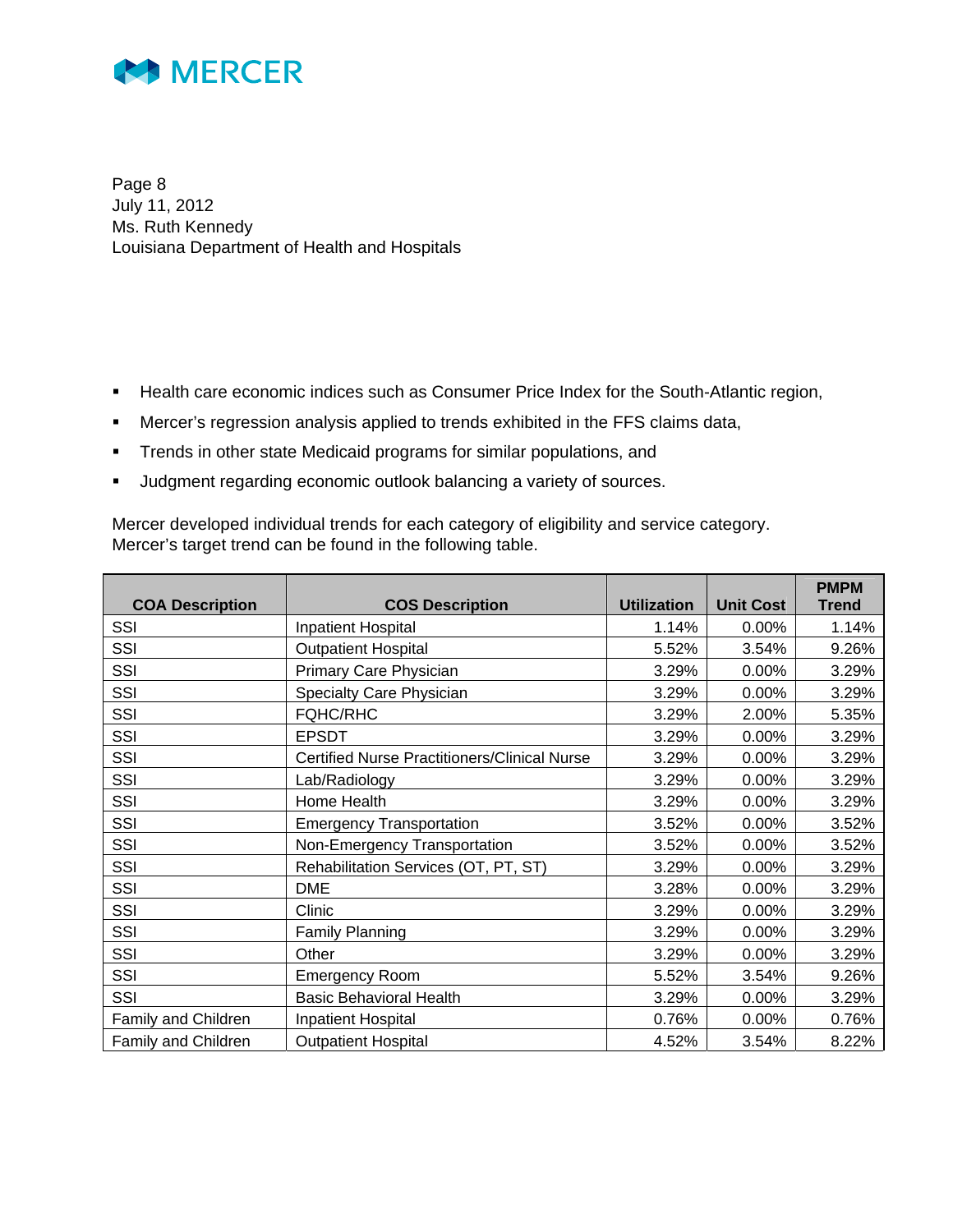

Page 9 July 11, 2012 Ms. Ruth Kennedy Louisiana Department of Health and Hospitals

| <b>COA Description</b>      | <b>COS Description</b>                              | <b>Utilization</b> | <b>Unit Cost</b> | <b>PMPM</b><br><b>Trend</b> |
|-----------------------------|-----------------------------------------------------|--------------------|------------------|-----------------------------|
| Family and Children         | Primary Care Physician                              | 2.52%              | 0.00%            | 2.52%                       |
| Family and Children         | <b>Specialty Care Physician</b>                     | 2.52%              | 0.00%            | 2.52%                       |
| Family and Children         | <b>FQHC/RHC</b>                                     | 2.52%              | 2.00%            | 4.57%                       |
| Family and Children         | <b>EPSDT</b>                                        | 2.52%              | 0.00%            | 2.52%                       |
| Family and Children         | <b>Certified Nurse Practitioners/Clinical Nurse</b> | 2.52%              | 0.00%            | 2.52%                       |
| Family and Children         | Lab/Radiology                                       | 3.29%              | 0.00%            | 3.29%                       |
| Family and Children         | Home Health                                         | 3.29%              | 0.00%            | 3.29%                       |
| Family and Children         | <b>Emergency Transportation</b>                     | 3.52%              | 0.00%            | 3.52%                       |
| Family and Children         | Non-Emergency Transportation                        | 3.52%              | 0.00%            | 3.52%                       |
| Family and Children         | Rehabilitation Services (OT, PT, ST)                | 3.29%              | 0.00%            | 3.29%                       |
| Family and Children         | <b>DME</b>                                          | 3.28%              | 0.00%            | 3.29%                       |
| Family and Children         | Clinic                                              | 2.52%              | 0.00%            | 2.52%                       |
| Family and Children         | <b>Family Planning</b>                              | 2.52%              | 0.00%            | 2.52%                       |
| Family and Children         | Other                                               | 3.29%              | 0.00%            | 3.29%                       |
| Family and Children         | <b>Emergency Room</b>                               | 4.52%              | 3.54%            | 8.22%                       |
| Family and Children         | <b>Basic Behavioral Health</b>                      | 2.52%              | 0.00%            | 2.52%                       |
| Foster Care Children        | <b>Inpatient Hospital</b>                           | 1.14%              | 0.00%            | 1.14%                       |
| <b>Foster Care Children</b> | <b>Outpatient Hospital</b>                          | 5.52%              | 3.54%            | 9.25%                       |
| <b>Foster Care Children</b> | Primary Care Physician                              | 3.29%              | 0.00%            | 3.29%                       |
| Foster Care Children        | Specialty Care Physician                            | 3.29%              | 0.00%            | 3.29%                       |
| <b>Foster Care Children</b> | <b>FQHC/RHC</b>                                     | 3.29%              | 2.00%            | 5.35%                       |
| Foster Care Children        | <b>EPSDT</b>                                        | 3.29%              | 0.00%            | 3.29%                       |
| Foster Care Children        | <b>Certified Nurse Practitioners/Clinical Nurse</b> | 3.29%              | 0.00%            | 3.29%                       |
| Foster Care Children        | Lab/Radiology                                       | 3.29%              | 0.00%            | 3.29%                       |
| Foster Care Children        | Home Health                                         | 3.29%              | 0.00%            | 3.28%                       |
| Foster Care Children        | <b>Emergency Transportation</b>                     | 3.52%              | 0.00%            | 3.52%                       |
| <b>Foster Care Children</b> | Non-Emergency Transportation                        | 3.52%              | 0.00%            | 3.52%                       |
| Foster Care Children        | Rehabilitation Services (OT, PT, ST)                | 3.29%              | 0.00%            | 3.28%                       |
| <b>Foster Care Children</b> | <b>DME</b>                                          | 3.29%              | 0.00%            | 3.29%                       |
| Foster Care Children        | Clinic                                              | 3.29%              | 0.00%            | 3.29%                       |
| Foster Care Children        | <b>Family Planning</b>                              | 3.29%              | 0.00%            | 3.29%                       |
| <b>Foster Care Children</b> | Other                                               | 3.29%              | 0.00%            | 3.29%                       |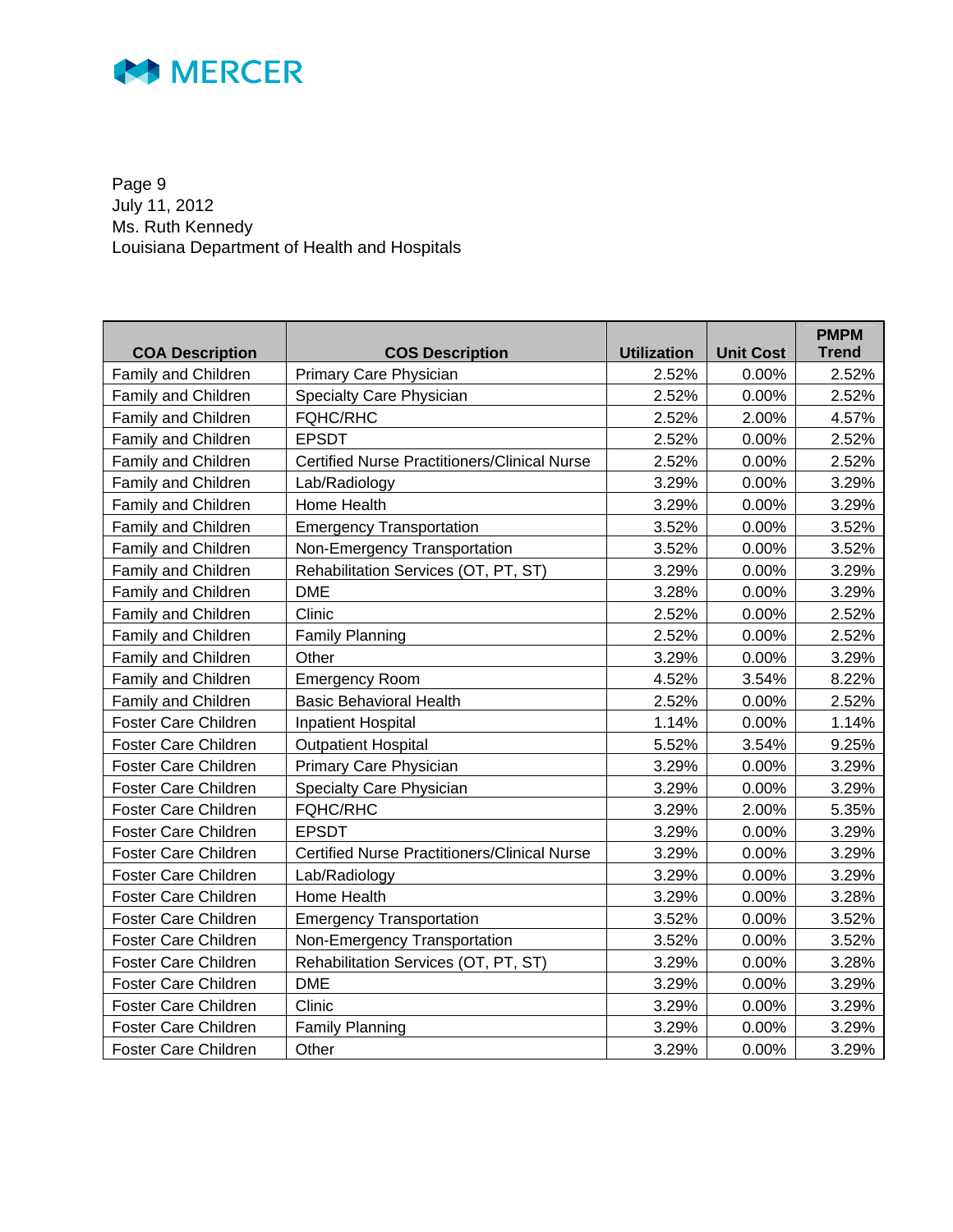

Page 10 July 11, 2012 Ms. Ruth Kennedy Louisiana Department of Health and Hospitals

| <b>COA Description</b>     | <b>COS Description</b>                              | <b>Utilization</b> | <b>Unit Cost</b> | <b>PMPM</b><br><b>Trend</b> |
|----------------------------|-----------------------------------------------------|--------------------|------------------|-----------------------------|
| Foster Care Children       | <b>Emergency Room</b>                               | 5.52%              | 3.54%            | 9.26%                       |
| Foster Care Children       | <b>Basic Behavioral Health</b>                      | 3.29%              | 0.00%            | 3.29%                       |
| <b>Breast and Cervical</b> |                                                     |                    |                  |                             |
| Cancer                     | <b>Inpatient Hospital</b>                           | 1.14%              | 0.00%            | 1.14%                       |
| <b>Breast and Cervical</b> |                                                     |                    |                  |                             |
| Cancer                     | <b>Outpatient Hospital</b>                          | 5.52%              | 3.54%            | 9.26%                       |
| <b>Breast and Cervical</b> |                                                     |                    |                  |                             |
| Cancer                     | Primary Care Physician                              | 3.29%              | 0.00%            | 3.29%                       |
| <b>Breast and Cervical</b> |                                                     |                    |                  |                             |
| Cancer                     | <b>Specialty Care Physician</b>                     | 3.29%              | 0.00%            | 3.29%                       |
| <b>Breast and Cervical</b> |                                                     |                    |                  |                             |
| Cancer                     | <b>FQHC/RHC</b>                                     | 3.29%              | 2.00%            | 5.35%                       |
| <b>Breast and Cervical</b> |                                                     |                    |                  |                             |
| Cancer                     | <b>EPSDT</b>                                        | 3.30%              | 0.00%            | 3.30%                       |
| <b>Breast and Cervical</b> |                                                     |                    |                  |                             |
| Cancer                     | <b>Certified Nurse Practitioners/Clinical Nurse</b> | 3.29%              | 0.00%            | 3.29%                       |
| <b>Breast and Cervical</b> |                                                     |                    |                  |                             |
| Cancer                     | Lab/Radiology                                       | 3.29%              | 0.00%            | 3.29%                       |
| <b>Breast and Cervical</b> |                                                     |                    |                  |                             |
| Cancer                     | Home Health                                         | 3.29%              | 0.00%            | 3.29%                       |
| <b>Breast and Cervical</b> |                                                     |                    |                  |                             |
| Cancer                     | <b>Emergency Transportation</b>                     | 3.52%              | 0.00%            | 3.52%                       |
| <b>Breast and Cervical</b> |                                                     |                    |                  |                             |
| Cancer                     | Non-Emergency Transportation                        | 3.52%              | 0.00%            | 3.52%                       |
| <b>Breast and Cervical</b> |                                                     |                    |                  |                             |
| Cancer                     | Rehabilitation Services (OT, PT, ST)                | 3.28%              | 0.00%            | 3.28%                       |
| <b>Breast and Cervical</b> |                                                     |                    |                  |                             |
| Cancer                     | <b>DME</b>                                          | 3.28%              | 0.00%            | 3.29%                       |
| <b>Breast and Cervical</b> |                                                     |                    |                  |                             |
| Cancer                     | Clinic                                              | 3.29%              | $0.00\%$         | 3.29%                       |
| <b>Breast and Cervical</b> |                                                     |                    |                  |                             |
| Cancer                     | <b>Family Planning</b>                              | 3.29%              | 0.00%            | 3.29%                       |
| <b>Breast and Cervical</b> | Other                                               | 3.29%              | 0.00%            | 3.29%                       |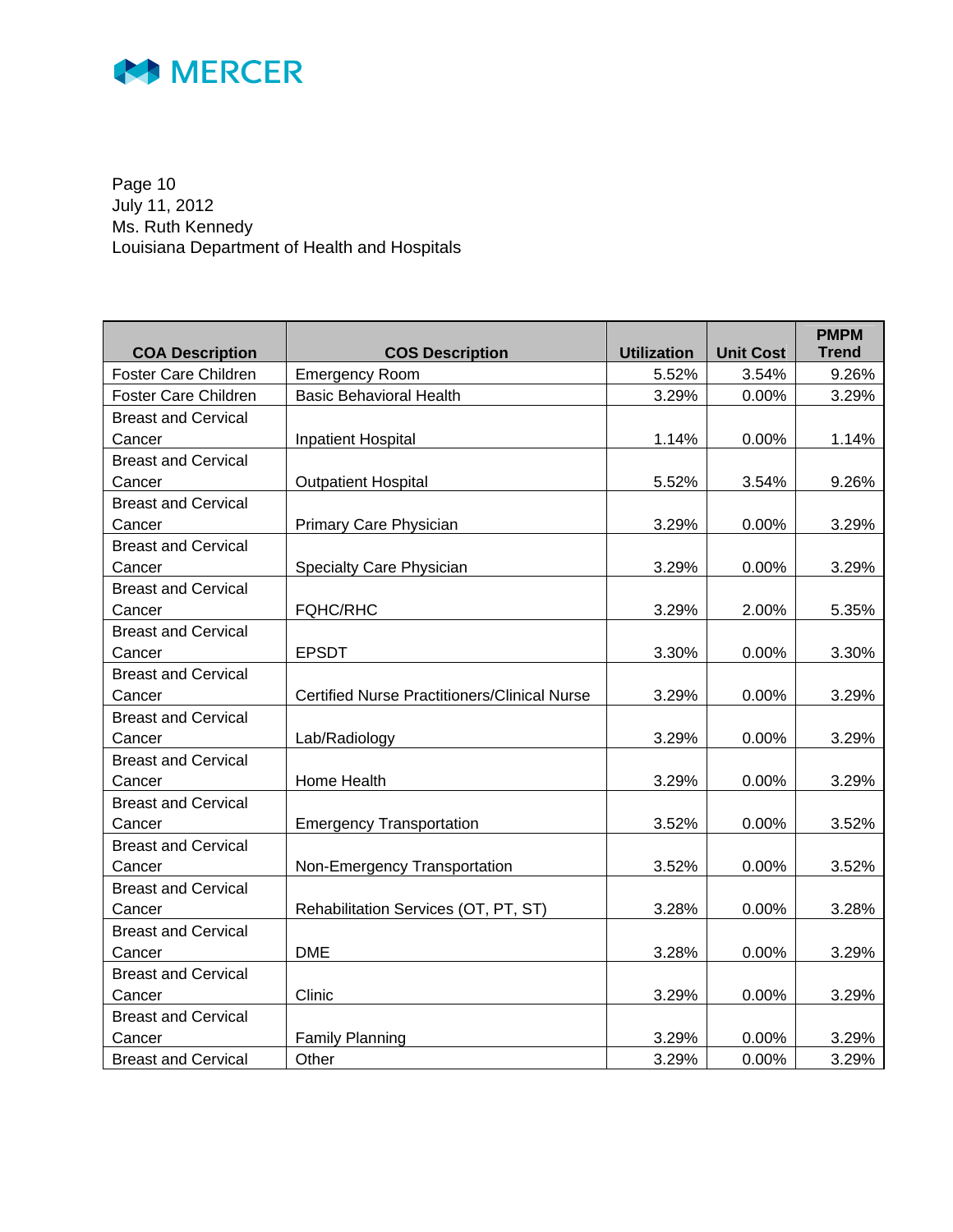

Page 11 July 11, 2012 Ms. Ruth Kennedy Louisiana Department of Health and Hospitals

| <b>COA Description</b>     | <b>COS Description</b>                              | <b>Utilization</b> | <b>Unit Cost</b> | <b>PMPM</b><br><b>Trend</b> |
|----------------------------|-----------------------------------------------------|--------------------|------------------|-----------------------------|
| Cancer                     |                                                     |                    |                  |                             |
| <b>Breast and Cervical</b> |                                                     |                    |                  |                             |
| Cancer                     | <b>Emergency Room</b>                               | 5.52%              | 3.54%            | 9.25%                       |
| <b>Breast and Cervical</b> |                                                     |                    |                  |                             |
| Cancer                     | <b>Basic Behavioral Health</b>                      | 3.29%              | 0.00%            | 3.29%                       |
| <b>HCBS Waiver</b>         | Inpatient Hospital                                  | 3.29%              | 0.00%            | 3.29%                       |
| <b>HCBS Waiver</b>         | <b>Outpatient Hospital</b>                          | 7.29%              | 3.80%            | 11.37%                      |
| <b>HCBS Waiver</b>         | Primary Care Physician                              | 5.29%              | 0.00%            | 5.29%                       |
| <b>HCBS Waiver</b>         | Specialty Care Physician                            | 5.29%              | 0.00%            | 5.29%                       |
| <b>HCBS Waiver</b>         | <b>FQHC/RHC</b>                                     | 5.29%              | 2.00%            | 7.39%                       |
| <b>HCBS Waiver</b>         | <b>EPSDT</b>                                        | 5.29%              | 0.00%            | 5.29%                       |
| <b>HCBS Waiver</b>         | <b>Certified Nurse Practitioners/Clinical Nurse</b> | 5.29%              | 0.00%            | 5.29%                       |
| <b>HCBS Waiver</b>         | Lab/Radiology                                       | 7.52%              | 0.00%            | 7.52%                       |
| <b>HCBS Waiver</b>         | Home Health                                         | 7.52%              | 0.00%            | 7.52%                       |
| <b>HCBS Waiver</b>         | <b>Emergency Transportation</b>                     | 6.52%              | 0.00%            | 6.52%                       |
| <b>HCBS Waiver</b>         | Non-Emergency Transportation                        | 6.52%              | 0.00%            | 6.52%                       |
| <b>HCBS Waiver</b>         | Rehabilitation Services (OT, PT, ST)                | 7.52%              | 0.00%            | 7.52%                       |
| <b>HCBS Waiver</b>         | <b>DME</b>                                          | 7.52%              | 0.00%            | 7.52%                       |
| <b>HCBS Waiver</b>         | Clinic                                              | 5.29%              | 0.00%            | 5.29%                       |
| <b>HCBS Waiver</b>         | <b>Family Planning</b>                              | 5.29%              | 0.00%            | 5.29%                       |
| <b>HCBS Waiver</b>         | Other                                               | 7.52%              | 0.00%            | 7.52%                       |
| <b>HCBS Waiver</b>         | <b>Emergency Room</b>                               | 7.71%              | 3.60%            | 11.59%                      |
| <b>HCBS Waiver</b>         | <b>Basic Behavioral Health</b>                      | 5.29%              | 0.00%            | 5.29%                       |
| Maternity Kickpayment      | <b>Maternity Kickpayment</b>                        | 0.00%              | 0.00%            | 0.00%                       |

The overall annualized per member per month (PMPM) trend assumption for the Prepaid program is 3.27%.

### Programmatic Changes/Rate Issues

Programmatic change adjustments recognize the impact of benefit or eligibility changes that took place during or after the base year. Mercer applied programmatic change adjustments to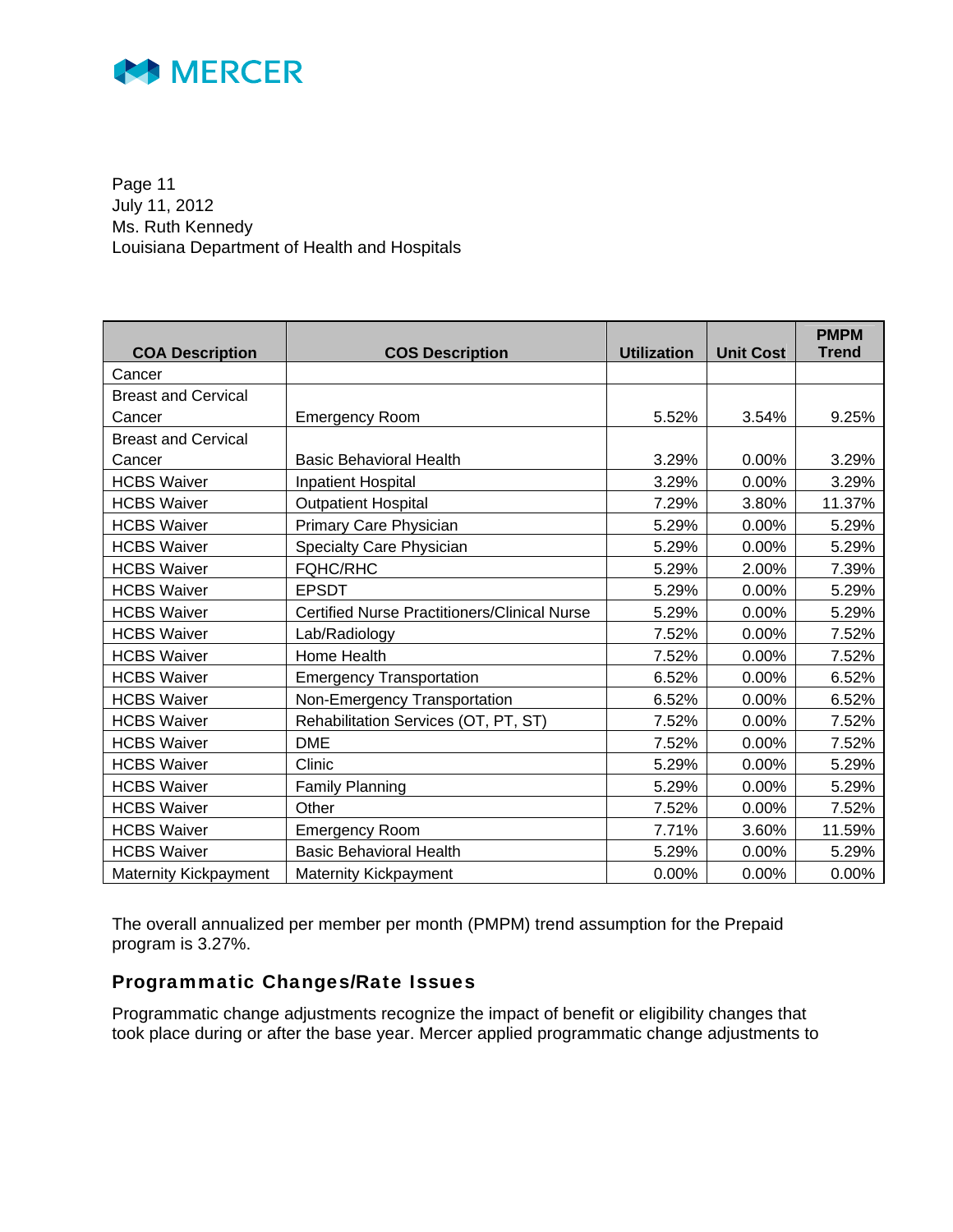

Page 12 July 11, 2012 Ms. Ruth Kennedy Louisiana Department of Health and Hospitals

incorporate factors not fully reflected in the base data. These adjustments were mutually exclusive and made only once in the rate-setting process.

**Changes to Inpatient Hospital Reimbursement –** Various changes have been made to hospital per diem rates. Effective for dates of service on or after January 1, 2011, the inpatient per diem rates paid to non-state and non-rural hospitals were reduced by 2% of the per diem rate on file as of December 31, 2010. The rural and state hospitals have been excluded from the rate reductions. The per diem rates for state hospitals have increased significantly during the base data period; however, this primarily affects the relative weights of the per diems versus cost settlements and has little impact on the total payment. Since October 16, 2010, DHH has reduced hospital payments and associated cost settlements to all LSU hospitals, except for E.A. Conway Medical Center, by approximately 40%.

**Changes to the Laboratory/Radiology Fee Schedule –** There have been various changes to fee schedules. Most recently, effective for dates of service on or after July 1, 2012, the reimbursement rates for laboratory services was reduced by 3.7% of the fee amounts on file as of January 1, 2011.

#### **Outpatient Hospital Fee Schedule Changes**

#### Children's Specialty Hospital

Effective for dates of service on or after January 1, 2011, the reimbursement paid to Children's Specialty Hospitals for outpatient surgery is reduced by 2% of the fee schedule on file as of December 31, 2010.

Through August 3, 2009, Children's Specialty Hospitals were cost settled at 83.18% of cost. From August 4, 2009 through August 31, 2009, these hospitals were cost settled at 78.48% of cost. From September 1, 2009 through February 2, 2010, these hospitals were cost settled at 97.00% of cost. From February 3, 2010 through July 31, 2010, these hospitals were cost settled at 92.15% of cost. Reimbursement going forward of 87.91% (August 1, 2010 – December 31, 2010) of allowable cost as calculated through the cost report settlement process will be reduced by 2%, making final reimbursement 86.15% (January 1, 2011 going forward).

#### Non-State and Non-Rural Outpatient Hospitals

Again, there have been various changes to fee schedules. Most recently, effective for dates of service on or after January 1, 2011, the reimbursement paid to Non-Rural, Non-State Outpatient Hospitals for outpatient surgery was reduced by 2% of the fee schedule on file as of December 31, 2010.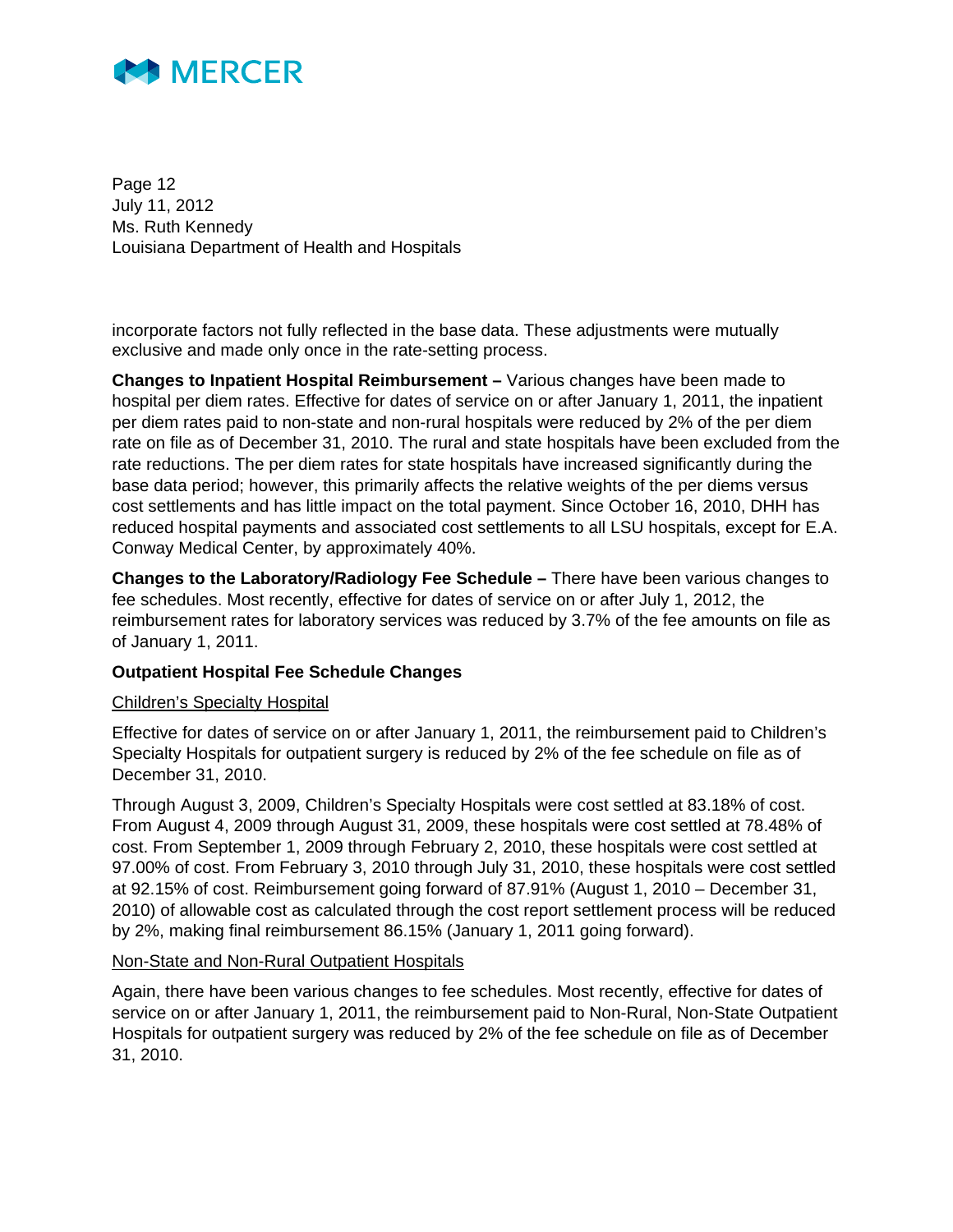

Page 13 July 11, 2012 Ms. Ruth Kennedy Louisiana Department of Health and Hospitals

Through August 3, 2009, Non-State and Non-Rural Outpatient Hospitals were cost settled at 83.18% of cost. From August 4, 2009 through February 2, 2010, these hospitals were cost settled at 78.48% of cost. From February 3, 2010 through July 31, 2010, these hospitals were cost settled at 74.56% of cost. Reimbursement going forward of 71.13% (August 1, 2010 – December 31, 2010) of allowable cost as calculated through the cost report settlement process will be reduced by 2%, making final reimbursement 69.71% (January 1, 2011 going forward).

#### **Physician Fee Schedule Changes**

Effective July 1, 2012, in general, the reimbursement for non-FQHC/RHC physician services shall be reduced by 3.4% of the rates in effect on January 22, 2010. Exceptions to the general rule are primary care codes (99201-99499) and vaccine administration codes (90460-1, 90471- 4) with specialties of Family Practice, Pediatrics, and Internal Medicine that are subject to reimbursement at 100% of Medicare in 2013 under the Affordable Care Act. In addition, cesarean deliveries and consult codes shall be reimbursed at the vaginal delivery rate and E&M rate, respectively.

#### **Clinical Services-End Stage Renal Disease Facilities Non-Medicare Claims Reimbursement Rate Reduction**

Various changes, most recently, effective for dates of service on or after July 1, 2012, the reimbursement to ESRD facilities shall be reduced by 3.7% of the rates in effect on January 1, 2011.

**Non-Emergency Medical Transportation** – Most recently, effective for dates of service on or after July 1, 2012, the reimbursement rates for non-emergency, non-ambulance medical transportation services shall be reduced by 3.7% of the rates in effect on January 1, 2011.

**Emergency Medical Transportation** – Most recently, effective on or after July 1, 2012, the reimbursement rates for emergency ambulance transportation services shall be reduced by 3.7% of the rate on file as of January 1, 2011.

The compounded effect of all of the fee schedule changes by category of aid and category of service can be found in the table below. Overall, the fee schedule changes since the base data period reduced cost by approximately 6.62% for SFY10 and 0.90% for SFY11.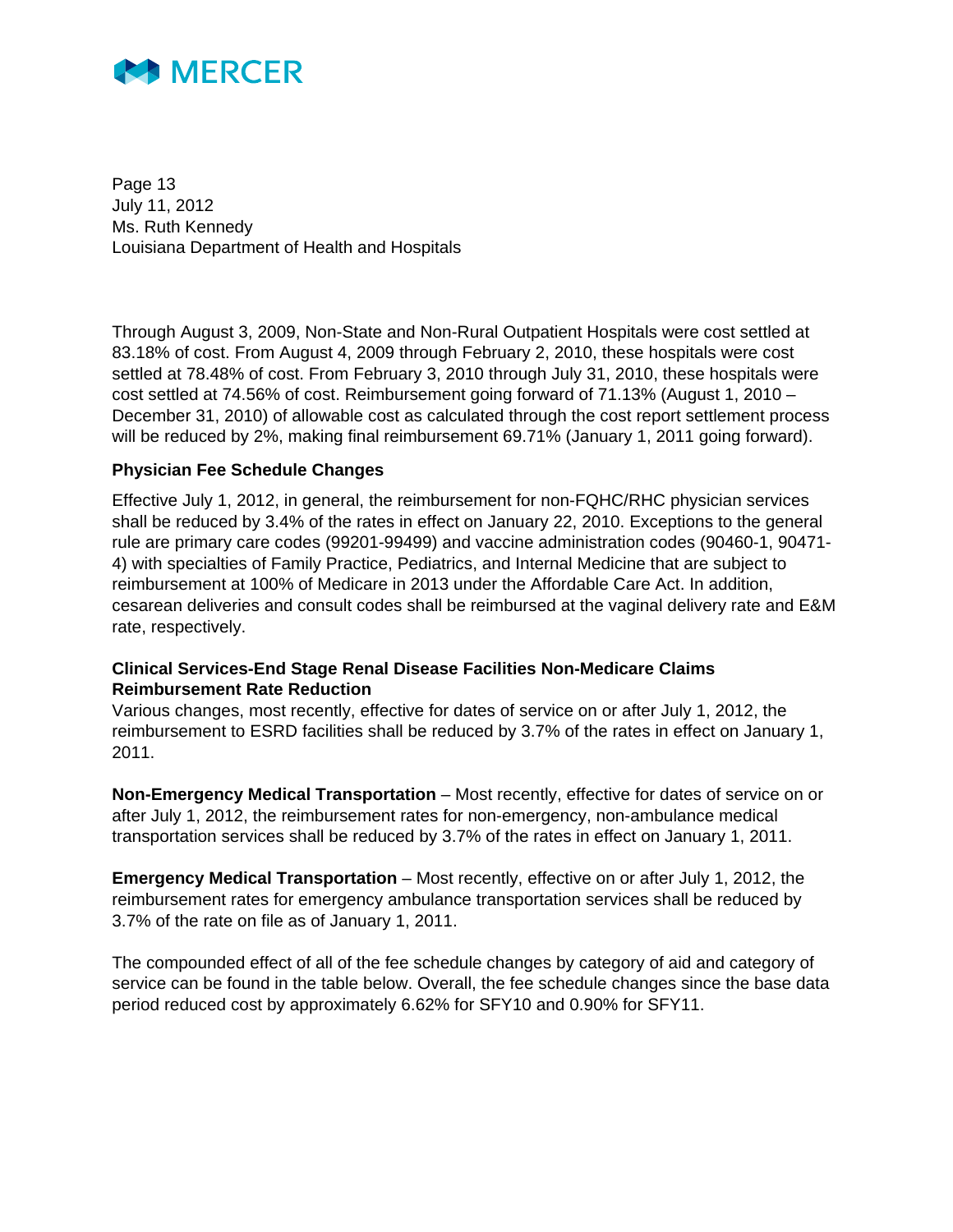

Page 14 July 11, 2012 Ms. Ruth Kennedy Louisiana Department of Health and Hospitals

| <b>Mercer COA Description</b> | <b>Final Mercer COS Description</b>                 | <b>Adjustment</b><br>for Fee<br><b>Schedule</b><br><b>Changes</b><br>(SFY10) | <b>Adjustment</b><br>for Fee<br><b>Schedule</b><br><b>Changes</b><br>(SFY11) |
|-------------------------------|-----------------------------------------------------|------------------------------------------------------------------------------|------------------------------------------------------------------------------|
| SSI                           | Inpatient Hospital                                  | $-8.87%$                                                                     | $-1.90%$                                                                     |
| SSI                           | <b>Outpatient Hospital</b>                          | $-4.12%$                                                                     | $-0.65%$                                                                     |
| SSI                           | <b>Primary Care Physician</b>                       | $-3.41%$                                                                     | 0.54%                                                                        |
| SSI                           | <b>Specialty Care Physician</b>                     | $-5.51%$                                                                     | 0.29%                                                                        |
| SSI                           | <b>FQHC/RHC</b>                                     | 0.02%                                                                        | 0.03%                                                                        |
| SSI                           | <b>EPSDT</b>                                        | $-2.54%$                                                                     | $-1.27%$                                                                     |
| SSI                           | <b>Certified Nurse Practitioners/Clinical Nurse</b> | $-3.74%$                                                                     | $-3.68%$                                                                     |
| SSI                           | Lab/Radiology                                       | $-11.62%$                                                                    | $-4.60%$                                                                     |
| SSI                           | <b>Home Health</b>                                  | $-5.63%$                                                                     | $-4.66%$                                                                     |
| SSI                           | <b>Emergency Transportation</b>                     | $-8.28%$                                                                     | $-4.66%$                                                                     |
| SSI                           | Non-Emergency Transportation                        | $-12.41%$                                                                    | $-5.02%$                                                                     |
| SSI                           | Rehabilitation Services (OT, PT, ST)                | $-3.70%$                                                                     | $-3.70%$                                                                     |
| SSI                           | <b>DME</b>                                          | $-3.70%$                                                                     | $-3.70%$                                                                     |
| SSI                           | Clinic                                              | $-11.57%$                                                                    | $-4.65%$                                                                     |
| SSI                           | <b>Family Planning</b>                              | $-8.01%$                                                                     | $-6.33%$                                                                     |
| SSI                           | Other                                               | $-19.52%$                                                                    | $-3.66%$                                                                     |
| SSI                           | <b>Emergency Room</b>                               | $-5.94%$                                                                     | $-0.83%$                                                                     |
| SSI                           | <b>Basic Behavioral Health</b>                      | $-0.65%$                                                                     | 0.91%                                                                        |
| <b>Family and Children</b>    | <b>Inpatient Hospital</b>                           | $-4.84%$                                                                     | 1.28%                                                                        |
| <b>Family and Children</b>    | <b>Outpatient Hospital</b>                          | $-6.12%$                                                                     | $-0.90%$                                                                     |
| <b>Family and Children</b>    | Primary Care Physician                              | $-3.71%$                                                                     | 2.57%                                                                        |
| <b>Family and Children</b>    | <b>Specialty Care Physician</b>                     | $-8.49%$                                                                     | $-1.10%$                                                                     |
| <b>Family and Children</b>    | <b>FQHC/RHC</b>                                     | 0.02%                                                                        | 0.04%                                                                        |
| <b>Family and Children</b>    | EPSDT                                               | $-3.07%$                                                                     | $-1.48%$                                                                     |
| <b>Family and Children</b>    | <b>Certified Nurse Practitioners/Clinical Nurse</b> | $-3.70%$                                                                     | $-3.70%$                                                                     |
| <b>Family and Children</b>    | _ab/Radiology                                       | $-10.32%$                                                                    | $-3.74%$                                                                     |
| <b>Family and Children</b>    | Home Health                                         | $-5.63%$                                                                     | $-4.66%$                                                                     |
| <b>Family and Children</b>    | <b>Emergency Transportation</b>                     | $-8.28%$                                                                     | $-4.66%$                                                                     |
| <b>Family and Children</b>    | Non-Emergency Transportation                        | $-12.41%$                                                                    | $-5.02%$                                                                     |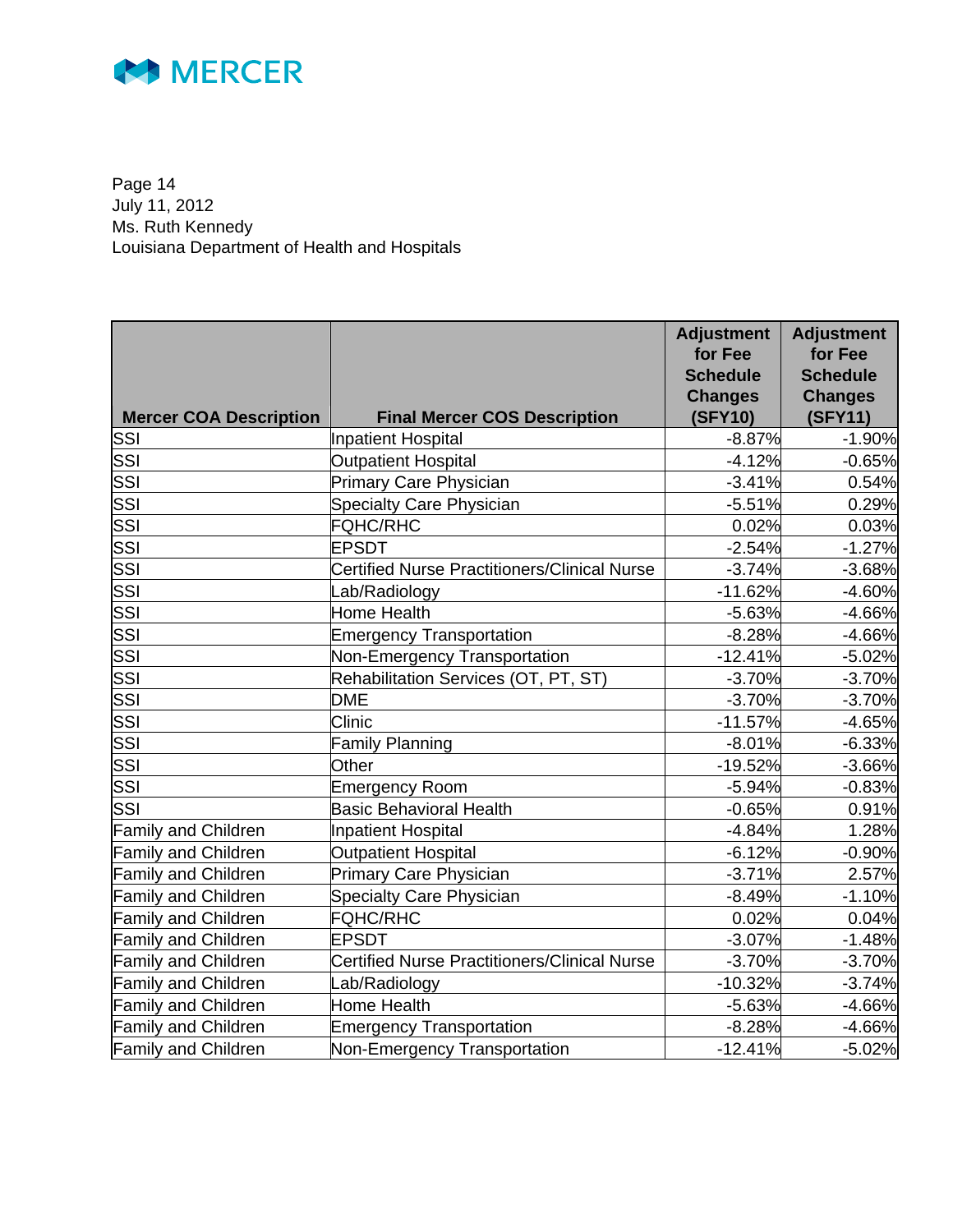

Page 15 July 11, 2012 Ms. Ruth Kennedy Louisiana Department of Health and Hospitals

| <b>Mercer COA Description</b>                              | <b>Final Mercer COS Description</b>                 | <b>Adjustment</b><br>for Fee<br><b>Schedule</b><br><b>Changes</b><br>(SFY10) | <b>Adjustment</b><br>for Fee<br><b>Schedule</b><br><b>Changes</b><br>(SFY11) |
|------------------------------------------------------------|-----------------------------------------------------|------------------------------------------------------------------------------|------------------------------------------------------------------------------|
| amily and Children                                         | Rehabilitation Services (OT, PT, ST)                | $-3.70%$                                                                     | $-3.70%$                                                                     |
| <b>Family and Children</b>                                 | <b>DME</b>                                          | $-3.70%$                                                                     | $-3.70%$                                                                     |
| <b>Family and Children</b>                                 | Clinic                                              | $-4.56%$                                                                     | $-4.02%$                                                                     |
| <b>Family and Children</b>                                 | <b>Family Planning</b>                              | $-10.03%$                                                                    | $-6.49%$                                                                     |
| <b>Family and Children</b>                                 | Other                                               | $-12.02%$                                                                    | $-2.95%$                                                                     |
| <b>Family and Children</b>                                 | Emergency Room                                      | $-6.81%$                                                                     | $-0.56%$                                                                     |
| <b>Family and Children</b>                                 | <b>Basic Behavioral Health</b>                      | 1.93%                                                                        | 4.17%                                                                        |
| <b>Foster Care Children</b>                                | <b>Inpatient Hospital</b>                           | $-8.17%$                                                                     | $-8.89%$                                                                     |
| Foster Care Children                                       | <b>Outpatient Hospital</b>                          | $-6.67%$                                                                     | $-2.03%$                                                                     |
| Foster Care Children                                       | <b>Primary Care Physician</b>                       | $-4.78%$                                                                     | 3.27%                                                                        |
| oster Care Children                                        | <b>Specialty Care Physician</b>                     | $-9.67%$                                                                     | $-1.68%$                                                                     |
| Foster Care Children                                       | <b>FQHC/RHC</b>                                     | 0.02%                                                                        | 0.04%                                                                        |
| <b>Foster Care Children</b>                                | <b>EPSDT</b>                                        | $-3.55%$                                                                     | $-1.61%$                                                                     |
| Foster Care Children                                       | <b>Certified Nurse Practitioners/Clinical Nurse</b> | $-3.70%$                                                                     | $-3.70%$                                                                     |
| Foster Care Children                                       | _ab/Radiology                                       | $-10.63%$                                                                    | $-3.92%$                                                                     |
| Foster Care Children                                       | Home Health                                         | $-5.63%$                                                                     | $-4.66%$                                                                     |
| <b>Foster Care Children</b>                                | <b>Emergency Transportation</b>                     | $-8.28%$                                                                     | $-4.66%$                                                                     |
| <b>Foster Care Children</b>                                | Non-Emergency Transportation                        | $-12.41%$                                                                    | $-5.02%$                                                                     |
| Foster Care Children                                       | Rehabilitation Services (OT, PT, ST)                | $-3.70%$                                                                     | $-3.70%$                                                                     |
| Foster Care Children                                       | <b>DME</b>                                          | $-3.70%$                                                                     | $-3.70%$                                                                     |
| Foster Care Children                                       | Clinic                                              | $-4.83%$                                                                     | -4.96%                                                                       |
| <b>Foster Care Children</b>                                | <b>Family Planning</b>                              | $-5.91%$                                                                     | $-5.30%$                                                                     |
| <b>Foster Care Children</b>                                | Other                                               | $-6.11%$                                                                     | $-2.28%$                                                                     |
| <b>Foster Care Children</b>                                | <b>Emergency Room</b>                               | $-6.68%$                                                                     | $-0.33%$                                                                     |
| <b>Foster Care Children</b>                                | <b>Basic Behavioral Health</b>                      | $-1.03%$                                                                     | 5.26%                                                                        |
| <b>Breast and Cervical Cancer Inpatient Hospital</b>       |                                                     | $-17.20%$                                                                    | $-5.54%$                                                                     |
| <b>Breast and Cervical Cancer</b>                          | <b>Outpatient Hospital</b>                          | $-2.23%$                                                                     | $-0.41%$                                                                     |
| Breast and Cervical Cancer Primary Care Physician          |                                                     | $-1.81%$                                                                     | 1.72%                                                                        |
| <b>Breast and Cervical Cancer Specialty Care Physician</b> |                                                     | $-6.27%$                                                                     | $-0.64%$                                                                     |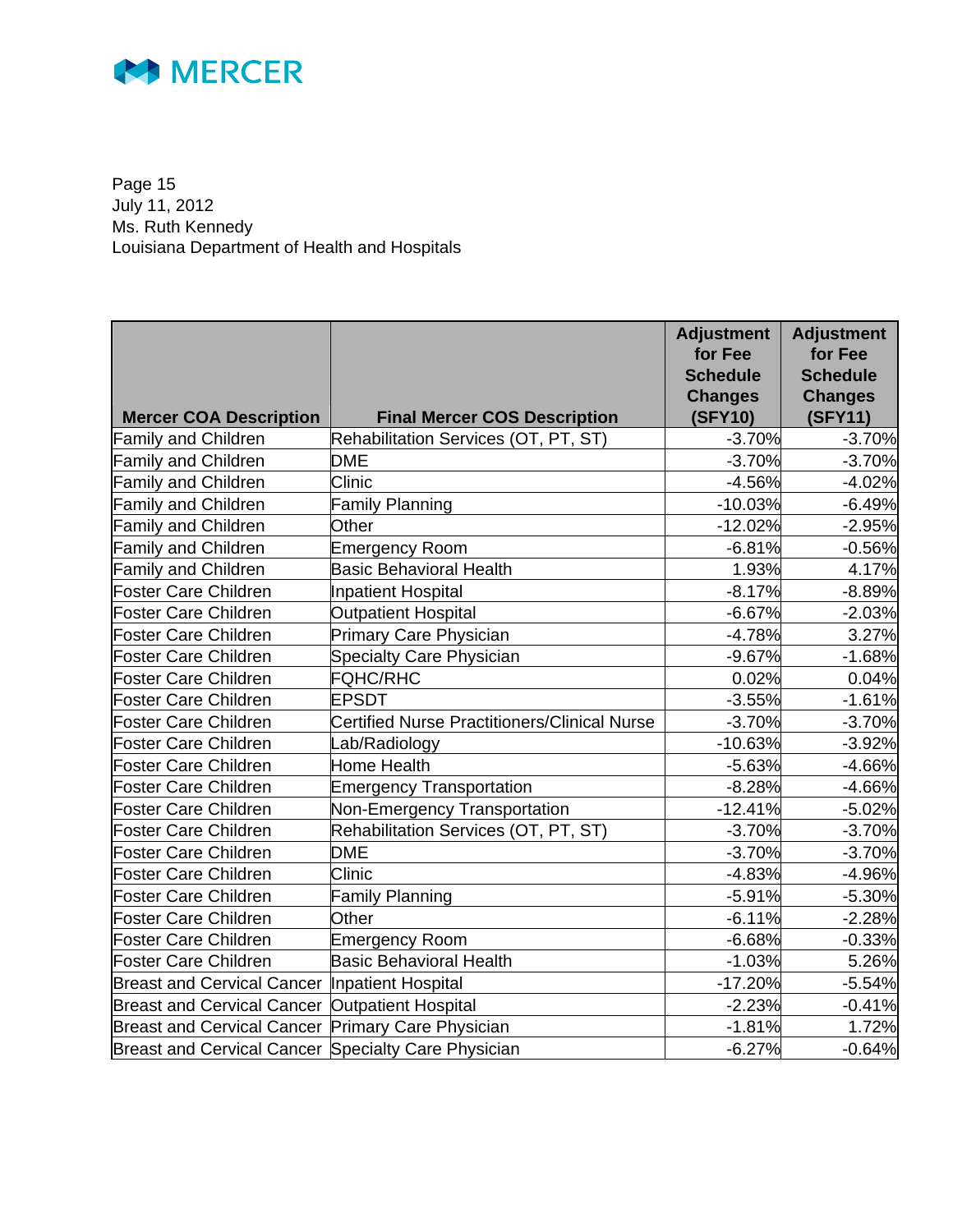

Page 16 July 11, 2012 Ms. Ruth Kennedy Louisiana Department of Health and Hospitals

|                                                     |                                                                         | <b>Adjustment</b><br>for Fee<br><b>Schedule</b><br><b>Changes</b> | <b>Adjustment</b><br>for Fee<br><b>Schedule</b><br><b>Changes</b> |
|-----------------------------------------------------|-------------------------------------------------------------------------|-------------------------------------------------------------------|-------------------------------------------------------------------|
| <b>Mercer COA Description</b>                       | <b>Final Mercer COS Description</b>                                     | (SFY10)                                                           | (SFY11)                                                           |
| <b>Breast and Cervical Cancer FQHC/RHC</b>          |                                                                         | 0.02%                                                             | 0.02%                                                             |
| <b>Breast and Cervical Cancer EPSDT</b>             |                                                                         | $-2.00%$                                                          | 0.00%                                                             |
|                                                     | Breast and Cervical Cancer Certified Nurse Practitioners/Clinical Nurse | $-3.71%$                                                          | $-3.70%$                                                          |
| Breast and Cervical Cancer Lab/Radiology            |                                                                         | $-12.59%$                                                         | $-2.87%$                                                          |
| <b>Breast and Cervical Cancer Home Health</b>       |                                                                         | $-5.63%$                                                          | $-4.66%$                                                          |
| Breast and Cervical Cancer Emergency Transportation |                                                                         | $-8.28%$                                                          | $-4.66%$                                                          |
|                                                     | Breast and Cervical Cancer Non-Emergency Transportation                 | $-12.41%$                                                         | $-5.02%$                                                          |
| <b>Breast and Cervical Cancer</b>                   | Rehabilitation Services (OT, PT, ST)                                    | $-3.70%$                                                          | $-3.70%$                                                          |
| <b>Breast and Cervical Cancer</b>                   | <b>DME</b>                                                              | $-3.70%$                                                          | $-3.70%$                                                          |
| <b>Breast and Cervical Cancer</b>                   | Clinic                                                                  | $-4.99%$                                                          | 5.96%                                                             |
| <b>Breast and Cervical Cancer</b>                   | <b>Family Planning</b>                                                  | $-11.43%$                                                         | $-12.14%$                                                         |
| <b>Breast and Cervical Cancer</b>                   | Other                                                                   | $-10.48%$                                                         | $-3.70%$                                                          |
| <b>Breast and Cervical Cancer</b>                   | Emergency Room                                                          | $-4.78%$                                                          | $-0.77%$                                                          |
| <b>Breast and Cervical Cancer</b>                   | <b>Basic Behavioral Health</b>                                          | $-3.49%$                                                          | $-1.65%$                                                          |
| <b>HCBS Waiver</b>                                  | <b>Inpatient Hospital</b>                                               | $-10.85%$                                                         | $-4.47%$                                                          |
| <b>HCBS Waiver</b>                                  | <b>Outpatient Hospital</b>                                              | $-7.10%$                                                          | $-0.59%$                                                          |
| <b>HCBS Waiver</b>                                  | <b>Primary Care Physician</b>                                           | $-1.07%$                                                          | 0.78%                                                             |
| <b>HCBS Waiver</b>                                  | <b>Specialty Care Physician</b>                                         | $-6.20%$                                                          | $-0.37%$                                                          |
| <b>HCBS Waiver</b>                                  | <b>FQHC/RHC</b>                                                         | 0.02%                                                             | 0.03%                                                             |
| <b>HCBS Waiver</b>                                  | <b>EPSDT</b>                                                            | $-2.05%$                                                          | $-1.04%$                                                          |
| <b>HCBS Waiver</b>                                  | <b>Certified Nurse Practitioners/Clinical Nurse</b>                     | $-3.74%$                                                          | $-3.65%$                                                          |
| <b>HCBS Waiver</b>                                  | Lab/Radiology                                                           | $-11.12%$                                                         | $-4.37%$                                                          |
| <b>HCBS Waiver</b>                                  | <b>Home Health</b>                                                      | $-5.63%$                                                          | $-4.66%$                                                          |
| <b>HCBS Waiver</b>                                  | <b>Emergency Transportation</b>                                         | $-8.28%$                                                          | $-4.66%$                                                          |
| <b>HCBS Waiver</b>                                  | Non-Emergency Transportation                                            | $-12.41%$                                                         | $-5.02%$                                                          |
| <b>HCBS Waiver</b>                                  | Rehabilitation Services (OT, PT, ST)                                    | $-3.70%$                                                          | $-3.70%$                                                          |
| <b>HCBS Waiver</b>                                  | <b>DME</b>                                                              | $-3.70%$                                                          | $-3.70%$                                                          |
| <b>HCBS Waiver</b>                                  | Clinic                                                                  | $-11.29%$                                                         | $-4.49%$                                                          |
| <b>HCBS Waiver</b>                                  | <b>Family Planning</b>                                                  | $-7.07%$                                                          | $-5.56%$                                                          |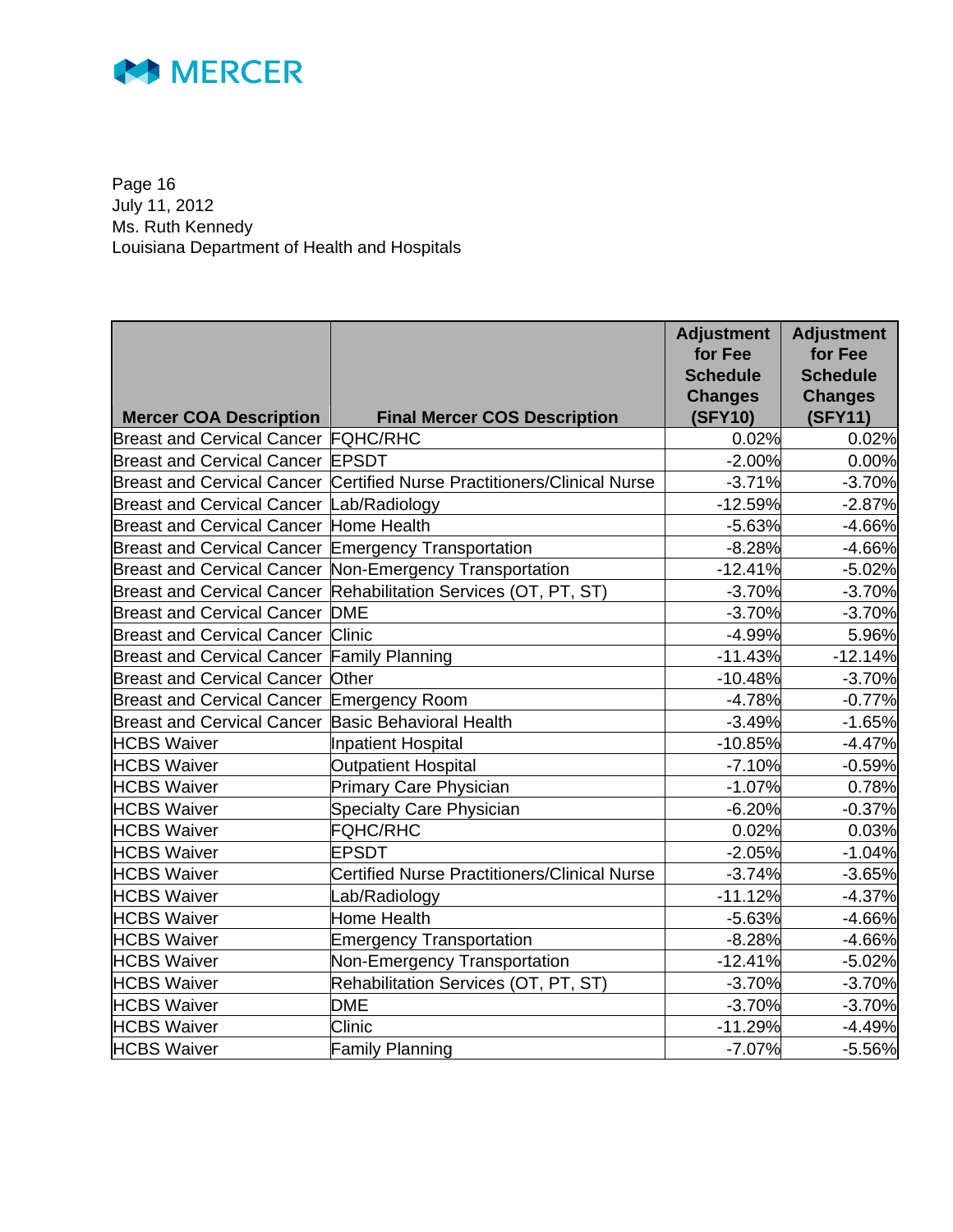

Page 17 July 11, 2012 Ms. Ruth Kennedy Louisiana Department of Health and Hospitals

| <b>Mercer COA Description</b> | <b>Final Mercer COS Description</b> | <b>Adjustment</b><br>for Fee<br><b>Schedule</b><br><b>Changes</b><br><b>(SFY10)</b> | <b>Adjustment</b><br>for Fee<br><b>Schedule</b><br><b>Changes</b><br>(SFY11) |
|-------------------------------|-------------------------------------|-------------------------------------------------------------------------------------|------------------------------------------------------------------------------|
| <b>HCBS Waiver</b>            | Other                               | $-23.01%$                                                                           | $-3.70%$                                                                     |
| <b>HCBS Waiver</b>            | <b>Emergency Room</b>               | $-6.94%$                                                                            | $-0.95$                                                                      |
| <b>HCBS Waiver</b>            | <b>Basic Behavioral Health</b>      | $-0.95%$                                                                            | 0.05%                                                                        |
| <b>Maternity Kickpayment</b>  | <b>Maternity Kickpayment</b>        | $-10.10%$                                                                           | $-2.24%$                                                                     |

### Data Smoothing

As part of the rate development process, Mercer blended data from SFY10 and SFY11 to arrive at the overall data source for rate setting. The goal of the blending process is to obtain a set of base data that has sufficient credibility and reasonableness to develop actuarially-sound capitation rates. Mercer applied weights of 60% and 40% to the SFY11 and SFY10 data, respectively.

Beyond blending data from multiple years, Mercer also used Statewide figures where particular rate cells within a region had small enrollment. The cost PMPM for a small rate cell is subject to large fluctuations from one year to the next, thus rendering it less effective at predicting future cost. Using Statewide figures results in greater data credibility and reduces the impact of random fluctuations exhibited by the data.

Some categories of eligibility such as the Foster Children, Breast and Cervical Cancer, and HCBS Waiver populations are too small to have separate rate cells due to data credibility concerns. Therefore, Statewide figures are used for these populations and the data has been combined across all age and sex cells in determining the capitation rate.

### Managed Care Assumptions

Mercer and DHH discussed areas for improvements in managed care efficiency. Prior studies of savings achieved in transitioning from FFS to Managed Care showed savings of 2%-19%<sup>1</sup>.

<sup>&</sup>lt;sup>1</sup> The Lewin Group – Medicaid Capitation Expansion's Potential Cost Savings.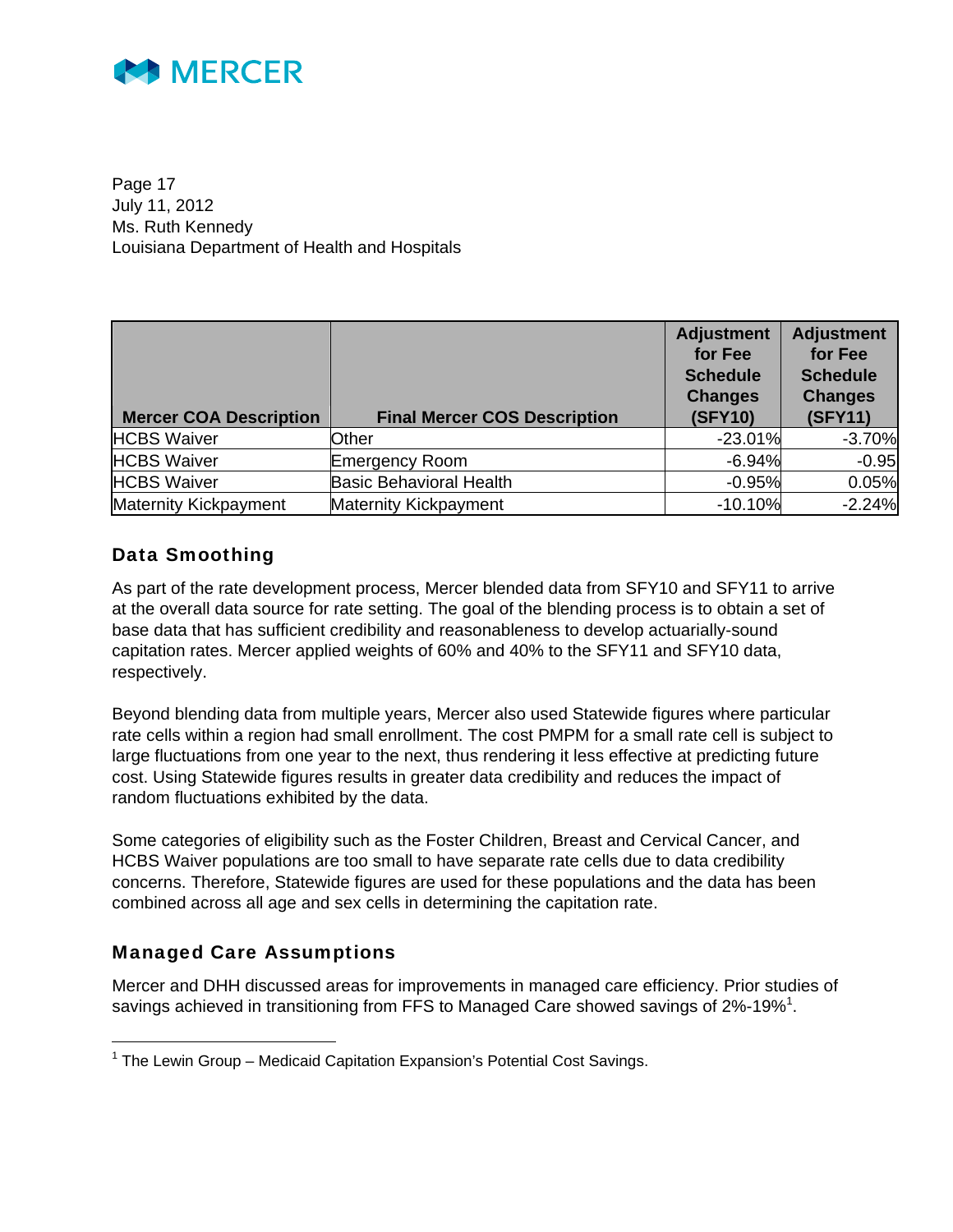

Page 18 July 11, 2012 Ms. Ruth Kennedy Louisiana Department of Health and Hospitals

Managed Care is able to generate savings by:

- Encouraging the use of preventive services so that acute conditions are not exacerbated to the point that requires a visit to the emergency room (ER) or hospitalization.
- Use of alternatives to the ER for conditions that are non-emergent in nature. Some Louisiana Medicaid recipients make very frequent use of the ER and ERs are much more expensive than other viable alternatives. Those alternatives, such as extended hours for doctor's offices, after-hours urgent care clinics, or even nurse advice lines, may result in significantly more pleasant experiences than the hospital ER as well.
- By increasing access and providing member education, BAYOU HEALTH plans can steer some of the members away from the more costly ER setting when the condition is not emergent in nature.
- Minimizing duplication of services. When a recipient doesn't have a "medical home" or care coordinator, they often seek care from different providers, sometimes at different locations, each time they need care. The new provider must get to know them and their history over again and may order duplicative tests that have already been done by another provider. The provider that knows them may more easily focus in on their needs and provide more targeted care.
- Hospital discharge planning to ensure a smooth transition from facility-based care to community resources, and minimize readmissions.

Mercer has performed a study of the potentially preventable hospital admissions using the method prescribed by the Agency for Healthcare Research and Quality (AHRQ). The study confirmed that there were significant opportunities for savings due to hospital admissions associated with low birth weight babies, congestive heart failure, bacterial pneumonia, and other conditions which AHRQ has determined to be avoidable.

The table below illustrates the savings applied by category of aid and categories of service.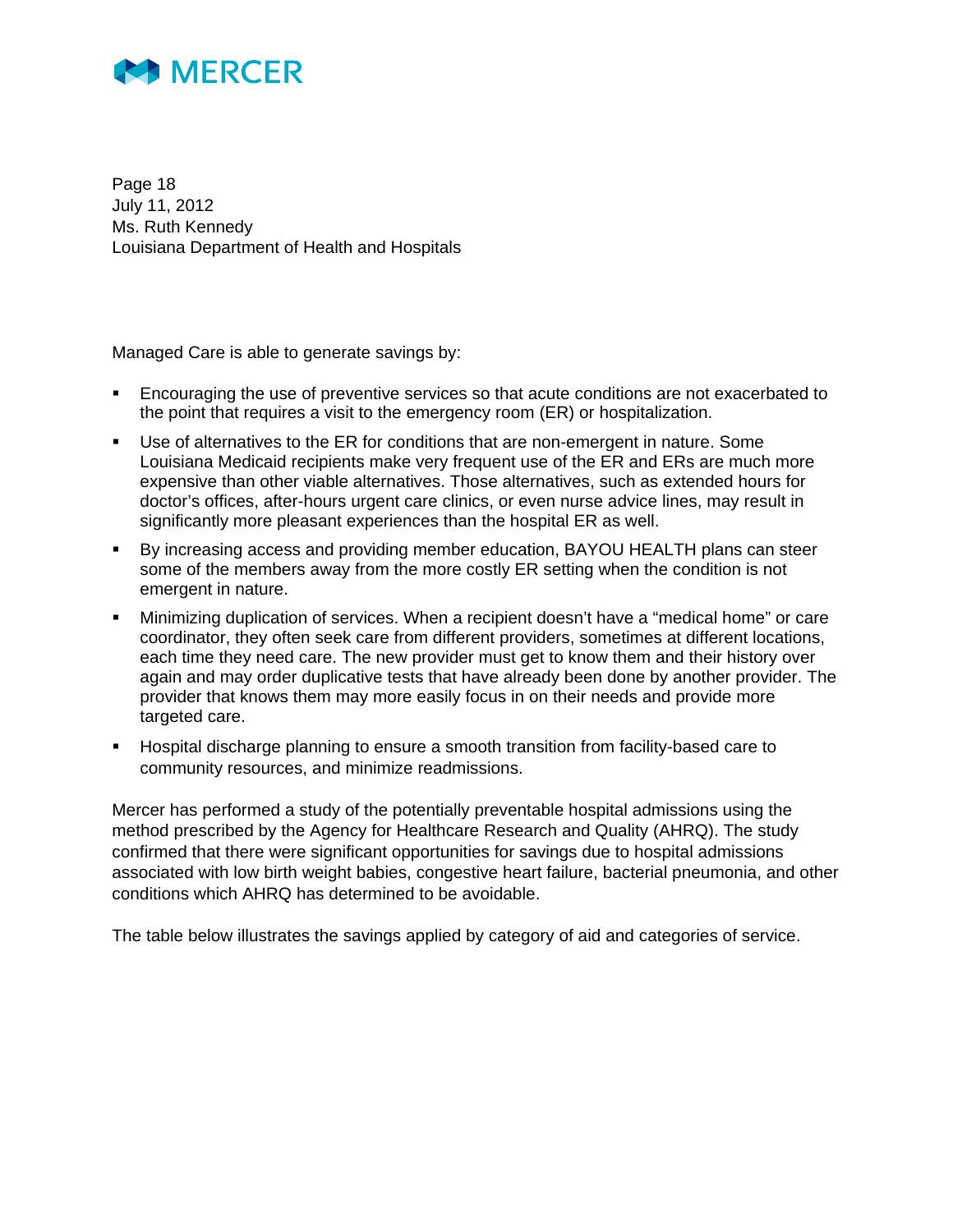

Page 19 July 11, 2012 Ms. Ruth Kennedy Louisiana Department of Health and Hospitals

| <b>COA Description</b> | <b>COS Description</b>                        | <b>Utilization</b> | <b>Unit Cost</b> | <b>PMPM</b> |
|------------------------|-----------------------------------------------|--------------------|------------------|-------------|
| SSI                    | <b>Inpatient Hospital</b>                     | $-21.18%$          | 4.10%            | $-17.95%$   |
| SSI                    | <b>Outpatient Hospital</b>                    | $-16.17%$          | 2.61%            | $-13.98%$   |
| SSI                    | Primary Care Physician                        | 8.85%              | 6.55%            | 15.98%      |
| SSI                    | Specialty Care Physician                      | $-16.15%$          | 1.56%            | $-14.85%$   |
| SSI                    | <b>FQHC/RHC</b>                               | 3.85%              | 1.56%            | 5.46%       |
| SSI                    | <b>EPSDT</b>                                  | 8.85%              | 6.55%            | 15.98%      |
|                        | <b>Certified Nurse Practitioners/Clinical</b> |                    |                  |             |
| SSI                    | <b>Nurse</b>                                  | 8.85%              | 6.55%            | 15.98%      |
| SSI                    | Lab/Radiology                                 | $-12.31%$          | 1.58%            | $-10.92%$   |
| SSI                    | Home Health                                   | 3.85%              | 1.56%            | 5.46%       |
| SSI                    | <b>Emergency Transportation</b>               | $-6.17%$           | 1.55%            | $-4.72%$    |
| SSI                    | Non-Emergency Transportation                  | 3.83%              | 1.55%            | 5.43%       |
|                        | Rehabilitation Services (OT, PT,              |                    |                  |             |
| SSI                    | ST)                                           | $-6.15%$           | 1.56%            | $-4.69%$    |
| SSI                    | <b>DME</b>                                    | $-16.16%$          | 1.56%            | $-14.85%$   |
| SSI                    | Clinic                                        | $-16.15%$          | 1.56%            | $-14.85%$   |
| SSI                    | <b>Family Planning</b>                        | 3.85%              | 1.56%            | 5.46%       |
| SSI                    | Other                                         | 3.85%              | 1.56%            | 5.47%       |
| SSI                    | <b>Emergency Room</b>                         | $-26.17%$          | 6.62%            | $-21.28%$   |
| <b>SSI</b>             | <b>Basic Behavioral Health</b>                | 3.85%              | 1.56%            | 5.46%       |
| Family and Children    | <b>Inpatient Hospital</b>                     | $-31.19%$          | 4.10%            | $-28.37%$   |
| Family and Children    | <b>Outpatient Hospital</b>                    | $-16.17%$          | 2.61%            | $-13.98%$   |
| Family and Children    | Primary Care Physician                        | 8.83%              | 6.55%            | 15.95%      |
| Family and Children    | Specialty Care Physician                      | $-16.17%$          | 1.55%            | $-14.87%$   |
| Family and Children    | <b>FQHC/RHC</b>                               | 3.83%              | 1.55%            | 5.44%       |
| Family and Children    | <b>EPSDT</b>                                  | 8.83%              | 6.55%            | 15.95%      |
|                        | <b>Certified Nurse Practitioners/Clinical</b> |                    |                  |             |
| Family and Children    | <b>Nurse</b>                                  | 8.83%              | 6.55%            | 15.95%      |
| Family and Children    | Lab/Radiology                                 | $-12.31%$          | 1.58%            | $-10.92%$   |
| Family and Children    | Home Health                                   | 3.85%              | 1.56%            | 5.46%       |
| Family and Children    | <b>Emergency Transportation</b>               | $-6.17%$           | 1.55%            | $-4.72%$    |
| Family and Children    | Non-Emergency Transportation                  | 3.83%              | 1.55%            | 5.43%       |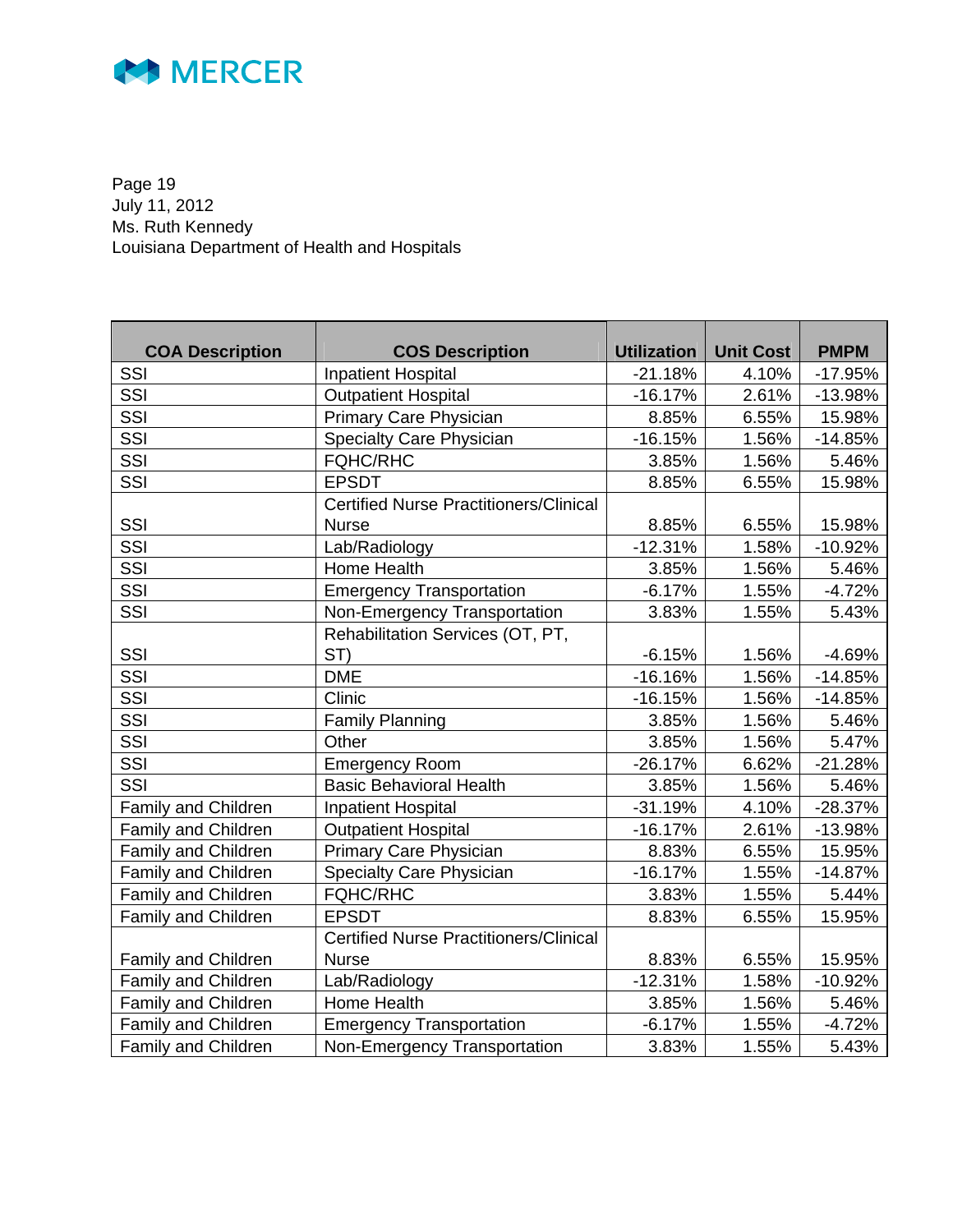

Page 20 July 11, 2012 Ms. Ruth Kennedy Louisiana Department of Health and Hospitals

| <b>COA Description</b>      | <b>COS Description</b>                        | <b>Utilization</b> | <b>Unit Cost</b> | <b>PMPM</b> |
|-----------------------------|-----------------------------------------------|--------------------|------------------|-------------|
|                             | Rehabilitation Services (OT, PT,              |                    |                  |             |
| Family and Children         | ST)                                           | $-6.15%$           | 1.56%            | $-4.69%$    |
| Family and Children         | <b>DME</b>                                    | $-16.16%$          | 1.56%            | $-14.85%$   |
| Family and Children         | Clinic                                        | $-16.17%$          | 1.55%            | $-14.87%$   |
| Family and Children         | <b>Family Planning</b>                        | 3.83%              | 1.55%            | 5.44%       |
| Family and Children         | Other                                         | 3.85%              | 1.56%            | 5.47%       |
| Family and Children         | <b>Emergency Room</b>                         | $-26.17%$          | 6.62%            | $-21.28%$   |
| Family and Children         | <b>Basic Behavioral Health</b>                | 3.83%              | 1.55%            | 5.43%       |
| <b>Foster Care Children</b> | <b>Inpatient Hospital</b>                     | $-21.18%$          | 4.10%            | $-17.95%$   |
| <b>Foster Care Children</b> | <b>Outpatient Hospital</b>                    | $-16.17%$          | 2.61%            | $-13.99%$   |
| <b>Foster Care Children</b> | Primary Care Physician                        | 8.85%              | 6.55%            | 15.98%      |
| <b>Foster Care Children</b> | Specialty Care Physician                      | $-16.15%$          | 1.56%            | $-14.85%$   |
| <b>Foster Care Children</b> | <b>FQHC/RHC</b>                               | 3.85%              | 1.56%            | 5.46%       |
| <b>Foster Care Children</b> | <b>EPSDT</b>                                  | 8.85%              | 6.55%            | 15.98%      |
|                             | <b>Certified Nurse Practitioners/Clinical</b> |                    |                  |             |
| <b>Foster Care Children</b> | <b>Nurse</b>                                  | 8.85%              | 6.55%            | 15.98%      |
| <b>Foster Care Children</b> | Lab/Radiology                                 | $-12.31%$          | 1.58%            | $-10.92%$   |
| <b>Foster Care Children</b> | Home Health                                   | 3.84%              | 1.55%            | 5.46%       |
| <b>Foster Care Children</b> | <b>Emergency Transportation</b>               | $-6.17%$           | 1.55%            | $-4.72%$    |
| <b>Foster Care Children</b> | Non-Emergency Transportation                  | 3.83%              | 1.55%            | 5.44%       |
|                             | Rehabilitation Services (OT, PT,              |                    |                  |             |
| <b>Foster Care Children</b> | ST)                                           | $-6.15%$           | 1.55%            | $-4.70%$    |
| <b>Foster Care Children</b> | <b>DME</b>                                    | $-16.14%$          | 1.55%            | $-14.84%$   |
| Foster Care Children        | Clinic                                        | $-16.15%$          | 1.56%            | $-14.84%$   |
| <b>Foster Care Children</b> | <b>Family Planning</b>                        | 3.85%              | 1.56%            | 5.46%       |
| <b>Foster Care Children</b> | Other                                         | 3.84%              | 1.56%            | 5.46%       |
| <b>Foster Care Children</b> | <b>Emergency Room</b>                         | $-26.17%$          | 6.62%            | $-21.28%$   |
| <b>Foster Care Children</b> | <b>Basic Behavioral Health</b>                | 3.85%              | 1.55%            | 5.46%       |
| <b>Breast and Cervical</b>  |                                               |                    |                  |             |
| Cancer                      | <b>Inpatient Hospital</b>                     | $-21.18%$          | 4.10%            | $-17.95%$   |
| <b>Breast and Cervical</b>  |                                               |                    |                  |             |
| Cancer                      | <b>Outpatient Hospital</b>                    | $-16.17%$          | 2.61%            | $-13.98%$   |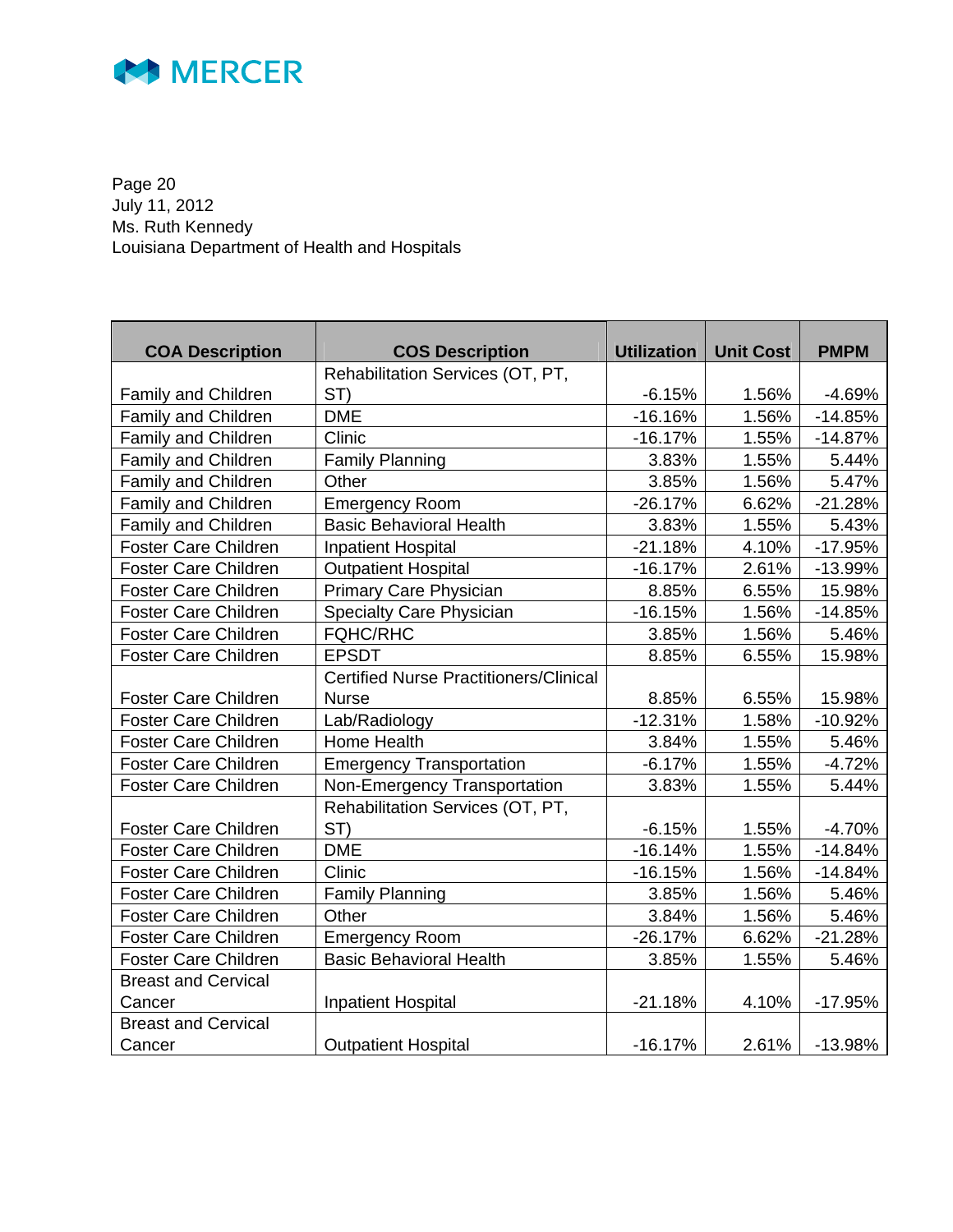

Page 21 July 11, 2012 Ms. Ruth Kennedy Louisiana Department of Health and Hospitals

| <b>COA Description</b>     | <b>COS Description</b>                        | <b>Utilization</b> | <b>Unit Cost</b> | <b>PMPM</b> |
|----------------------------|-----------------------------------------------|--------------------|------------------|-------------|
| <b>Breast and Cervical</b> |                                               |                    |                  |             |
| Cancer                     | Primary Care Physician                        | 8.85%              | 6.56%            | 15.98%      |
| <b>Breast and Cervical</b> |                                               |                    |                  |             |
| Cancer                     | <b>Specialty Care Physician</b>               | $-16.15%$          | 1.56%            | $-14.84%$   |
| <b>Breast and Cervical</b> |                                               |                    |                  |             |
| Cancer                     | <b>FQHC/RHC</b>                               | 3.85%              | 1.55%            | 5.46%       |
| <b>Breast and Cervical</b> |                                               |                    |                  |             |
| Cancer                     | <b>EPSDT</b>                                  | 8.86%              | 6.56%            | 16.00%      |
| <b>Breast and Cervical</b> | <b>Certified Nurse Practitioners/Clinical</b> |                    |                  |             |
| Cancer                     | <b>Nurse</b>                                  | 8.85%              | 6.55%            | 15.98%      |
| <b>Breast and Cervical</b> |                                               |                    |                  |             |
| Cancer                     | Lab/Radiology                                 | $-12.31%$          | 1.58%            | $-10.92%$   |
| <b>Breast and Cervical</b> |                                               |                    |                  |             |
| Cancer                     | Home Health                                   | 3.85%              | 1.56%            | 5.46%       |
| <b>Breast and Cervical</b> |                                               |                    |                  |             |
| Cancer                     | <b>Emergency Transportation</b>               | $-6.17%$           | 1.55%            | $-4.72%$    |
| <b>Breast and Cervical</b> |                                               |                    |                  |             |
| Cancer                     | Non-Emergency Transportation                  | 3.83%              | 1.55%            | 5.44%       |
| <b>Breast and Cervical</b> | Rehabilitation Services (OT, PT,              |                    |                  |             |
| Cancer                     | ST)                                           | $-6.16%$           | 1.55%            | $-4.70%$    |
| <b>Breast and Cervical</b> |                                               |                    |                  |             |
| Cancer                     | <b>DME</b>                                    | $-16.16%$          | 1.56%            | $-14.85%$   |
| <b>Breast and Cervical</b> |                                               |                    |                  |             |
| Cancer                     | Clinic                                        | $-16.15%$          | 1.56%            | $-14.85%$   |
| <b>Breast and Cervical</b> |                                               |                    |                  |             |
| Cancer                     | <b>Family Planning</b>                        | 3.85%              | 1.56%            | 5.46%       |
| <b>Breast and Cervical</b> |                                               |                    |                  |             |
| Cancer                     | Other                                         | 3.85%              | 1.56%            | 5.47%       |
| <b>Breast and Cervical</b> |                                               |                    |                  |             |
| Cancer                     | <b>Emergency Room</b>                         | $-26.17%$          | 6.62%            | $-21.28%$   |
| <b>Breast and Cervical</b> |                                               |                    |                  |             |
| Cancer                     | <b>Basic Behavioral Health</b>                | 3.84%              | 1.56%            | 5.46%       |
| <b>HCBS Waiver</b>         | <b>Inpatient Hospital</b>                     | $-21.15%$          | 4.12%            | $-17.90%$   |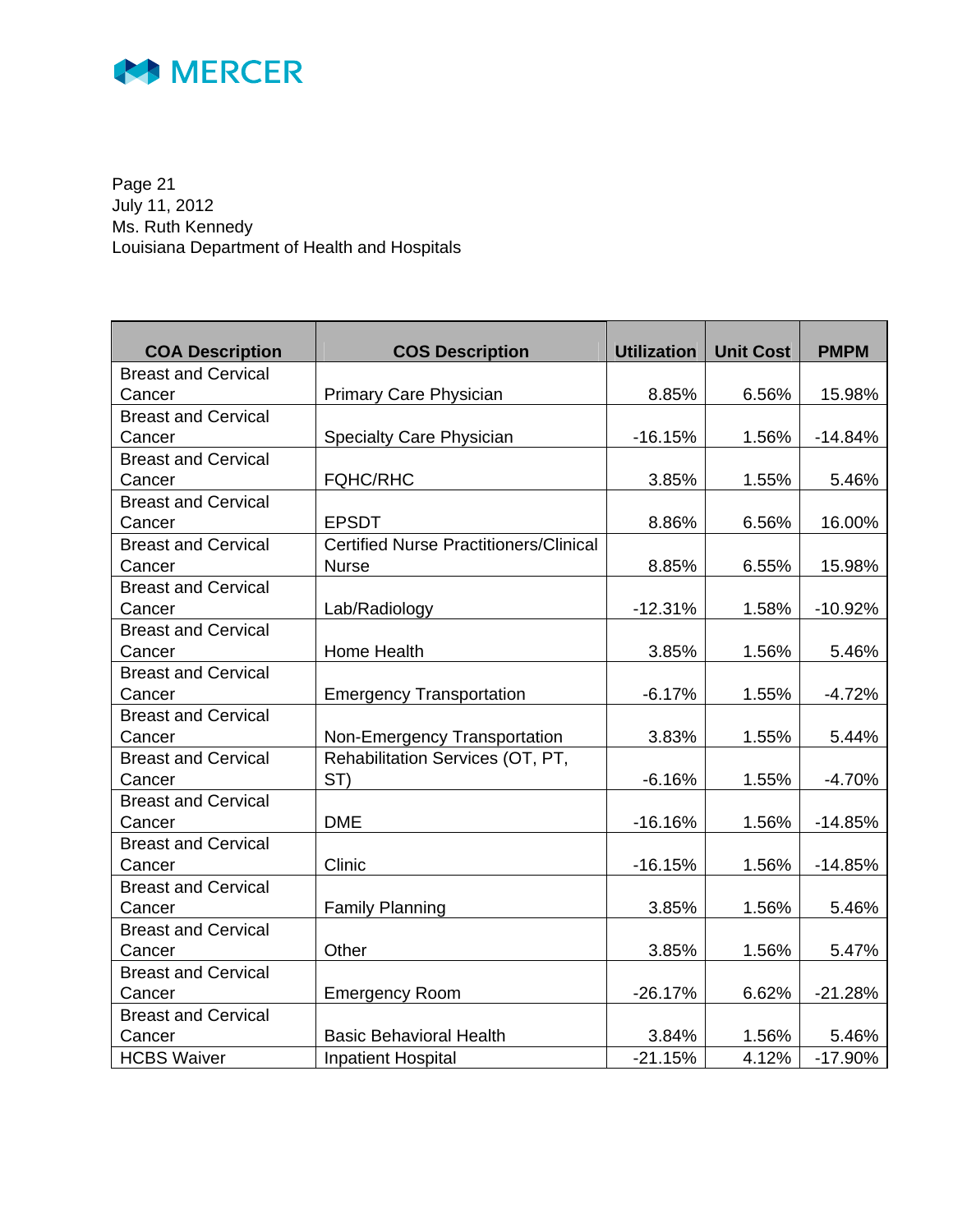

Page 22 July 11, 2012 Ms. Ruth Kennedy Louisiana Department of Health and Hospitals

| <b>COA Description</b>       | <b>COS Description</b>                        | <b>Utilization</b> | <b>Unit Cost</b> | <b>PMPM</b> |
|------------------------------|-----------------------------------------------|--------------------|------------------|-------------|
| <b>HCBS Waiver</b>           | <b>Outpatient Hospital</b>                    | $-16.16%$          | 2.62%            | $-13.96%$   |
| <b>HCBS Waiver</b>           | Primary Care Physician                        | 8.85%              | 6.55%            | 15.98%      |
| <b>HCBS Waiver</b>           | <b>Specialty Care Physician</b>               | $-16.15%$          | 1.56%            | $-14.85%$   |
| <b>HCBS Waiver</b>           | <b>FQHC/RHC</b>                               | 3.84%              | 1.55%            | 5.46%       |
| <b>HCBS Waiver</b>           | <b>EPSDT</b>                                  | 8.85%              | 6.55%            | 15.98%      |
|                              | <b>Certified Nurse Practitioners/Clinical</b> |                    |                  |             |
| <b>HCBS Waiver</b>           | <b>Nurse</b>                                  | 8.85%              | 6.55%            | 15.98%      |
| <b>HCBS Waiver</b>           | Lab/Radiology                                 | $-12.35%$          | 1.57%            | $-10.97%$   |
| <b>HCBS Waiver</b>           | Home Health                                   | 3.83%              | 1.55%            | 5.43%       |
| <b>HCBS Waiver</b>           | <b>Emergency Transportation</b>               | $-6.17%$           | 1.55%            | $-4.72%$    |
| <b>HCBS Waiver</b>           | Non-Emergency Transportation                  | 3.83%              | 1.55%            | 5.43%       |
|                              | Rehabilitation Services (OT, PT,              |                    |                  |             |
| <b>HCBS Waiver</b>           | ST)                                           | $-6.17%$           | 1.55%            | $-4.72%$    |
| <b>HCBS Waiver</b>           | <b>DME</b>                                    | $-16.18%$          | 1.55%            | $-14.87%$   |
| <b>HCBS Waiver</b>           | Clinic                                        | $-16.15%$          | 1.56%            | $-14.85%$   |
| <b>HCBS Waiver</b>           | <b>Family Planning</b>                        | 3.85%              | 1.55%            | 5.46%       |
| <b>HCBS Waiver</b>           | Other                                         | 3.83%              | 1.55%            | 5.44%       |
| <b>HCBS Waiver</b>           | <b>Emergency Room</b>                         | $-26.16%$          | 6.63%            | $-21.26%$   |
| <b>HCBS Waiver</b>           | <b>Basic Behavioral Health</b>                | 3.85%              | 1.56%            | 5.46%       |
| <b>Maternity Kickpayment</b> | <b>Maternity Kickpayment</b>                  | 0.00%              | 1.52%            | 1.52%       |

The overall impact of managed care assumptions was a reduction of 10.53% to the rates.

### Commercial Reinsurance

To provide protection against the risk of catastrophic claims, the Prepaid plans are encouraged to purchase reinsurance to insure against large claims incurred by an individual member.

### Administration, Profit, and Tax Load

Mercer and DHH reviewed the components of the administrative allowance to evaluate the administrative rates paid to the BAYOU HEALTH plans. The review focused on the reporting and organizational requirements detailed in the BAYOU HEALTH provider agreement. Mercer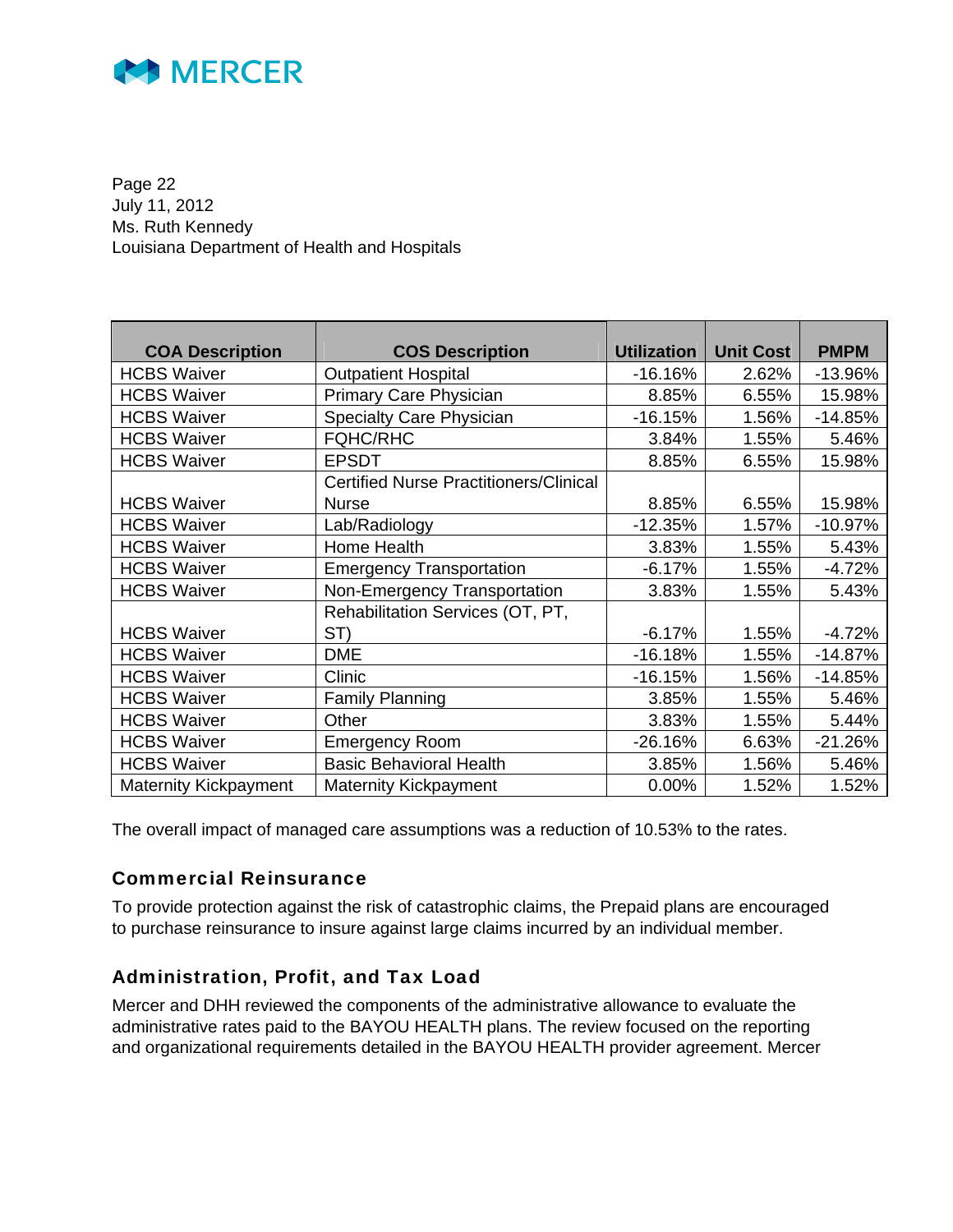

Page 23 July 11, 2012 Ms. Ruth Kennedy Louisiana Department of Health and Hospitals

modeled the cost structure for these requirements to determine the administrative load necessary for an average plan in this program. Based on the analysis and comparisons with other state Medicaid programs' administrative allowances, Mercer assumed an overall administration load of 9.6% for the final premium rates.

In addition, Mercer included profit and margin considerations in the rate development explicitly through a load of 1.9% of premium. This is an acceptable rate consideration per AA.3.2 of the CMS Rate-Setting Checklist. As instructed by DHH, a load for premium tax of 2.25% was also included in the final premium loaded for administration and profit.

In total, the overall load applied to the rates for administration and profit/contingencies was approximately 13.5%. We applied this as a load of 8.2% on the Maternity Kickpayment and a load of 14.2% on all other rate cells.

### Risk Adjustment

Risk adjustment will be applied to the rates in exhibit A to reflect differences in health status of the members served in each plan using the ACG model. The risk adjustment process does not increase or decrease the overall cost of the program but can change the distribution across the various BAYOU HEALTH plans according to the relative risk of their enrolled members. Actuarially sound risk adjustment protocols have been developed so as to be appropriate to rates that have been developed by underlying age and gender cells.

### Rate Ranges

Mercer developed actuarially-sound rate ranges for DHH to use in determining the appropriate rates to pay the BAYOU HEALTH Plans. Mercer specifically priced the upper and lower bound of the rate ranges by varying the assumptions outlined above. Mercer varied the trend assumptions and the financial data adjustments to account for different levels of managed care efficiency and potential risk selection. As a result, the lower bound of the rate range represents a rate for a very efficient BAYOU HEALTH Plan and the upper bound represents the least amount of efficiency DHH is willing to purchase. The final rates to be paid by DHH are within the ranges and are included as Attachment A to this letter.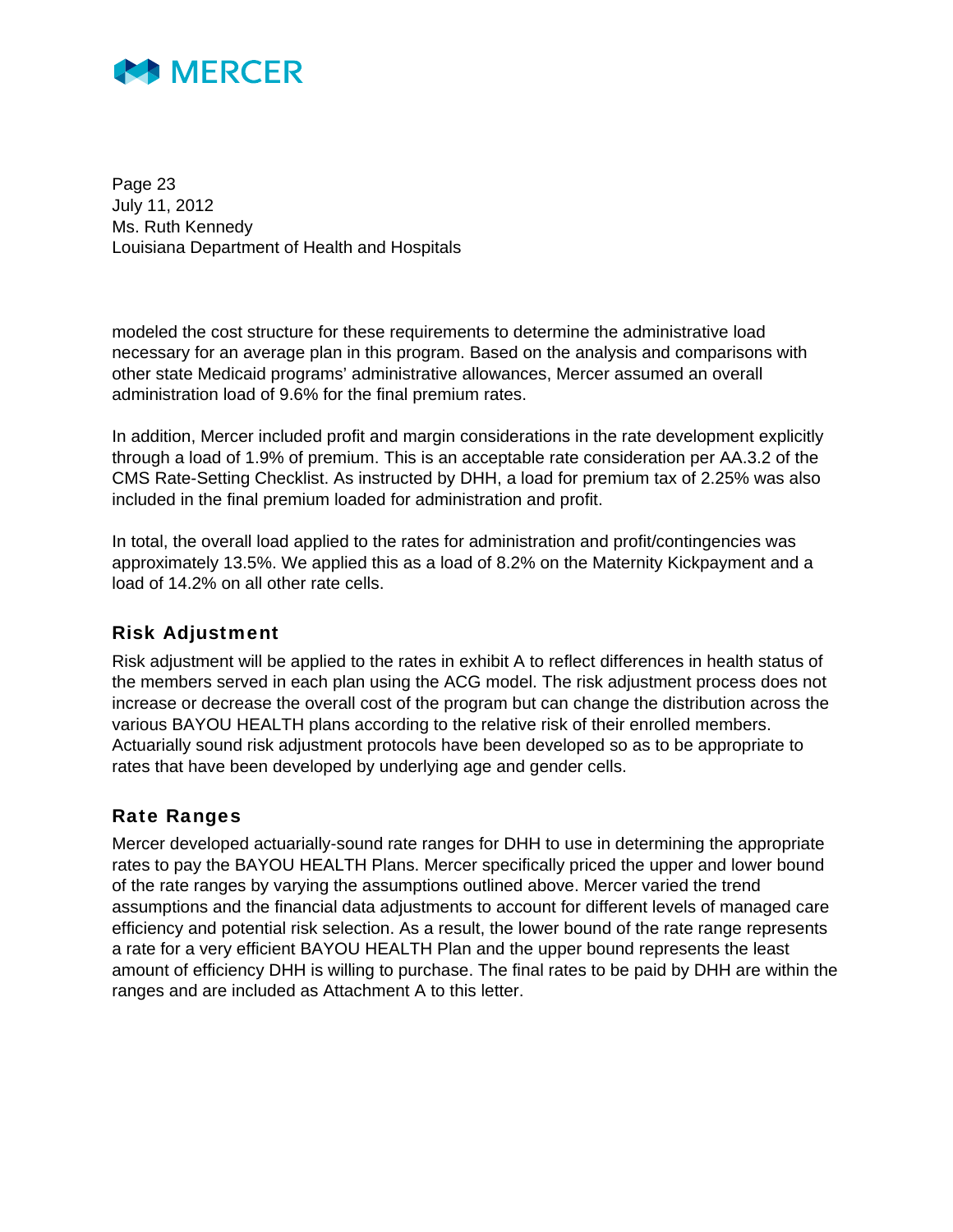

Page 24 July 11, 2012 Ms. Ruth Kennedy Louisiana Department of Health and Hospitals

### Rate Development Overview

To provide additional detail on the rate development, Mercer has also provided an overview of the adjustments applied to each rate cell in Attachment B. This exhibit presents the breakdown of the assumptions used to calculate the Target rate within the actuarially sound rate range.

### Family Planning Portion of the Rates

Mercer has analyzed the component of the rates associated with Family Planning services so that DHH may claim the enhanced federal match of 90% on these services. CMS issued a guide in June 2009 to assist States in determining which services are allowed to be claimed at the enhanced federal match rate. Specific details on codes used to identify family planning services can be found in the document accompanying this letter.

Attachment C below contains the PMPMs associated with Family Planning that will be claimed at the enhanced match rate. Please note that these Family Planning PMPMs do not include load for administration and profit.

### Certification of Final Rate Ranges

In preparing the rate ranges underlying the rates shown in Attachment A, Mercer has used and relied upon enrollment, FFS claims, reimbursement level, benefit design, and information supplied by the DHH and its fiscal agent. The DHH and its fiscal agent are responsible for the validity and completeness of this supplied data and information. We have reviewed the data and information for internal consistency and reasonableness but we did not audit it. In our opinion it is appropriate for the intended purposes. If the data and information are incomplete or inaccurate, the values shown in this report may need to be revised accordingly.

Mercer certifies that the rates in Attachment A were developed in accordance with generally accepted actuarial practices and principles and are appropriate for the Medicaid covered populations and services under the managed care contract. Rate estimates provided are based upon the information available at a point in time, and are subject to unforeseen and random events. Therefore, any projection must be interpreted as having a likely range of variability from the estimate. The undersigned actuaries are members of the American Academy of Actuaries and meet its qualification standards to certify to the actuarial soundness of Medicaid managed care capitation rates.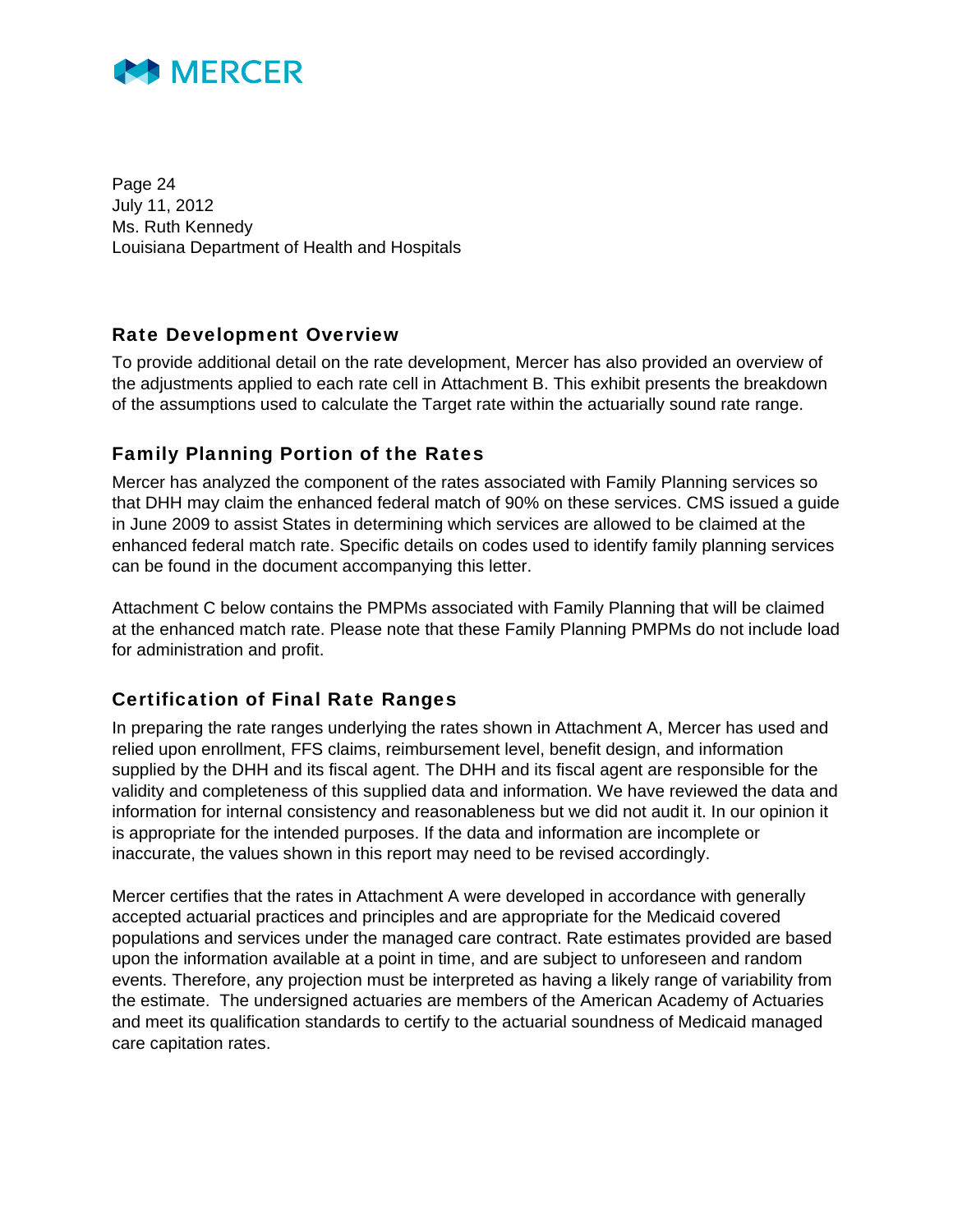

Page 25 July 11, 2012 Ms. Ruth Kennedy Louisiana Department of Health and Hospitals

Rates and ranges developed by Mercer are actuarial projections of future contingent events. Actual BAYOU HEALTH plan costs will differ from these projections. Mercer has developed these rates on behalf of DHH to demonstrate compliance with the CMS requirements under 42 CFR 438.6(c) and in accordance with applicable law and regulations. Use of these rate ranges for any purpose beyond that stated may not be appropriate.

BAYOU HEALTH plans are advised that the use of these rate ranges may not be appropriate for their particular circumstance and Mercer disclaims any responsibility for the use of these rate ranges by BAYOU HEALTH plans for any purpose. Mercer recommends that any BAYOU HEALTH plan considering contracting with the DHH should analyze its own projected medical expense, administrative expense, and any other premium needs for comparison to these rate ranges before deciding whether to contract with the DHH.

This certification letter assumes the reader is familiar with the BAYOU HEALTH Program, Medicaid eligibility rules, and actuarial rating techniques. It is intended for DHH and CMS, and should not be relied upon by third parties. Other readers should seek the advice of actuaries or other qualified professionals competent in the area of actuarial rate projections to understand the technical nature of these results.

If you have any questions on any of the information provided, please feel free to call Nick Simmons at 404 442 3196 and/or Sudha Shenoy at 404 442 3249.

Sincerely,

 $lubc<sub>1</sub>$ 

**Nicholas J Simmons, FIA, FSA, MAAA Principal**

Sudha Sheng

**Sudha Shenoy, FSA, MAAA, CERA Principal**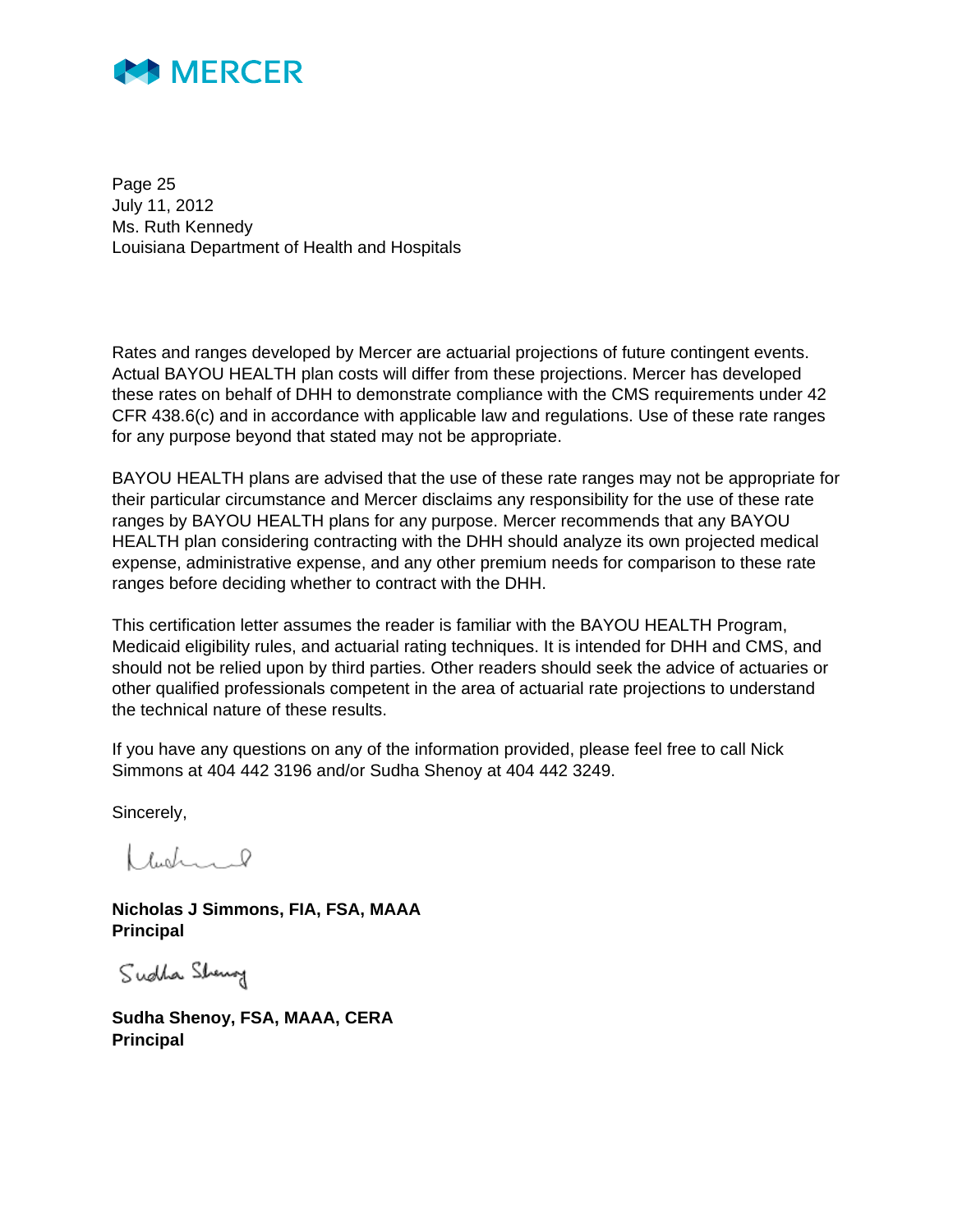|                       |                    |                                   |                                     | 7/1/2012-12/31/2012 |                                                     |                       |                              |  |  |  |  |
|-----------------------|--------------------|-----------------------------------|-------------------------------------|---------------------|-----------------------------------------------------|-----------------------|------------------------------|--|--|--|--|
|                       |                    |                                   |                                     |                     | <b>Prepaid Final Rates w/</b>                       |                       |                              |  |  |  |  |
|                       |                    |                                   |                                     |                     | <b>Prepaid Final Rates w/</b><br>Tax (Gross of GME) |                       | Tax (Net of GME)             |  |  |  |  |
| <b>DHH</b>            |                    |                                   |                                     | <b>FY11 Member</b>  |                                                     |                       |                              |  |  |  |  |
| <b>Administrative</b> | Region             |                                   |                                     | <b>Months or</b>    |                                                     |                       |                              |  |  |  |  |
| Region                | <b>Description</b> | <b>COA Description</b>            | <b>RC Description</b>               | <b>Deliveries</b>   | <b>PMPM or Cost/Delivery</b>                        | <b>GME Adjustment</b> | <b>PMPM or Cost/Delivery</b> |  |  |  |  |
| 01                    | <b>New Orleans</b> | SSI                               | 0-2 Months, Male and Female         | 294                 | 17.326.89<br>\$                                     | 0.9462                | 16,395.30<br>\$              |  |  |  |  |
| 01                    | New Orleans        | SSI                               | 3-11 Months. Male and Female        | 1.232               | \$<br>3,361.77                                      | 0.9445                | \$<br>3,175.27               |  |  |  |  |
| 01                    | <b>New Orleans</b> | SSI                               | 1-5 Years. Male and Female          | 15.362              | \$<br>516.32                                        | 0.9654                | \$<br>498.43                 |  |  |  |  |
| 01                    | New Orleans        | SSI                               | 6-13 Years, Male and Female         | 42,308              | <b>\$</b><br>165.91                                 | 0.9735                | \$<br>161.52                 |  |  |  |  |
| 01                    | <b>New Orleans</b> | SSI                               | 14-18 Years, Male and Female        | 27,513              | $\sqrt{3}$<br>171.74                                | 0.9651                | \$<br>165.76                 |  |  |  |  |
| 01                    | New Orleans        | SSI                               | 19-44 Years, Male and Female        | 82.727              | l \$<br>406.15                                      | $0.8969$ \$           | 364.27                       |  |  |  |  |
| 01                    | New Orleans        | SSI                               | 45+ Years. Male and Female          | 114.401             | $\sqrt{3}$<br>624.39                                | $0.9005$ \$           | 562.28                       |  |  |  |  |
| 01                    | <b>New Orleans</b> | Family and Children               | 0-2 Months, Male and Female         | $32,904$ \$         | 1,083.65                                            | $0.8491$ \$           | 920.16                       |  |  |  |  |
| 01                    | New Orleans        | Family and Children               | 3-11 Months. Male and Female        | 75.824              | l \$<br>173.69                                      | $0.9466$ \$           | 164.41                       |  |  |  |  |
| 01                    | New Orleans        | Family and Children               | 1-5 Years, Male and Female          | 476,472             | <b>  \$</b><br>75.20                                | 0.9637                | \$<br>72.47                  |  |  |  |  |
| 01                    | <b>New Orleans</b> | <b>Family and Children</b>        | 6-13 Years, Male and Female         | 555.798             | \$<br>46.74                                         | 0.9726                | \$<br>45.46                  |  |  |  |  |
| 01                    | New Orleans        | <b>Family and Children</b>        | 14-18 Years, Female                 | 159,990             | \$<br>72.37                                         | 0.9691                | \$<br>70.13                  |  |  |  |  |
| 01                    | <b>New Orleans</b> | Family and Children               | 14-18 Years, Male                   | 145,692             | \$<br>57.35                                         | 0.9461                | \$<br>54.26                  |  |  |  |  |
| 01                    | <b>New Orleans</b> | <b>Family and Children</b>        | 19-44 Years, Female                 | 242.741             | \$<br>150.50                                        | 0.9473                | \$<br>142.57                 |  |  |  |  |
| 01                    | New Orleans        | <b>Family and Children</b>        | 19-44 Years, Male                   | 10,938              | $\sqrt{3}$<br>163.75                                |                       | 160.01                       |  |  |  |  |
| 01                    | New Orleans        | <b>Family and Children</b>        | 45+ Years, Female                   | 12,952              | <b>S</b><br>257.16                                  | $0.9762$ \$           | 251.05                       |  |  |  |  |
| 01                    | New Orleans        | <b>Family and Children</b>        | 45+ Years, Male                     | 3.291               | l \$<br>250.28                                      | 0.9734                | \$<br>243.62                 |  |  |  |  |
| 01                    | <b>New Orleans</b> | Foster Care Children              | Foster Care, All Ages Male & Female | 12,874              | $\sqrt{3}$<br>112.89                                | $0.9840$ \$           | 111.08                       |  |  |  |  |
| 01                    | <b>New Orleans</b> | <b>Breast and Cervical Cancer</b> | <b>BCC, All Ages Female</b>         | 2,509               | <b>S</b><br>1,525.68                                | $0.9759$ \$           | 1,488.90                     |  |  |  |  |
| 01                    | <b>New Orleans</b> | <b>HCBS Waiver</b>                | 0-18 Years, Male and Female         | 2.089               | 886.98<br>\$                                        | 0.9917                | $\mathbf{s}$<br>879.64       |  |  |  |  |
| 01                    | <b>New Orleans</b> | <b>HCBS Waiver</b>                | 19+ Years, Male and Female          | 11,553              | <b>S</b><br>318.96                                  | 0.9745                | \$<br>310.82                 |  |  |  |  |
| 01                    | <b>New Orleans</b> | Maternity Kickpayment             | Maternity Kickpayment, All Ages     | 7,521               | \$<br>6.829.96                                      | 0.9488                | \$<br>6.480.28               |  |  |  |  |
| 09                    | Mandeville         | SSI                               | 0-2 Months, Male and Female         | 173                 | <b>\$</b><br>17,326.89                              | 0.9462                | \$<br>16,395.30              |  |  |  |  |
| 60                    | Mandeville         | SSI                               | 3-11 Months, Male and Female        | 596                 | <b>S</b><br>3,361.77                                | $0.9445$ \$           | 3,175.27                     |  |  |  |  |
| 09                    | Mandeville         | SSI                               | 1-5 Years, Male and Female          | $6,518$ \$          | 516.32                                              | $0.9654$ \$           | 498.43                       |  |  |  |  |
| 09                    | Mandeville         | SSI                               | 6-13 Years. Male and Female         | $16.916$ \$         | 165.91                                              | $0.9735$ \$           | 161.52                       |  |  |  |  |
| 09                    | Mandeville         | SSI                               | 14-18 Years. Male and Female        | $10,695$ \$         | 171.74                                              | 0.9651                | \$<br>165.76                 |  |  |  |  |
| 09                    | Mandeville         | SSI                               | 19-44 Years, Male and Female        | 38.299              | 376.02<br>l \$                                      | 0.9918                | \$<br>372.94                 |  |  |  |  |
| 09                    | Mandeville         | SSI                               | 45+ Years, Male and Female          | 58,835              | <b>  \$</b><br>616.35                               | 0.9961                | \$<br>613.92                 |  |  |  |  |
| 09                    | Mandeville         | Family and Children               | 0-2 Months. Male and Female         | 18.001              | \$<br>959.19                                        | 0.9947                | \$<br>954.13                 |  |  |  |  |
| 09                    | Mandeville         | Family and Children               | 3-11 Months, Male and Female        | 41.145              | <b>S</b><br>184.85                                  | 0.9984                | \$<br>184.56                 |  |  |  |  |
| 09                    | Mandeville         | <b>Family and Children</b>        | 1-5 Years. Male and Female          | 266,364             | \$<br>92.34                                         | 0.9977                | \$<br>92.13                  |  |  |  |  |
| 60                    | Mandeville         | <b>Family and Children</b>        | 6-13 Years. Male and Female         | 355,302             | <b>S</b><br>64.17                                   | 0.9982                | \$<br>64.05                  |  |  |  |  |
| 09                    | Mandeville         | <b>Family and Children</b>        | 14-18 Years, Female                 | 97,331              | l \$<br>91.95                                       | 0.9986                | \$<br>91.82                  |  |  |  |  |
| 09                    | Mandeville         | <b>Family and Children</b>        | 14-18 Years, Male                   | 94.301              | \$<br>67.90                                         | 0.9986                | \$<br>67.81                  |  |  |  |  |
| 09                    | Mandeville         | <b>Family and Children</b>        | 19-44 Years, Female                 | $111,129$ \ \$      | 176.39                                              | 0.9988                | \$<br>176.19                 |  |  |  |  |
| 09                    | Mandeville         | Family and Children               | 19-44 Years, Male                   | 8,316               | $\overline{\mathcal{S}}$<br>163.75                  | 0.9772                | $\mathbf{s}$<br>160.01       |  |  |  |  |
| 60                    | Mandeville         | <b>Family and Children</b>        | 45+ Years, Female                   | 5,016               | l \$<br>257.16                                      | 0.9762                | \$<br>251.05                 |  |  |  |  |
| $\overline{09}$       | Mandeville         | <b>Family and Children</b>        | 45+ Years, Male                     | 2.000               | \$<br>250.28                                        | 0.9734                | \$<br>243.62                 |  |  |  |  |
| $\overline{09}$       | Mandeville         | Foster Care Children              | Foster Care, All Ages Male & Female | 19,842              | \$<br>112.89                                        | 0.9840                | \$<br>111.08                 |  |  |  |  |
| $\overline{09}$       | Mandeville         | <b>Breast and Cervical Cancer</b> | BCC, All Ages Female                | 1.993               | $\mathbf{s}$<br>1,525.68                            | $0.9759$ \$           | 1.488.90                     |  |  |  |  |
| 09                    | Mandeville         | <b>HCBS Waiver</b>                | 0-18 Years, Male and Female         | $2,143$ \$          | 886.98                                              | $0.9917$ \$           | 879.64                       |  |  |  |  |
| 60                    | Mandeville         | <b>HCBS</b> Waiver                | 19+ Years. Male and Female          | 8.154               | l \$<br>318.96                                      |                       | 310.82                       |  |  |  |  |
| 09                    | Mandeville         | Maternity Kickpayment             | Maternity Kickpayment, All Ages     | $4,165$ \$          | 5,081.35                                            | $0.9965$ \$           | 5,063.60                     |  |  |  |  |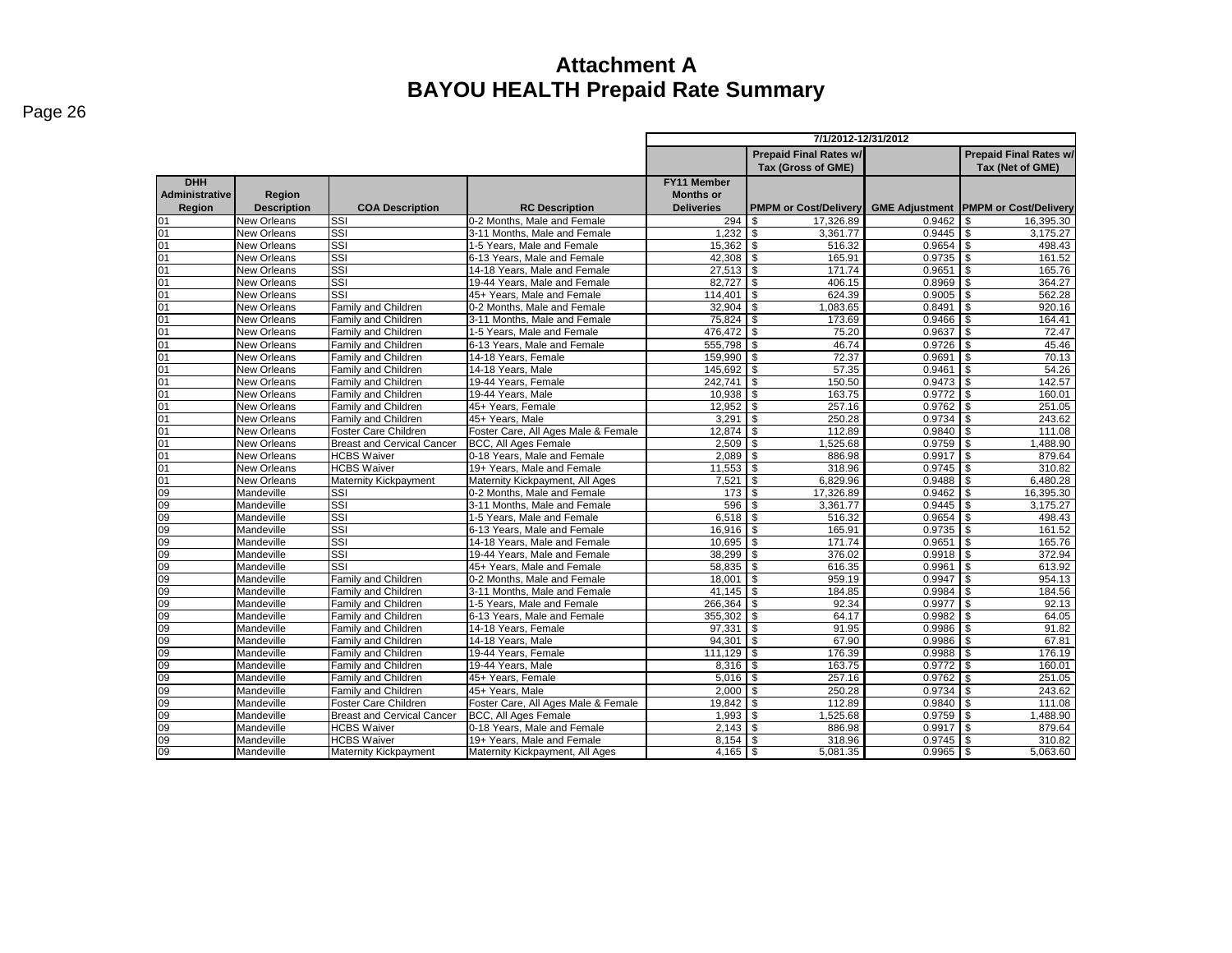|                                               |                              |                                   |                                     | 7/1/2012-12/31/2012                                         |                                                     |                 |                                                   |  |  |  |  |
|-----------------------------------------------|------------------------------|-----------------------------------|-------------------------------------|-------------------------------------------------------------|-----------------------------------------------------|-----------------|---------------------------------------------------|--|--|--|--|
|                                               |                              |                                   |                                     |                                                             | <b>Prepaid Final Rates w/</b><br>Tax (Gross of GME) |                 | <b>Prepaid Final Rates w/</b><br>Tax (Net of GME) |  |  |  |  |
| <b>DHH</b><br><b>Administrative</b><br>Region | Region<br><b>Description</b> | <b>COA Description</b>            | <b>RC Description</b>               | <b>FY11 Member</b><br><b>Months or</b><br><b>Deliveries</b> | <b>PMPM or Cost/Delivery</b>                        |                 | <b>GME Adjustment PMPM or Cost/Delivery</b>       |  |  |  |  |
| 02                                            | <b>Baton Rouge</b>           | SSI                               | 0-2 Months. Male and Female         | 219                                                         | 17.326.89<br>\$                                     | 0.9462          | 16,395.30<br>\$                                   |  |  |  |  |
| 02                                            | <b>Baton Rouge</b>           | SSI                               | 3-11 Months. Male and Female        | 1.074                                                       | \$<br>3,361.77                                      | 0.9445          | \$<br>3,175.27                                    |  |  |  |  |
| 02                                            | <b>Baton Rouge</b>           | SSI                               | 1-5 Years. Male and Female          | 13.466                                                      | \$<br>516.32                                        | $0.9654$ \$     | 498.43                                            |  |  |  |  |
| 02                                            | <b>Baton Rouge</b>           | SSI                               | 6-13 Years, Male and Female         | 29,350 \$                                                   | 165.91                                              | $0.9735$ \$     | 161.52                                            |  |  |  |  |
| 02                                            | <b>Baton Rouge</b>           | SSI                               | 14-18 Years, Male and Female        | 17.644                                                      | \$<br>171.74                                        | 0.9651          | \$<br>165.76                                      |  |  |  |  |
| 02                                            | <b>Baton Rouge</b>           | SSI                               | 19-44 Years, Male and Female        | 48.997                                                      | \$<br>409.25                                        | 0.9827          | \$<br>402.16                                      |  |  |  |  |
| 02                                            | <b>Baton Rouge</b>           | SSI                               | 45+ Years. Male and Female          | 68,000 \$                                                   | 592.65                                              | 0.9846          | \$<br>583.53                                      |  |  |  |  |
| 02                                            | <b>Baton Rouge</b>           | <b>Family and Children</b>        | 0-2 Months. Male and Female         | 23.748                                                      | \$<br>1.060.19                                      | 0.9869          | \$<br>1,046.32                                    |  |  |  |  |
| 02                                            | <b>Baton Rouge</b>           | Family and Children               | 3-11 Months, Male and Female        | 55,139                                                      | \$<br>190.82                                        | 0.9919          | \$<br>189.27                                      |  |  |  |  |
| 02                                            | <b>Baton Rouge</b>           | Family and Children               | 1-5 Years, Male and Female          | 346,294                                                     | \$<br>74.52                                         | 0.9941          | \$<br>74.08                                       |  |  |  |  |
| 02                                            | <b>Baton Rouge</b>           | Family and Children               | 6-13 Years. Male and Female         | 442,619 \$                                                  | 46.96                                               | 0.9955          | \$<br>46.75                                       |  |  |  |  |
| 02                                            | <b>Baton Rouge</b>           | Family and Children               | 14-18 Years, Female                 | 122,643                                                     | \$<br>71.85                                         | 0.9948          | $\mathsf{s}$<br>71.47                             |  |  |  |  |
| 02                                            | <b>Baton Rouge</b>           | Family and Children               | 14-18 Years, Male                   | $115,101$ \$                                                | 52.99                                               |                 | 52.68                                             |  |  |  |  |
| 02                                            | <b>Baton Rouge</b>           | Family and Children               | 19-44 Years, Female                 | 145,570                                                     | \$<br>144.82                                        | $0.9913$ \$     | 143.57                                            |  |  |  |  |
| 02                                            | <b>Baton Rouge</b>           | <b>Family and Children</b>        | 19-44 Years, Male                   | 5,940                                                       | \$<br>163.75                                        | $0.9772$ \$     | 160.01                                            |  |  |  |  |
| 02                                            | <b>Baton Rouge</b>           | Family and Children               | 45+ Years, Female                   | $7,700$ \$                                                  | 257.16                                              | $0.9762$ \$     | 251.05                                            |  |  |  |  |
| 02                                            | <b>Baton Rouge</b>           | Family and Children               | 45+ Years, Male                     | $1,418$ \$                                                  | 250.28                                              | $0.9734$ \$     | 243.62                                            |  |  |  |  |
| 02                                            | <b>Baton Rouge</b>           | Foster Care Children              | Foster Care, All Ages Male & Female | 10.239                                                      | \$<br>112.89                                        | $0.9840$ \$     | 111.08                                            |  |  |  |  |
| 02                                            | <b>Baton Rouge</b>           | <b>Breast and Cervical Cancer</b> | <b>BCC, All Ages Female</b>         | 1.712                                                       | $\overline{\mathbf{s}}$<br>1,525.68                 | $0.9759$ \$     | 1,488.90                                          |  |  |  |  |
| 02                                            | <b>Baton Rouge</b>           | <b>HCBS Waiver</b>                | 0-18 Years, Male and Female         | 1,824                                                       | \$<br>886.98                                        | 0.9917          | $\mathsf{s}$<br>879.64                            |  |  |  |  |
| 02                                            | <b>Baton Rouge</b>           | <b>HCBS Waiver</b>                | 19+ Years. Male and Female          | 11.347                                                      | \$<br>318.96                                        |                 | 310.82                                            |  |  |  |  |
| 02                                            | <b>Baton Rouge</b>           | Maternity Kickpayment             | Maternity Kickpayment, All Ages     | $5,364$ \$                                                  | 5,504.60                                            | $0.9988$ \ \ \$ | 5,498.10                                          |  |  |  |  |
| 03                                            | Thibodaux                    | SSI                               | 0-2 Months, Male and Female         | 193                                                         | \$<br>17,326.89                                     | $0.9462$ \$     | 16,395.30                                         |  |  |  |  |
| 03                                            | Thibodaux                    | SSI                               | 3-11 Months, Male and Female        | 722                                                         | \$<br>3,361.77                                      | $0.9445$ \$     | 3,175.27                                          |  |  |  |  |
| 03                                            | Thibodaux                    | SSI                               | 1-5 Years, Male and Female          | 8,422                                                       | \$<br>516.32                                        | $0.9654$ \$     | 498.43                                            |  |  |  |  |
| 03                                            | Thibodaux                    | SSI                               | 6-13 Years, Male and Female         | 21,828                                                      | \$<br>165.91                                        | $0.9735$ \$     | 161.52                                            |  |  |  |  |
| 03                                            | Thibodaux                    | SSI                               | 14-18 Years, Male and Female        | 12,746                                                      | \$<br>171.74                                        | 0.9651          | $\sqrt{3}$<br>165.76                              |  |  |  |  |
| 03                                            | Thibodaux                    | SSI                               | 19-44 Years, Male and Female        | 37,137                                                      | \$<br>333.21                                        | 0.9727          | $\mathsf{s}$<br>324.13                            |  |  |  |  |
| 03                                            | Thibodaux                    | SSI                               | 45+ Years, Male and Female          | 48,395 \$                                                   | 599.45                                              | 0.9751          | \$<br>584.51                                      |  |  |  |  |
| 03                                            | Thibodaux                    | Family and Children               | 0-2 Months, Male and Female         | $15,071$ \$                                                 | 883.02                                              | $0.9680$ \ \$   | 854.74                                            |  |  |  |  |
| 03                                            | Thibodaux                    | Family and Children               | 3-11 Months, Male and Female        | $35,335$ \$                                                 | 188.29                                              | $0.9871$ \$     | 185.87                                            |  |  |  |  |
| 03                                            | Thibodaux                    | Family and Children               | 1-5 Years, Male and Female          | $221,101$ \\$                                               | 89.12                                               | $0.9912$ \$     | 88.34                                             |  |  |  |  |
| 03                                            | Thibodaux                    | Family and Children               | 6-13 Years, Male and Female         | 279,343                                                     | \$<br>60.73                                         | 0.9921          | s,<br>60.25                                       |  |  |  |  |
| 03                                            | Thibodaux                    | Family and Children               | 14-18 Years, Female                 | 82,364                                                      | \$<br>101.42                                        | $0.9915$ \$     | 100.56                                            |  |  |  |  |
| 03                                            | Thibodaux                    | <b>Family and Children</b>        | 14-18 Years, Male                   | 76,550                                                      | \$<br>72.35                                         | $0.9878$ \ \ \$ | 71.47                                             |  |  |  |  |
| 03                                            | Thibodaux                    | <b>Family and Children</b>        | 19-44 Years, Female                 | 102.127                                                     | \$<br>192.20                                        | $0.9859$ \$     | 189.50                                            |  |  |  |  |
| 03                                            | Thibodaux                    | <b>Family and Children</b>        | 19-44 Years, Male                   | 6.290                                                       | \$<br>163.75                                        | 0.9772          | \$<br>160.01                                      |  |  |  |  |
| 03                                            | Thibodaux                    | Family and Children               | 45+ Years, Female                   | 4.273                                                       | \$<br>257.16                                        | 0.9762          | \$<br>251.05                                      |  |  |  |  |
| 03                                            | Thibodaux                    | Family and Children               | 45+ Years, Male                     | 1.283                                                       | \$<br>250.28                                        | $0.9734$ \$     | 243.62                                            |  |  |  |  |
| 03                                            | Thibodaux                    | Foster Care Children              | Foster Care, All Ages Male & Female |                                                             | 112.89                                              | $0.9840$ \$     | 111.08                                            |  |  |  |  |
| 03                                            | Thibodaux                    | <b>Breast and Cervical Cancer</b> | <b>BCC, All Ages Female</b>         | 1.111                                                       | \$<br>1,525.68                                      | $0.9759$ \$     | 1.488.90                                          |  |  |  |  |
| 03                                            | Thibodaux                    | <b>HCBS Waiver</b>                | 0-18 Years, Male and Female         | 1,331                                                       | \$<br>886.98                                        | $0.9917$ \$     | 879.64                                            |  |  |  |  |
| 03                                            | Thibodaux                    | <b>HCBS Waiver</b>                | 19+ Years. Male and Female          | 6,555                                                       | \$<br>318.96                                        | $0.9745$ \$     | 310.82                                            |  |  |  |  |
| 03                                            | Thibodaux                    | <b>Maternity Kickpayment</b>      | Maternity Kickpayment, All Ages     | 3,355                                                       | \$<br>5,421.37                                      | $0.9856$ \$     | 5,343.36                                          |  |  |  |  |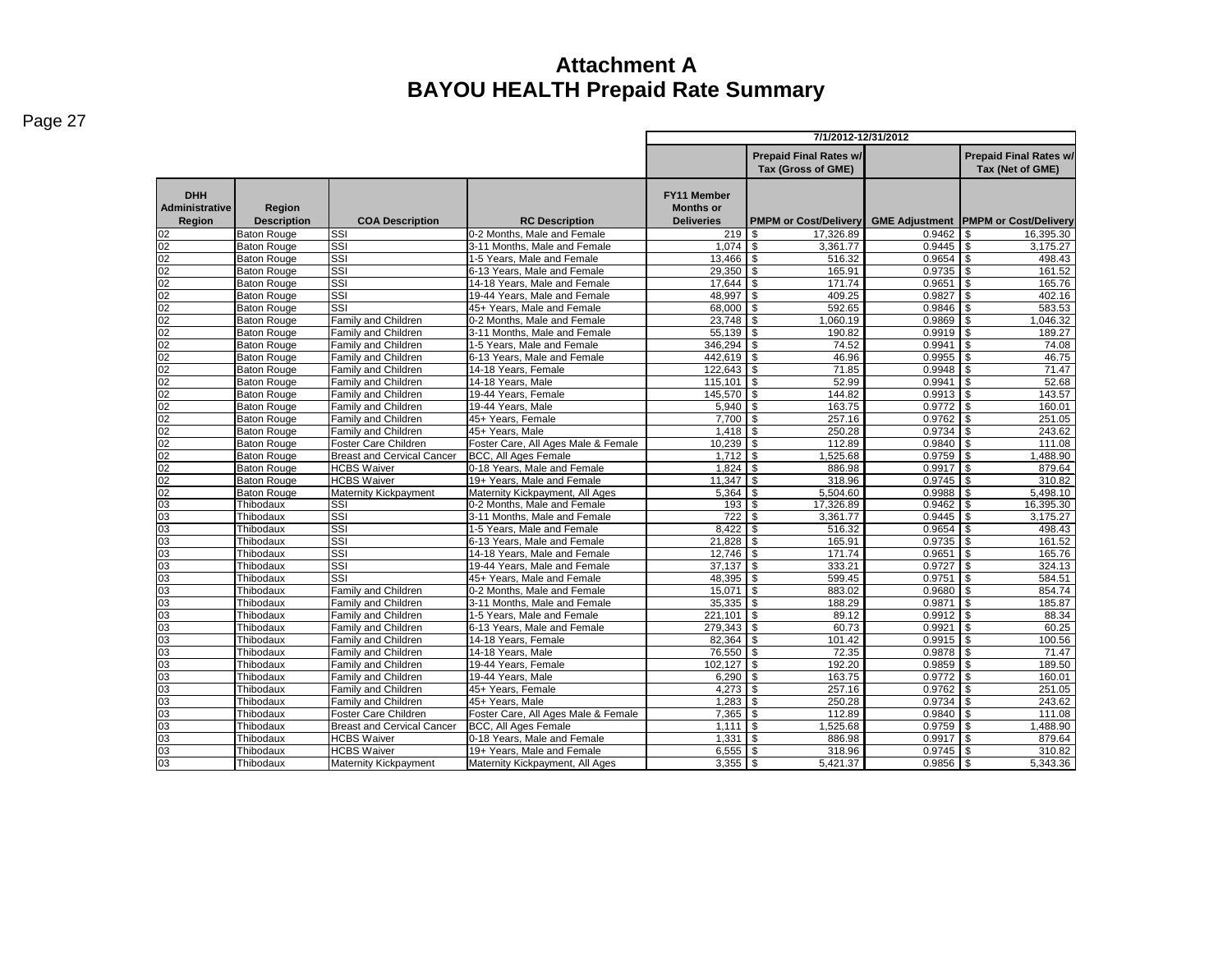|                                               |                              |                                   |                                     | 7/1/2012-12/31/2012                                         |                                                     |             |                                                   |  |  |  |  |  |  |
|-----------------------------------------------|------------------------------|-----------------------------------|-------------------------------------|-------------------------------------------------------------|-----------------------------------------------------|-------------|---------------------------------------------------|--|--|--|--|--|--|
|                                               |                              |                                   |                                     |                                                             | <b>Prepaid Final Rates w/</b><br>Tax (Gross of GME) |             | <b>Prepaid Final Rates w/</b><br>Tax (Net of GME) |  |  |  |  |  |  |
| <b>DHH</b><br><b>Administrative</b><br>Region | Region<br><b>Description</b> | <b>COA Description</b>            | <b>RC Description</b>               | <b>FY11 Member</b><br><b>Months or</b><br><b>Deliveries</b> | <b>PMPM or Cost/Delivery</b>                        |             | <b>GME Adjustment PMPM or Cost/Delivery</b>       |  |  |  |  |  |  |
| 04                                            | Lafavette                    | SSI                               | 0-2 Months. Male and Female         | 204                                                         | 17,326.89<br>\$                                     | $0.9462$ \$ | 16,395.30                                         |  |  |  |  |  |  |
| 04                                            | Lafavette                    | SSI                               | 3-11 Months. Male and Female        | 1.001                                                       | ا \$<br>3.361.77                                    | $0.9445$ \$ | 3.175.27                                          |  |  |  |  |  |  |
| 04                                            | Lafayette                    | SSI                               | 1-5 Years, Male and Female          | $10,698$ \$                                                 | 516.32                                              | $0.9654$ \$ | 498.43                                            |  |  |  |  |  |  |
| 04                                            | Lafayette                    | SSI                               | 6-13 Years, Male and Female         | $22,343$ \$                                                 | 165.91                                              | $0.9735$ \$ | 161.52                                            |  |  |  |  |  |  |
| 04                                            | Lafayette                    | SSI                               | 14-18 Years, Male and Female        | 13,496                                                      | \$<br>171.74                                        | 0.9651      | $\overline{1}$ \$<br>165.76                       |  |  |  |  |  |  |
| 04                                            | Lafayette                    | SSI                               | 19-44 Years, Male and Female        | 50,952                                                      | 342.94<br>- \$                                      | $0.9812$ \$ | 336.49                                            |  |  |  |  |  |  |
| 04                                            | Lafayette                    | SSI                               | 45+ Years, Male and Female          | 77,776 \$                                                   | 529.12                                              | $0.9819$ \$ | 519.54                                            |  |  |  |  |  |  |
| 04                                            | Lafayette                    | Family and Children               | 0-2 Months. Male and Female         | $23,690$ \$                                                 | 1,036.02                                            | $0.9727$ \$ | 1.007.71                                          |  |  |  |  |  |  |
| 04                                            | Lafayette                    | Family and Children               | 3-11 Months, Male and Female        | 55,876 \$                                                   | 185.36                                              | $0.9889$ \$ | 183.31                                            |  |  |  |  |  |  |
| 04                                            | Lafayette                    | <b>Family and Children</b>        | 1-5 Years, Male and Female          | $340,123$ \$                                                | 80.70                                               | $0.9914$ \$ | 80.01                                             |  |  |  |  |  |  |
| 04                                            | Lafayette                    | Family and Children               | 6-13 Years, Male and Female         | 442,460 \$                                                  | 53.34                                               | 0.9941      | $\overline{1}$ \$<br>53.02                        |  |  |  |  |  |  |
| 04                                            | Lafayette                    | Family and Children               | 14-18 Years, Female                 | 122,849 \$                                                  | 81.97                                               | $0.9925$ \$ | 81.35                                             |  |  |  |  |  |  |
| 04                                            | Lafayette                    | Family and Children               | 14-18 Years, Male                   | 116,245 \$                                                  | 57.90                                               | 0.9891      | - \$<br>57.27                                     |  |  |  |  |  |  |
| 04                                            | Lafavette                    | <b>Family and Children</b>        | 19-44 Years, Female                 | 140,357 \$                                                  | 156.28                                              | $0.9908$ \$ | 154.85                                            |  |  |  |  |  |  |
| 04                                            | Lafavette                    | <b>Family and Children</b>        | 19-44 Years, Male                   | 8.731                                                       | 163.75<br>- \$                                      | $0.9772$ \$ | 160.01                                            |  |  |  |  |  |  |
| 04                                            | Lafayette                    | Family and Children               | 45+ Years, Female                   |                                                             | 257.16                                              | $0.9762$ \$ | 251.05                                            |  |  |  |  |  |  |
| 04                                            | Lafayette                    | Family and Children               | 45+ Years, Male                     | 1.726                                                       | 250.28<br>-\$                                       | 0.9734      | $\mathbf{\hat{S}}$<br>243.62                      |  |  |  |  |  |  |
| 04                                            | Lafavette                    | Foster Care Children              | Foster Care, All Ages Male & Female | $17,319$ \$                                                 | 112.89                                              | $0.9840$ \$ | 111.08                                            |  |  |  |  |  |  |
| 04                                            | Lafayette                    | <b>Breast and Cervical Cancer</b> | BCC, All Ages Female                | $1,412$ \$                                                  | 1,525.68                                            | $0.9759$ \$ | ,488.90                                           |  |  |  |  |  |  |
| 04                                            | Lafayette                    | <b>HCBS Waiver</b>                | 0-18 Years, Male and Female         | $1,829$ \$                                                  | 886.98                                              | $0.9917$ \$ | 879.64                                            |  |  |  |  |  |  |
| 04                                            | Lafayette                    | <b>HCBS Waiver</b>                | 19+ Years, Male and Female          | $11,413$ \$                                                 | 318.96                                              | $0.9745$ \$ | 310.82                                            |  |  |  |  |  |  |
| 04                                            | Lafayette                    | <b>Maternity Kickpayment</b>      | Maternity Kickpayment, All Ages     |                                                             | 4,812.74                                            | $0.9996$ \$ | 4,810.65                                          |  |  |  |  |  |  |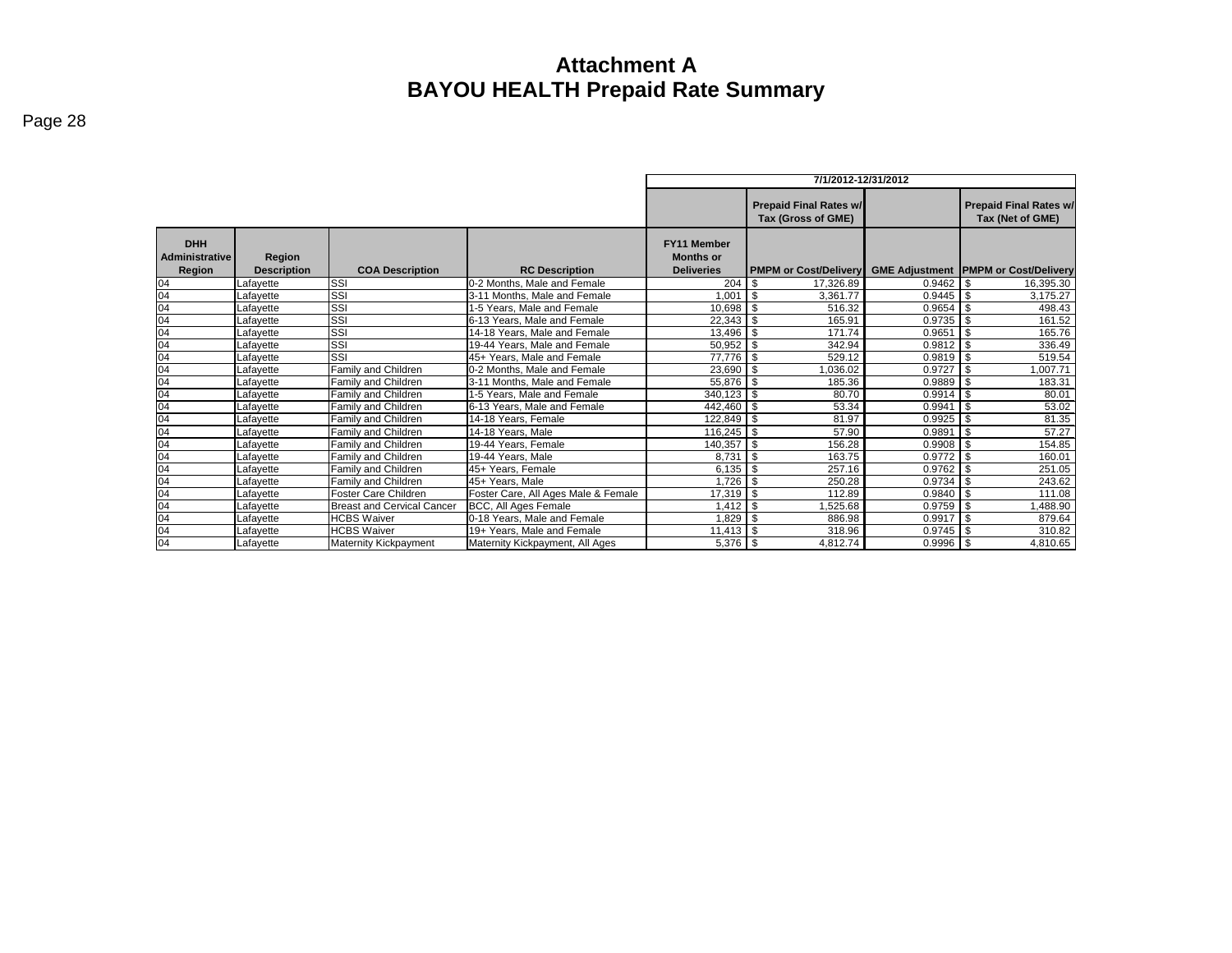|                                               |                              |                                   |                                                             | 7/1/2012-12/31/2012                                  |                                                     |                       |                                                   |  |  |  |  |
|-----------------------------------------------|------------------------------|-----------------------------------|-------------------------------------------------------------|------------------------------------------------------|-----------------------------------------------------|-----------------------|---------------------------------------------------|--|--|--|--|
|                                               |                              |                                   |                                                             |                                                      | <b>Prepaid Final Rates w/</b><br>Tax (Gross of GME) |                       | <b>Prepaid Final Rates w/</b><br>Tax (Net of GME) |  |  |  |  |
| <b>DHH</b><br><b>Administrative</b><br>Region | Region<br><b>Description</b> | <b>COA Description</b>            | <b>RC Description</b>                                       | FY11 Member<br><b>Months or</b><br><b>Deliveries</b> | <b>PMPM or Cost/Delivery</b>                        | <b>GME Adjustment</b> | <b>PMPM or Cost/Delivery</b>                      |  |  |  |  |
| 05                                            | Lake Charles                 | SSI                               | 0-2 Months, Male and Female                                 | 73                                                   | l \$<br>17.326.89                                   | 0.9462                | 16,395.30<br>\$.                                  |  |  |  |  |
| 05                                            | Lake Charles                 | SSI                               | 3-11 Months. Male and Female                                | 376                                                  | \$<br>3.361.77                                      | 0.9445                | l \$<br>3.175.27                                  |  |  |  |  |
| 05                                            | ake Charles                  | SSI                               | 1-5 Years, Male and Female                                  | 4,436                                                | <b>S</b><br>516.32                                  | 0.9654                | 498.43<br>\$                                      |  |  |  |  |
| 05                                            | ake Charles                  | SSI                               | 6-13 Years, Male and Female                                 | 10,384                                               | \$<br>165.91                                        | 0.9735                | \$<br>161.52                                      |  |  |  |  |
| 05                                            | Lake Charles                 | SSI                               | 14-18 Years, Male and Female                                | 5,981                                                | $\sqrt{3}$<br>171.74                                | 0.9651                | $\sqrt{3}$<br>165.76                              |  |  |  |  |
| 05                                            | Lake Charles                 | SSI                               | 19-44 Years, Male and Female                                | 20,788                                               | <b>S</b><br>335.33                                  | 0.9993                | $\mathbf{s}$<br>335.09                            |  |  |  |  |
| $\overline{05}$                               | Lake Charles                 | SSI                               | 45+ Years, Male and Female                                  | 29,943                                               | 570.64<br>$\sqrt{3}$                                | 0.9988                | 569.93<br><b>S</b>                                |  |  |  |  |
| 05                                            | Lake Charles                 | Family and Children               | 0-2 Months, Male and Female                                 | $11,103$ \$                                          | 867.79                                              | 0.9972                | <b>S</b><br>865.38                                |  |  |  |  |
| 05                                            | Lake Charles                 | Family and Children               | 3-11 Months, Male and Female                                | 25.854                                               | $\sqrt{3}$<br>190.22                                | 0.9977                | $\mathbf{s}$<br>189.78                            |  |  |  |  |
| 05                                            | Lake Charles                 | Family and Children               | 1-5 Years, Male and Female                                  | 161,883                                              | <b>S</b><br>86.68                                   | 0.9993                | l \$<br>86.61                                     |  |  |  |  |
| 05                                            | Lake Charles                 | Family and Children               | 6-13 Years, Male and Female                                 | 209,804                                              | 59.08<br>\$                                         | 0.9994                | 59.05<br>\$                                       |  |  |  |  |
| 05                                            | ake Charles                  | Family and Children               | 14-18 Years, Female                                         | 57,089                                               | \$<br>95.05                                         | 0.9998                | \$<br>95.03                                       |  |  |  |  |
| 05                                            | Lake Charles                 | Family and Children               | 14-18 Years, Male                                           | 55,183                                               | \$<br>63.75                                         | 0.9996                | \$<br>63.72                                       |  |  |  |  |
| 05                                            | Lake Charles                 | Family and Children               | 19-44 Years, Female                                         | 53.935                                               | \$<br>192.36                                        | 0.9997                | l \$<br>192.30                                    |  |  |  |  |
| 05                                            | Lake Charles                 | Family and Children               | 19-44 Years, Male                                           | 3.044                                                | l \$<br>163.75                                      | 0.9772                | \$<br>160.01                                      |  |  |  |  |
| 05                                            | Lake Charles                 | Family and Children               | 45+ Years, Female                                           | 1.990                                                | \$<br>257.16                                        | 0.9762                | \$<br>251.05                                      |  |  |  |  |
| 05                                            | Lake Charles                 | Family and Children               | 45+ Years, Male                                             | 538                                                  | l \$<br>250.28                                      | 0.9734                | <b>S</b><br>243.62                                |  |  |  |  |
| $\overline{05}$                               | Lake Charles                 | Foster Care Children              | Foster Care, All Ages Male & Female                         | 10,239                                               | \$<br>112.89                                        | 0.9840                | 111.08<br>\$                                      |  |  |  |  |
| 05                                            | Lake Charles                 | <b>Breast and Cervical Cancer</b> | <b>BCC. All Ages Female</b>                                 | 754                                                  | 1.525.68<br>l \$                                    | 0.9759                | 1.488.90<br>l \$                                  |  |  |  |  |
| 05                                            | Lake Charles                 | <b>HCBS Waiver</b>                | 0-18 Years, Male and Female                                 | 761                                                  | \$<br>886.98                                        | 0.9917                | l \$<br>879.64                                    |  |  |  |  |
| 05                                            | ake Charles                  | <b>HCBS Waiver</b>                | 19+ Years, Male and Female                                  | 4,341                                                | 318.96<br>\$                                        | 0.9745                | $\sqrt{3}$<br>310.82                              |  |  |  |  |
| 05                                            | Lake Charles                 | Maternity Kickpayment             | Maternity Kickpayment, All Ages                             | 2,533                                                | 4,915.95<br>\$                                      | 0.9993                | $\mathbf{s}$<br>4,912.75                          |  |  |  |  |
| 06                                            | Alexandria                   | SSI<br>SSI                        | 0-2 Months, Male and Female                                 | 105                                                  | 17,326.89<br>\$                                     | 0.9462                | \$<br>16,395.30                                   |  |  |  |  |
| 06                                            | Alexandria                   | SSI                               | 3-11 Months, Male and Female                                | 549<br>6.142                                         | $\sqrt{3}$<br>3,361.77<br>\$                        | 0.9445<br>0.9654      | \$<br>3,175.27<br>\$                              |  |  |  |  |
| 06<br>06                                      | Alexandria                   | SSI                               | 1-5 Years, Male and Female                                  | $16,547$ \$                                          | 516.32<br>165.91                                    | 0.9735                | 498.43<br>l \$<br>161.52                          |  |  |  |  |
| 06                                            | Alexandria<br>Alexandria     | SSI                               | 6-13 Years, Male and Female<br>14-18 Years, Male and Female | 9,660                                                | \$<br>171.74                                        | 0.9651                | 165.76<br>\$                                      |  |  |  |  |
| 06                                            | Alexandria                   | SSI                               | 19-44 Years, Male and Female                                | 34,347                                               | 313.59<br>\$                                        | 0.9942                | \$<br>311.78                                      |  |  |  |  |
| 06                                            | Alexandria                   | SSI                               | 45+ Years. Male and Female                                  | 43,361                                               | 563.28<br>\$                                        | 0.9956                | \$<br>560.78                                      |  |  |  |  |
| 06                                            | Alexandria                   | <b>Family and Children</b>        | 0-2 Months. Male and Female                                 | 11,723                                               | <b>S</b><br>1,342.88                                | 0.9960                | $\mathbf{s}$<br>1,337.44                          |  |  |  |  |
| 06                                            | Alexandria                   | <b>Family and Children</b>        | 3-11 Months, Male and Female                                | 26.763                                               | l \$<br>207.43                                      | 0.9971                | \$<br>206.83                                      |  |  |  |  |
| 06                                            | Alexandria                   | Family and Children               | 1-5 Years. Male and Female                                  | 172.642                                              | 101.88<br>\$                                        | 0.9975                | \$<br>101.63                                      |  |  |  |  |
| 06                                            | Alexandria                   | Family and Children               | 6-13 Years, Male and Female                                 | 234,659                                              | $\sqrt{3}$<br>63.79                                 | 0.9980                | \$<br>63.67                                       |  |  |  |  |
| 06                                            | Alexandria                   | Family and Children               | 14-18 Years, Female                                         | 65,936                                               | \$<br>97.76                                         | 0.9974                | 97.51<br>\$                                       |  |  |  |  |
| 06                                            | Alexandria                   | Family and Children               | 14-18 Years, Male                                           | 62,236                                               | 69.44<br>$\sqrt{3}$                                 | 0.9969                | 69.22<br>l \$                                     |  |  |  |  |
| 06                                            | Alexandria                   | Family and Children               | 19-44 Years, Female                                         | 63,956                                               | $\overline{\mathcal{S}}$<br>174.53                  | 0.9968                | 173.97<br>\$                                      |  |  |  |  |
| 06                                            | Alexandria                   | Family and Children               | 19-44 Years, Male                                           | 4,161                                                | \$<br>163.75                                        | 0.9772                | \$<br>160.01                                      |  |  |  |  |
| 06                                            | Alexandria                   | Family and Children               | 45+ Years, Female                                           | 2,466                                                | \$<br>257.16                                        | 0.9762                | $\mathbf{s}$<br>251.05                            |  |  |  |  |
| 06                                            | Alexandria                   | Family and Children               | 45+ Years, Male                                             | 698                                                  | 250.28<br>\$                                        | 0.9734                | $\mathbf{s}$<br>243.62                            |  |  |  |  |
| 06                                            | Alexandria                   | Foster Care Children              | Foster Care, All Ages Male & Female                         | 11,146                                               | 112.89<br>$\sqrt{3}$                                | 0.9840                | $\sqrt{3}$<br>111.08                              |  |  |  |  |
| 06                                            | Alexandria                   | <b>Breast and Cervical Cancer</b> | <b>BCC, All Ages Female</b>                                 | 732                                                  | 1,525.68<br>\$                                      | 0.9759                | 1,488.90<br>l \$                                  |  |  |  |  |
| 06                                            | Alexandria                   | <b>HCBS Waiver</b>                | 0-18 Years, Male and Female                                 | 495                                                  | 886.98<br>$\sqrt{3}$                                | $0.9917$ \$           | 879.64                                            |  |  |  |  |
| 06                                            | Alexandria                   | <b>HCBS Waiver</b>                | 19+ Years, Male and Female                                  | 5.472                                                | $\sqrt{3}$<br>318.96                                | $0.9745$ \$           | 310.82                                            |  |  |  |  |
| 06                                            | Alexandria                   | <b>Maternity Kickpayment</b>      | Maternity Kickpayment, All Ages                             | $2,643$ \$                                           | 5,127.83                                            | $0.9970$ \$           | 5,112.35                                          |  |  |  |  |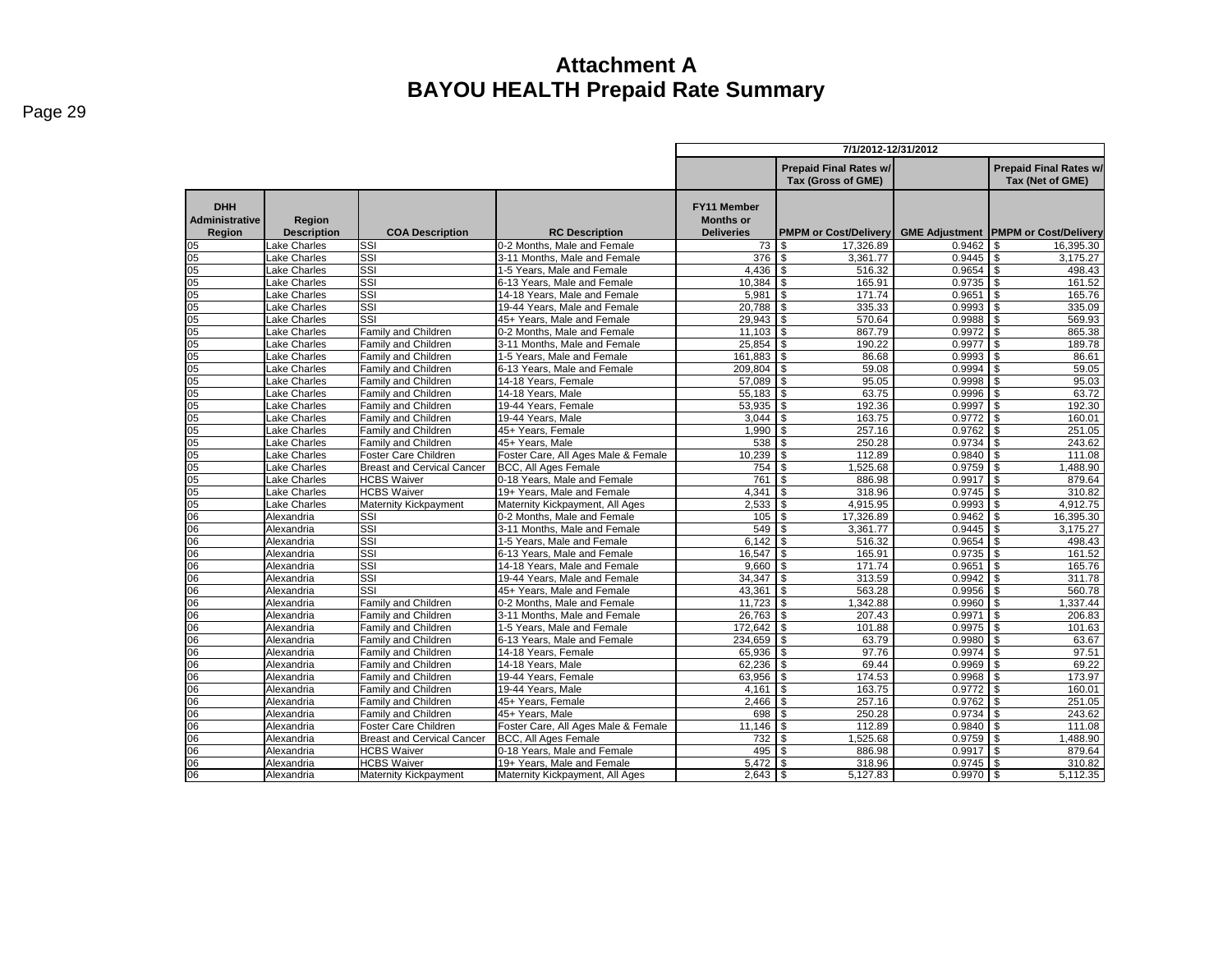|                                               |                              |                                   |                                                             | 7/1/2012-12/31/2012                                         |                                                     |               |                                                   |  |  |  |
|-----------------------------------------------|------------------------------|-----------------------------------|-------------------------------------------------------------|-------------------------------------------------------------|-----------------------------------------------------|---------------|---------------------------------------------------|--|--|--|
|                                               |                              |                                   |                                                             |                                                             | <b>Prepaid Final Rates w/</b><br>Tax (Gross of GME) |               | <b>Prepaid Final Rates w/</b><br>Tax (Net of GME) |  |  |  |
| <b>DHH</b><br><b>Administrative</b><br>Region | Region<br><b>Description</b> | <b>COA Description</b>            | <b>RC Description</b>                                       | <b>FY11 Member</b><br><b>Months or</b><br><b>Deliveries</b> | <b>PMPM or Cost/Delivery</b>                        |               | <b>GME Adjustment PMPM or Cost/Delivery</b>       |  |  |  |
| 07                                            | Shreveport                   | SSI                               | 0-2 Months. Male and Female                                 | 302                                                         | 17.326.89<br>\$                                     | 0.9462        | 16,395.30<br>\$                                   |  |  |  |
| $\overline{07}$                               | Shreveport                   | SSI                               | 3-11 Months, Male and Female                                | 1.206                                                       | \$<br>3,361.77                                      | $0.9445$ \$   | 3,175.27                                          |  |  |  |
| 07                                            | Shreveport                   | SSI                               | 1-5 Years. Male and Female                                  | $13,502$ \$                                                 | 516.32                                              | 0.9654        | \$<br>498.43                                      |  |  |  |
| 07                                            | Shreveport                   | SSI                               | 6-13 Years. Male and Female                                 | $32,276$ \$                                                 | 165.91                                              | $0.9735$ \$   | 161.52                                            |  |  |  |
| 07                                            | Shreveport                   | SSI                               | 14-18 Years, Male and Female                                | $20,402$ \$                                                 | 171.74                                              | $0.9651$ \$   | 165.76                                            |  |  |  |
| 07                                            | Shreveport                   | $\overline{\text{SSI}}$           | 19-44 Years, Male and Female                                | 57,262                                                      | $\mathsf{\$}$<br>373.02                             | $0.9373$ \$   | 349.62                                            |  |  |  |
| 07                                            | Shreveport                   | SSI                               | 45+ Years. Male and Female                                  | 68.689                                                      | \$<br>551.87                                        | $0.9420$ \$   | 519.86                                            |  |  |  |
| 07                                            | Shreveport                   | Family and Children               | 0-2 Months, Male and Female                                 | 21,897 \$                                                   | 1,102.89                                            | $0.9150$ \$   | 1,009.10                                          |  |  |  |
| 07                                            | Shreveport                   | Family and Children               | 3-11 Months, Male and Female                                | 48,945                                                      | \$<br>189.80                                        | 0.9633        | $\overline{1}$<br>182.83                          |  |  |  |
| 07                                            | Shreveport                   | <b>Family and Children</b>        | 1-5 Years, Male and Female                                  | 299,375 \$                                                  | 83.93                                               | $0.9724$ \$   | 81.61                                             |  |  |  |
| 07                                            | Shreveport                   | Family and Children               | 6-13 Years, Male and Female                                 | 388,940 \$                                                  | 50.09                                               | $0.9796$ \$   | 49.07                                             |  |  |  |
| 07                                            | Shreveport                   | <b>Family and Children</b>        | 14-18 Years, Female                                         | 107.694                                                     | \$<br>91.39                                         | $0.9769$ \$   | 89.28                                             |  |  |  |
| 07                                            | Shreveport                   | Family and Children               | 14-18 Years, Male                                           | 98,222                                                      | \$<br>55.05                                         | $0.9762$ \$   | 53.74                                             |  |  |  |
| 07                                            | Shreveport                   | <b>Family and Children</b>        | 19-44 Years, Female                                         | 118,258                                                     | $\overline{\mathbf{s}}$<br>181.29                   | 0.9661        | T\$<br>175.15                                     |  |  |  |
| 07                                            | Shreveport                   | <b>Family and Children</b>        | 19-44 Years, Male                                           | $3,975$ \$                                                  | 163.75                                              | $0.9772$ \$   | 160.01                                            |  |  |  |
| $\overline{07}$                               | Shreveport                   | <b>Family and Children</b>        | 45+ Years. Female                                           | 4.513                                                       | $\overline{\mathbf{s}}$<br>257.16                   | 0.9762        | G)<br>251.05                                      |  |  |  |
| 07                                            | Shreveport                   | Family and Children               | 45+ Years, Male                                             | 861                                                         | \$<br>250.28                                        | 0.9734        | \$<br>243.62                                      |  |  |  |
| 07                                            | Shreveport                   | Foster Care Children              | Foster Care, All Ages Male & Female                         | 11.832                                                      | <b>S</b><br>112.89                                  | $0.9840$ \ \$ | 111.08                                            |  |  |  |
| 07                                            | Shreveport                   | <b>Breast and Cervical Cancer</b> | BCC, All Ages Female                                        |                                                             | 1,525.68                                            | $0.9759$ \$   | ,488.90                                           |  |  |  |
| 07                                            | Shreveport                   | <b>HCBS Waiver</b>                | 0-18 Years. Male and Female                                 | 848                                                         | \$<br>886.98                                        | 0.9917        | \$<br>879.64                                      |  |  |  |
| 07<br>07                                      | Shreveport                   | <b>HCBS Waiver</b>                | 19+ Years, Male and Female                                  | 7.476                                                       | \$<br>318.96                                        | 0.9745        | \$<br>310.82                                      |  |  |  |
| 08                                            | Shreveport                   | Maternity Kickpayment             | Maternity Kickpayment, All Ages                             | 4.961                                                       | \$<br>5.522.71                                      | 0.9999        | 5.522.10<br>l \$                                  |  |  |  |
|                                               | Monroe                       | SSI                               | 0-2 Months, Male and Female                                 | 121                                                         | $\mathbb{S}$<br>17,326.89                           | 0.9462        | \$<br>16,395.30                                   |  |  |  |
| 08<br>08                                      | Monroe                       | SSI<br>SSI                        | 3-11 Months, Male and Female<br>1-5 Years, Male and Female  | 583<br>7.354                                                | \$<br>3,361.77<br>\$<br>516.32                      | 0.9445        | \$<br>3,175.27<br>498.43                          |  |  |  |
| 08                                            | Monroe                       | SSI                               |                                                             |                                                             |                                                     | $0.9735$ \$   |                                                   |  |  |  |
| $\overline{08}$                               | Monroe<br>Monroe             | SSI                               | 6-13 Years, Male and Female<br>14-18 Years, Male and Female | $19.143$ \\$<br>12,255                                      | 165.91<br>$\overline{\mathcal{S}}$<br>171.74        | 0.9651        | 161.52<br>\$<br>165.76                            |  |  |  |
| 08                                            | Monroe                       | SSI                               | 19-44 Years, Male and Female                                | 37,539                                                      | \$<br>352.12                                        | 0.9898        | \$<br>348.54                                      |  |  |  |
| 08                                            | Monroe                       | SSI                               | 45+ Years. Male and Female                                  | 46,667 \$                                                   | 548.27                                              | 0.9898        | 542.66<br>\$                                      |  |  |  |
| 08                                            | Monroe                       | Family and Children               | 0-2 Months, Male and Female                                 | 15,642                                                      | \$<br>1,291.99                                      | 0.9885        | \$<br>1,277.19                                    |  |  |  |
| 08                                            | Monroe                       | <b>Family and Children</b>        | 3-11 Months, Male and Female                                | 35.441                                                      | \$<br>214.60                                        | 0.9944        | \$<br>213.40                                      |  |  |  |
| 08                                            | Monroe                       | Family and Children               | 1-5 Years, Male and Female                                  | 223,806                                                     | \$<br>95.85                                         |               | 95.41                                             |  |  |  |
| 08                                            | Monroe                       | Family and Children               | 6-13 Years, Male and Female                                 | 299,386 \$                                                  | 57.51                                               | $0.9964$ \$   | 57.31                                             |  |  |  |
| $\overline{08}$                               | Monroe                       | Family and Children               | 14-18 Years, Female                                         | 82,837                                                      | $\overline{\mathcal{S}}$<br>92.24                   | $0.9960$ \$   | 91.87                                             |  |  |  |
| 08                                            | Monroe                       | <b>Family and Children</b>        | 14-18 Years, Male                                           | 79,756                                                      | \$<br>62.97                                         | 0.9948        | \$<br>62.65                                       |  |  |  |
| 08                                            | Monroe                       | <b>Family and Children</b>        | 19-44 Years, Female                                         | $102,127$ \$                                                | 159.59                                              | 0.9935        | l \$<br>158.56                                    |  |  |  |
| 08                                            | Monroe                       | Family and Children               | 19-44 Years, Male                                           | 4.958                                                       | \$<br>163.75                                        | 0.9772        | l \$<br>160.01                                    |  |  |  |
| 80                                            | Monroe                       | Family and Children               | 45+ Years, Female                                           | $3,826$ \ \$                                                | 257.16                                              | 0.9762        | $\mathbf{s}$<br>251.05                            |  |  |  |
| 08                                            | Monroe                       | Family and Children               | 45+ Years, Male                                             | $772$ \$                                                    | 250.28                                              | $0.9734$ \$   | 243.62                                            |  |  |  |
| 08                                            | Monroe                       | Foster Care Children              | Foster Care, All Ages Male & Female                         | $9,178$ \$                                                  | 112.89                                              | $0.9840$ \$   | 111.08                                            |  |  |  |
| 08                                            | Monroe                       | <b>Breast and Cervical Cancer</b> | <b>BCC, All Ages Female</b>                                 | 1,231                                                       | $\overline{\mathcal{S}}$<br>1,525.68                | $0.9759$ \$   | 1,488.90                                          |  |  |  |
| 08                                            | Monroe                       | <b>HCBS Waiver</b>                | 0-18 Years, Male and Female                                 | 680                                                         | \$<br>886.98                                        | $0.9917$ \$   | 879.64                                            |  |  |  |
| $\overline{08}$                               | Monroe                       | <b>HCBS Waiver</b>                | 19+ Years. Male and Female                                  | 7,723                                                       | l \$<br>318.96                                      | $0.9745$ \$   | 310.82                                            |  |  |  |
| 08                                            | Monroe                       | <b>Maternity Kickpayment</b>      | Maternity Kickpayment, All Ages                             | 3,657                                                       | \$<br>5,580.83                                      | $0.9999$ \$   | 5,580.24                                          |  |  |  |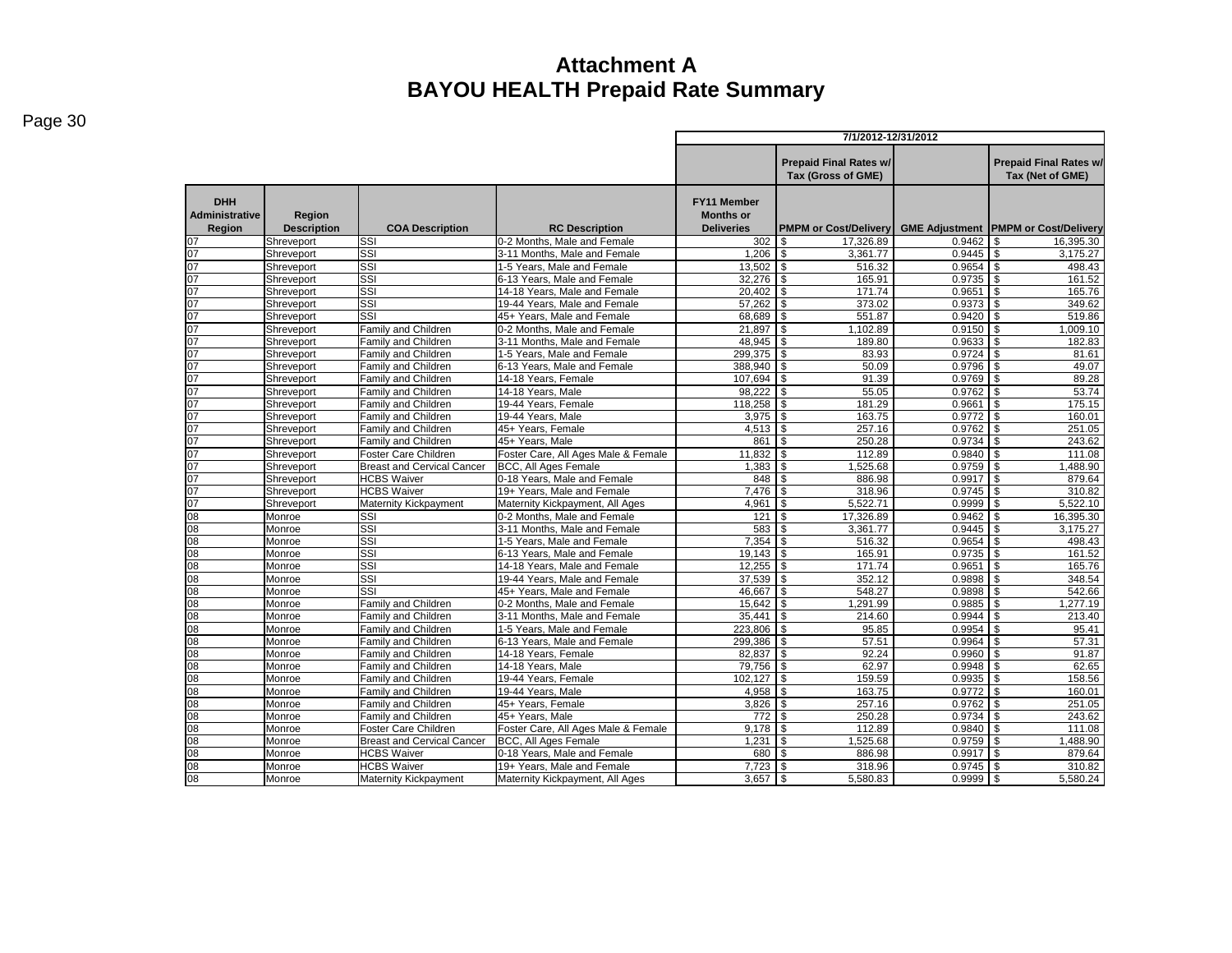|                       |                    |                                   |                                     | 7/1/2012-12/31/2012 |            |            |                                         |                 |                     | 7/1/2012-12/31/2012 |                             |                                         |                  |          |                     |                    |                      |
|-----------------------|--------------------|-----------------------------------|-------------------------------------|---------------------|------------|------------|-----------------------------------------|-----------------|---------------------|---------------------|-----------------------------|-----------------------------------------|------------------|----------|---------------------|--------------------|----------------------|
|                       |                    |                                   |                                     |                     |            |            | State Fiscal Year 2010 Rate Development |                 |                     |                     |                             | State Fiscal Year 2011 Rate Development |                  |          |                     |                    |                      |
|                       |                    |                                   |                                     |                     |            |            |                                         |                 | <b>FY10 Prepaid</b> |                     |                             |                                         |                  |          |                     |                    | <b>FY11 Prepaid</b>  |
|                       |                    |                                   |                                     | <b>FY10 Prepaid</b> |            |            |                                         |                 | <b>PMPM Post</b>    |                     | Projected FY11 FY11 Prepaid |                                         |                  |          |                     | <b>PMPM Post</b>   |                      |
|                       |                    |                                   |                                     | <b>Base PMPM</b>    |            |            |                                         |                 |                     |                     | <b>Prepaid PMPM</b>         | <b>Base PMPM</b>                        |                  |          |                     |                    |                      |
|                       |                    |                                   |                                     |                     |            |            | <b>Adiustments</b>                      |                 | <b>Adiustments</b>  |                     |                             | <b>Adjustments</b>                      |                  |          |                     | <b>Adjustments</b> |                      |
|                       |                    |                                   |                                     |                     |            |            |                                         |                 |                     |                     |                             |                                         | Program          |          |                     |                    |                      |
|                       |                    |                                   |                                     |                     |            | Program    |                                         |                 |                     |                     |                             |                                         |                  |          | Integrity IP and OP |                    |                      |
| <b>DHH</b>            |                    |                                   |                                     |                     |            | Integrity  | IP and OP                               |                 |                     |                     |                             |                                         |                  | Recoupm  | <b>Hospital</b>     |                    |                      |
| <b>Adminis</b>        |                    |                                   |                                     |                     |            | Recoupmen  | <b>Hospital</b>                         | Fee             |                     |                     |                             |                                         |                  | ents     | Cost                | Fee                |                      |
| trative               | Region             |                                   |                                     | <b>PMPM</b> or      | Completion | s (Fraud & | Cost                                    | <b>Schedule</b> | <b>PMPM</b> or      | <b>Trend to</b>     | <b>PMPM</b> or              | <b>PMPM</b> or                          | <b>Completio</b> | (Fraud & | <b>Settlemer</b>    | <b>Schedule</b>    | <b>PMPM</b> or       |
| Region                | <b>Description</b> | <b>COA Description</b>            | <b>RC Description</b>               | Cost/Delivery       | Factor     | Abuse)     | Settlements                             | <b>Changes</b>  | Cost/Delivery       | <b>FY11</b>         | Cost/Delivery               | Cost/Delivery                           | n Factor         | Abuse)   | ts                  | <b>Changes</b>     | <b>Cost/Delivery</b> |
|                       | New Orleans        | SSI                               | 0-2 Months. Male and Female         | 17,623.70           | 1.0019     | 0.9987     | 1.0317                                  | 0.9171          | 16,685.22           | 1.5%                | 16.940.36                   | 18.100.89                               | 1.0838           | 0.9952   | 1.0807              | 0.9836             | 20,751.91            |
| 01                    | <b>New Orleans</b> | SSI                               | 3-11 Months. Male and Female        | 3,842.14            | 1.0018     | 0.9994     | 1.0212                                  | 0.9186          | 3,608.23            | 1.8%                | 3.672.29                    | 4.188.62                                | 1.0795           | 0.9954   | 1.0698              | 0.9829             | 4,732.51             |
| 01                    | New Orleans        | SSI                               | 1-5 Years, Male and Female          | 677.35              | 1.001      | 0.9992     | 1.0019                                  | 0.9253          | 628.33              | 2.5%                | 643.75                      | 493.34                                  | 1.0538           | 0.9966   | 1.0119              | 0.9816             | 514.70               |
| 01                    | <b>New Orleans</b> | SSI                               | 6-13 Years, Male and Female         | 131.05<br>ፍ         | 1.0006     | 0.9988     | 0.9756                                  | 0.9362          | 119.63              | 3.6%                | 123.93                      | 152.59                                  | 1.0493           | 0.9966   | 1.0000              | 0.9865             | 157.39               |
| 01                    | New Orleans        | SSI                               | 14-18 Years, Male and Female        | 158.90              | 1.0008     | 0.9991     | 0.9812                                  | 0.9297          | 144.93              | 3.5%                | 150.01                      | 145.51                                  | 1.0499           | 0.9967   | 1.0070              | 0.9843             | 150.94               |
| 01                    | New Orleans        | SSI                               | 19-44 Years. Male and Female        | 425.62<br>\$.       | 1.0010     | 0.9991     | 0.9901                                  | 0.9239          | 389.37              | 3.1%                | 401.60                      | 352.36                                  | 1.0547           | 0.9965   | 1.0184              | 0.9831             | 370.79               |
| 01                    | New Orleans        | SSI                               | 45+ Years, Male and Female          | 666.56<br>. ድ       | 1.0009     | 0.9989     | 0.9765                                  | 0.9242          | 601.45              | 3.2%                | 620.73                      | 544.55                                  | 1.0535           | 0.9963   | 1.0056              | 0.9832             | 565.17               |
| 01                    | New Orleans        | Family and Children               | 0-2 Months, Male and Female         | .130.98             | 1.0006     | 0.9987     | 1.0263                                  | 0.9483          | 1.100.03            | 1.3%                | 1.114.71                    | .039.22                                 | 1.0631           | 0.9957   | 1.0673              | 1.0088             | 1,184.38             |
| 01                    | New Orleans        | Family and Children               | 3-11 Months, Male and Female        | 154.20              | 0.9985     | 0.9984     | 0.9942                                  | 0.9502          | 145.21              | 2.9%                | 149.48                      | 152.14                                  | 1.0338           | 0.9975   | 1.0152              | 1.0013             | 159.47               |
| 01                    | New Orleans        | Family and Children               | 1-5 Years, Male and Female          | 67.89               | 0.9978     | 0.9979     | 0.9785                                  | 0.9459          | 62.56               | 3.6%                | 64.82                       | 65.43                                   | 1.0252           | 0.9979   | 0.9940              | 0.9994             | 66.49                |
| 01                    | New Orleans        | Family and Children               | 6-13 Years, Male and Female         | 42.39               | 0.9976     | 0.9976     | 0.9751                                  | 0.9450          | 38.88               | 3.7%                | 40.30                       | 40.75                                   | 1.0208           | 0.9981   | 0.9842              | 0.9987             | 40.80                |
| 01                    | New Orleans        | <b>Family and Children</b>        | 14-18 Years, Female                 | 68.73<br>£.         | 0.9976     | 0.9983     | 0.9719                                  | 0.9361          | 62.28               | 4.0%                | 64.76                       | 65.22                                   | 1.0218           | 0.9981   | 0.9798              | 0.9926             | 64.70                |
| 01                    | <b>New Orleans</b> | <b>Family and Children</b>        | 14-18 Years, Male                   | 55.13               | 0.9983     | 0.9983     | 0.9777                                  | 0.9424          | 50.63               | 3.4%                | 52.37                       | 53.28                                   | 1.0314           | 0.9973   | 0.9952              | 0.9993             | 54.50                |
| 01                    | New Orleans        | Family and Children               | 19-44 Years, Female                 | 148.75              | 0.9980     | 0.9985     | 0.9657                                  | 0.9344          | 133.75              | 4.0%                | 139.08                      | 139.63                                  | 1.0275           | 0.9976   | 0.9887              | 0.9951             | 140.83               |
| 01                    | New Orleans        | Family and Children               | 19-44 Years, Male                   | 140.50              | 0.9986     | 0.9983     | 0.9846                                  | 0.9398          | 129.61              | 3.4%                | 134.02                      | 123.32                                  | 1.0319           | 0.9971   | 0.9911              | 0.9999             | 125.75               |
| 01                    | New Orleans        | Family and Children               | 45+ Years, Female                   | 234.23              | 0.9987     | 0.9982     | 0.9703                                  | 0.9395          | 212.86              | 3.2%                | 219.61                      | 191.32                                  | 1.0274           | 0.9972   | 0.9722              | 0.9971             | 190.00               |
| 01                    | New Orleans        | Family and Children               | 45+ Years, Male                     | 279.79              | 0.9986     | 0.9983     | 0.9528                                  | 0.9403          | 249.91              | 3.3%                | 258.16                      | 164.04                                  | 1.0306           | 0.9970   | 0.9830              | 0.9984             | 165.43               |
| 01                    | New Orleans        | Foster Care Children              | Foster Care, All Ages Male & Female | 106.29              | 1.0004     | 0.9984     | 0.9804                                  | 0.9308          | 96.88               | 3.7%                | 100.49                      | 106.36                                  | 1.0450           | 0.9972   | 1.0075              | 0.9603             | 107.23               |
| 01                    | <b>New Orleans</b> | <b>Breast and Cervical Cancer</b> | BCC, All Ages Female                | 1,681.38            | 0.9994     | 0.9995     | 0.7958                                  | 0.9441          | 1,261.93            | 7.2%                | 1.352.84                    | 1.199.05                                | 1.0268           | 0.9955   | 0.8594              | 0.9835             | 1,035.94             |
| 01                    | New Orleans        | <b>HCBS Waiver</b>                | 0-18 Years, Male and Female         | 571.76              | 1.0008     | 0.9995     | 1.0034                                  | 0.9272          | 532.10              | 5.0%                | 558.58                      | 441.10                                  | 1.041            | 0.9984   | 1.0142              | 0.9699             | 451.04               |
| 01                    | New Orleans        | <b>HCBS Waiver</b>                | 19+ Years. Male and Female          | 267.82<br>\$        | 1.0007     | 0.9992     | 0.9930                                  | 0.9250          | 245.96              | 5.9%                | 260.45                      | 282.5                                   | 1.0567           | 0.9968   | 1.0274              | 0.9661             | 295.37               |
| 01                    | <b>New Orleans</b> | Maternity Kickpayment             | Maternity Kickpayment. All Ages     | 7.230.05            | 1.0000     | 1.0000     | 1.0000                                  | 0.8990          | 6.499.99            | 0.0%                | 6.499.99                    | 6.093.23                                | 1.0000           | 1.0000   | 1.0000              | 0.9776             | 5.956.89             |
|                       | Mandeville         | SSI                               | -2 Months, Male and Female          | 16,699.64           | 1.0020     | 0.9990     | 1.0088                                  | 0.9157          | 15,442.17           | 1.5%                | 15,666.39                   | 11,329.08                               | 1.0808           | 0.9954   | 1.003'              | 0.9838             | 12,028.27            |
| $\frac{09}{09}$       | Mandeville         | SSI                               | 3-11 Months, Male and Female        | 6,349.77            | 1.0018     | 0.9991     | 1.0061                                  | 0.9191          | 5,876.88            | 1.8%                | 5,981.28                    | 1,492.38                                | 1.0620           | 0.9964   | 1.0008              | 0.9838             | 1,554.87             |
| 09                    | Mandeville         | SSI                               | 1-5 Years, Male and Female          | 522.93              | 1.0007     | 0.9989     | 0.9934                                  | 0.9365          | 486.28              | 3.4%                | 502.57                      | 466.74                                  | 1.0468           | 0.9970   | 0.9969              | 0.9832             | 477.47               |
|                       | Mandeville         | SSI                               | 6-13 Years, Male and Female         | 172.88              | 1.0001     | 0.9986     | 0.9882                                  | 0.9474          | 161.64              | 4.2%                | 168.36                      | 183.97                                  | 1.0324           | 0.9976   | 0.9936              | 0.9887             | 186.12               |
|                       | Mandeville         | SSI                               | 14-18 Years. Male and Female        | \$<br>151.73        | 1.0000     | 0.9988     | 0.9873                                  | 0.9456          | 141.49              | 4.6%                | 148.04                      | 164.61                                  | 1.0368           | 0.9976   | 0.9963              | 0.9891             | 167.78               |
| 8<br>88               | Mandeville         | SSI                               | 19-44 Years. Male and Female        | 389.29<br>ፍ         | 1.0006     | 0.9989     | 0.9910                                  | 0.9291          | 358.27              | 3.9%                | 372.24                      | 322.88                                  | 1.0461           | 0.9970   | 0.9967              | 0.9835             | 330.08               |
| $\frac{1}{100}$       | Mandeville         | SSI                               | 45+ Years, Male and Female          | 636.90<br>\$.       | 1.0007     | 0.9987     | 0.9893                                  | 0.9280          | 584.37              | 3.7%                | 605.85                      | 533.21                                  | 1.0483           | 0.9966   | 0.9956              | 0.9842             | 545.84               |
|                       | Mandeville         | Family and Children               | 0-2 Months, Male and Female         | 989.41<br>£.        | 1.0004     | 0.9984     | 1.0060                                  | 0.9466          | 941.07              | 1.5%                | 955.06                      | 973.85                                  | 1.0597           | 0.9959   | 1.0023              | 1.0070             | 1,037.40             |
|                       | Mandeville         | <b>Family and Children</b>        | 3-11 Months, Male and Female        | 163.32<br>. ድ       | 0.998'     | 0.9977     | 0.9961                                  | 0.9498          | 153.86              | 3.1%                | 158.68                      | 155.55                                  | 1.0276           | 0.9979   | 0.9987              | 1.0000             | 159.30               |
| 8<br>8<br>8           | Mandeville         | Family and Children               | 1-5 Years, Male and Female          | 80.53               | 0.9976     | 0.9974     | 0.9919                                  | 0.9462          | 75.20               | 3.7%                | 77.99                       | 79.05                                   | 1.0224           | 0.9980   | 0.997'              | 0.9985             | 80.31                |
|                       | Mandeville         | Family and Children               | 6-13 Years, Male and Female         | 56.01<br>S.         | 0.9974     | 0.9977     | 0.9914                                  | 0.9502          | 52.50               | 3.9%                | 54.52                       | 54.01                                   | 1.0186           | 0.9985   | 0.9974              | 1.0005             | 54.81                |
|                       | Mandeville         | <b>Family and Children</b>        | 14-18 Years, Female                 | 82.40<br>\$         | 0.9971     | 0.9982     | 0.9888                                  | 0.9401          | 76.24               | 4.5%                | 79.65                       | 79.18                                   | 1.0184           | 0.9985   | 0.9966              | 0.9939             | 79.75                |
|                       | Mandeville         | Family and Children               | 14-18 Years, Male                   | 60.12               | 0.9973     | 0.9981     | 0.9884                                  | 0.9448          | 55.87               | 4.4%                | 58.33                       | 59.38                                   | 1.0191           | 0.9982   | 0.9957              | 0.9974             | 60.00                |
| 09<br>09              | Mandeville         | Family and Children               | 19-44 Years, Female                 | 176.17<br>ፍ         | 0.9977     | 0.9986     | 0.9862                                  | 0.9351          | 161.85              | 4.5%                | 169.15                      | 153.66                                  | 1.0225           | 0.9980   | 0.9952              | 0.9926             | 154.89               |
|                       | Mandeville         | Family and Children               | 19-44 Years, Male                   | 211.31              | 0.9985     | 0.9985     | 0.9910                                  | 0.9407          | 196.39              | 3.8%                | 203.93                      | 166.46                                  | 1.0317           | 0.9974   | 0.9971              | 0.9970             | 170.27               |
| $\frac{1}{100}$       | Mandeville         | Family and Children               | 45+ Years, Female                   | 313.67              | 0.9985     | 0.9982     | 0.9903                                  | 0.9392          | 290.78              | 3.4%                | 300.74                      | 302.41                                  | 1.0375           | 0.9968   | 0.996'              | 0.9991             | 311.21               |
|                       | Mandeville         | Family and Children               | 45+ Years, Male                     | 264.49              | 0.9986     | 0.9978     | 0.9924                                  | 0.9393          | 245.65              | 3.3%                | 253.83                      | $240.8^{\circ}$                         | 1.0232           | 0.9970   | 0.9903              | 0.9942             | 241.86               |
|                       | Mandeville         | Foster Care Children              | Foster Care, All Ages Male & Female | 89.55               | 0.9999     | 0.9976     | 0.9897                                  | 0.9391          | 83.02               | 4.4%                | 86.65                       | 105.90                                  | 1.0332           | 0.9979   | 0.9972              | 0.9813             | 106.85               |
|                       | Mandeville         | <b>Breast and Cervical Cancer</b> | <b>BCC. All Ages Female</b>         | 863.68              | 0.9997     | 0.9992     | 0.9511                                  | 0.9303          | 763.38              | 6.3%                | 811.32                      | 1.075.90                                | 1.0282           | 0.9963   | 0.983'              | 0.9834             | 1,065.62             |
| 8<br>8<br>8<br>8<br>8 | Mandeville         | <b>HCBS</b> Waiver                | 0-18 Years, Male and Female         | 664.82              | 1.0001     | 0.9995     | 0.9939                                  | 0.9440          | 623.53              | 5.9%                | 660.25                      | 568.75                                  | 1.0329           | 0.9991   | 0.9986              | 0.9700             | 568.52               |
|                       | Mandeville         | <b>HCBS Waiver</b>                | 19+ Years. Male and Female          | 257.98              | 1.0008     | 0.9990     | 0.9939                                  | 0.9193          | 235.66              | 5.9%                | 249.57                      | 270.79                                  | 1.0564           | 0.9967   | 0.9987              | 0.9681             | 275.64               |
|                       | Mandeville         | Maternity Kickpayment             | Maternity Kickpayment, All Ages     | 5.169.46            | 1.0000     | 1.0000     | 1.0000                                  | 0.8990          | 4.647.47<br>I S     | 0.0%                | 4.647.47                    | 4.661.70                                | 1.0000           | 1.0000   | 1.0000              | 0.9776             | 4.557.40             |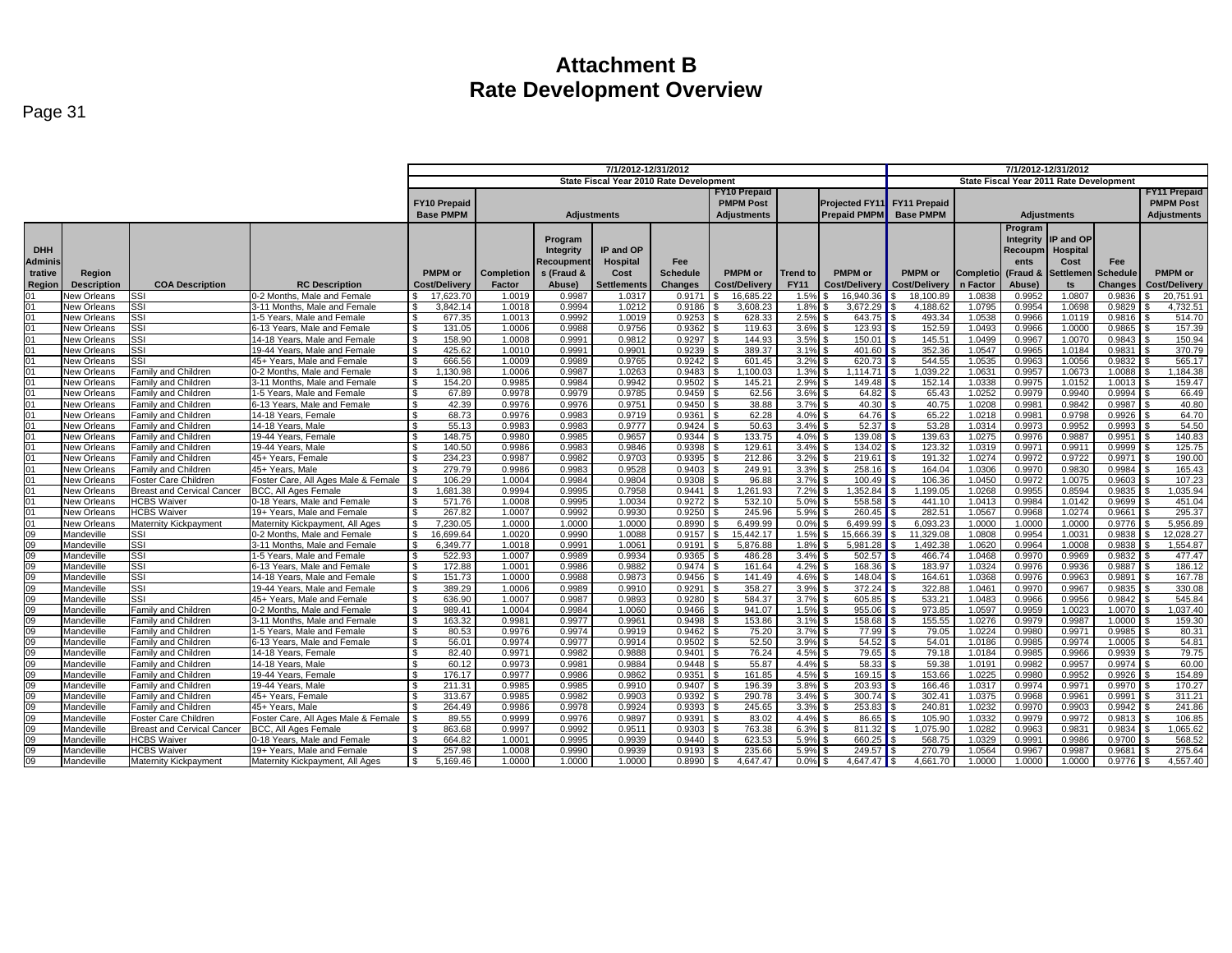| Page |  |
|------|--|
|------|--|

| <b>PMPM Post</b><br><b>Weighted FY10</b><br><b>Final Prepaid</b><br><b>Final Prepaid</b><br><b>PMPM Post MC</b><br><b>Projected FFS</b><br>and FY11 PMPM<br><b>Smoothing</b><br>Premium w/Tax<br>Premium w/Tax<br><b>PMPM</b><br><b>Savings</b><br>at FY11<br>Net of GME)<br>w/Statewide<br>(Gross of GME)<br>Premium<br><b>DHH</b><br><b>PMPM</b> or<br><b>PMPM</b> or<br><b>PMPM</b> or<br><b>PMPM</b> or<br><b>PMPM</b> or<br><b>PMPM</b> or<br><b>GME</b><br>Admin.<br>w/Tax<br>Region<br><b>Region Description</b><br><b>COA Description</b><br><b>RC</b> Description<br><b>Cost/Delivery</b><br><b>Trend</b><br><b>Cost/Delivery</b><br><b>MC Savings</b><br><b>Cost/Delivery</b><br><b>Cost/Delivery</b><br>Load<br><b>Cost/Delivery</b><br><b>Adiustment</b><br><b>Cost/Delivery</b><br><b>New Orleans</b><br>SSI<br>0-2 Months, Male and Female<br>19.227.29<br>19.729.90<br>$-16.44%$<br>16.485.85<br>14.867.31<br>14.2%<br>17.326.89<br>0.9462<br>16.395.30<br>1.49%<br>01<br>01<br>SSI<br>1.75%<br>4.440.96<br>$-15.38%$<br>3,758.11<br>2.884.57<br>14.2%<br>3,361.77<br>0.9445<br>3.175.27<br><b>New Orleans</b><br>3-11 Months, Male and Female<br>4.308.42<br>\$.<br>£.<br>SSI<br>566.32<br>2.86%<br>595.01<br>$-10.83%$<br>530.55<br>14.2%<br>516.32<br>0.9654<br>01<br><b>New Orleans</b><br>1-5 Years, Male and Female<br>$\mathcal{L}$<br>443.03<br>498.43<br>142.36<br>New Orleans<br>Issi<br>144.01<br>3.65%<br>153.34<br>$-10.30%$<br>137.55<br>14.2%<br>165.91<br>0.9735<br>161.52<br>01<br>6-13 Years, Male and Female<br>\$.<br>l \$<br>\$<br>-S<br>01<br><b>SSI</b><br>150.56<br>3.63%<br>160.26<br>$-11.78%$<br>141.39<br>147.37<br>14.2%<br>0.9651<br>165.76<br>New Orleans<br>14-18 Years, Male and Female<br>$\mathfrak{L}$<br>171.74<br>01<br>SSI<br>19-44 Years, Male and Female<br>383.11<br>3.32%<br>405.64<br>$-14.09%$<br>348.50<br>348.50<br>14.2%<br>406.15<br>0.8969<br>364.27<br>New Orleans<br>\$.<br>-\$<br>\$<br>$-13.95%$<br>14.2%<br>562.28<br>01<br>Issi<br>45+ Years. Male and Female<br>587.39<br>3.38%<br>622.60<br>535.77<br>535.77<br>624.39<br>0.9005<br><b>New Orleans</b><br>£.<br>l \$<br>01<br>Family and Children<br>1.35%<br>1.184.00<br>$-21.47%$<br>929.82<br>929.82<br>14.2%<br>1,083.65<br>0.8491<br>920.16<br><b>New Orleans</b><br>0-2 Months, Male and Female<br>1.156.51<br>Λ.<br>£.<br>2.99%<br>163.69<br>$-8.96%$<br>149.03<br>14.2%<br>0.9466<br>164.41<br>01<br><b>New Orleans</b><br>Family and Children<br>3-11 Months, Male and Female<br>155.48<br>149.03<br>173.69<br>Λ.<br>$-7.98%$<br>64.52<br>72.47<br>01<br>New Orleans<br>1-5 Years, Male and Female<br>65.82<br>3.67%<br>70.11<br>64.52<br>14.2%<br>75.20<br>0.9637<br>Family and Children<br>-S<br>01<br>43.35<br>$-7.50%$<br>45.46<br>Family and Children<br>6-13 Years, Male and Female<br>40.60<br>3.81%<br>40.10<br>40.10<br>14.2%<br>46.74<br>0.9726<br>New Orleans<br>\$.<br>l \$<br>69.45<br>$-10.59%$<br>62.10<br>14.2%<br>72.37<br>0.9691<br>70.13<br>01<br>New Orleans<br><b>Family and Children</b><br>14-18 Years, Female<br>64.72<br>4.12%<br>l \$<br>62.10<br>3.53%<br>57.00<br>$-13.67$<br>49.21<br>14.2%<br>54.26<br>01<br><b>New Orleans</b><br>Family and Children<br>14-18 Years, Male<br>53.65<br>49.21<br>57.35<br>0.9461<br>Λ.<br>142.57<br>01<br>4.01%<br>150.11<br>129.14<br>129.14<br>14.2%<br>0.9473<br><b>New Orleans</b><br><b>Family and Children</b><br>19-44 Years, Female<br>140.13<br>$-13.97%$<br>150.50<br><b>R</b><br>New Orleans<br>Family and Children<br>19-44 Years, Male<br>129.06<br>3.65%<br>137.41<br>$-16.329$<br>114.98<br>140.50<br>14.2%<br>163.75<br>0.9772<br>160.01<br>01<br>Λ.<br>- \$<br>251.05<br><b>New Orleans</b><br>Family and Children<br>45+ Years. Female<br>201.84<br>3.62%<br>214.79<br>$-14.619$<br>183.41<br>220.66<br>14.2%<br>257.16<br>0.9762<br>01<br>01<br>3.50%<br>215.11<br>$-15.84%$<br>14.2%<br>0.9734<br>243.62<br>45+ Years, Male<br>202.52<br>181.03<br>214.76<br>250.28<br><b>New Orleans</b><br>Family and Children<br>104.53<br>3.71%<br>111.41<br>$-8.05^{\circ}$<br>102.44<br>96.87<br>14.2%<br>112.89<br>0.9840<br>111.08<br>01<br><b>New Orleans</b><br>Foster Care Children<br>Foster Care, All Ages Male & Female<br>\$.<br>l \$<br>\$<br>$-13.74%$<br>1,129.14<br>14.2%<br>1,525.68<br>1,488.90<br>01<br>1.162.70<br>7.01%<br>1,308.98<br>1.309.18<br>0.9759<br><b>New Orleans</b><br><b>Breast and Cervical Cancer</b><br><b>BCC. All Ages Female</b><br>01<br>New Orleans<br><b>HCBS Waiver</b><br>0-18 Years, Male and Female<br>494.06<br>5.31%<br>540.91<br>$-1.55%$<br>532.50<br>761.05<br>14.2%<br>886.98<br>0.9917<br>879.64<br>Λ.<br>- 93<br>5.67% \$<br>309.94<br>$-12.43%$<br>$\overline{271.42}$ \$<br>273.69<br>14.2%<br>318.96<br>310.82<br>01<br><b>New Orleans</b><br><b>HCBS Waiver</b><br>19+ Years, Male and Female<br>\$.<br>281.40<br>\$<br>0.9745<br>-S<br>6.480.28<br>01<br>Maternity Kickpayment, All Ages<br>6.174.13<br>6.267.71<br>6.267.71<br>8.2%<br>6.829.96<br>0.9488<br>New Orleans<br>Maternity Kickpayment<br>6.174.13<br>0.00%<br>1.52%<br>09<br>1.52%<br>14,867.31<br>14.2%<br>SSI<br>13,483.52<br>13,844.85<br>$-16.58%$<br>11.548.93<br>17.326.89<br>0.9462<br>16,395.30<br>Mandeville<br>0-2 Months, Male and Female<br>09<br><b>SSI</b><br>3-11 Months, Male and Female<br>3.325.44<br>2.01%<br>3.443.43<br>$-14.00%$<br>2.961.23<br>2.884.57<br>14.2%<br>3.361.77<br>0.9445<br>3.175.27<br>Mandeville<br>£.<br>l \$<br>$\mathfrak{L}$<br>09<br>SSI<br>3.55%<br>$-7.92%$<br>498.43<br>1-5 Years. Male and Female<br>487.51<br>518.20<br>477.15<br>443.03<br>14.2%<br>516.32<br>0.9654<br>Mandeville<br>Λ.<br>09<br>SSI<br>4.53%<br>193.44<br>$-5.61%$<br>182.58<br>142.36<br>14.2%<br>161.52<br>6-13 Years, Male and Female<br>179.02<br>165.91<br>0.9735<br>Mandeville<br>-S.<br>09<br><b>SSI</b><br>14-18 Years, Male and Female<br>159.88<br>4.53%<br>172.77<br>$-7.69%$<br>159.49<br>147.37<br>14.2%<br>171.74<br>0.9651<br>165.76<br>Mandeville<br>\$.<br>l \$<br>\$.<br>09<br>SSI<br>346.94<br>372.57<br>$-13.40%$<br>322.65<br>322.65<br>14.2%<br>376.02<br>372.94<br>19-44 Years, Male and Female<br>4.16%<br>0.9918<br>Mandeville<br>09<br>SSI<br>569.84<br>3.96%<br>609.91<br>$-13.299$<br>528.87<br>528.87<br>14.2%<br>616.35<br>0.9961<br>613.92<br>Mandeville<br>45+ Years. Male and Female<br>£.<br>l \$<br>09<br>1.004.46<br>1.50%<br>1.030.95<br>$-20.17%$<br>823.02<br>823.02<br>14.2%<br>959.19<br>0.9947<br>954.13<br>Mandeville<br>Family and Children<br>0-2 Months, Male and Female<br>$\mathbf{s}$<br>$\sim$<br>ፍ<br>$\overline{09}$<br>$-5.61%$<br>158.61<br>14.2%<br>184.56<br>Family and Children<br>3-11 Months, Male and Female<br>159.05<br>3.19%<br>168.03<br>158.61<br>184.85<br>0.9984<br>Mandeville<br>\$.<br>09<br>Family and Children<br>79.38<br>3.78%<br>84.71<br>$-6.47%$<br>79.23<br>79.23<br>14.2%<br>92.34<br>0.9977<br>92.13<br>Mandeville<br>1-5 Years, Male and Female<br>Λ.<br>55.06<br>09<br>6-13 Years. Male and Female<br>54.70<br>3.92%<br>58.50<br>$-5.88%$<br>55.06<br>14.2%<br>64.17<br>0.9982<br>64.05<br>Mandeville<br><b>Family and Children</b><br>\$.<br>- \$<br>09<br>$-8.31%$<br>78.90<br>14.2%<br>91.82<br>79.71<br>4.47%<br>86.05<br>78.90<br>91.95<br>0.9986<br>Mandeville<br>Family and Children<br>14-18 Years, Female<br>58.27<br>58.27<br>09<br>Family and Children<br>14-18 Years, Male<br>59.33<br>4.45%<br>64.03<br>$-9.009$<br>14.2%<br>67.90<br>0.9986<br>67.81<br>Mandeville<br>09<br>$-13.01%$<br>151.36<br>151.36<br>14.2%<br>176.19<br>Family and Children<br>19-44 Years, Female<br>160.59<br>4.69%<br>174.00<br>176.39<br>0.9988<br>Mandeville<br>\$.<br>09<br>183.73<br>4.00%<br>196.78<br>164.71<br>140.50<br>14.2%<br>160.01<br>Family and Children<br>19-44 Years, Male<br>$-16.30%$<br>163.75<br>0.9772<br>Mandeville<br><b>R</b><br>09<br>3.52%<br>326.17<br>$-15.87%$<br>274.40<br>220.66<br>14.2%<br>257.16<br>0.9762<br>251.05<br>Family and Children<br>45+ Years, Female<br>307.02<br>Mandeville<br>Λ.<br>226.62<br>09<br>246.65<br>4.25%<br>265.30<br>$-14.58%$<br>14.2%<br>250.28<br>243.62<br>Mandeville<br>Family and Children<br>45+ Years, Male<br>214.76<br>0.9734<br>09<br>Foster Care, All Ages Male & Female<br>98.77<br>4.33%<br>106.38<br>$-5.15%$<br>100.91<br>96.87<br>14.2%<br>112.89<br>0.9840<br>111.08<br>Foster Care Children<br>Mandeville<br>09<br>1.074.75<br>$-12.93%$<br>935.74<br>1.309.18<br>14.2%<br>1,525.68<br>0.9759<br>1.488.90<br>Mandeville<br><b>Breast and Cervical Cancer</b><br><b>BCC, All Ages Female</b><br>963.90<br>6.42%<br>$\mathcal{R}$<br>09<br>692.82<br>14.2%<br><b>HCBS Waiver</b><br>0-18 Years, Male and Female<br>605.21<br>6.10%<br>671.29<br>3.219<br>761.05<br>886.98<br>0.9917<br>879.64<br>Mandeville<br>09<br>293.04<br>$-12.47%$<br>256.51<br>273.69<br>318.96<br>310.82<br><b>HCBS Waiver</b><br>19+ Years, Male and Female<br>265.21<br>5.87%<br>14.2%<br>0.9745<br>Mandeville<br>-S.<br>ا .<br>09<br>4.593.43<br>0.00%<br>4.593.43<br>1.52%<br>4.663.05<br>8.2%<br>5.081.35<br>0.9965<br>5.063.60<br>Mandeville<br><b>Maternity Kickpayment</b><br>Maternity Kickpayment, All Ages<br>\$.<br>- \$<br>4.663.05 |  |  | 7/1/2012-12/31/2012 |  |  |  |  |  |  |  |  |  |
|--------------------------------------------------------------------------------------------------------------------------------------------------------------------------------------------------------------------------------------------------------------------------------------------------------------------------------------------------------------------------------------------------------------------------------------------------------------------------------------------------------------------------------------------------------------------------------------------------------------------------------------------------------------------------------------------------------------------------------------------------------------------------------------------------------------------------------------------------------------------------------------------------------------------------------------------------------------------------------------------------------------------------------------------------------------------------------------------------------------------------------------------------------------------------------------------------------------------------------------------------------------------------------------------------------------------------------------------------------------------------------------------------------------------------------------------------------------------------------------------------------------------------------------------------------------------------------------------------------------------------------------------------------------------------------------------------------------------------------------------------------------------------------------------------------------------------------------------------------------------------------------------------------------------------------------------------------------------------------------------------------------------------------------------------------------------------------------------------------------------------------------------------------------------------------------------------------------------------------------------------------------------------------------------------------------------------------------------------------------------------------------------------------------------------------------------------------------------------------------------------------------------------------------------------------------------------------------------------------------------------------------------------------------------------------------------------------------------------------------------------------------------------------------------------------------------------------------------------------------------------------------------------------------------------------------------------------------------------------------------------------------------------------------------------------------------------------------------------------------------------------------------------------------------------------------------------------------------------------------------------------------------------------------------------------------------------------------------------------------------------------------------------------------------------------------------------------------------------------------------------------------------------------------------------------------------------------------------------------------------------------------------------------------------------------------------------------------------------------------------------------------------------------------------------------------------------------------------------------------------------------------------------------------------------------------------------------------------------------------------------------------------------------------------------------------------------------------------------------------------------------------------------------------------------------------------------------------------------------------------------------------------------------------------------------------------------------------------------------------------------------------------------------------------------------------------------------------------------------------------------------------------------------------------------------------------------------------------------------------------------------------------------------------------------------------------------------------------------------------------------------------------------------------------------------------------------------------------------------------------------------------------------------------------------------------------------------------------------------------------------------------------------------------------------------------------------------------------------------------------------------------------------------------------------------------------------------------------------------------------------------------------------------------------------------------------------------------------------------------------------------------------------------------------------------------------------------------------------------------------------------------------------------------------------------------------------------------------------------------------------------------------------------------------------------------------------------------------------------------------------------------------------------------------------------------------------------------------------------------------------------------------------------------------------------------------------------------------------------------------------------------------------------------------------------------------------------------------------------------------------------------------------------------------------------------------------------------------------------------------------------------------------------------------------------------------------------------------------------------------------------------------------------------------------------------------------------------------------------------------------------------------------------------------------------------------------------------------------------------------------------------------------------------------------------------------------------------------------------------------------------------------------------------------------------------------------------------------------------------------------------------------------------------------------------------------------------------------------------------------------------------------------------------------------------------------------------------------------------------------------------------------------------------------------------------------------------------------------------------------------------------------------------------------------------------------------------------------------------------------------------------------------------------------------------------------------------------------------------------------------------------------------------------------------------------------------------------------------------------------------------------------------------------------------------------------------------------------------------------------------------------------------------------------------------------------------------------------------------------------------------------------------------------------------------------------------------------------------------------------------------------------------------------------------------------------------------------------------------------------------------------------------------------------------------------------------------------------------------------------------------------------------------------------------------------------------------------------------------------------------------------------------------------------------------------------------------------------------------------------------------------------------------------------------------------------------------------------------------------------------------------------------------------------------------------------------------------------------------------------------------------------------------------------------------------------------------------------------------------------------------------------------------------------------------------------------------------------------------------------------------------------------------------------------------------------------------------------------------------------------------------------------------------------------------------------------------------------------------------|--|--|---------------------|--|--|--|--|--|--|--|--|--|
|                                                                                                                                                                                                                                                                                                                                                                                                                                                                                                                                                                                                                                                                                                                                                                                                                                                                                                                                                                                                                                                                                                                                                                                                                                                                                                                                                                                                                                                                                                                                                                                                                                                                                                                                                                                                                                                                                                                                                                                                                                                                                                                                                                                                                                                                                                                                                                                                                                                                                                                                                                                                                                                                                                                                                                                                                                                                                                                                                                                                                                                                                                                                                                                                                                                                                                                                                                                                                                                                                                                                                                                                                                                                                                                                                                                                                                                                                                                                                                                                                                                                                                                                                                                                                                                                                                                                                                                                                                                                                                                                                                                                                                                                                                                                                                                                                                                                                                                                                                                                                                                                                                                                                                                                                                                                                                                                                                                                                                                                                                                                                                                                                                                                                                                                                                                                                                                                                                                                                                                                                                                                                                                                                                                                                                                                                                                                                                                                                                                                                                                                                                                                                                                                                                                                                                                                                                                                                                                                                                                                                                                                                                                                                                                                                                                                                                                                                                                                                                                                                                                                                                                                                                                                                                                                                                                                                                                                                                                                                                                                                                                                                                                                                                                                                                                                                                                                                                                                                                                                                                                                                                                                                                                                                                                                                                                                                                                                                                                                                                                                                                                                                                                                                                                                                                      |  |  |                     |  |  |  |  |  |  |  |  |  |
|                                                                                                                                                                                                                                                                                                                                                                                                                                                                                                                                                                                                                                                                                                                                                                                                                                                                                                                                                                                                                                                                                                                                                                                                                                                                                                                                                                                                                                                                                                                                                                                                                                                                                                                                                                                                                                                                                                                                                                                                                                                                                                                                                                                                                                                                                                                                                                                                                                                                                                                                                                                                                                                                                                                                                                                                                                                                                                                                                                                                                                                                                                                                                                                                                                                                                                                                                                                                                                                                                                                                                                                                                                                                                                                                                                                                                                                                                                                                                                                                                                                                                                                                                                                                                                                                                                                                                                                                                                                                                                                                                                                                                                                                                                                                                                                                                                                                                                                                                                                                                                                                                                                                                                                                                                                                                                                                                                                                                                                                                                                                                                                                                                                                                                                                                                                                                                                                                                                                                                                                                                                                                                                                                                                                                                                                                                                                                                                                                                                                                                                                                                                                                                                                                                                                                                                                                                                                                                                                                                                                                                                                                                                                                                                                                                                                                                                                                                                                                                                                                                                                                                                                                                                                                                                                                                                                                                                                                                                                                                                                                                                                                                                                                                                                                                                                                                                                                                                                                                                                                                                                                                                                                                                                                                                                                                                                                                                                                                                                                                                                                                                                                                                                                                                                                                      |  |  |                     |  |  |  |  |  |  |  |  |  |
|                                                                                                                                                                                                                                                                                                                                                                                                                                                                                                                                                                                                                                                                                                                                                                                                                                                                                                                                                                                                                                                                                                                                                                                                                                                                                                                                                                                                                                                                                                                                                                                                                                                                                                                                                                                                                                                                                                                                                                                                                                                                                                                                                                                                                                                                                                                                                                                                                                                                                                                                                                                                                                                                                                                                                                                                                                                                                                                                                                                                                                                                                                                                                                                                                                                                                                                                                                                                                                                                                                                                                                                                                                                                                                                                                                                                                                                                                                                                                                                                                                                                                                                                                                                                                                                                                                                                                                                                                                                                                                                                                                                                                                                                                                                                                                                                                                                                                                                                                                                                                                                                                                                                                                                                                                                                                                                                                                                                                                                                                                                                                                                                                                                                                                                                                                                                                                                                                                                                                                                                                                                                                                                                                                                                                                                                                                                                                                                                                                                                                                                                                                                                                                                                                                                                                                                                                                                                                                                                                                                                                                                                                                                                                                                                                                                                                                                                                                                                                                                                                                                                                                                                                                                                                                                                                                                                                                                                                                                                                                                                                                                                                                                                                                                                                                                                                                                                                                                                                                                                                                                                                                                                                                                                                                                                                                                                                                                                                                                                                                                                                                                                                                                                                                                                                                      |  |  |                     |  |  |  |  |  |  |  |  |  |
|                                                                                                                                                                                                                                                                                                                                                                                                                                                                                                                                                                                                                                                                                                                                                                                                                                                                                                                                                                                                                                                                                                                                                                                                                                                                                                                                                                                                                                                                                                                                                                                                                                                                                                                                                                                                                                                                                                                                                                                                                                                                                                                                                                                                                                                                                                                                                                                                                                                                                                                                                                                                                                                                                                                                                                                                                                                                                                                                                                                                                                                                                                                                                                                                                                                                                                                                                                                                                                                                                                                                                                                                                                                                                                                                                                                                                                                                                                                                                                                                                                                                                                                                                                                                                                                                                                                                                                                                                                                                                                                                                                                                                                                                                                                                                                                                                                                                                                                                                                                                                                                                                                                                                                                                                                                                                                                                                                                                                                                                                                                                                                                                                                                                                                                                                                                                                                                                                                                                                                                                                                                                                                                                                                                                                                                                                                                                                                                                                                                                                                                                                                                                                                                                                                                                                                                                                                                                                                                                                                                                                                                                                                                                                                                                                                                                                                                                                                                                                                                                                                                                                                                                                                                                                                                                                                                                                                                                                                                                                                                                                                                                                                                                                                                                                                                                                                                                                                                                                                                                                                                                                                                                                                                                                                                                                                                                                                                                                                                                                                                                                                                                                                                                                                                                                                      |  |  |                     |  |  |  |  |  |  |  |  |  |
|                                                                                                                                                                                                                                                                                                                                                                                                                                                                                                                                                                                                                                                                                                                                                                                                                                                                                                                                                                                                                                                                                                                                                                                                                                                                                                                                                                                                                                                                                                                                                                                                                                                                                                                                                                                                                                                                                                                                                                                                                                                                                                                                                                                                                                                                                                                                                                                                                                                                                                                                                                                                                                                                                                                                                                                                                                                                                                                                                                                                                                                                                                                                                                                                                                                                                                                                                                                                                                                                                                                                                                                                                                                                                                                                                                                                                                                                                                                                                                                                                                                                                                                                                                                                                                                                                                                                                                                                                                                                                                                                                                                                                                                                                                                                                                                                                                                                                                                                                                                                                                                                                                                                                                                                                                                                                                                                                                                                                                                                                                                                                                                                                                                                                                                                                                                                                                                                                                                                                                                                                                                                                                                                                                                                                                                                                                                                                                                                                                                                                                                                                                                                                                                                                                                                                                                                                                                                                                                                                                                                                                                                                                                                                                                                                                                                                                                                                                                                                                                                                                                                                                                                                                                                                                                                                                                                                                                                                                                                                                                                                                                                                                                                                                                                                                                                                                                                                                                                                                                                                                                                                                                                                                                                                                                                                                                                                                                                                                                                                                                                                                                                                                                                                                                                                                      |  |  |                     |  |  |  |  |  |  |  |  |  |
|                                                                                                                                                                                                                                                                                                                                                                                                                                                                                                                                                                                                                                                                                                                                                                                                                                                                                                                                                                                                                                                                                                                                                                                                                                                                                                                                                                                                                                                                                                                                                                                                                                                                                                                                                                                                                                                                                                                                                                                                                                                                                                                                                                                                                                                                                                                                                                                                                                                                                                                                                                                                                                                                                                                                                                                                                                                                                                                                                                                                                                                                                                                                                                                                                                                                                                                                                                                                                                                                                                                                                                                                                                                                                                                                                                                                                                                                                                                                                                                                                                                                                                                                                                                                                                                                                                                                                                                                                                                                                                                                                                                                                                                                                                                                                                                                                                                                                                                                                                                                                                                                                                                                                                                                                                                                                                                                                                                                                                                                                                                                                                                                                                                                                                                                                                                                                                                                                                                                                                                                                                                                                                                                                                                                                                                                                                                                                                                                                                                                                                                                                                                                                                                                                                                                                                                                                                                                                                                                                                                                                                                                                                                                                                                                                                                                                                                                                                                                                                                                                                                                                                                                                                                                                                                                                                                                                                                                                                                                                                                                                                                                                                                                                                                                                                                                                                                                                                                                                                                                                                                                                                                                                                                                                                                                                                                                                                                                                                                                                                                                                                                                                                                                                                                                                                      |  |  |                     |  |  |  |  |  |  |  |  |  |
|                                                                                                                                                                                                                                                                                                                                                                                                                                                                                                                                                                                                                                                                                                                                                                                                                                                                                                                                                                                                                                                                                                                                                                                                                                                                                                                                                                                                                                                                                                                                                                                                                                                                                                                                                                                                                                                                                                                                                                                                                                                                                                                                                                                                                                                                                                                                                                                                                                                                                                                                                                                                                                                                                                                                                                                                                                                                                                                                                                                                                                                                                                                                                                                                                                                                                                                                                                                                                                                                                                                                                                                                                                                                                                                                                                                                                                                                                                                                                                                                                                                                                                                                                                                                                                                                                                                                                                                                                                                                                                                                                                                                                                                                                                                                                                                                                                                                                                                                                                                                                                                                                                                                                                                                                                                                                                                                                                                                                                                                                                                                                                                                                                                                                                                                                                                                                                                                                                                                                                                                                                                                                                                                                                                                                                                                                                                                                                                                                                                                                                                                                                                                                                                                                                                                                                                                                                                                                                                                                                                                                                                                                                                                                                                                                                                                                                                                                                                                                                                                                                                                                                                                                                                                                                                                                                                                                                                                                                                                                                                                                                                                                                                                                                                                                                                                                                                                                                                                                                                                                                                                                                                                                                                                                                                                                                                                                                                                                                                                                                                                                                                                                                                                                                                                                                      |  |  |                     |  |  |  |  |  |  |  |  |  |
|                                                                                                                                                                                                                                                                                                                                                                                                                                                                                                                                                                                                                                                                                                                                                                                                                                                                                                                                                                                                                                                                                                                                                                                                                                                                                                                                                                                                                                                                                                                                                                                                                                                                                                                                                                                                                                                                                                                                                                                                                                                                                                                                                                                                                                                                                                                                                                                                                                                                                                                                                                                                                                                                                                                                                                                                                                                                                                                                                                                                                                                                                                                                                                                                                                                                                                                                                                                                                                                                                                                                                                                                                                                                                                                                                                                                                                                                                                                                                                                                                                                                                                                                                                                                                                                                                                                                                                                                                                                                                                                                                                                                                                                                                                                                                                                                                                                                                                                                                                                                                                                                                                                                                                                                                                                                                                                                                                                                                                                                                                                                                                                                                                                                                                                                                                                                                                                                                                                                                                                                                                                                                                                                                                                                                                                                                                                                                                                                                                                                                                                                                                                                                                                                                                                                                                                                                                                                                                                                                                                                                                                                                                                                                                                                                                                                                                                                                                                                                                                                                                                                                                                                                                                                                                                                                                                                                                                                                                                                                                                                                                                                                                                                                                                                                                                                                                                                                                                                                                                                                                                                                                                                                                                                                                                                                                                                                                                                                                                                                                                                                                                                                                                                                                                                                                      |  |  |                     |  |  |  |  |  |  |  |  |  |
|                                                                                                                                                                                                                                                                                                                                                                                                                                                                                                                                                                                                                                                                                                                                                                                                                                                                                                                                                                                                                                                                                                                                                                                                                                                                                                                                                                                                                                                                                                                                                                                                                                                                                                                                                                                                                                                                                                                                                                                                                                                                                                                                                                                                                                                                                                                                                                                                                                                                                                                                                                                                                                                                                                                                                                                                                                                                                                                                                                                                                                                                                                                                                                                                                                                                                                                                                                                                                                                                                                                                                                                                                                                                                                                                                                                                                                                                                                                                                                                                                                                                                                                                                                                                                                                                                                                                                                                                                                                                                                                                                                                                                                                                                                                                                                                                                                                                                                                                                                                                                                                                                                                                                                                                                                                                                                                                                                                                                                                                                                                                                                                                                                                                                                                                                                                                                                                                                                                                                                                                                                                                                                                                                                                                                                                                                                                                                                                                                                                                                                                                                                                                                                                                                                                                                                                                                                                                                                                                                                                                                                                                                                                                                                                                                                                                                                                                                                                                                                                                                                                                                                                                                                                                                                                                                                                                                                                                                                                                                                                                                                                                                                                                                                                                                                                                                                                                                                                                                                                                                                                                                                                                                                                                                                                                                                                                                                                                                                                                                                                                                                                                                                                                                                                                                                      |  |  |                     |  |  |  |  |  |  |  |  |  |
|                                                                                                                                                                                                                                                                                                                                                                                                                                                                                                                                                                                                                                                                                                                                                                                                                                                                                                                                                                                                                                                                                                                                                                                                                                                                                                                                                                                                                                                                                                                                                                                                                                                                                                                                                                                                                                                                                                                                                                                                                                                                                                                                                                                                                                                                                                                                                                                                                                                                                                                                                                                                                                                                                                                                                                                                                                                                                                                                                                                                                                                                                                                                                                                                                                                                                                                                                                                                                                                                                                                                                                                                                                                                                                                                                                                                                                                                                                                                                                                                                                                                                                                                                                                                                                                                                                                                                                                                                                                                                                                                                                                                                                                                                                                                                                                                                                                                                                                                                                                                                                                                                                                                                                                                                                                                                                                                                                                                                                                                                                                                                                                                                                                                                                                                                                                                                                                                                                                                                                                                                                                                                                                                                                                                                                                                                                                                                                                                                                                                                                                                                                                                                                                                                                                                                                                                                                                                                                                                                                                                                                                                                                                                                                                                                                                                                                                                                                                                                                                                                                                                                                                                                                                                                                                                                                                                                                                                                                                                                                                                                                                                                                                                                                                                                                                                                                                                                                                                                                                                                                                                                                                                                                                                                                                                                                                                                                                                                                                                                                                                                                                                                                                                                                                                                                      |  |  |                     |  |  |  |  |  |  |  |  |  |
|                                                                                                                                                                                                                                                                                                                                                                                                                                                                                                                                                                                                                                                                                                                                                                                                                                                                                                                                                                                                                                                                                                                                                                                                                                                                                                                                                                                                                                                                                                                                                                                                                                                                                                                                                                                                                                                                                                                                                                                                                                                                                                                                                                                                                                                                                                                                                                                                                                                                                                                                                                                                                                                                                                                                                                                                                                                                                                                                                                                                                                                                                                                                                                                                                                                                                                                                                                                                                                                                                                                                                                                                                                                                                                                                                                                                                                                                                                                                                                                                                                                                                                                                                                                                                                                                                                                                                                                                                                                                                                                                                                                                                                                                                                                                                                                                                                                                                                                                                                                                                                                                                                                                                                                                                                                                                                                                                                                                                                                                                                                                                                                                                                                                                                                                                                                                                                                                                                                                                                                                                                                                                                                                                                                                                                                                                                                                                                                                                                                                                                                                                                                                                                                                                                                                                                                                                                                                                                                                                                                                                                                                                                                                                                                                                                                                                                                                                                                                                                                                                                                                                                                                                                                                                                                                                                                                                                                                                                                                                                                                                                                                                                                                                                                                                                                                                                                                                                                                                                                                                                                                                                                                                                                                                                                                                                                                                                                                                                                                                                                                                                                                                                                                                                                                                                      |  |  |                     |  |  |  |  |  |  |  |  |  |
|                                                                                                                                                                                                                                                                                                                                                                                                                                                                                                                                                                                                                                                                                                                                                                                                                                                                                                                                                                                                                                                                                                                                                                                                                                                                                                                                                                                                                                                                                                                                                                                                                                                                                                                                                                                                                                                                                                                                                                                                                                                                                                                                                                                                                                                                                                                                                                                                                                                                                                                                                                                                                                                                                                                                                                                                                                                                                                                                                                                                                                                                                                                                                                                                                                                                                                                                                                                                                                                                                                                                                                                                                                                                                                                                                                                                                                                                                                                                                                                                                                                                                                                                                                                                                                                                                                                                                                                                                                                                                                                                                                                                                                                                                                                                                                                                                                                                                                                                                                                                                                                                                                                                                                                                                                                                                                                                                                                                                                                                                                                                                                                                                                                                                                                                                                                                                                                                                                                                                                                                                                                                                                                                                                                                                                                                                                                                                                                                                                                                                                                                                                                                                                                                                                                                                                                                                                                                                                                                                                                                                                                                                                                                                                                                                                                                                                                                                                                                                                                                                                                                                                                                                                                                                                                                                                                                                                                                                                                                                                                                                                                                                                                                                                                                                                                                                                                                                                                                                                                                                                                                                                                                                                                                                                                                                                                                                                                                                                                                                                                                                                                                                                                                                                                                                                      |  |  |                     |  |  |  |  |  |  |  |  |  |
|                                                                                                                                                                                                                                                                                                                                                                                                                                                                                                                                                                                                                                                                                                                                                                                                                                                                                                                                                                                                                                                                                                                                                                                                                                                                                                                                                                                                                                                                                                                                                                                                                                                                                                                                                                                                                                                                                                                                                                                                                                                                                                                                                                                                                                                                                                                                                                                                                                                                                                                                                                                                                                                                                                                                                                                                                                                                                                                                                                                                                                                                                                                                                                                                                                                                                                                                                                                                                                                                                                                                                                                                                                                                                                                                                                                                                                                                                                                                                                                                                                                                                                                                                                                                                                                                                                                                                                                                                                                                                                                                                                                                                                                                                                                                                                                                                                                                                                                                                                                                                                                                                                                                                                                                                                                                                                                                                                                                                                                                                                                                                                                                                                                                                                                                                                                                                                                                                                                                                                                                                                                                                                                                                                                                                                                                                                                                                                                                                                                                                                                                                                                                                                                                                                                                                                                                                                                                                                                                                                                                                                                                                                                                                                                                                                                                                                                                                                                                                                                                                                                                                                                                                                                                                                                                                                                                                                                                                                                                                                                                                                                                                                                                                                                                                                                                                                                                                                                                                                                                                                                                                                                                                                                                                                                                                                                                                                                                                                                                                                                                                                                                                                                                                                                                                                      |  |  |                     |  |  |  |  |  |  |  |  |  |
|                                                                                                                                                                                                                                                                                                                                                                                                                                                                                                                                                                                                                                                                                                                                                                                                                                                                                                                                                                                                                                                                                                                                                                                                                                                                                                                                                                                                                                                                                                                                                                                                                                                                                                                                                                                                                                                                                                                                                                                                                                                                                                                                                                                                                                                                                                                                                                                                                                                                                                                                                                                                                                                                                                                                                                                                                                                                                                                                                                                                                                                                                                                                                                                                                                                                                                                                                                                                                                                                                                                                                                                                                                                                                                                                                                                                                                                                                                                                                                                                                                                                                                                                                                                                                                                                                                                                                                                                                                                                                                                                                                                                                                                                                                                                                                                                                                                                                                                                                                                                                                                                                                                                                                                                                                                                                                                                                                                                                                                                                                                                                                                                                                                                                                                                                                                                                                                                                                                                                                                                                                                                                                                                                                                                                                                                                                                                                                                                                                                                                                                                                                                                                                                                                                                                                                                                                                                                                                                                                                                                                                                                                                                                                                                                                                                                                                                                                                                                                                                                                                                                                                                                                                                                                                                                                                                                                                                                                                                                                                                                                                                                                                                                                                                                                                                                                                                                                                                                                                                                                                                                                                                                                                                                                                                                                                                                                                                                                                                                                                                                                                                                                                                                                                                                                                      |  |  |                     |  |  |  |  |  |  |  |  |  |
|                                                                                                                                                                                                                                                                                                                                                                                                                                                                                                                                                                                                                                                                                                                                                                                                                                                                                                                                                                                                                                                                                                                                                                                                                                                                                                                                                                                                                                                                                                                                                                                                                                                                                                                                                                                                                                                                                                                                                                                                                                                                                                                                                                                                                                                                                                                                                                                                                                                                                                                                                                                                                                                                                                                                                                                                                                                                                                                                                                                                                                                                                                                                                                                                                                                                                                                                                                                                                                                                                                                                                                                                                                                                                                                                                                                                                                                                                                                                                                                                                                                                                                                                                                                                                                                                                                                                                                                                                                                                                                                                                                                                                                                                                                                                                                                                                                                                                                                                                                                                                                                                                                                                                                                                                                                                                                                                                                                                                                                                                                                                                                                                                                                                                                                                                                                                                                                                                                                                                                                                                                                                                                                                                                                                                                                                                                                                                                                                                                                                                                                                                                                                                                                                                                                                                                                                                                                                                                                                                                                                                                                                                                                                                                                                                                                                                                                                                                                                                                                                                                                                                                                                                                                                                                                                                                                                                                                                                                                                                                                                                                                                                                                                                                                                                                                                                                                                                                                                                                                                                                                                                                                                                                                                                                                                                                                                                                                                                                                                                                                                                                                                                                                                                                                                                                      |  |  |                     |  |  |  |  |  |  |  |  |  |
|                                                                                                                                                                                                                                                                                                                                                                                                                                                                                                                                                                                                                                                                                                                                                                                                                                                                                                                                                                                                                                                                                                                                                                                                                                                                                                                                                                                                                                                                                                                                                                                                                                                                                                                                                                                                                                                                                                                                                                                                                                                                                                                                                                                                                                                                                                                                                                                                                                                                                                                                                                                                                                                                                                                                                                                                                                                                                                                                                                                                                                                                                                                                                                                                                                                                                                                                                                                                                                                                                                                                                                                                                                                                                                                                                                                                                                                                                                                                                                                                                                                                                                                                                                                                                                                                                                                                                                                                                                                                                                                                                                                                                                                                                                                                                                                                                                                                                                                                                                                                                                                                                                                                                                                                                                                                                                                                                                                                                                                                                                                                                                                                                                                                                                                                                                                                                                                                                                                                                                                                                                                                                                                                                                                                                                                                                                                                                                                                                                                                                                                                                                                                                                                                                                                                                                                                                                                                                                                                                                                                                                                                                                                                                                                                                                                                                                                                                                                                                                                                                                                                                                                                                                                                                                                                                                                                                                                                                                                                                                                                                                                                                                                                                                                                                                                                                                                                                                                                                                                                                                                                                                                                                                                                                                                                                                                                                                                                                                                                                                                                                                                                                                                                                                                                                                      |  |  |                     |  |  |  |  |  |  |  |  |  |
|                                                                                                                                                                                                                                                                                                                                                                                                                                                                                                                                                                                                                                                                                                                                                                                                                                                                                                                                                                                                                                                                                                                                                                                                                                                                                                                                                                                                                                                                                                                                                                                                                                                                                                                                                                                                                                                                                                                                                                                                                                                                                                                                                                                                                                                                                                                                                                                                                                                                                                                                                                                                                                                                                                                                                                                                                                                                                                                                                                                                                                                                                                                                                                                                                                                                                                                                                                                                                                                                                                                                                                                                                                                                                                                                                                                                                                                                                                                                                                                                                                                                                                                                                                                                                                                                                                                                                                                                                                                                                                                                                                                                                                                                                                                                                                                                                                                                                                                                                                                                                                                                                                                                                                                                                                                                                                                                                                                                                                                                                                                                                                                                                                                                                                                                                                                                                                                                                                                                                                                                                                                                                                                                                                                                                                                                                                                                                                                                                                                                                                                                                                                                                                                                                                                                                                                                                                                                                                                                                                                                                                                                                                                                                                                                                                                                                                                                                                                                                                                                                                                                                                                                                                                                                                                                                                                                                                                                                                                                                                                                                                                                                                                                                                                                                                                                                                                                                                                                                                                                                                                                                                                                                                                                                                                                                                                                                                                                                                                                                                                                                                                                                                                                                                                                                                      |  |  |                     |  |  |  |  |  |  |  |  |  |
|                                                                                                                                                                                                                                                                                                                                                                                                                                                                                                                                                                                                                                                                                                                                                                                                                                                                                                                                                                                                                                                                                                                                                                                                                                                                                                                                                                                                                                                                                                                                                                                                                                                                                                                                                                                                                                                                                                                                                                                                                                                                                                                                                                                                                                                                                                                                                                                                                                                                                                                                                                                                                                                                                                                                                                                                                                                                                                                                                                                                                                                                                                                                                                                                                                                                                                                                                                                                                                                                                                                                                                                                                                                                                                                                                                                                                                                                                                                                                                                                                                                                                                                                                                                                                                                                                                                                                                                                                                                                                                                                                                                                                                                                                                                                                                                                                                                                                                                                                                                                                                                                                                                                                                                                                                                                                                                                                                                                                                                                                                                                                                                                                                                                                                                                                                                                                                                                                                                                                                                                                                                                                                                                                                                                                                                                                                                                                                                                                                                                                                                                                                                                                                                                                                                                                                                                                                                                                                                                                                                                                                                                                                                                                                                                                                                                                                                                                                                                                                                                                                                                                                                                                                                                                                                                                                                                                                                                                                                                                                                                                                                                                                                                                                                                                                                                                                                                                                                                                                                                                                                                                                                                                                                                                                                                                                                                                                                                                                                                                                                                                                                                                                                                                                                                                                      |  |  |                     |  |  |  |  |  |  |  |  |  |
|                                                                                                                                                                                                                                                                                                                                                                                                                                                                                                                                                                                                                                                                                                                                                                                                                                                                                                                                                                                                                                                                                                                                                                                                                                                                                                                                                                                                                                                                                                                                                                                                                                                                                                                                                                                                                                                                                                                                                                                                                                                                                                                                                                                                                                                                                                                                                                                                                                                                                                                                                                                                                                                                                                                                                                                                                                                                                                                                                                                                                                                                                                                                                                                                                                                                                                                                                                                                                                                                                                                                                                                                                                                                                                                                                                                                                                                                                                                                                                                                                                                                                                                                                                                                                                                                                                                                                                                                                                                                                                                                                                                                                                                                                                                                                                                                                                                                                                                                                                                                                                                                                                                                                                                                                                                                                                                                                                                                                                                                                                                                                                                                                                                                                                                                                                                                                                                                                                                                                                                                                                                                                                                                                                                                                                                                                                                                                                                                                                                                                                                                                                                                                                                                                                                                                                                                                                                                                                                                                                                                                                                                                                                                                                                                                                                                                                                                                                                                                                                                                                                                                                                                                                                                                                                                                                                                                                                                                                                                                                                                                                                                                                                                                                                                                                                                                                                                                                                                                                                                                                                                                                                                                                                                                                                                                                                                                                                                                                                                                                                                                                                                                                                                                                                                                                      |  |  |                     |  |  |  |  |  |  |  |  |  |
|                                                                                                                                                                                                                                                                                                                                                                                                                                                                                                                                                                                                                                                                                                                                                                                                                                                                                                                                                                                                                                                                                                                                                                                                                                                                                                                                                                                                                                                                                                                                                                                                                                                                                                                                                                                                                                                                                                                                                                                                                                                                                                                                                                                                                                                                                                                                                                                                                                                                                                                                                                                                                                                                                                                                                                                                                                                                                                                                                                                                                                                                                                                                                                                                                                                                                                                                                                                                                                                                                                                                                                                                                                                                                                                                                                                                                                                                                                                                                                                                                                                                                                                                                                                                                                                                                                                                                                                                                                                                                                                                                                                                                                                                                                                                                                                                                                                                                                                                                                                                                                                                                                                                                                                                                                                                                                                                                                                                                                                                                                                                                                                                                                                                                                                                                                                                                                                                                                                                                                                                                                                                                                                                                                                                                                                                                                                                                                                                                                                                                                                                                                                                                                                                                                                                                                                                                                                                                                                                                                                                                                                                                                                                                                                                                                                                                                                                                                                                                                                                                                                                                                                                                                                                                                                                                                                                                                                                                                                                                                                                                                                                                                                                                                                                                                                                                                                                                                                                                                                                                                                                                                                                                                                                                                                                                                                                                                                                                                                                                                                                                                                                                                                                                                                                                                      |  |  |                     |  |  |  |  |  |  |  |  |  |
|                                                                                                                                                                                                                                                                                                                                                                                                                                                                                                                                                                                                                                                                                                                                                                                                                                                                                                                                                                                                                                                                                                                                                                                                                                                                                                                                                                                                                                                                                                                                                                                                                                                                                                                                                                                                                                                                                                                                                                                                                                                                                                                                                                                                                                                                                                                                                                                                                                                                                                                                                                                                                                                                                                                                                                                                                                                                                                                                                                                                                                                                                                                                                                                                                                                                                                                                                                                                                                                                                                                                                                                                                                                                                                                                                                                                                                                                                                                                                                                                                                                                                                                                                                                                                                                                                                                                                                                                                                                                                                                                                                                                                                                                                                                                                                                                                                                                                                                                                                                                                                                                                                                                                                                                                                                                                                                                                                                                                                                                                                                                                                                                                                                                                                                                                                                                                                                                                                                                                                                                                                                                                                                                                                                                                                                                                                                                                                                                                                                                                                                                                                                                                                                                                                                                                                                                                                                                                                                                                                                                                                                                                                                                                                                                                                                                                                                                                                                                                                                                                                                                                                                                                                                                                                                                                                                                                                                                                                                                                                                                                                                                                                                                                                                                                                                                                                                                                                                                                                                                                                                                                                                                                                                                                                                                                                                                                                                                                                                                                                                                                                                                                                                                                                                                                                      |  |  |                     |  |  |  |  |  |  |  |  |  |
|                                                                                                                                                                                                                                                                                                                                                                                                                                                                                                                                                                                                                                                                                                                                                                                                                                                                                                                                                                                                                                                                                                                                                                                                                                                                                                                                                                                                                                                                                                                                                                                                                                                                                                                                                                                                                                                                                                                                                                                                                                                                                                                                                                                                                                                                                                                                                                                                                                                                                                                                                                                                                                                                                                                                                                                                                                                                                                                                                                                                                                                                                                                                                                                                                                                                                                                                                                                                                                                                                                                                                                                                                                                                                                                                                                                                                                                                                                                                                                                                                                                                                                                                                                                                                                                                                                                                                                                                                                                                                                                                                                                                                                                                                                                                                                                                                                                                                                                                                                                                                                                                                                                                                                                                                                                                                                                                                                                                                                                                                                                                                                                                                                                                                                                                                                                                                                                                                                                                                                                                                                                                                                                                                                                                                                                                                                                                                                                                                                                                                                                                                                                                                                                                                                                                                                                                                                                                                                                                                                                                                                                                                                                                                                                                                                                                                                                                                                                                                                                                                                                                                                                                                                                                                                                                                                                                                                                                                                                                                                                                                                                                                                                                                                                                                                                                                                                                                                                                                                                                                                                                                                                                                                                                                                                                                                                                                                                                                                                                                                                                                                                                                                                                                                                                                                      |  |  |                     |  |  |  |  |  |  |  |  |  |
|                                                                                                                                                                                                                                                                                                                                                                                                                                                                                                                                                                                                                                                                                                                                                                                                                                                                                                                                                                                                                                                                                                                                                                                                                                                                                                                                                                                                                                                                                                                                                                                                                                                                                                                                                                                                                                                                                                                                                                                                                                                                                                                                                                                                                                                                                                                                                                                                                                                                                                                                                                                                                                                                                                                                                                                                                                                                                                                                                                                                                                                                                                                                                                                                                                                                                                                                                                                                                                                                                                                                                                                                                                                                                                                                                                                                                                                                                                                                                                                                                                                                                                                                                                                                                                                                                                                                                                                                                                                                                                                                                                                                                                                                                                                                                                                                                                                                                                                                                                                                                                                                                                                                                                                                                                                                                                                                                                                                                                                                                                                                                                                                                                                                                                                                                                                                                                                                                                                                                                                                                                                                                                                                                                                                                                                                                                                                                                                                                                                                                                                                                                                                                                                                                                                                                                                                                                                                                                                                                                                                                                                                                                                                                                                                                                                                                                                                                                                                                                                                                                                                                                                                                                                                                                                                                                                                                                                                                                                                                                                                                                                                                                                                                                                                                                                                                                                                                                                                                                                                                                                                                                                                                                                                                                                                                                                                                                                                                                                                                                                                                                                                                                                                                                                                                                      |  |  |                     |  |  |  |  |  |  |  |  |  |
|                                                                                                                                                                                                                                                                                                                                                                                                                                                                                                                                                                                                                                                                                                                                                                                                                                                                                                                                                                                                                                                                                                                                                                                                                                                                                                                                                                                                                                                                                                                                                                                                                                                                                                                                                                                                                                                                                                                                                                                                                                                                                                                                                                                                                                                                                                                                                                                                                                                                                                                                                                                                                                                                                                                                                                                                                                                                                                                                                                                                                                                                                                                                                                                                                                                                                                                                                                                                                                                                                                                                                                                                                                                                                                                                                                                                                                                                                                                                                                                                                                                                                                                                                                                                                                                                                                                                                                                                                                                                                                                                                                                                                                                                                                                                                                                                                                                                                                                                                                                                                                                                                                                                                                                                                                                                                                                                                                                                                                                                                                                                                                                                                                                                                                                                                                                                                                                                                                                                                                                                                                                                                                                                                                                                                                                                                                                                                                                                                                                                                                                                                                                                                                                                                                                                                                                                                                                                                                                                                                                                                                                                                                                                                                                                                                                                                                                                                                                                                                                                                                                                                                                                                                                                                                                                                                                                                                                                                                                                                                                                                                                                                                                                                                                                                                                                                                                                                                                                                                                                                                                                                                                                                                                                                                                                                                                                                                                                                                                                                                                                                                                                                                                                                                                                                                      |  |  |                     |  |  |  |  |  |  |  |  |  |
|                                                                                                                                                                                                                                                                                                                                                                                                                                                                                                                                                                                                                                                                                                                                                                                                                                                                                                                                                                                                                                                                                                                                                                                                                                                                                                                                                                                                                                                                                                                                                                                                                                                                                                                                                                                                                                                                                                                                                                                                                                                                                                                                                                                                                                                                                                                                                                                                                                                                                                                                                                                                                                                                                                                                                                                                                                                                                                                                                                                                                                                                                                                                                                                                                                                                                                                                                                                                                                                                                                                                                                                                                                                                                                                                                                                                                                                                                                                                                                                                                                                                                                                                                                                                                                                                                                                                                                                                                                                                                                                                                                                                                                                                                                                                                                                                                                                                                                                                                                                                                                                                                                                                                                                                                                                                                                                                                                                                                                                                                                                                                                                                                                                                                                                                                                                                                                                                                                                                                                                                                                                                                                                                                                                                                                                                                                                                                                                                                                                                                                                                                                                                                                                                                                                                                                                                                                                                                                                                                                                                                                                                                                                                                                                                                                                                                                                                                                                                                                                                                                                                                                                                                                                                                                                                                                                                                                                                                                                                                                                                                                                                                                                                                                                                                                                                                                                                                                                                                                                                                                                                                                                                                                                                                                                                                                                                                                                                                                                                                                                                                                                                                                                                                                                                                                      |  |  |                     |  |  |  |  |  |  |  |  |  |
|                                                                                                                                                                                                                                                                                                                                                                                                                                                                                                                                                                                                                                                                                                                                                                                                                                                                                                                                                                                                                                                                                                                                                                                                                                                                                                                                                                                                                                                                                                                                                                                                                                                                                                                                                                                                                                                                                                                                                                                                                                                                                                                                                                                                                                                                                                                                                                                                                                                                                                                                                                                                                                                                                                                                                                                                                                                                                                                                                                                                                                                                                                                                                                                                                                                                                                                                                                                                                                                                                                                                                                                                                                                                                                                                                                                                                                                                                                                                                                                                                                                                                                                                                                                                                                                                                                                                                                                                                                                                                                                                                                                                                                                                                                                                                                                                                                                                                                                                                                                                                                                                                                                                                                                                                                                                                                                                                                                                                                                                                                                                                                                                                                                                                                                                                                                                                                                                                                                                                                                                                                                                                                                                                                                                                                                                                                                                                                                                                                                                                                                                                                                                                                                                                                                                                                                                                                                                                                                                                                                                                                                                                                                                                                                                                                                                                                                                                                                                                                                                                                                                                                                                                                                                                                                                                                                                                                                                                                                                                                                                                                                                                                                                                                                                                                                                                                                                                                                                                                                                                                                                                                                                                                                                                                                                                                                                                                                                                                                                                                                                                                                                                                                                                                                                                                      |  |  |                     |  |  |  |  |  |  |  |  |  |
|                                                                                                                                                                                                                                                                                                                                                                                                                                                                                                                                                                                                                                                                                                                                                                                                                                                                                                                                                                                                                                                                                                                                                                                                                                                                                                                                                                                                                                                                                                                                                                                                                                                                                                                                                                                                                                                                                                                                                                                                                                                                                                                                                                                                                                                                                                                                                                                                                                                                                                                                                                                                                                                                                                                                                                                                                                                                                                                                                                                                                                                                                                                                                                                                                                                                                                                                                                                                                                                                                                                                                                                                                                                                                                                                                                                                                                                                                                                                                                                                                                                                                                                                                                                                                                                                                                                                                                                                                                                                                                                                                                                                                                                                                                                                                                                                                                                                                                                                                                                                                                                                                                                                                                                                                                                                                                                                                                                                                                                                                                                                                                                                                                                                                                                                                                                                                                                                                                                                                                                                                                                                                                                                                                                                                                                                                                                                                                                                                                                                                                                                                                                                                                                                                                                                                                                                                                                                                                                                                                                                                                                                                                                                                                                                                                                                                                                                                                                                                                                                                                                                                                                                                                                                                                                                                                                                                                                                                                                                                                                                                                                                                                                                                                                                                                                                                                                                                                                                                                                                                                                                                                                                                                                                                                                                                                                                                                                                                                                                                                                                                                                                                                                                                                                                                                      |  |  |                     |  |  |  |  |  |  |  |  |  |
|                                                                                                                                                                                                                                                                                                                                                                                                                                                                                                                                                                                                                                                                                                                                                                                                                                                                                                                                                                                                                                                                                                                                                                                                                                                                                                                                                                                                                                                                                                                                                                                                                                                                                                                                                                                                                                                                                                                                                                                                                                                                                                                                                                                                                                                                                                                                                                                                                                                                                                                                                                                                                                                                                                                                                                                                                                                                                                                                                                                                                                                                                                                                                                                                                                                                                                                                                                                                                                                                                                                                                                                                                                                                                                                                                                                                                                                                                                                                                                                                                                                                                                                                                                                                                                                                                                                                                                                                                                                                                                                                                                                                                                                                                                                                                                                                                                                                                                                                                                                                                                                                                                                                                                                                                                                                                                                                                                                                                                                                                                                                                                                                                                                                                                                                                                                                                                                                                                                                                                                                                                                                                                                                                                                                                                                                                                                                                                                                                                                                                                                                                                                                                                                                                                                                                                                                                                                                                                                                                                                                                                                                                                                                                                                                                                                                                                                                                                                                                                                                                                                                                                                                                                                                                                                                                                                                                                                                                                                                                                                                                                                                                                                                                                                                                                                                                                                                                                                                                                                                                                                                                                                                                                                                                                                                                                                                                                                                                                                                                                                                                                                                                                                                                                                                                                      |  |  |                     |  |  |  |  |  |  |  |  |  |
|                                                                                                                                                                                                                                                                                                                                                                                                                                                                                                                                                                                                                                                                                                                                                                                                                                                                                                                                                                                                                                                                                                                                                                                                                                                                                                                                                                                                                                                                                                                                                                                                                                                                                                                                                                                                                                                                                                                                                                                                                                                                                                                                                                                                                                                                                                                                                                                                                                                                                                                                                                                                                                                                                                                                                                                                                                                                                                                                                                                                                                                                                                                                                                                                                                                                                                                                                                                                                                                                                                                                                                                                                                                                                                                                                                                                                                                                                                                                                                                                                                                                                                                                                                                                                                                                                                                                                                                                                                                                                                                                                                                                                                                                                                                                                                                                                                                                                                                                                                                                                                                                                                                                                                                                                                                                                                                                                                                                                                                                                                                                                                                                                                                                                                                                                                                                                                                                                                                                                                                                                                                                                                                                                                                                                                                                                                                                                                                                                                                                                                                                                                                                                                                                                                                                                                                                                                                                                                                                                                                                                                                                                                                                                                                                                                                                                                                                                                                                                                                                                                                                                                                                                                                                                                                                                                                                                                                                                                                                                                                                                                                                                                                                                                                                                                                                                                                                                                                                                                                                                                                                                                                                                                                                                                                                                                                                                                                                                                                                                                                                                                                                                                                                                                                                                                      |  |  |                     |  |  |  |  |  |  |  |  |  |
|                                                                                                                                                                                                                                                                                                                                                                                                                                                                                                                                                                                                                                                                                                                                                                                                                                                                                                                                                                                                                                                                                                                                                                                                                                                                                                                                                                                                                                                                                                                                                                                                                                                                                                                                                                                                                                                                                                                                                                                                                                                                                                                                                                                                                                                                                                                                                                                                                                                                                                                                                                                                                                                                                                                                                                                                                                                                                                                                                                                                                                                                                                                                                                                                                                                                                                                                                                                                                                                                                                                                                                                                                                                                                                                                                                                                                                                                                                                                                                                                                                                                                                                                                                                                                                                                                                                                                                                                                                                                                                                                                                                                                                                                                                                                                                                                                                                                                                                                                                                                                                                                                                                                                                                                                                                                                                                                                                                                                                                                                                                                                                                                                                                                                                                                                                                                                                                                                                                                                                                                                                                                                                                                                                                                                                                                                                                                                                                                                                                                                                                                                                                                                                                                                                                                                                                                                                                                                                                                                                                                                                                                                                                                                                                                                                                                                                                                                                                                                                                                                                                                                                                                                                                                                                                                                                                                                                                                                                                                                                                                                                                                                                                                                                                                                                                                                                                                                                                                                                                                                                                                                                                                                                                                                                                                                                                                                                                                                                                                                                                                                                                                                                                                                                                                                                      |  |  |                     |  |  |  |  |  |  |  |  |  |
|                                                                                                                                                                                                                                                                                                                                                                                                                                                                                                                                                                                                                                                                                                                                                                                                                                                                                                                                                                                                                                                                                                                                                                                                                                                                                                                                                                                                                                                                                                                                                                                                                                                                                                                                                                                                                                                                                                                                                                                                                                                                                                                                                                                                                                                                                                                                                                                                                                                                                                                                                                                                                                                                                                                                                                                                                                                                                                                                                                                                                                                                                                                                                                                                                                                                                                                                                                                                                                                                                                                                                                                                                                                                                                                                                                                                                                                                                                                                                                                                                                                                                                                                                                                                                                                                                                                                                                                                                                                                                                                                                                                                                                                                                                                                                                                                                                                                                                                                                                                                                                                                                                                                                                                                                                                                                                                                                                                                                                                                                                                                                                                                                                                                                                                                                                                                                                                                                                                                                                                                                                                                                                                                                                                                                                                                                                                                                                                                                                                                                                                                                                                                                                                                                                                                                                                                                                                                                                                                                                                                                                                                                                                                                                                                                                                                                                                                                                                                                                                                                                                                                                                                                                                                                                                                                                                                                                                                                                                                                                                                                                                                                                                                                                                                                                                                                                                                                                                                                                                                                                                                                                                                                                                                                                                                                                                                                                                                                                                                                                                                                                                                                                                                                                                                                                      |  |  |                     |  |  |  |  |  |  |  |  |  |
|                                                                                                                                                                                                                                                                                                                                                                                                                                                                                                                                                                                                                                                                                                                                                                                                                                                                                                                                                                                                                                                                                                                                                                                                                                                                                                                                                                                                                                                                                                                                                                                                                                                                                                                                                                                                                                                                                                                                                                                                                                                                                                                                                                                                                                                                                                                                                                                                                                                                                                                                                                                                                                                                                                                                                                                                                                                                                                                                                                                                                                                                                                                                                                                                                                                                                                                                                                                                                                                                                                                                                                                                                                                                                                                                                                                                                                                                                                                                                                                                                                                                                                                                                                                                                                                                                                                                                                                                                                                                                                                                                                                                                                                                                                                                                                                                                                                                                                                                                                                                                                                                                                                                                                                                                                                                                                                                                                                                                                                                                                                                                                                                                                                                                                                                                                                                                                                                                                                                                                                                                                                                                                                                                                                                                                                                                                                                                                                                                                                                                                                                                                                                                                                                                                                                                                                                                                                                                                                                                                                                                                                                                                                                                                                                                                                                                                                                                                                                                                                                                                                                                                                                                                                                                                                                                                                                                                                                                                                                                                                                                                                                                                                                                                                                                                                                                                                                                                                                                                                                                                                                                                                                                                                                                                                                                                                                                                                                                                                                                                                                                                                                                                                                                                                                                                      |  |  |                     |  |  |  |  |  |  |  |  |  |
|                                                                                                                                                                                                                                                                                                                                                                                                                                                                                                                                                                                                                                                                                                                                                                                                                                                                                                                                                                                                                                                                                                                                                                                                                                                                                                                                                                                                                                                                                                                                                                                                                                                                                                                                                                                                                                                                                                                                                                                                                                                                                                                                                                                                                                                                                                                                                                                                                                                                                                                                                                                                                                                                                                                                                                                                                                                                                                                                                                                                                                                                                                                                                                                                                                                                                                                                                                                                                                                                                                                                                                                                                                                                                                                                                                                                                                                                                                                                                                                                                                                                                                                                                                                                                                                                                                                                                                                                                                                                                                                                                                                                                                                                                                                                                                                                                                                                                                                                                                                                                                                                                                                                                                                                                                                                                                                                                                                                                                                                                                                                                                                                                                                                                                                                                                                                                                                                                                                                                                                                                                                                                                                                                                                                                                                                                                                                                                                                                                                                                                                                                                                                                                                                                                                                                                                                                                                                                                                                                                                                                                                                                                                                                                                                                                                                                                                                                                                                                                                                                                                                                                                                                                                                                                                                                                                                                                                                                                                                                                                                                                                                                                                                                                                                                                                                                                                                                                                                                                                                                                                                                                                                                                                                                                                                                                                                                                                                                                                                                                                                                                                                                                                                                                                                                                      |  |  |                     |  |  |  |  |  |  |  |  |  |
|                                                                                                                                                                                                                                                                                                                                                                                                                                                                                                                                                                                                                                                                                                                                                                                                                                                                                                                                                                                                                                                                                                                                                                                                                                                                                                                                                                                                                                                                                                                                                                                                                                                                                                                                                                                                                                                                                                                                                                                                                                                                                                                                                                                                                                                                                                                                                                                                                                                                                                                                                                                                                                                                                                                                                                                                                                                                                                                                                                                                                                                                                                                                                                                                                                                                                                                                                                                                                                                                                                                                                                                                                                                                                                                                                                                                                                                                                                                                                                                                                                                                                                                                                                                                                                                                                                                                                                                                                                                                                                                                                                                                                                                                                                                                                                                                                                                                                                                                                                                                                                                                                                                                                                                                                                                                                                                                                                                                                                                                                                                                                                                                                                                                                                                                                                                                                                                                                                                                                                                                                                                                                                                                                                                                                                                                                                                                                                                                                                                                                                                                                                                                                                                                                                                                                                                                                                                                                                                                                                                                                                                                                                                                                                                                                                                                                                                                                                                                                                                                                                                                                                                                                                                                                                                                                                                                                                                                                                                                                                                                                                                                                                                                                                                                                                                                                                                                                                                                                                                                                                                                                                                                                                                                                                                                                                                                                                                                                                                                                                                                                                                                                                                                                                                                                                      |  |  |                     |  |  |  |  |  |  |  |  |  |
|                                                                                                                                                                                                                                                                                                                                                                                                                                                                                                                                                                                                                                                                                                                                                                                                                                                                                                                                                                                                                                                                                                                                                                                                                                                                                                                                                                                                                                                                                                                                                                                                                                                                                                                                                                                                                                                                                                                                                                                                                                                                                                                                                                                                                                                                                                                                                                                                                                                                                                                                                                                                                                                                                                                                                                                                                                                                                                                                                                                                                                                                                                                                                                                                                                                                                                                                                                                                                                                                                                                                                                                                                                                                                                                                                                                                                                                                                                                                                                                                                                                                                                                                                                                                                                                                                                                                                                                                                                                                                                                                                                                                                                                                                                                                                                                                                                                                                                                                                                                                                                                                                                                                                                                                                                                                                                                                                                                                                                                                                                                                                                                                                                                                                                                                                                                                                                                                                                                                                                                                                                                                                                                                                                                                                                                                                                                                                                                                                                                                                                                                                                                                                                                                                                                                                                                                                                                                                                                                                                                                                                                                                                                                                                                                                                                                                                                                                                                                                                                                                                                                                                                                                                                                                                                                                                                                                                                                                                                                                                                                                                                                                                                                                                                                                                                                                                                                                                                                                                                                                                                                                                                                                                                                                                                                                                                                                                                                                                                                                                                                                                                                                                                                                                                                                                      |  |  |                     |  |  |  |  |  |  |  |  |  |
|                                                                                                                                                                                                                                                                                                                                                                                                                                                                                                                                                                                                                                                                                                                                                                                                                                                                                                                                                                                                                                                                                                                                                                                                                                                                                                                                                                                                                                                                                                                                                                                                                                                                                                                                                                                                                                                                                                                                                                                                                                                                                                                                                                                                                                                                                                                                                                                                                                                                                                                                                                                                                                                                                                                                                                                                                                                                                                                                                                                                                                                                                                                                                                                                                                                                                                                                                                                                                                                                                                                                                                                                                                                                                                                                                                                                                                                                                                                                                                                                                                                                                                                                                                                                                                                                                                                                                                                                                                                                                                                                                                                                                                                                                                                                                                                                                                                                                                                                                                                                                                                                                                                                                                                                                                                                                                                                                                                                                                                                                                                                                                                                                                                                                                                                                                                                                                                                                                                                                                                                                                                                                                                                                                                                                                                                                                                                                                                                                                                                                                                                                                                                                                                                                                                                                                                                                                                                                                                                                                                                                                                                                                                                                                                                                                                                                                                                                                                                                                                                                                                                                                                                                                                                                                                                                                                                                                                                                                                                                                                                                                                                                                                                                                                                                                                                                                                                                                                                                                                                                                                                                                                                                                                                                                                                                                                                                                                                                                                                                                                                                                                                                                                                                                                                                                      |  |  |                     |  |  |  |  |  |  |  |  |  |
|                                                                                                                                                                                                                                                                                                                                                                                                                                                                                                                                                                                                                                                                                                                                                                                                                                                                                                                                                                                                                                                                                                                                                                                                                                                                                                                                                                                                                                                                                                                                                                                                                                                                                                                                                                                                                                                                                                                                                                                                                                                                                                                                                                                                                                                                                                                                                                                                                                                                                                                                                                                                                                                                                                                                                                                                                                                                                                                                                                                                                                                                                                                                                                                                                                                                                                                                                                                                                                                                                                                                                                                                                                                                                                                                                                                                                                                                                                                                                                                                                                                                                                                                                                                                                                                                                                                                                                                                                                                                                                                                                                                                                                                                                                                                                                                                                                                                                                                                                                                                                                                                                                                                                                                                                                                                                                                                                                                                                                                                                                                                                                                                                                                                                                                                                                                                                                                                                                                                                                                                                                                                                                                                                                                                                                                                                                                                                                                                                                                                                                                                                                                                                                                                                                                                                                                                                                                                                                                                                                                                                                                                                                                                                                                                                                                                                                                                                                                                                                                                                                                                                                                                                                                                                                                                                                                                                                                                                                                                                                                                                                                                                                                                                                                                                                                                                                                                                                                                                                                                                                                                                                                                                                                                                                                                                                                                                                                                                                                                                                                                                                                                                                                                                                                                                                      |  |  |                     |  |  |  |  |  |  |  |  |  |
|                                                                                                                                                                                                                                                                                                                                                                                                                                                                                                                                                                                                                                                                                                                                                                                                                                                                                                                                                                                                                                                                                                                                                                                                                                                                                                                                                                                                                                                                                                                                                                                                                                                                                                                                                                                                                                                                                                                                                                                                                                                                                                                                                                                                                                                                                                                                                                                                                                                                                                                                                                                                                                                                                                                                                                                                                                                                                                                                                                                                                                                                                                                                                                                                                                                                                                                                                                                                                                                                                                                                                                                                                                                                                                                                                                                                                                                                                                                                                                                                                                                                                                                                                                                                                                                                                                                                                                                                                                                                                                                                                                                                                                                                                                                                                                                                                                                                                                                                                                                                                                                                                                                                                                                                                                                                                                                                                                                                                                                                                                                                                                                                                                                                                                                                                                                                                                                                                                                                                                                                                                                                                                                                                                                                                                                                                                                                                                                                                                                                                                                                                                                                                                                                                                                                                                                                                                                                                                                                                                                                                                                                                                                                                                                                                                                                                                                                                                                                                                                                                                                                                                                                                                                                                                                                                                                                                                                                                                                                                                                                                                                                                                                                                                                                                                                                                                                                                                                                                                                                                                                                                                                                                                                                                                                                                                                                                                                                                                                                                                                                                                                                                                                                                                                                                                      |  |  |                     |  |  |  |  |  |  |  |  |  |
|                                                                                                                                                                                                                                                                                                                                                                                                                                                                                                                                                                                                                                                                                                                                                                                                                                                                                                                                                                                                                                                                                                                                                                                                                                                                                                                                                                                                                                                                                                                                                                                                                                                                                                                                                                                                                                                                                                                                                                                                                                                                                                                                                                                                                                                                                                                                                                                                                                                                                                                                                                                                                                                                                                                                                                                                                                                                                                                                                                                                                                                                                                                                                                                                                                                                                                                                                                                                                                                                                                                                                                                                                                                                                                                                                                                                                                                                                                                                                                                                                                                                                                                                                                                                                                                                                                                                                                                                                                                                                                                                                                                                                                                                                                                                                                                                                                                                                                                                                                                                                                                                                                                                                                                                                                                                                                                                                                                                                                                                                                                                                                                                                                                                                                                                                                                                                                                                                                                                                                                                                                                                                                                                                                                                                                                                                                                                                                                                                                                                                                                                                                                                                                                                                                                                                                                                                                                                                                                                                                                                                                                                                                                                                                                                                                                                                                                                                                                                                                                                                                                                                                                                                                                                                                                                                                                                                                                                                                                                                                                                                                                                                                                                                                                                                                                                                                                                                                                                                                                                                                                                                                                                                                                                                                                                                                                                                                                                                                                                                                                                                                                                                                                                                                                                                                      |  |  |                     |  |  |  |  |  |  |  |  |  |
|                                                                                                                                                                                                                                                                                                                                                                                                                                                                                                                                                                                                                                                                                                                                                                                                                                                                                                                                                                                                                                                                                                                                                                                                                                                                                                                                                                                                                                                                                                                                                                                                                                                                                                                                                                                                                                                                                                                                                                                                                                                                                                                                                                                                                                                                                                                                                                                                                                                                                                                                                                                                                                                                                                                                                                                                                                                                                                                                                                                                                                                                                                                                                                                                                                                                                                                                                                                                                                                                                                                                                                                                                                                                                                                                                                                                                                                                                                                                                                                                                                                                                                                                                                                                                                                                                                                                                                                                                                                                                                                                                                                                                                                                                                                                                                                                                                                                                                                                                                                                                                                                                                                                                                                                                                                                                                                                                                                                                                                                                                                                                                                                                                                                                                                                                                                                                                                                                                                                                                                                                                                                                                                                                                                                                                                                                                                                                                                                                                                                                                                                                                                                                                                                                                                                                                                                                                                                                                                                                                                                                                                                                                                                                                                                                                                                                                                                                                                                                                                                                                                                                                                                                                                                                                                                                                                                                                                                                                                                                                                                                                                                                                                                                                                                                                                                                                                                                                                                                                                                                                                                                                                                                                                                                                                                                                                                                                                                                                                                                                                                                                                                                                                                                                                                                                      |  |  |                     |  |  |  |  |  |  |  |  |  |
|                                                                                                                                                                                                                                                                                                                                                                                                                                                                                                                                                                                                                                                                                                                                                                                                                                                                                                                                                                                                                                                                                                                                                                                                                                                                                                                                                                                                                                                                                                                                                                                                                                                                                                                                                                                                                                                                                                                                                                                                                                                                                                                                                                                                                                                                                                                                                                                                                                                                                                                                                                                                                                                                                                                                                                                                                                                                                                                                                                                                                                                                                                                                                                                                                                                                                                                                                                                                                                                                                                                                                                                                                                                                                                                                                                                                                                                                                                                                                                                                                                                                                                                                                                                                                                                                                                                                                                                                                                                                                                                                                                                                                                                                                                                                                                                                                                                                                                                                                                                                                                                                                                                                                                                                                                                                                                                                                                                                                                                                                                                                                                                                                                                                                                                                                                                                                                                                                                                                                                                                                                                                                                                                                                                                                                                                                                                                                                                                                                                                                                                                                                                                                                                                                                                                                                                                                                                                                                                                                                                                                                                                                                                                                                                                                                                                                                                                                                                                                                                                                                                                                                                                                                                                                                                                                                                                                                                                                                                                                                                                                                                                                                                                                                                                                                                                                                                                                                                                                                                                                                                                                                                                                                                                                                                                                                                                                                                                                                                                                                                                                                                                                                                                                                                                                                      |  |  |                     |  |  |  |  |  |  |  |  |  |
|                                                                                                                                                                                                                                                                                                                                                                                                                                                                                                                                                                                                                                                                                                                                                                                                                                                                                                                                                                                                                                                                                                                                                                                                                                                                                                                                                                                                                                                                                                                                                                                                                                                                                                                                                                                                                                                                                                                                                                                                                                                                                                                                                                                                                                                                                                                                                                                                                                                                                                                                                                                                                                                                                                                                                                                                                                                                                                                                                                                                                                                                                                                                                                                                                                                                                                                                                                                                                                                                                                                                                                                                                                                                                                                                                                                                                                                                                                                                                                                                                                                                                                                                                                                                                                                                                                                                                                                                                                                                                                                                                                                                                                                                                                                                                                                                                                                                                                                                                                                                                                                                                                                                                                                                                                                                                                                                                                                                                                                                                                                                                                                                                                                                                                                                                                                                                                                                                                                                                                                                                                                                                                                                                                                                                                                                                                                                                                                                                                                                                                                                                                                                                                                                                                                                                                                                                                                                                                                                                                                                                                                                                                                                                                                                                                                                                                                                                                                                                                                                                                                                                                                                                                                                                                                                                                                                                                                                                                                                                                                                                                                                                                                                                                                                                                                                                                                                                                                                                                                                                                                                                                                                                                                                                                                                                                                                                                                                                                                                                                                                                                                                                                                                                                                                                                      |  |  |                     |  |  |  |  |  |  |  |  |  |
|                                                                                                                                                                                                                                                                                                                                                                                                                                                                                                                                                                                                                                                                                                                                                                                                                                                                                                                                                                                                                                                                                                                                                                                                                                                                                                                                                                                                                                                                                                                                                                                                                                                                                                                                                                                                                                                                                                                                                                                                                                                                                                                                                                                                                                                                                                                                                                                                                                                                                                                                                                                                                                                                                                                                                                                                                                                                                                                                                                                                                                                                                                                                                                                                                                                                                                                                                                                                                                                                                                                                                                                                                                                                                                                                                                                                                                                                                                                                                                                                                                                                                                                                                                                                                                                                                                                                                                                                                                                                                                                                                                                                                                                                                                                                                                                                                                                                                                                                                                                                                                                                                                                                                                                                                                                                                                                                                                                                                                                                                                                                                                                                                                                                                                                                                                                                                                                                                                                                                                                                                                                                                                                                                                                                                                                                                                                                                                                                                                                                                                                                                                                                                                                                                                                                                                                                                                                                                                                                                                                                                                                                                                                                                                                                                                                                                                                                                                                                                                                                                                                                                                                                                                                                                                                                                                                                                                                                                                                                                                                                                                                                                                                                                                                                                                                                                                                                                                                                                                                                                                                                                                                                                                                                                                                                                                                                                                                                                                                                                                                                                                                                                                                                                                                                                                      |  |  |                     |  |  |  |  |  |  |  |  |  |
|                                                                                                                                                                                                                                                                                                                                                                                                                                                                                                                                                                                                                                                                                                                                                                                                                                                                                                                                                                                                                                                                                                                                                                                                                                                                                                                                                                                                                                                                                                                                                                                                                                                                                                                                                                                                                                                                                                                                                                                                                                                                                                                                                                                                                                                                                                                                                                                                                                                                                                                                                                                                                                                                                                                                                                                                                                                                                                                                                                                                                                                                                                                                                                                                                                                                                                                                                                                                                                                                                                                                                                                                                                                                                                                                                                                                                                                                                                                                                                                                                                                                                                                                                                                                                                                                                                                                                                                                                                                                                                                                                                                                                                                                                                                                                                                                                                                                                                                                                                                                                                                                                                                                                                                                                                                                                                                                                                                                                                                                                                                                                                                                                                                                                                                                                                                                                                                                                                                                                                                                                                                                                                                                                                                                                                                                                                                                                                                                                                                                                                                                                                                                                                                                                                                                                                                                                                                                                                                                                                                                                                                                                                                                                                                                                                                                                                                                                                                                                                                                                                                                                                                                                                                                                                                                                                                                                                                                                                                                                                                                                                                                                                                                                                                                                                                                                                                                                                                                                                                                                                                                                                                                                                                                                                                                                                                                                                                                                                                                                                                                                                                                                                                                                                                                                                      |  |  |                     |  |  |  |  |  |  |  |  |  |
|                                                                                                                                                                                                                                                                                                                                                                                                                                                                                                                                                                                                                                                                                                                                                                                                                                                                                                                                                                                                                                                                                                                                                                                                                                                                                                                                                                                                                                                                                                                                                                                                                                                                                                                                                                                                                                                                                                                                                                                                                                                                                                                                                                                                                                                                                                                                                                                                                                                                                                                                                                                                                                                                                                                                                                                                                                                                                                                                                                                                                                                                                                                                                                                                                                                                                                                                                                                                                                                                                                                                                                                                                                                                                                                                                                                                                                                                                                                                                                                                                                                                                                                                                                                                                                                                                                                                                                                                                                                                                                                                                                                                                                                                                                                                                                                                                                                                                                                                                                                                                                                                                                                                                                                                                                                                                                                                                                                                                                                                                                                                                                                                                                                                                                                                                                                                                                                                                                                                                                                                                                                                                                                                                                                                                                                                                                                                                                                                                                                                                                                                                                                                                                                                                                                                                                                                                                                                                                                                                                                                                                                                                                                                                                                                                                                                                                                                                                                                                                                                                                                                                                                                                                                                                                                                                                                                                                                                                                                                                                                                                                                                                                                                                                                                                                                                                                                                                                                                                                                                                                                                                                                                                                                                                                                                                                                                                                                                                                                                                                                                                                                                                                                                                                                                                                      |  |  |                     |  |  |  |  |  |  |  |  |  |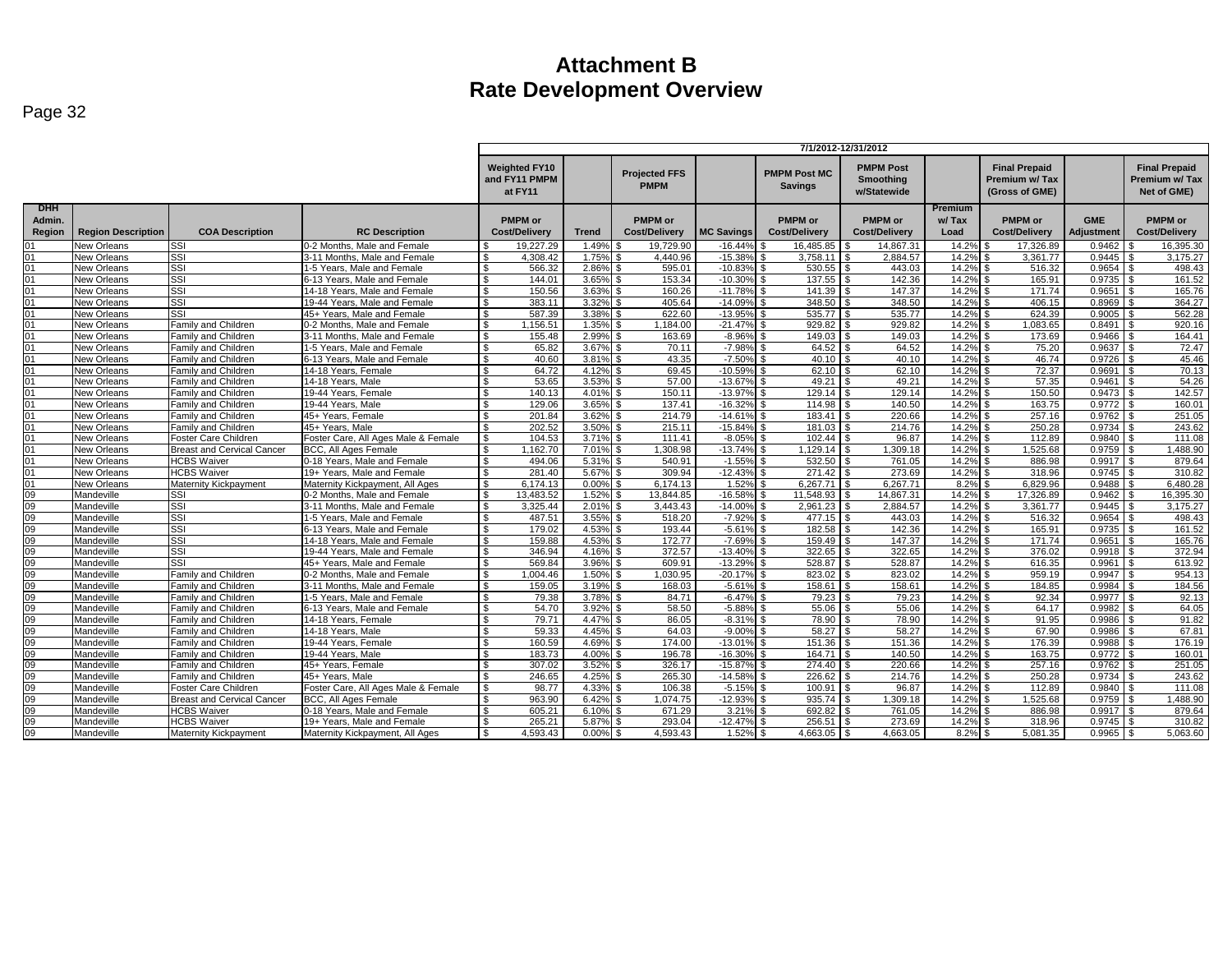|                 |                            |                                                          |                                                             | 7/1/2012-12/31/2012                     |                  |                  |                    |                  |                     |                 |                                         | 7/1/2012-12/31/2012 |                    |                  |                     |                    |                     |  |
|-----------------|----------------------------|----------------------------------------------------------|-------------------------------------------------------------|-----------------------------------------|------------------|------------------|--------------------|------------------|---------------------|-----------------|-----------------------------------------|---------------------|--------------------|------------------|---------------------|--------------------|---------------------|--|
|                 |                            |                                                          |                                                             | State Fiscal Year 2010 Rate Development |                  |                  |                    |                  |                     |                 | State Fiscal Year 2011 Rate Development |                     |                    |                  |                     |                    |                     |  |
|                 |                            |                                                          |                                                             |                                         |                  |                  |                    |                  | <b>FY10 Prepaid</b> |                 |                                         |                     |                    |                  |                     |                    | <b>FY11 Prepaid</b> |  |
|                 |                            |                                                          |                                                             | <b>FY10 Prepaid</b>                     |                  |                  |                    |                  | <b>PMPM Post</b>    |                 | Projected FY11 FY11 Prepaid             |                     |                    |                  |                     |                    | <b>PMPM Post</b>    |  |
|                 |                            |                                                          |                                                             | <b>Base PMPM</b>                        |                  |                  | <b>Adiustments</b> |                  | <b>Adiustments</b>  |                 | <b>Prepaid PMPM</b>                     | <b>Base PMPM</b>    | <b>Adjustments</b> |                  |                     | <b>Adjustments</b> |                     |  |
|                 |                            |                                                          |                                                             |                                         |                  |                  |                    |                  |                     |                 |                                         |                     |                    |                  |                     |                    |                     |  |
|                 |                            |                                                          |                                                             |                                         |                  |                  |                    |                  |                     |                 |                                         |                     |                    | Program          |                     |                    |                     |  |
|                 |                            |                                                          |                                                             |                                         |                  | Program          |                    |                  |                     |                 |                                         |                     |                    |                  | Integrity IP and OP |                    |                     |  |
|                 |                            |                                                          |                                                             |                                         |                  | Integrity        | IP and OP          |                  |                     |                 |                                         |                     |                    | Recoupm Hospital |                     |                    |                     |  |
| <b>DHH</b>      |                            |                                                          |                                                             |                                         |                  | Recoupmen        | <b>Hospital</b>    | Fee              |                     |                 |                                         |                     |                    | ents             | Cost                | Fee                |                     |  |
| Admin.          | Region                     |                                                          |                                                             | <b>PMPM</b> or                          | Completion       | s (Fraud &       | Cost               | <b>Schedule</b>  | <b>PMPM</b> or      | <b>Trend to</b> | <b>PMPM</b> or                          | PMPM or             | <b>Completio</b>   | (Fraud &         | <b>Settlemer</b>    | <b>Schedule</b>    | <b>PMPM</b> or      |  |
| Region          | <b>Description</b>         | <b>COA Description</b>                                   | <b>RC Description</b>                                       | Cost/Delivery                           | Factor           | Abuse)           | Settlements        | <b>Changes</b>   | Cost/Delivery       | <b>FY11</b>     | Cost/Delivery                           | Cost/Delivery       | n Factor           | Abuse)           | ts                  | Changes            | Cost/Delivery       |  |
|                 | Baton Rouge                | <b>SSI</b>                                               | 0-2 Months, Male and Female                                 | 15,368.15                               | 1.0019           | 0.9987           | 1.0247             | 0.9177           | 14.461.15           | 1.5%            | 14.682.66                               | 19,769.02           | 1.0837             | 0.9952           | 1.0154              | 0.9838             | 21,299.22           |  |
|                 | Baton Rouge                | SSI                                                      | 3-11 Months, Male and Female                                | 3.174.03                                | 1.0017           | 0.9991           | 1.0205             | 0.9210           | 2,985.35            | 1.9%            | 3.042.18                                | 2,706.67            | 1.0709             | 0.9960           | 1.0112              | 0.9817             | 2,865.75            |  |
| 02              | Baton Rouge                | SSI                                                      | 1-5 Years, Male and Female                                  | 495.81                                  | 1.0009           | 0.9988           | 1.0085             | 0.9329           | 466.32              | 3.0%            | 480.16                                  | 357.87              | 1.0458             | 0.9975           | 1.0020              | 0.9808             | 366.85              |  |
| 02              | Baton Rouge                | SSI                                                      | 6-13 Years, Male and Female                                 | 162.32<br>£.                            | 1.0008           | 0.9987           | 1.0087             | 0.9349           | 152.99              | 3.1%            | 157.75                                  | 121.91              | 1.0417             | 0.9975           | 1.0016              | 0.9880             | 125.36              |  |
| 02              | Baton Rouge                | SSI                                                      | 14-18 Years, Male and Female                                | 165.32                                  | 1.0008           | 0.9990           | 1.0084             | 0.9330           | 155.50              | 3.4%            | 160.76                                  | 124.70              | 1.0445             | 0.9973           | 1.0023              | 0.9866             | 128.45              |  |
| 02              | Baton Rouge                | SSI                                                      | 19-44 Years, Male and Female                                | \$<br>431.19                            | 1.0010           | 0.9992           | 1.0098             | 0.9240           | 402.35              | 3.2%            | 415.30                                  | 349.76              | 1.0526             | 0.9967           | 1.0032              | 0.9822             | 361.55              |  |
| $02\,$          | Baton Rouge                | SSI                                                      | 45+ Years, Male and Female                                  | 569.26<br>\$                            | 1.0006           | 0.9989           | 0.9998             | 0.9278           | 527.77              | 3.9%            | 548.34                                  | 530.92              | 1.0478             | 0.9966           | 0.9988              | 0.9832             | 544.38              |  |
| 02<br>02        | Baton Rouge<br>Baton Rouge | <b>Family and Children</b><br><b>Family and Children</b> | 0-2 Months, Male and Female<br>3-11 Months, Male and Female | .102.56<br>174.28                       | 1.0007<br>0.9989 | 0.9987<br>0.9983 | 1.0221<br>1.0085   | 0.9483<br>0.9505 | 1.067.96<br>166.58  | 1.3%<br>2.6%    | .081.94<br>170.98                       | .086.71<br>168.32   | 1.0644<br>1.0380   | 0.9956<br>0.9973 | 1.0134<br>1.005     | 1.0089<br>1.0025   | 1.177.33<br>175.56  |  |
|                 |                            |                                                          |                                                             | $\mathfrak{L}$                          |                  |                  |                    |                  |                     |                 |                                         |                     |                    |                  |                     |                    |                     |  |
| 02              | Baton Rouge                | Family and Children                                      | 1-5 Years, Male and Female                                  | 63.29                                   | 0.9977           | 0.9976           | 0.9993             | 0.9483           | 59.70               | 3.6%            | 61.86                                   | 64.44               | 1.0261             | 0.9979           | 1.0005              | 1.0000             | 66.01               |  |
| $\frac{02}{02}$ | Baton Rouge<br>Baton Rouge | Family and Children                                      | 6-13 Years, Male and Female<br>14-18 Years, Female          | 40.26<br>\$<br>65.94                    | 0.9974<br>0.9974 | 0.9976<br>0.9983 | 0.9984<br>0.9962   | 0.9504<br>0.9419 | 38.02<br>61.61      | 3.7%<br>4.3%    | 39.43<br>64.26                          | 39.30<br>60.27      | 1.0195<br>1.0183   | 0.9985<br>0.9986 | 0.9990<br>0.9974    | 0.9997<br>0.9928   | 39.95<br>60.68      |  |
|                 |                            | <b>Family and Children</b>                               |                                                             | ፍ                                       | 0.9976           | 0.9981           | 0.9977             | 0.9459           |                     | 4.0%            | 47.31                                   |                     |                    | 0.9982           | 0.998               |                    | 45.86               |  |
| 02              | Baton Rouge<br>Baton Rouge | Family and Children<br>Family and Children               | 14-18 Years, Male<br>19-44 Years, Female                    | 48.39<br>138.68                         | 0.9976           | 0.9988           | 0.9935             | 0.9353           | 45.47<br>128.41     | 4.6%            | 134.36                                  | 45.19<br>128.73     | 1.0213<br>1.0215   | 0.9980           | 0.9951              | 0.9973<br>0.9909   | 129.40              |  |
| $\frac{02}{02}$ | Baton Rouge                | <b>Family and Children</b>                               | 19-44 Years, Male                                           | 173.09                                  | 0.9985           | 0.9987           | 1.0022             | 0.9410           | 162.77              | 3.7%            | 168.84                                  | 129.16              | 1.0306             | 0.9974           | 0.9992              | 0.9969             | 132.25              |  |
| 02              | Baton Rouge                | Family and Children                                      | 45+ Years, Female                                           | 242.32                                  | 0.9981           | 0.9984           | 0.9930             | 0.9392           | 225.18              | 4.1%            | 234.33                                  | 222.11              | 1.0306             | 0.9971           | 0.9973              | 0.9973             | 227.02              |  |
| 02              | Baton Rouge                | Family and Children                                      | 45+ Years, Male                                             | 204.80                                  | 0.9987           | 0.9982           | 1.0050             | 0.9405           | 193.00              | 3.1%            | 199.01                                  | 174.04              | 1.0309             | 0.9973           | 0.9991              | 0.9962             | 178.10              |  |
| 02              | Baton Rouge                | Foster Care Children                                     | Foster Care, All Ages Male & Female                         | 91.06                                   | 1.0001           | 0.9982           | 1.0016             | 0.9398           | 85.57               | 4.0%            | 88.96                                   | 83.48               | 1.0361             | 0.9980           | 1.001               | 0.9773             | 84.46               |  |
| 02              | Baton Rouge                | <b>Breast and Cervical Cancer</b>                        | <b>BCC. All Ages Female</b>                                 | 1,395.45                                | 0.9995           | 0.9996           | 0.9619             | 0.9365           | 1,255.92            | 6.8%            | 1.341.20                                | 1.395.50            | 1.0223             | 0.9959           | 0.9735              | 0.9877             | 1,366.13            |  |
| $\overline{02}$ | Baton Rouge                | <b>HCBS Waiver</b>                                       | 0-18 Years, Male and Female                                 | 397.01                                  | 1.0000           | 0.9995           | 1.0000             | 0.9522           | 377.85              | 5.7%            | 399.46                                  | 345.92              | 1.0309             | 0.9988           | 0.9984              | 0.9761             | 347.14              |  |
| 02              | Baton Rouge                | <b>HCBS Waiver</b>                                       | 19+ Years, Male and Female                                  | 242.67                                  | 1.0006           | 0.9991           | 1.0046             | 0.9227           | 224.90              | 6.1%            | 238.51                                  | 198.06              | 1.0426             | 0.9976           | 1.0003              | 0.9705             | 200.00              |  |
| 02              | <b>Baton Rouge</b>         | <b>Maternity Kickpayment</b>                             | Maternity Kickpayment, All Ages                             | \$<br>5,612.40                          | 1.0000           | 1.0000           | 1.0000             | 0.8990           | 5,045.69            | 0.0%            | 5,045.69                                | 5,042.42            | 1.0000             | 1.0000           | 1.0000              | 0.9776             | 4,929.60            |  |
|                 | Thibodaux                  | SSI                                                      | 0-2 Months, Male and Female                                 | 20,186.39                               | 1.0020           | 0.9990           | 1.0611             | 0.9156           | 19.632.37           | 1.4%            | 19.909.32                               | 20.191.35           | 1.0862             | 0.9951           | 1.0228              | 0.9831             | 21,942.92           |  |
| 03<br>03        | Thibodaux                  | SSI                                                      | 3-11 Months, Male and Female                                | 3,338.09                                | 1.0018           | 0.9992           | 1.0550             | 0.9197           | 3,242.06            | 1.8%            | 3,299.91                                | 3,250.73            | 1.0762             | 0.9955           | 1.0204              | 0.9838             | 3,496.64            |  |
| 03              | Thibodaux                  | SSI                                                      | 1-5 Years, Male and Female                                  | 357.69                                  | 1.0006           | 0.9990           | 1.0256             | 0.9381           | 344.00              | 3.5%            | 356.16                                  | 387.19              | 1.0502             | 0.9970           | 1.0138              | 0.9831             | 404.04              |  |
| 03              | Thibodaux                  | SSI                                                      | 6-13 Years, Male and Female                                 | 120.75                                  | 1.0002           | 0.9986           | 1.0180             | 0.9470           | 116.26              | 4.2%            | 121.17                                  | 120.36              | 1.0337             | 0.9978           | 1.0098              | 0.9915             | 124.29              |  |
| 03              | Thibodaux                  | SSI                                                      | 14-18 Years, Male and Female                                | 121.19<br>\$                            | 0.9999           | 0.9987           | 1.0128             | 0.9457           | 115.91              | 4.9%            | 121.62                                  | 135.33              | 1.0364             | 0.9977           | 1.0106              | 0.9885             | 139.79              |  |
| 03              | Thibodaux                  | SSI                                                      | 19-44 Years. Male and Female                                | 322.37<br>$\mathcal{L}$                 | 1.0004           | 0.9991           | 1.0262             | 0.9317           | 308.09              | 4.4%            | 321.76                                  | 284.06              | 1.0436             | 0.9970           | 1.0142              | 0.9847             | 295.19              |  |
|                 | Thibodaux                  | SSI                                                      | 45+ Years, Male and Female                                  | 547.28                                  | 1.0004           | 0.9989           | 1.0252             | 0.9324           | 522.79              | 4.5%            | 546.19                                  | 530.60              | 1.0444             | 0.9965           | 1.0163              | 0.9853             | 552.99              |  |
| 03<br>03        | Thibodaux                  | <b>Family and Children</b>                               | 0-2 Months, Male and Female                                 | $\mathfrak{L}$<br>899.47                | 1.0003           | 0.9985           | 1.0466             | 0.9482           | 891.45              | 1.6%            | 905.33                                  | 844.22              | 1.0569             | 0.9961           | 1.0174              | 1.0067             | 910.29              |  |
| 03              | Thibodaux                  | Family and Children                                      | 3-11 Months, Male and Female                                | 157.41<br>ς.                            | 0.9980           | 0.9980           | 1.0170             | 0.9534           | 152.01              | 3.3%            | 156.99                                  | 160.79              | 1.0294             | 0.9978           | 1.0090              | 1.0011             | 166.84              |  |
|                 | Thibodaux                  | <b>Family and Children</b>                               | 1-5 Years, Male and Female                                  | 76.16                                   | 0.9975           | 0.9978           | 1.0112             | 0.9509           | 72.90               | 3.9%            | 75.77                                   | 74.16               | 1.0211             | 0.9983           | 1.0066              | 0.9996             | 76.06               |  |
| 03<br>03        | Thibodaux                  | Family and Children                                      | 6-13 Years, Male and Female                                 | 50.79                                   | 0.9972           | 0.9977           | 1.0066             | 0.9531           | 48.48               | 4.1%            | 50.49                                   | 50.49               | 1.0168             | 0.9986           | 1.0053              | 1.0010             | 51.59               |  |
| 03              | Thibodaux                  | Family and Children                                      | 14-18 Years, Female                                         | 89.49<br>\$.                            | 0.9972           | 0.9984           | 1.0066             | 0.9428           | 84.55               | 4.5%            | 88.36                                   | 85.60               | 1.0168             | 0.9985           | 1.0064              | 0.9934             | 86.88               |  |
|                 | Thibodaux                  | <b>Family and Children</b>                               | 14-18 Years, Male                                           | 63.36                                   | 0.9976           | 0.9983           | 1.0117             | 0.9487           | 60.57               | 4.3%            | 63.20                                   | 62.47               | 1.0205             | 0.9981           | 1.0085              | 0.9986             | 64.08               |  |
| 03<br>03        | Thibodaux                  | <b>Family and Children</b>                               | 19-44 Years, Female                                         | £.<br>180.43                            | 0.9977           | 0.9988           | 1.0129             | 0.9380           | 170.82              | 4.6%            | 178.59                                  | 167.66              | 1.0221             | 0.9980           | 1.0094              | 0.9924             | 171.31              |  |
| 03              | Thibodaux                  | Family and Children                                      | 19-44 Years, Male                                           | 201.72                                  | 0.9984           | 0.9988           | 1.0235             | 0.9425           | 194.06              | 4.1%            | 202.08                                  | 144.02              | 1.0227             | 0.9974           | 1.0126              | 0.9960             | 148.15              |  |
| $\overline{03}$ | Thibodaux                  | Family and Children                                      | 45+ Years, Female                                           | 308.04                                  | 0.9982           | 0.9987           | 1.0205             | 0.9424           | 295.34              | 4.2%            | 307.83                                  | 260.88              | 1.0300             | 0.9970           | 1.0136              | 0.9972             | 270.81              |  |
| 03              | Thibodaux                  | <b>Family and Children</b>                               | 45+ Years, Male                                             | 290.74                                  | 0.9982           | 0.9990           | 1.0196             | 0.9394           | 277.68              | 4.4%            | 289.94                                  | 250.48              | 1.0329             | 0.9965           | 1.0168              | 0.9978             | 261.55              |  |
| 03              | Thibodaux                  | Foster Care Children                                     | Foster Care, All Ages Male & Female                         | 93.24                                   | 0.9998           | 0.9975           | 1.0072             | 0.9424           | 88.26               | 4.4%            | 92.17                                   | 88.30               | 1.0231             | 0.9985           | 1.0059              | 0.9950             | 90.29               |  |
| 03<br>03        | Thibodaux                  | <b>Breast and Cervical Cancer</b>                        | <b>BCC. All Ages Female</b>                                 | .999.25                                 | 0.9993           | 0.9995           | 1.0058             | 0.9527           | 1.913.55            | 7.7%            | 2.060.81                                | .762.91             | 1.0276             | 0.9957           | 1.0223              | 0.9851             | 1,816.42            |  |
|                 | Thibodaux                  | <b>HCBS Waiver</b>                                       | 0-18 Years, Male and Female                                 | 411.03                                  | 0.9999           | 0.9996           | 1.0054             | 0.9514           | 392.98              | 6.2%            | 417.34                                  | 353.95              | 1.0368             | 0.9987           | 1.0059              | 0.9714             | 358.11              |  |
| 03<br>03        | Thibodaux                  | <b>HCBS Waiver</b>                                       | 19+ Years. Male and Female                                  | 251.74                                  | 1.0005           | 0.9992           | 1.0232             | 0.9277           | 238.89              | 6.3%            | 254.02                                  | 226.80              | 1.0436             | 0.9977           | 1.0108              | 0.9708             | 231.72              |  |
|                 | Thibodaux                  | Maternity Kickpayment                                    | Maternity Kickpayment, All Ages                             | 5.412.89<br>\$                          | 1.0000           | 1.0000           | 1.0000             | 0.8990           | 4.866.32            | 0.0%            | 4.866.32<br>- \$                        | 5.036.47            | 1.0000             | 1.0000           | 1.0000              | $0.9776$ \$        | 4.923.78            |  |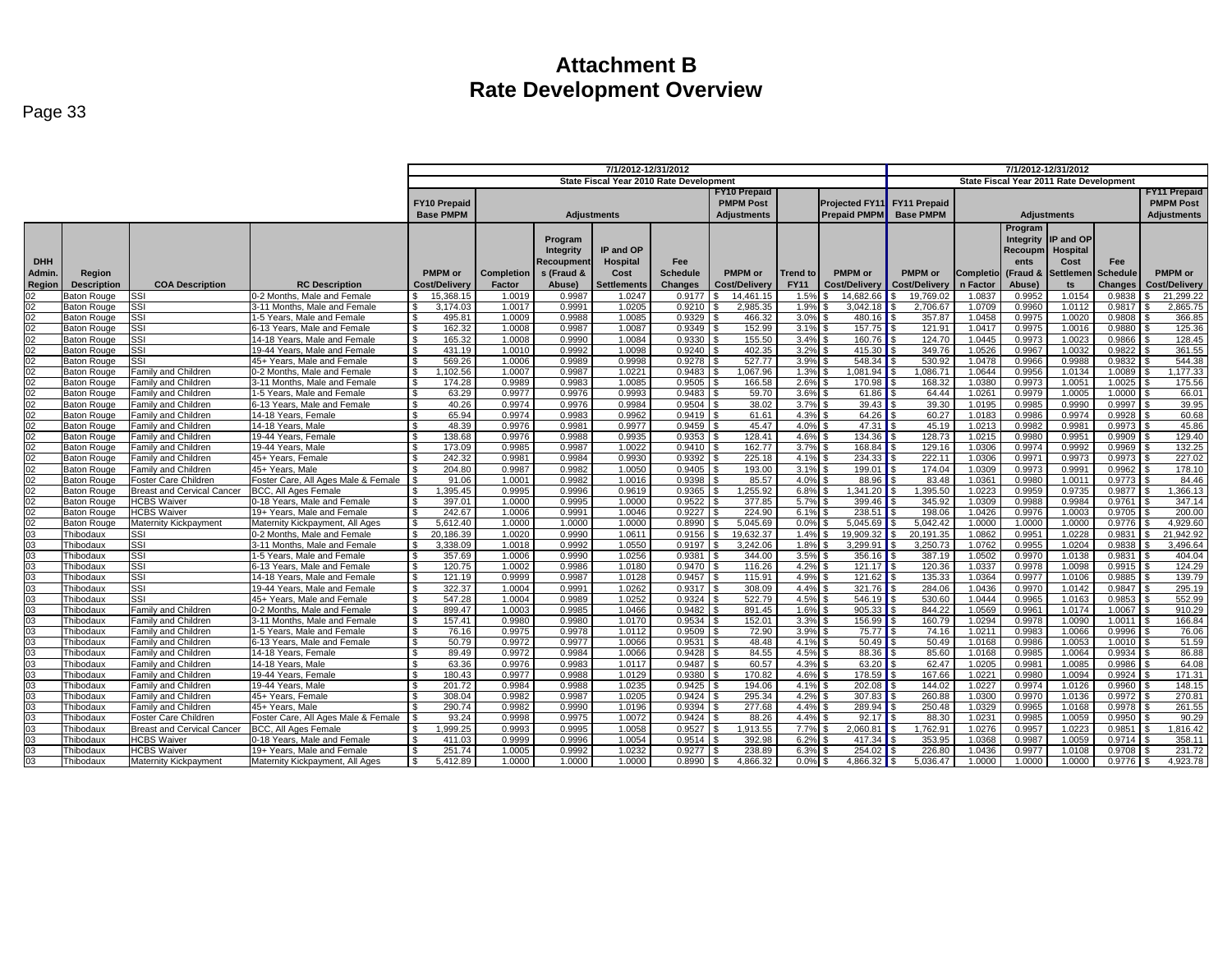| Page 34 |  |
|---------|--|
|---------|--|

|                                |                           |                                                   |                                                           | 7/1/2012-12/31/2012                              |                |                                        |                       |                                        |                                              |                                 |                                                         |                          |                                                      |
|--------------------------------|---------------------------|---------------------------------------------------|-----------------------------------------------------------|--------------------------------------------------|----------------|----------------------------------------|-----------------------|----------------------------------------|----------------------------------------------|---------------------------------|---------------------------------------------------------|--------------------------|------------------------------------------------------|
|                                |                           |                                                   |                                                           | <b>Weighted FY10</b><br>and FY11 PMPM<br>at FY11 |                | <b>Projected FFS</b><br><b>PMPM</b>    |                       | <b>PMPM Post MC</b><br><b>Savings</b>  | <b>PMPM Post</b><br>Smoothing<br>w/Statewide |                                 | <b>Final Prepaid</b><br>Premium w/Tax<br>(Gross of GME) |                          | <b>Final Prepaid</b><br>Premium w/Tax<br>Net of GME) |
| <b>DHH</b><br>Admin.<br>Region | <b>Region Description</b> | <b>COA Description</b>                            | <b>RC</b> Description                                     | <b>PMPM</b> or<br><b>Cost/Delivery</b>           | <b>Trend</b>   | <b>PMPM</b> or<br><b>Cost/Delivery</b> | <b>MC Savings</b>     | <b>PMPM</b> or<br><b>Cost/Delivery</b> | <b>PMPM</b> or<br><b>Cost/Delivery</b>       | <b>Premium</b><br>w/Tax<br>Load | <b>PMPM</b> or<br><b>Cost/Delivery</b>                  | <b>GME</b><br>Adjustment | <b>PMPM or</b><br><b>Cost/Delivery</b>               |
| 02                             | <b>Baton Rouge</b>        | <b>SSI</b>                                        | 0-2 Months. Male and Female                               | 18.652.59                                        | 1.49%          | 19.141.32                              | $-16.339$             | 16.016.00                              | 14.867.31                                    | 14.2%                           | 17.326.89                                               | 0.9462                   | 16.395.30                                            |
| 02                             | <b>Baton Rouge</b>        | SSI                                               | 3-11 Months, Male and Female                              | $\mathbf{\$}$<br>2.936.32                        | 1.99%          | 3,039.59                               | $-13.57%$             | 2,627.08                               | 2.884.57                                     | 14.2%                           | 3.361.77                                                | 0.9445                   | 3,175.27<br>. ድ                                      |
| 02                             | <b>Baton Rouge</b>        | SSI                                               | 1-5 Years. Male and Female                                | S.<br>412.17                                     | 3.25%          | 435.93                                 | $-7.36%$              | $403.83$ \$                            | 443.03                                       | 14.2% \$                        | 516.32                                                  | 0.9654                   | 498.43<br>-\$                                        |
| 02                             | <b>Baton Rouge</b>        | SSI                                               | 6-13 Years, Male and Female                               | 138.32<br>-S                                     | 3.45%          | 146.77<br>l \$                         | $-7.65%$              | 135.54                                 | 142.36                                       | 14.2%                           | \$.<br>165.91                                           | 0.9735                   | 161.52<br>-\$                                        |
| 02                             | <b>Baton Rouge</b>        | SSI                                               | 14-18 Years, Male and Female                              | $\mathfrak{s}$<br>141.37                         | 3.72%          | 150.72<br><b>S</b>                     | $-9.919$              | 135.79                                 | 147.37                                       | 14.2%                           | 171.74<br>\$                                            | 0.9651                   | 165.76                                               |
| 02                             | <b>Baton Rouge</b>        | SSI                                               | 19-44 Years. Male and Female                              | 383.05                                           | 3.56%          | 407.25                                 | $-13.77%$             | 351.16                                 | 351.16                                       | 14.2%                           | 409.25                                                  | 0.9827                   | 402.16                                               |
| 02                             | Baton Rouge               | SSI                                               | 45+ Years, Male and Female                                | 545.96<br>. ድ                                    | 4.10%          | 585.70                                 | $-13.17%$             | 508.53                                 | 508.53                                       | 14.2%                           | 592.65                                                  | 0.9846                   | 583.53                                               |
| 02                             | <b>Baton Rouge</b>        | Family and Children                               | 0-2 Months, Male and Female                               | 1,139.18<br>-S                                   | 1.32%          | 1,165.54                               | $-21.959$             | 909.69                                 | 909.69                                       | 14.2%                           | 1,060.19<br>\$.                                         | 0.9869                   | 1,046.32<br>£.                                       |
| 02                             | <b>Baton Rouge</b>        | Family and Children                               | 3-11 Months, Male and Female                              | 173.72<br>$\mathfrak{L}$                         | 2.67%          | 181.93                                 | $-10.019$             | 163.73                                 | 163.73<br>$\mathfrak{L}$                     | 14.2%                           | 190.82                                                  | 0.9919                   | 189.27                                               |
| 02                             | <b>Baton Rouge</b>        | Family and Children                               | 1-5 Years, Male and Female                                | 64.35                                            | 3.58%          | 68.43                                  | $-6.569$              | 63.94                                  | 63.94                                        | 14.2%                           | 74.52                                                   | 0.9941                   | 74.08                                                |
| 02                             | <b>Baton Rouge</b>        | Family and Children                               | 6-13 Years, Male and Female                               | 39.75                                            | 3.77%          | 42.40                                  | $-4.97%$              | 40.30                                  | 40.30                                        | 14.2%                           | 46.96                                                   | 0.9955                   | 46.75                                                |
| 02                             | <b>Baton Rouge</b>        | Family and Children                               | 14-18 Years, Female                                       | 62.11                                            | 4.42%          | 66.99                                  | $-7.98%$              | 61.65                                  | 61.65                                        | 14.2%                           | 71.85                                                   | 0.9948                   | 71.47                                                |
| 02                             | <b>Baton Rouge</b>        | Family and Children                               | 14-18 Years, Male                                         | 46.44<br>\$                                      | 4.15%          | 49.87                                  | $-8.819$              | 45.47                                  | 45.47                                        | 14.2%                           | 52.99                                                   | 0.9941                   | 52.68                                                |
| 02                             | <b>Baton Rouge</b>        | Family and Children                               | 19-44 Years, Female                                       | \$<br>131.38                                     | 4.85%          | 142.73                                 | $-12.94%$             | 124.27                                 | 124.27                                       | 14.2%                           | 144.82                                                  | 0.9913                   | 143.57                                               |
| 02                             | <b>Baton Rouge</b>        | Family and Children                               | 19-44 Years, Male                                         | 146.89<br>\$                                     | 3.95%          | 157.20                                 | $-15.689$             | 132.55                                 | 140.50                                       | 14.2%                           | 163.75                                                  | 0.9772                   | 160.01                                               |
| 02                             | <b>Baton Rouge</b>        | Family and Children                               | 45+ Years. Female                                         | 229.94                                           | 4.09%          | 246.66                                 | $-14.519$             | 210.87                                 | 220.66                                       | 14.2%                           | 257.16                                                  | 0.9762                   | 251.05                                               |
| 02                             | <b>Baton Rouge</b>        | <b>Family and Children</b>                        | 45+ Years, Male                                           | 186.47                                           | 3.48%          | 197.97                                 | $-15.249$             | 167.80                                 | 214.76                                       | 14.2%                           | 250.28                                                  | 0.9734                   | 243.62                                               |
| 02                             | <b>Baton Rouge</b>        | Foster Care Children                              | Foster Care, All Ages Male & Female                       | 86.26                                            | 4.00%          | 92.39                                  | $-4.80^{\circ}$       | 87.95                                  | 96.87                                        | 14.2%                           | 112.89                                                  | 0.9840                   | 111.08                                               |
| 02                             | <b>Baton Rouge</b>        | <b>Breast and Cervical Cancer</b>                 | BCC, All Ages Female                                      | 1.356.16                                         | 7.15%          | 1.530.41                               | $-13.029$             | 1.331.22                               | 1.309.18                                     | 14.2%                           | 1.525.68                                                | 0.9759                   | 1.488.90                                             |
| 02                             | <b>Baton Rouge</b>        | <b>HCBS Waiver</b>                                | 0-18 Years, Male and Female                               | $\mathcal{L}$<br>368.07                          | 5.84%          | 406.51                                 | 4.26%                 | 423.84                                 | 761.05                                       | 14.2%                           | 886.98                                                  | 0.9917                   | 879.64                                               |
| 02                             | <b>Baton Rouge</b>        | <b>HCBS Waiver</b>                                | 19+ Years. Male and Female                                | 215.40                                           | 6.42%          | 240.19                                 | $-10.429$             | 215.15                                 | 273.69                                       | 14.2%                           | 318.96                                                  | 0.9745                   | 310.82                                               |
| 02                             | <b>Baton Rouge</b>        | Maternity Kickpayment                             | Maternity Kickpayment. All Ages                           | 4.976.03                                         | 0.00%          | 4.976.03                               | 1.52%                 | 5.051.46                               | 5.051.46                                     | 8.2%                            | 5.504.60                                                | 0.9988                   | 5.498.10                                             |
| 03                             | Thibodaux                 | SSI                                               | 0-2 Months, Male and Female                               | 21.129.48<br>$\mathfrak{s}$                      | 1.41%          | 21,653.82                              | $-16.85$ <sup>c</sup> | 18.005.74                              | 14,867.31<br>l S                             | 14.2%                           | 17.326.89<br>\$                                         | 0.9462                   | 16,395.30<br>-\$                                     |
| 03                             | Thibodaux                 | SSI                                               | 3-11 Months, Male and Female                              | 3,417.95                                         | 1.89%          | 3,531.52                               | $-14.949$             | 3,003.77                               | 2,884.57                                     | 14.2%                           | 3,361.77                                                | 0.9445                   | 3,175.27                                             |
| 03                             | Thibodaux                 | SSI                                               | 1-5 Years, Male and Female                                | 384.89<br>. ድ                                    | 3.54%          | 409.07                                 | $-7.75%$              | 377.39                                 | 443.03                                       | 14.2%                           | 516.32                                                  | 0.9654                   | 498.43                                               |
| 03                             | Thibodaux                 | SSI                                               | 6-13 Years, Male and Female                               | $\mathbf{\$}$<br>123.04<br>$\mathcal{L}$         | 4.47%          | 132.82                                 | $-6.44%$              | 124.27                                 | 142.36                                       | 14.2%                           | 165.91                                                  | 0.9735                   | 161.52                                               |
| 03<br>03                       | Thibodaux                 | SSI                                               | 14-18 Years. Male and Female                              | 132.52                                           | 4.88%          | 144.05<br>331.29<br><b>S</b>           | $-9.20%$<br>$-13.69%$ | 130.79<br>285.92                       | 147.37<br>285.92                             | 14.2%                           | 171.74<br>333.21                                        | 0.9651                   | 165.76<br>324.13                                     |
| 03                             | Thibodaux                 | SSI<br>SSI                                        | 19-44 Years, Male and Female                              | 305.82<br>S.<br>550.27<br>£.                     | 4.68%<br>4.66% | 595.90                                 | $-13.68%$             | 514.37                                 | 514.37                                       | 14.2%<br>14.2%                  | \$<br>599.45                                            | 0.9727                   | -S<br>584.51                                         |
| 03                             | Thibodaux<br>Thibodaux    | Family and Children                               | 45+ Years. Male and Female<br>0-2 Months, Male and Female | 908.31                                           | 1.62%          | 934.18                                 | $-18.899$             | 757.67                                 | 757.67                                       | 14.2%                           | 883.02                                                  | 0.9751<br>0.9680         | 854.74                                               |
| 03                             | Thibodaux                 | Family and Children                               | 3-11 Months, Male and Female                              | 162.90<br>S.                                     | 3.34%          | 172.54                                 | $-6.36%$              | 161.56                                 | 161.56                                       | 14.2%                           | 188.29<br>\$                                            | 0.9871                   | 185.87                                               |
| 03                             |                           |                                                   | 1-5 Years, Male and Female                                | 75.95<br>\$                                      | 4.06%          | 81.42                                  | $-6.08%$              | 76.47                                  | 76.47                                        | 14.2%                           | 89.12                                                   | 0.9912                   | 88.34<br>ፍ                                           |
| 03                             | Thibodaux<br>Thibodaux    | Family and Children<br><b>Family and Children</b> | 6-13 Years. Male and Female                               | 51.15<br>-S                                      | 4.24%          | 55.00                                  | $-5.25^{\circ}$       | 52.11                                  | 52.11                                        | 14.2%                           | 60.73                                                   | 0.9921                   | 60.25                                                |
| 03                             | Thibodaux                 | Family and Children                               | 14-18 Years, Female                                       | 87.47<br>$\mathfrak{L}$                          | 4.71%          | 94.81                                  | $-8.21%$              | 87.02                                  | 87.02                                        | 14.2%                           | 101.42                                                  | 0.9915                   | 100.56                                               |
| 03                             |                           | <b>Family and Children</b>                        | 14-18 Years, Male                                         | 63.73                                            | 4.56%          | 68.89                                  | $-9.89%$              | 62.08                                  | 62.08                                        | 14.2%                           | 72.35                                                   | 0.9878                   | 71.47                                                |
| 03                             | Thibodaux<br>Thibodaux    | Family and Children                               | 19-44 Years, Female                                       | 174.23                                           | 4.80%          | 189.13                                 | $-12.809$             | 164.92                                 | 164.92                                       | 14.2%                           | 192.20                                                  | 0.9859                   | 189.50                                               |
| 03                             | Thibodaux                 | Family and Children                               | 19-44 Years, Male                                         | 169.72<br>$\mathfrak{L}$                         | 4.82%          | 184.28                                 | $-16.269$             | 154.32                                 | 140.50                                       | 14.2%                           | 163.75<br>\$                                            | 0.9772                   | 160.01<br>. ድ                                        |
| 03                             |                           |                                                   |                                                           | 285.62<br>\$                                     | 4.33%          | 307.61                                 | $-15.45%$             | 260.09                                 | 220.66                                       | 14.2%                           | 257.16                                                  | 0.9762                   | 251.05                                               |
| 03                             | Thibodaux<br>Thibodaux    | <b>Family and Children</b><br>Family and Children | 45+ Years, Female<br>45+ Years, Male                      | 272.90                                           | 4.43%          | 294.42                                 | $-16.659$             | 245.39                                 | 214.76                                       | 14.2%                           | 250.28                                                  | 0.9734                   | 243.62                                               |
| 03                             | Thibodaux                 | Foster Care Children                              | Foster Care, All Ages Male & Female                       | $\mathbf{s}$<br>91.04                            | 4.79%          | 98.81                                  | $-3.71%$              | 95.14                                  | 96.87                                        | 14.2%                           | $\mathfrak{s}$<br>112.89                                | $0.9840$ \$              | 111.08                                               |
| 03                             | Thibodaux                 | <b>Breast and Cervical Cancer</b>                 | BCC, All Ages Female                                      | 1.914.18                                         | 7.37%          | 2.167.87                               | $-13.73%$             | 1,870.15                               | 1,309.18                                     | 14.2%                           | ,525.68                                                 | 0.9759                   | .488.90                                              |
| 03                             | Thibodaux                 | <b>HCBS Waiver</b>                                | 0-18 Years, Male and Female                               | 381.80                                           | 6.03%          | 423.00                                 | 3.27%                 | 436.85                                 | 761.05                                       | 14.2%                           | 886.98                                                  | 0.9917                   | 879.64                                               |
| 03                             | Thibodaux                 | <b>HCBS Waiver</b>                                | 19+ Years. Male and Female                                | 240.64                                           | 6.57%          | 268.99                                 | $-10.69%$             | 240.24                                 | 273.69                                       | 14.2%                           | 318.96                                                  | 0.9745                   | 310.82                                               |
| 03                             | Thibodaux                 | Maternity Kickpayment                             | Maternity Kickpayment, All Ages                           | 4.900.80<br>$\mathbf{R}$                         | 0.00%          | 4.900.80                               | 1.52%                 | 4.975.08                               | 4.975.08                                     | 8.2%                            | 5.421.37                                                | 0.9856                   | 5.343.36                                             |
|                                |                           |                                                   |                                                           |                                                  |                |                                        |                       |                                        |                                              |                                 |                                                         |                          |                                                      |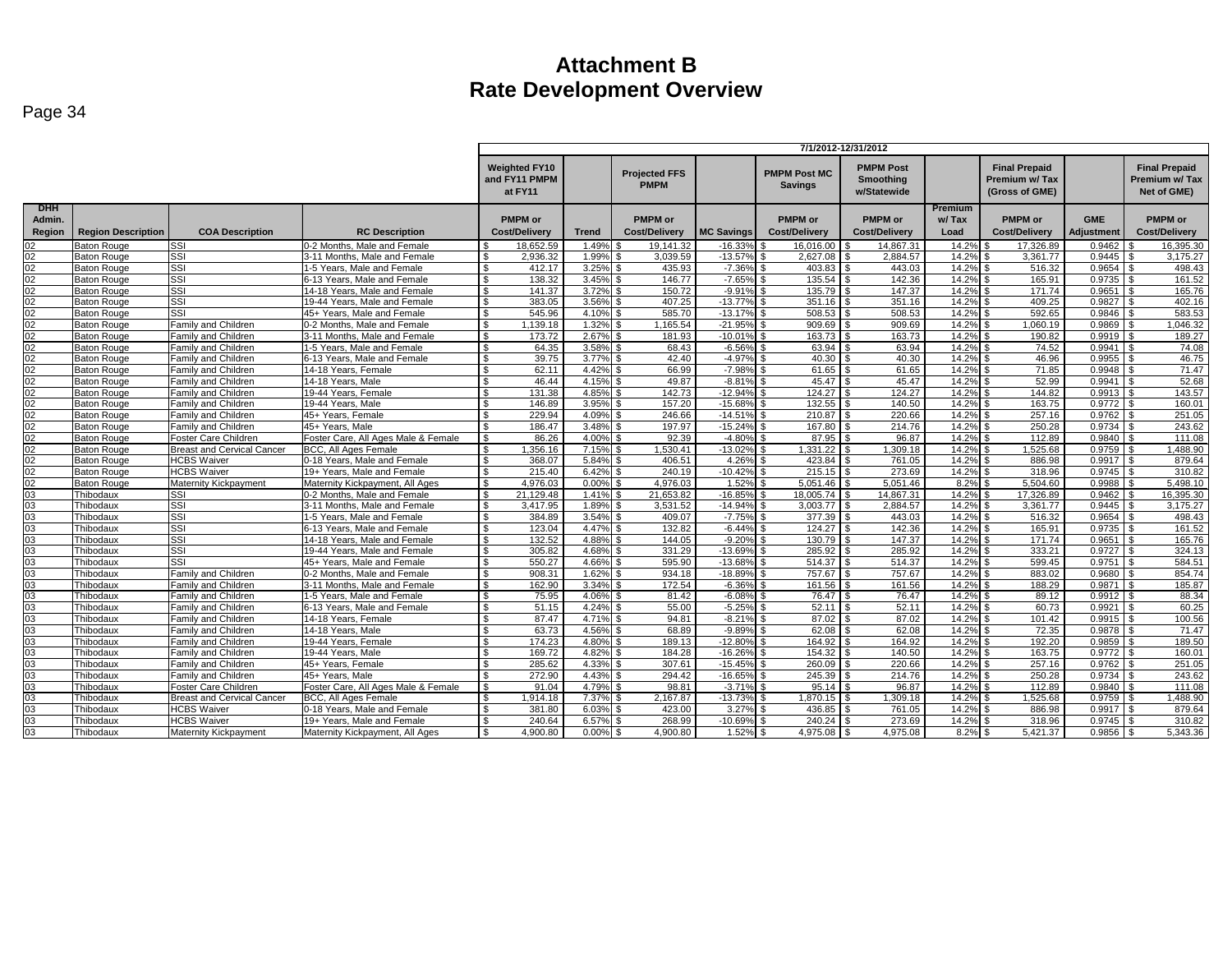|               |                    |                                   |                                     | 7/1/2012-12/31/2012 |            |                  |                    |                                         |                      | 7/1/2012-12/31/2012 |                               |                      |                              |           |                                         |                |                      |
|---------------|--------------------|-----------------------------------|-------------------------------------|---------------------|------------|------------------|--------------------|-----------------------------------------|----------------------|---------------------|-------------------------------|----------------------|------------------------------|-----------|-----------------------------------------|----------------|----------------------|
|               |                    |                                   |                                     |                     |            |                  |                    | State Fiscal Year 2010 Rate Development |                      |                     |                               |                      |                              |           | State Fiscal Year 2011 Rate Development |                |                      |
|               |                    |                                   |                                     |                     |            |                  |                    |                                         | <b>FY10 Prepaid</b>  |                     |                               |                      |                              |           |                                         |                | <b>FY11 Prepaid</b>  |
|               |                    |                                   |                                     | <b>FY10 Prepaid</b> |            |                  |                    |                                         | <b>PMPM Post</b>     |                     | Projected FY11 FY11 Prepaid   |                      |                              |           |                                         |                | <b>PMPM Post</b>     |
|               |                    |                                   |                                     | <b>Base PMPM</b>    |            |                  | <b>Adjustments</b> |                                         | <b>Adjustments</b>   |                     | <b>Prepaid PMPM</b> Base PMPM |                      |                              |           | <b>Adjustments</b>                      |                | Adjustments          |
|               |                    |                                   |                                     |                     |            |                  |                    |                                         |                      |                     |                               |                      |                              | Program   |                                         |                |                      |
|               |                    |                                   |                                     |                     |            | Program          |                    |                                         |                      |                     |                               |                      |                              |           | Integrity IP and OP                     |                |                      |
|               |                    |                                   |                                     |                     |            | <b>Integrity</b> | IP and OP          |                                         |                      |                     |                               |                      |                              | Recoupm I | Hospital                                |                |                      |
| <b>DHH</b>    |                    |                                   |                                     |                     |            | Recoupment       | Hospital           | Fee                                     |                      |                     |                               |                      |                              | ents      | Cost                                    | Fee            |                      |
| Admin.        | Region             |                                   |                                     | <b>PMPM</b> or      | Completion | s (Fraud &       | Cost               | <b>Schedule</b>                         | <b>PMPM</b> or       | <b>Trend to</b>     | <b>PMPM</b> or                | <b>PMPM</b> or       | Completio (Fraud & Settlemen |           |                                         | Schedule       | <b>PMPM</b> or       |
| <b>Region</b> | <b>Description</b> | <b>COA Description</b>            | <b>RC Description</b>               | Cost/Delivery       | Factor     | Abuse)           | <b>Settlements</b> | <b>Changes</b>                          | <b>Cost/Delivery</b> | <b>FY11</b>         | <b>Cost/Deliverv</b>          | <b>Cost/Delivery</b> | n Factor                     | Abuse)    |                                         | <b>Changes</b> | <b>Cost/Delivery</b> |
| $\Omega$ 4    | _afavette          | <b>SSI</b>                        | 0-2 Months. Male and Female         | 19.172.98           | 1.0019     | 0.9988           | 1.0443             | 0.9174                                  | 18.381.97            | 1.5%                | 18.656.94                     | 15.184.08            | 1.0823                       | 0.9953    | 1.0264                                  | 0.9837         | 16,513.61            |
| 04            | Lafavette          | <b>ISSI</b>                       | 3-11 Months, Male and Female        | 1.014.86            | 1.0018     | 0.9993           | 1.0359             | 0.9197                                  | 3,829.15             | 1.8%                | 3.899.41                      | 2.695.80             | 1.0728                       | 0.9958    | 1.0173                                  | 0.9808         | 2,873.50             |
| $\Omega$      | Lafavette          | <b>ISSI</b>                       | 1-5 Years, Male and Female          | 644.56              | 1.0008     | 0.9992           | 1.0145             | 0.9324                                  | 609.74               | $2.8\%$ \$          | 626.93                        | 446.58               | 1.0471                       | 0.9977    | 1.0028                                  | 0.9765         | 456.84               |
| 04            | Lafavette          | <b>ISSI</b>                       | 6-13 Years. Male and Female         | 157.60              | 1.0002     | 0.9987           | 0.9921             | 0.9449                                  | 147.58               | $3.9\%$ \$          | 153.34                        | 144.83               | 1.0373                       | 0.9978    | 0.9932                                  | 0.9844         | 146.57               |
| 04            | Lafavette          | <b>ISSI</b>                       | 14-18 Years. Male and Female        | 227.41              | 1.0009     | 0.9990           | 1.0144             | 0.9303                                  | 214.58               | $3.1\%$ \$          | 221.20                        | 141.74               | 1.0384                       | 0.9976    | 0.9945                                  | 0.9874         | 144.19               |
| 04            | afavette           | <b>ISSI</b>                       | 19-44 Years. Male and Female        | 339.51              | 1.0005     | 0.9989           | 1.0004             | 0.9294                                  | 315.50               | $3.9\%$ \$          | 327.93                        | 300.78               | 1.0426                       | 0.9972    | 0.9918                                  | 0.9832         | 304.96               |
| $\Omega$      | Lafavette          | SSI                               | 45+ Years. Male and Female          | 521.82              | 1.0005     | 0.9986           | 0.9926             | 0.9298                                  | 481.14               | $3.9\%$ \$          | 499.93                        | 469.68               | 1.0454                       | 0.9968    | 0.9901                                  | 0.9836         | 476.64               |
| $\Omega$      | Lafavette          | Family and Children               | 0-2 Months. Male and Female         | .013.50             | 1.0003     | 0.9983           | 1.0342             | 0.9479                                  | 992.20               | $1.5%$ \$           | .006.90                       | 034.90               | 1.060                        | 0.9959    | 1.0211                                  | 1.0082         | .124.67              |
| $\Omega$      | Lafavette          | Family and Children               | 3-11 Months, Male and Female        | 178.80              | 0.9985     | 0.9981           | 1.0084             | 0.9501                                  | 170.72               | $2.9\%$ \$          | 175.68                        | 148.79               | 1.0272                       | 0.9980    | 0.9993                                  | 0.9995         | 152.33               |
| 04            | Lafavette          | Family and Children               | 1-5 Years. Male and Female          | 71.74               | 0.9977     | 0.9976           | 0.9976             | 0.9466                                  | 67.43                | $3.6\%$ \$          |                               | 68.66                | 1.0236                       | 0.9981    | 0.9958                                  | 0.9989         | 69.78                |
| $\Omega$      | Lafavette          | Family and Children               | 6-13 Years. Male and Female         | 47.37               | 0.9974     | 0.9975           | 0.9932             | $0.9495$ \$                             | 44.44                | $3.6\%$ \$          | $46.06$ \ \ \$                | 44.28                | 1.017                        | 0.9985    | 0.9918                                  | 1.0001         | 44.64                |
| $\Omega$      | Lafavette          | Family and Children               | 14-18 Years, Female                 | 76.46               | 0.9974     | 0.9982           | 0.9869             | 0.9410                                  | 70.69                | $4.3\%$ \$          | 73.70                         | 70.20                | 1.018                        | 0.9984    | 0.9865                                  | 0.9936         | 69.94                |
| 04            | afavette           | Family and Children               | 14-18 Years, Male                   | 53.85               | 0.9976     | 0.9981           | 0.9907             | 0.9444                                  | 50.17                | $4.1\%$ \$          |                               | 49.99                | 1.0223                       | 0.9982    | 0.9925                                  | 0.9990         | 50.57                |
| 04            | Lafavette          | Family and Children               | 19-44 Years, Female                 | 152.14              | 0.9976     | 0.9986           | 0.9854             | 0.9367                                  | 139.91               | $4.4\%$ \$          | 146.06 $\sqrt{\ }}$           | 139.27               | 1.0216                       | 0.9980    | 0.9848                                  | 0.9922         | 138.75               |
| $\Omega$      | Lafavette          | Family and Children               | 19-44 Years, Male                   | 157.39              | 0.9982     | 0.9986           | 0.9892             | 0.9407                                  | 146.00               | $4.1\%$ \$          | 152.00                        | 147.45               | 1.0299                       | 0.9973    | 0.9882                                  | 0.9973         | 149.26               |
| $\Omega$      | Lafavette          | Family and Children               | 45+ Years, Female                   | 223.08              | 0.9979     | 0.9983           | 0.9802             | 0.9411                                  | 204.99               | 4.1% \$             | 213.43                        | 218.41               | 1.0234                       | 0.9972    | 0.9719                                  | 0.9956         | 215.67               |
| 04            | Lafavette          | Family and Children               | 45+ Years, Male                     | 237.66              | 0.9983     | 0.9976           | 0.9889             | 0.9387                                  | 219.70               | $3.4\%$ \$          | $\overline{227.26}$           | 196.40               | 1.0276                       | 0.997     | 0.9807                                  | 0.9951         | 196.39               |
| 04            | Lafavette          | Foster Care Children              | Foster Care, All Ages Male & Female | 87.58               | 0.9999     | 0.9978           | 0.9928             | 0.9395                                  | 81.51                | $4.1\%$ \$          | 84.83                         | 90.82                | 1.0324                       | 0.9981    | 0.9938                                  | 0.9806         | 91.20                |
| $\Omega$      | Lafavette          | <b>Breast and Cervical Cancer</b> | <b>BCC. All Ages Female</b>         | :288.77             | 0.9996     | 0.9992           | 0.9202             | 0.9331                                  | .962.74              | $6.4\%$ \$          | 2.088.78                      | .565.75              | 1.0253                       | 0.9963    | 0.9353                                  | 0.9845         | .472.72              |
| 04            | Lafavette          | <b>HCBS</b> Waiver                | 0-18 Years. Male and Female         | .086.02             | 0.9999     | 0.9998           | 0.9975             | $0.9505$ \$                             | .029.34              | $6.7\%$ \$          | 1.098.09                      | 1,239.40             | 1.039                        | 0.9990    | 1.0032                                  | 0.9638         | 1.244.05             |
| 04            | Lafavette          | <b>HCBS Waiver</b>                | 19+ Years. Male and Female          | 391.26              | 1.0005     | 0.9990           | 1.0091             | 0.9249                                  | 365.01               | $6.1\%$ \$          | 387.10                        | 350.69               | 1.0467                       | 0.9977    | 1.0031                                  | 0.9667         | 355.11               |
| 04            | Lafayette          | Maternity Kickpayment             | Maternity Kickpayment, All Ages     | 4.721.41            | 1.0000     | 1.0000           | 1.0000             | 0.8990                                  | 4.244.66             | $0.0\%$ \$          | 4.244.66                      | 4,522.43             | 1.0000                       | 1.0000    | 1.0000                                  | $0.9776$ \$    | 4,421.24             |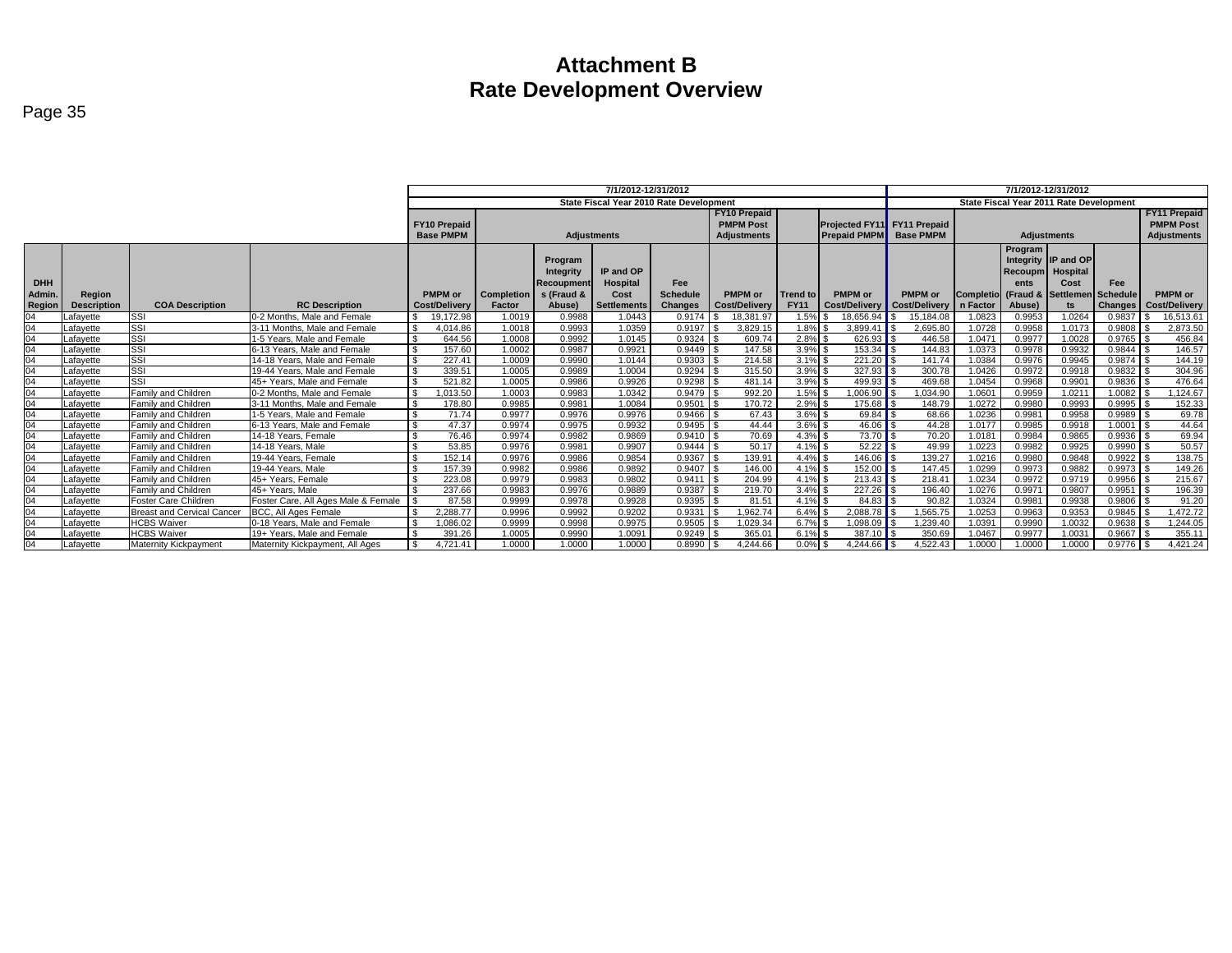|                                |                           |                                   |                                     | 7/1/2012-12/31/2012                                                                                                                                                                                                                                                                                   |              |                                        |                   |                                        |                                        |                                 |                                        |                          |                                        |  |  |
|--------------------------------|---------------------------|-----------------------------------|-------------------------------------|-------------------------------------------------------------------------------------------------------------------------------------------------------------------------------------------------------------------------------------------------------------------------------------------------------|--------------|----------------------------------------|-------------------|----------------------------------------|----------------------------------------|---------------------------------|----------------------------------------|--------------------------|----------------------------------------|--|--|
|                                |                           |                                   |                                     | <b>PMPM Post</b><br><b>Final Prepaid</b><br><b>Final Prepaid</b><br><b>Weighted FY10</b><br><b>PMPM Post MC</b><br><b>Projected FFS</b><br>and FY11 PMPM<br>Premium w/ Tax<br>Smoothing<br>Premium w/ Tax<br><b>PMPM</b><br><b>Savings</b><br>(Gross of GME)<br>Net of GME)<br>at FY11<br>w/Statewide |              |                                        |                   |                                        |                                        |                                 |                                        |                          |                                        |  |  |
| <b>DHH</b><br>Admin.<br>Region | <b>Region Description</b> | <b>COA Description</b>            | <b>RC Description</b>               | <b>PMPM</b> or<br><b>Cost/Delivery</b>                                                                                                                                                                                                                                                                | <b>Trend</b> | <b>PMPM</b> or<br><b>Cost/Delivery</b> | <b>MC Savings</b> | <b>PMPM</b> or<br><b>Cost/Delivery</b> | <b>PMPM</b> or<br><b>Cost/Delivery</b> | <b>Premium</b><br>w/Tax<br>Load | <b>PMPM</b> or<br><b>Cost/Delivery</b> | <b>GME</b><br>Adjustment | <b>PMPM</b> or<br><b>Cost/Delivery</b> |  |  |
| 04                             | Lafavette                 | SSI                               | 0-2 Months. Male and Female         | 17.370.94                                                                                                                                                                                                                                                                                             | .51%         | 17.832.53                              | $-15.47\%$ \$     | 15.074.26                              | 14.867.31                              | 14.2%                           | 17.326.89                              | 0.9462                   | 16,395.30                              |  |  |
| 04                             | Lafavette                 | SSI                               | 3-11 Months. Male and Female        | 3.283.86                                                                                                                                                                                                                                                                                              | 1.98% \$     | 3.398.73                               | $-13.58\%$ \$     | $2.937.17$ \$                          | 2.884.57                               | 14.2% \$                        | 3.361.77                               | 0.9445                   | 3.175.27                               |  |  |
| 04                             | Lafavette                 | SSI                               | 1-5 Years. Male and Female          | 524.88                                                                                                                                                                                                                                                                                                | $3.05\%$ \$  | 553.18                                 | $-5.81\%$ \$      | $521.05$ \$                            | 443.03                                 | 14.2% \$                        | 516.32                                 | 0.9654                   | 498.43                                 |  |  |
| 04                             | Lafavette                 | SSI                               | 6-13 Years. Male and Female         | 149.27                                                                                                                                                                                                                                                                                                | $3.93\%$ \$  | 159.70                                 | $-4.88\%$ \$      | 151.91                                 | 142.36                                 | 14.2% \$                        | 165.91                                 | 0.9735                   | 161.52                                 |  |  |
| 04                             | Lafavette                 | SSI                               | 14-18 Years. Male and Female        | 174.99                                                                                                                                                                                                                                                                                                | $3.69\%$ \$  | 186.44                                 | $-9.76\%$ \$      | 168.25                                 | 147.37                                 | 14.2% \$                        | 171.74                                 | 0.9651                   | 165.76                                 |  |  |
| 04                             | Lafavette                 | SSI                               | 19-44 Years. Male and Female        | ፍ<br>314.15                                                                                                                                                                                                                                                                                           | 4.23% \$     | 337.80                                 | $-12.89\%$ \$     | $294.26$ \$                            | 294.26                                 | 14.2% \$                        | 342.94                                 | $0.9812$ \$              | 336.49                                 |  |  |
| $\overline{04}$                | Lafavette                 | SSI                               | 45+ Years. Male and Female          | 485.96                                                                                                                                                                                                                                                                                                | 4.03% \$     | 520.78                                 | $-12.82\%$ \$     | $454.02$ \$                            | 454.02                                 | 14.2% \$                        | 529.12                                 | 0.9819                   | 519.54                                 |  |  |
| 04                             | Lafavette                 | Family and Children               | 0-2 Months, Male and Female         | 1.077.56                                                                                                                                                                                                                                                                                              | $.47\%$ \$   | .105.47                                | $-19.59\%$ \$     | 888.95                                 | 888.95                                 | 14.2% \$                        | .036.02                                | 0.9727                   | ,007.71                                |  |  |
| 04                             | Lafavette                 | Family and Children               | 3-11 Months, Male and Female        | 161.67<br>\$.                                                                                                                                                                                                                                                                                         | $3.15\%$ \$  | 170.70                                 | $-6.83\%$ \$      | 159.05                                 | 159.05                                 | 14.2% \$                        | 185.36                                 | 0.9889                   | 183.31                                 |  |  |
| 04                             | Lafavette                 | Family and Children               | 1-5 Years. Male and Female          | 69.80                                                                                                                                                                                                                                                                                                 | $3.67\%$ \$  | 74.35                                  | $-6.87\%$ \$      | 69.25                                  | 69.25                                  | 14.2% \$                        | 80.70                                  | 0.9914                   | 80.01                                  |  |  |
| 04                             | Lafavette                 | Family and Children               | 6-13 Years. Male and Female         | 45.21                                                                                                                                                                                                                                                                                                 | 3.78% \$     | 48.24                                  | $-5.13\%$ \$      | $45.77$ \\$                            | 45.77                                  | 14.2% \$                        | 53.34                                  | 0.9941                   | 53.02                                  |  |  |
| 04                             | Lafavette                 | <b>Family and Children</b>        | 14-18 Years, Female                 | 71.45                                                                                                                                                                                                                                                                                                 | 4.42% \$     | 77.07                                  | $-8.74\%$ \$      | 70.33                                  | 70.33                                  | 14.2% \$                        | 81.97                                  | 0.9925                   | 81.35                                  |  |  |
| 04                             | Lafavette                 | <b>Family and Children</b>        | 14-18 Years, Male                   | 51.23                                                                                                                                                                                                                                                                                                 | 4.14% \$     | 55.00                                  | $-9.68\%$ \$      | 49.68                                  | 49.68                                  | 14.2% \$                        | 57.90                                  | 0.9891                   | 57.27                                  |  |  |
| 04                             | Lafavette                 | Family and Children               | 19-44 Years, Female                 | 141.67                                                                                                                                                                                                                                                                                                | 4.62% \$     | 153.31                                 | $-12.53\%$ \$     | 134.10                                 | 134.10                                 | 14.2% \$                        | 156.28                                 | 0.9908                   | 154.85                                 |  |  |
| 04                             | Lafavette                 | Family and Children               | 19-44 Years, Male                   | 150.36                                                                                                                                                                                                                                                                                                | 4.25% \$     | 161.71                                 | $-15.91\%$ \$     | 135.98                                 | 140.50                                 | 14.2% \$                        | 163.75                                 | 0.9772                   | 160.01                                 |  |  |
| 04                             | Lafavette                 | Family and Children               | 45+ Years. Female                   | 214.78                                                                                                                                                                                                                                                                                                | 4.55% \$     | 232.17                                 | $-13.54\%$ \$     |                                        | 220.66                                 | 14.2% \$                        | 257.16                                 | 0.9762                   | 251.05                                 |  |  |
| 04                             | Lafavette                 | Family and Children               | 45+ Years, Male                     | 208.74                                                                                                                                                                                                                                                                                                | 3.84% \$     | 222.96                                 | $-15.19\%$ \$     | 189.11                                 | 214.76                                 | 14.2% \$                        | 250.28                                 | 0.9734                   | 243.62                                 |  |  |
| 04                             | Lafavette                 | <b>Foster Care Children</b>       | Foster Care, All Ages Male & Female | 88.66                                                                                                                                                                                                                                                                                                 | 4.11% \$     | 95.13                                  | $-3.37\%$ \$      |                                        | 96.87                                  | 14.2% \$                        | 112.89                                 | 0.9840                   | 111.08                                 |  |  |
| 04                             | Lafavette                 | <b>Breast and Cervical Cancer</b> | BCC, All Ages Female                | 1.719.15                                                                                                                                                                                                                                                                                              | 6.56% \$     | 1.921.33                               | $-13.38\%$ \$     | .664.30                                | .309.18                                | 14.2% \$                        | .525.68                                | 0.9759                   | .488.90                                |  |  |
| 04                             | Lafavette                 | <b>HCBS</b> Waiver                | 0-18 Years. Male and Female         | .185.67                                                                                                                                                                                                                                                                                               | $6.45\%$ \$  | 1.322.65                               | $3.70\%$ \$       | 1.371.65 \$                            | 761.05                                 | 14.2% \$                        | 886.98                                 | 0.9917                   | 879.64                                 |  |  |
| 04                             | Lafavette                 | <b>HCBS Waiver</b>                | 19+ Years. Male and Female          | 367.91                                                                                                                                                                                                                                                                                                | $6.14\%$ \$  | 408.36                                 | $-10.00\%$ \$     | $367.54$ \$                            | 273.69                                 | 14.2% \$                        | 318.96                                 | 0.9745                   | 310.82                                 |  |  |
| 04                             | Lafavette                 | Maternity Kickpayment             | Maternity Kickpayment. All Ages     | $\mathbf{\$}$<br>4.350.61                                                                                                                                                                                                                                                                             | $0.00\%$ \$  | 4,350.61                               | $1.52\%$ \$       | $4,416.55$ \$                          | 4,416.55                               | $8.2\%$ \$                      | 4.812.74                               | 0.9996                   | 4,810.65                               |  |  |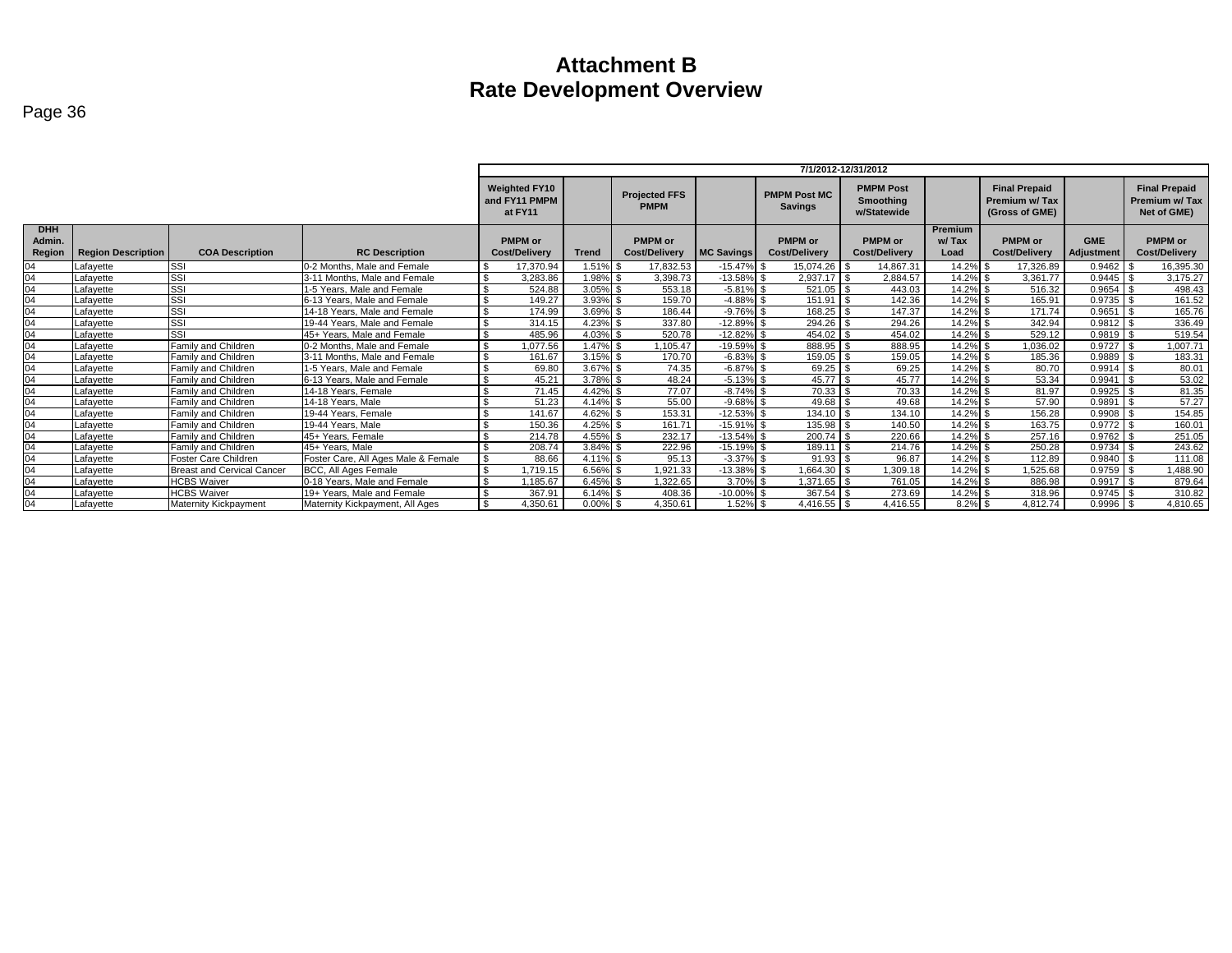|                 |                          |                                            |                                     | 7/1/2012-12/31/2012       |                                         |            |                    |                  |                     |                 | 7/1/2012-12/31/2012         |                  |                    |                                         |                    |                  |                      |  |
|-----------------|--------------------------|--------------------------------------------|-------------------------------------|---------------------------|-----------------------------------------|------------|--------------------|------------------|---------------------|-----------------|-----------------------------|------------------|--------------------|-----------------------------------------|--------------------|------------------|----------------------|--|
|                 |                          |                                            |                                     |                           | State Fiscal Year 2010 Rate Development |            |                    |                  |                     |                 |                             |                  |                    | State Fiscal Year 2011 Rate Development |                    |                  |                      |  |
|                 |                          |                                            |                                     |                           |                                         |            |                    |                  | <b>FY10 Prepaid</b> |                 |                             |                  |                    |                                         |                    |                  | <b>FY11 Prepaid</b>  |  |
|                 |                          |                                            |                                     | <b>FY10 Prepaid</b>       |                                         |            |                    |                  | <b>PMPM Post</b>    |                 | Projected FY11 FY11 Prepaid |                  |                    |                                         |                    |                  | <b>PMPM Post</b>     |  |
|                 |                          |                                            |                                     | <b>Base PMPM</b>          |                                         |            | <b>Adiustments</b> |                  | <b>Adiustments</b>  |                 | <b>Prepaid PMPM</b>         | <b>Base PMPM</b> |                    |                                         | <b>Adiustments</b> |                  | <b>Adjustments</b>   |  |
|                 |                          |                                            |                                     |                           |                                         |            |                    |                  |                     |                 |                             |                  |                    |                                         |                    |                  |                      |  |
|                 |                          |                                            |                                     |                           |                                         |            |                    |                  |                     |                 |                             |                  |                    | Program                                 |                    |                  |                      |  |
|                 |                          |                                            |                                     |                           |                                         | Program    |                    |                  |                     |                 |                             |                  |                    | Integrity                               | IP and OP          |                  |                      |  |
| <b>DHH</b>      |                          |                                            |                                     |                           |                                         | Integrity  | IP and OP          |                  |                     |                 |                             |                  |                    | Recoupm                                 | <b>Hospital</b>    |                  |                      |  |
| <b>Adminis</b>  |                          |                                            |                                     |                           |                                         | Recoupmen  | <b>Hospital</b>    | Fee              |                     |                 |                             |                  |                    | ents                                    | Cost               | Fee              |                      |  |
| trative         | Region                   |                                            |                                     | <b>PMPM</b> or            | Completion                              | s (Fraud & | Cost               | <b>Schedule</b>  | <b>PMPM</b> or      | <b>Trend to</b> | <b>PMPM</b> or              | <b>PMPM</b> or   | Completio (Fraud & |                                         | Settlemen          | <b>Schedule</b>  | <b>PMPM</b> or       |  |
| Region          | <b>Description</b>       | <b>COA Description</b>                     | <b>RC Description</b>               | Cost/Delivery             | Factor                                  | Abuse)     | Settlements        | <b>Changes</b>   | Cost/Delivery       | <b>FY11</b>     | Cost/Delivery               | Cost/Deliver     | n Factor           | Abuse)                                  | ts                 | <b>Changes</b>   | <b>Cost/Delivery</b> |  |
| 05              | ake Charles              | SSI                                        | 0-2 Months. Male and Female         | 8,885.06                  | 1.0015                                  | 0.9979     | 1.0056             | 0.9221           | 8,233.69            | 2.0%            | 8.395.51                    | 28.259.2         | 1.0833             | 0.9952                                  | 1.0054             | 0.9838           | 30,134.84            |  |
| 05              | ake Charles              | SSI                                        | 3-11 Months, Male and Female        | .542.98                   | 1.0012                                  | 0.9984     | 1.0045             | 0.9279           | 1.437.72            | 2.4%            | 1.472.14                    | 2.384.16         | 1.0621             | 0.9965                                  | 1.0066             | 0.9820           | 2.494.42             |  |
| 0 <sub>5</sub>  | ake Charles              | SSI                                        | 1-5 Years, Male and Female          | $\mathbf{s}$<br>610.57    | 1.0006                                  | 0.9991     | 1.0026             | 0.9367           | 573.24              | 3.2%            | 591.80                      | 664.66           | 1.0543             | 0.9970                                  | 1.0086             | 0.9799           | 690.46               |  |
| 05              | ake Charles              | SSI                                        | 3-13 Years, Male and Female         | 212.17<br><b>S</b>        | 1.0008                                  | 0.9990     | 1.0034             | 0.9352           | 199.05              | 3.3%            | 205.57                      | 154.52           | 1.0367             | 0.9976                                  | 1.0139             | 0.9868           | 159.89               |  |
|                 | ake Charles <b>.</b>     | SSI                                        | 14-18 Years, Male and Female        | 114.05                    | 1.0000                                  | 0.9987     | 1.0013             | 0.9439           | 107.65              | 4.5%            | 112.48                      | 241.47           | 1.0613             | 0.9964                                  | 1.0084             | 0.9846           | 253.55               |  |
| $\frac{05}{05}$ | ake Charles              | SSI                                        | 19-44 Years, Male and Female        | $\mathbf{s}$<br>350.60    | 1.0006                                  | 0.9991     | 1.0026             | 0.9309           | 327.13              | 4.1%            | 340.47                      | 273.92           | 1.0441             | 0.9971                                  | 1.0149             | 0.9838           | 284.72               |  |
| 05              | ake Charles <b>.</b>     | SSI.                                       | 45+ Years, Male and Female          | 581.91<br>l \$            | 1.0007                                  | 0.9989     | 1.0027             | 0.9300           | 542.43              | 3.9%            | 563.66                      | 477.97           | 1.0472             | 0.9966                                  | 1.0178             | 0.9840           | 499.60               |  |
|                 | ake Charles              | Family and Children                        | 0-2 Months, Male and Female         | 904.08                    | 1.0000                                  | 0.9982     | 1.0051             | 0.9456           | 857.71              | 1.6%            | 871.74                      | 841.47           | 1.0547             | 0.9962                                  | 1.0047             | 1.0053           | 893.04               |  |
| 05<br>05        | ake Charles              | Family and Children                        | 3-11 Months, Male and Female        | l \$<br>179.34            | 0.9986                                  | 0.9982     | 1.0027             | 0.9508           | 170.43              | 2.8%            | 175.28                      | 156.39           | 1.0305             | 0.9979                                  | 1.0049             | 0.9999           | 161.59               |  |
| 05              | ake Charles              | Family and Children                        | 1-5 Years, Male and Female          | 77.57<br>$\mathbf{s}$     | 0.9977                                  | 0.9978     | 1.0011             | 0.9481           | 73.29               | 3.8%            | 76.07                       | 71.65            | 1.0223             | 0.9982                                  | 1.0075             | 0.9989           | 73.59                |  |
|                 | ake Charles              | Family and Children                        | 6-13 Years, Male and Female         | 52.70<br>$\mathcal{S}$    | 0.9974                                  | 0.9977     | 1.0007             | 0.9500           | 49.86               | 3.8%            | 51.78                       | 48.12            | 1.0180             | 0.9986                                  | 1.0070             | 1.0007           | 49.29                |  |
| $\frac{05}{05}$ | ake Charles              | Family and Children                        | 14-18 Years, Female                 | $\mathbf{s}$<br>84.36     | 0.9974                                  | 0.9985     | 1.0004             | 0.9437           | 79.31               | 4.5%            | 82.84                       | 80.94            | 1.0195             | 0.9983                                  | 1.0113             | 0.9941           | 82.81                |  |
| 05              | ake Charles              | Family and Children                        | 14-18 Years, Male                   | 58.28<br>$\mathcal{F}$    | 0.9976                                  | 0.9983     | 1.0007             | 0.9442           | 54.84               | 4.4%            | 57.23                       | 54.13            | 1.0204             | 0.9983                                  | 1.010              | 0.9969           | 55.52                |  |
|                 | ake Charles              | Family and Children                        | 19-44 Years, Female                 | 185.19                    | 0.9980                                  | 0.9990     | 1.0011             | 0.9394           | 173.64              | 4.4%            | 181.29                      | 168.01           | 1.0257             | 0.9976                                  | 1.0165             | 0.9934           | 173.60               |  |
| $\frac{05}{05}$ | ake Charles              | Family and Children                        | 19-44 Years, Male                   | 184.87<br>$\mathcal{S}$   | 0.9986                                  | 0.9988     | 1.0024             | 0.9418           | 174.09              | 3.9%            | 180.84                      | 144.1'           | 1.0311             | 0.9976                                  | 1.011              | 0.9953           | 149.16               |  |
| 05              | ake Charles              | Family and Children                        | 45+ Years, Female                   | 321.05<br><b>S</b>        | 0.9990                                  | 0.9987     | 1.0028             | 0.9422           | 302.63              | 3.3%            | 312.65                      | 304.83           | 1.0297             | 0.9969                                  | 1.0217             | 0.9962           | 318.46               |  |
| 05              | ake Charles              | Family and Children                        | 45+ Years, Male                     | 387.82                    | 0.9982                                  | 0.9984     | 1.0011             | 0.9365           | 362.39              | 4.1%            | 377.33                      | 459.56           | 1.0363             | 0.9960                                  | 1.0280             | 0.9983           | 486.79               |  |
| 05              | ake Charles              | Foster Care Children                       | Foster Care, All Ages Male & Female | 97.82                     | 1.0001                                  | 0.9983     | 1.0010             | 0.9372           | 91.62               | 4.4%            | 95.62                       | 135.71           | 1.0382             | 0.9969                                  | 1.0208             | 0.9703           | 139.12               |  |
| 05              | ake Charles              | <b>Breast and Cervical Cancer</b>          | <b>BCC. All Ages Female</b>         | 1.539.62                  | 0.9995                                  | 0.9995     | 0.9973             | 0.9499           | 1.457.03            | 7.5%            | 1,566.63                    | 1.555.99         | 1.0245             | 0.9956                                  | 1.0539             | 0.9877           | 1,652.07             |  |
|                 | ake Charles              | <b>HCBS Waiver</b>                         | 0-18 Years. Male and Female         | 778.65                    | 1.0001                                  | 0.9997     | 1.0010             | 0.9457           | 736.92              | 6.2%            | 782.68                      | 770.3            | 1.0285             | 0.9996                                  | 1.0020             | 0.9706           | 770.27               |  |
| $\frac{05}{05}$ | ake Charles              | <b>ICBS</b> Waiver                         | 19+ Years, Male and Female          | 281.96<br>$\mathbf{s}$    | 1.0003                                  | 0.9993     | 1.0019             | 0.9262           | 261.54              | 6.3%            | 278.11                      | 255.83           | 1.0437             | 0.9980                                  | 1.0068             | 0.9689           | 259.94               |  |
| 05              | Lake Charles             | <b>Maternity Kickpayment</b>               | Maternity Kickpayment, All Ages     | 4,710.61<br>l \$          | 1.0000                                  | 1.0000     | 1.0000             | 0.8990           | 4,234.96            | 0.0%            | 4,234.96                    | 4,688.1          | 1.0000             | 1.0000                                  | 1.0000             | 0.9776           | 4,583.21             |  |
|                 | Alexandria               | SSI                                        | 0-2 Months, Male and Female         | 13,340.37                 | 1.0016                                  | 0.9976     | 1.0099             | 0.9229           | 12,422.88           | 1.8%            | 12,648.19                   | 13,599.53        | 1.0804             | 0.9954                                  | 1.0117             | 0.9846           | 14,568.27            |  |
| $\frac{06}{06}$ | Alexandria               | SSI                                        | 3-11 Months, Male and Female        | 4.020.72<br>$\mathcal{S}$ | 1.0018                                  | 0.9992     | 1.0107             | 0.9192           | 3.739.20            | 1.8%            | 3,804.67                    | 3,531.78         | 1.0808             | 0.9954                                  | 1.0118             | 0.9824           | 3.776.67             |  |
| 06              | Alexandria               | SSI                                        | 1-5 Years. Male and Female          | <b>1.</b> S<br>327.73     | 1.0004                                  | 0.9989     | 0.9990             | 0.9393           | 307.33              | 3.9%            | 319.17                      | 325.1            | 1.0436             | 0.9976                                  | 1.0050             | 0.9824           | 334.14               |  |
|                 | Alexandria               | SSI                                        | 3-13 Years, Male and Female         | 165.45<br>$\mathsf{R}$    | 1.0005                                  | 0.9988     | 1.0002             | 0.9401           | 155.45              | 3.8%            | 161.31                      | 152.79           | 1.0428             | 0.9973                                  | 1.0053             | 0.9867           | 157.62               |  |
| 06<br>06        | Alexandria               | SSI                                        | 14-18 Years, Male and Female        | 132.10<br>l \$            | 1.0000                                  | 0.9989     | 0.9971             | 0.9423           | 123.99              | 4.9%            | 130.04                      | 142.19           | 1.0357             | 0.9978                                  | 1.0040             | 0.9856           | 145.40               |  |
| 06              | Alexandria               | SSI                                        | 19-44 Years, Male and Female        | $\mathbb{R}$<br>287.58    | 1.0004                                  | 0.999'     | 1.0000             | 0.9320           | 267.89              | 4.3%            | 279.47                      | 283.91           | 1.0445             | 0.9972                                  | 1.0058             | 0.9843           | 292.75               |  |
|                 | Alexandria               | SSI                                        | 45+ Years, Male and Female          | 536.14                    | 1.0007                                  | 0.9989     | 1.0000             | 0.9297           | 498.30              | 3.8%            | 517.43                      | 504.22           | 1.0506             | 0.9967                                  | 1.0070             | 0.9838           | 523.03               |  |
| $\frac{06}{06}$ | Alexandria               | Family and Children                        | 0-2 Months, Male and Female         | 425.05<br>$\mathbf{s}$    | 1.0007                                  | 0.9987     | 1.0102             | 0.9491           | ,365.57             | 1.4%            | ,384.26                     | ,353.3           | 1.0639             | 0.9957                                  | 1.0109             | 1.0089           | ,462.06              |  |
| 06              | Alexandria               | Family and Children                        | 3-11 Months, Male and Female        | 186.53<br>∣\$.            | 0.9984                                  | 0.9984     | 1.0025             | 0.9530           | 177.63              | 3.2%            | 183.39                      | 179.77           | 1.0327             | 0.9977                                  | 1.0049             | 1.0008           | 186.28               |  |
|                 | Alexandria               | Family and Children                        | 1-5 Years, Male and Female          | 87.67<br>$\mathcal{S}$    | 0.9976                                  | 0.9982     | 0.9985             | 0.9511           | 82.90               | 4.1%            | 86.27                       | 88.36            | 1.0235             | 0.9981                                  | 1.0032             | 0.9985           | 90.42                |  |
| 06<br>06        | Alexandria               | Family and Children                        | 6-13 Years, Male and Female         | Γ\$<br>54.41              | 0.9972                                  | 0.9980     | 0.9968             | 0.9521           | 51.39               | 4.3%            | 53.59                       | 54.25            | 1.0188             | 0.9985                                  | 1.0022             | 0.9990           | 55.25                |  |
| 06              |                          |                                            | 14-18 Years, Female                 | $\mathbf{s}$              |                                         | 0.9987     |                    |                  |                     |                 |                             |                  |                    |                                         |                    |                  | 85.47                |  |
|                 | Alexandria<br>Alexandria | Family and Children<br>Family and Children | 14-18 Years, Male                   | 87.59<br>61.40            | 0.9973<br>0.9975                        | 0.9986     | 0.9958<br>0.9966   | 0.9420<br>0.9466 | 81.84<br>57.70      | 4.7%<br>4.5%    | 85.68<br>60.31              | 84.57<br>61.41   | 1.0185<br>1.0219   | 0.9985<br>0.9982                        | 1.0022<br>1.0030   | 0.9916<br>0.9969 | 62.63                |  |
| 06<br>06        |                          | Family and Children                        | 19-44 Years, Female                 | $\mathcal{S}$<br>171.62   | 0.9978                                  | 0.9990     | 0.9954             | 0.9380           | 159.72              | 4.7%            | 167.17                      | 152.68           | 1.0226             | 0.9980                                  | 1.0033             | 0.9926           | 155.18               |  |
|                 | Alexandria<br>Alexandria |                                            | 19-44 Years, Male                   | 174.16                    | 0.9979                                  | 0.9986     | 0.9952             | 0.9390           | 162.18              | 4.6%            | 169.72                      | 164.36           | 1.0201             | 0.9975                                  | 1.0035             | 0.9940           | 166.82               |  |
|                 | Alexandria               | Family and Children<br>Family and Children | 45+ Years. Female                   | 302.15                    | 0.9983                                  | 0.9986     | 0.9968             | 0.9413           | 282.64              | 4.0%            | 294.02                      | 246.54           | 1.0310             | 0.9973                                  | 1.0050             | 0.9971           | 254.03               |  |
| $\frac{06}{06}$ | Alexandria               | Family and Children                        | 45+ Years, Male                     | 456.31                    | 0.9994                                  | 0.9989     | 1.0012             | 0.9438           | 430.45              | 3.0%            | 443.22                      | 204.01           | 1.0157             | 0.9982                                  | 1.0020             | 0.9910           | 205.39               |  |
| 06              | Alexandria               | Foster Care Children                       | Foster Care, All Ages Male & Female | 85.98                     | 1.0000                                  | 0.9983     | 0.9988             | 0.9405           | 80.62               | 4.4%            | 84.19                       | 83.15            | 1.0325             | 0.9980                                  | 1.0034             | 0.9793           | 84.19                |  |
|                 | Alexandria               | <b>Breast and Cervical Cancer</b>          | <b>BCC. All Ages Female</b>         | 463.18                    | 1.0000                                  | 0.9992     | 0.9826             | 0.9212           | 1.323.36            | 5.9%            | 1.401.00                    | 1.155.3          | 1.0275             | 0.9957                                  | 1.005'             | 0.9845           | 1,169.60             |  |
| $\frac{06}{06}$ | Alexandria               | <b>HCBS Waiver</b>                         | 0-18 Years, Male and Female         | 802.90                    | 0.9999                                  | 0.9998     | 0.9999             | 0.9532           | 765.06              | 6.3%            | 813.60                      | 856.44           | 1.0310             | 0.9998                                  | 1.0003             | 0.9636           | 850.96               |  |
|                 | Alexandria               | <b>HCBS Waiver</b>                         | 19+ Years. Male and Female          | 265.34                    | 1.0004                                  | 0.9994     | 1.0012             | 0.9261           | 245.95              | 6.4%            | 261.73                      | 256.21           | 1.0413             | 0.9980                                  | 1.0043             | 0.9679           | 258.81               |  |
| $\frac{06}{06}$ | Alexandria               | <b>Maternity Kickpayment</b>               | Maternity Kickpayment. All Ages     | 5.008.80<br>l \$          | 1.0000                                  | 1.0000     | 1.0000             | 0.8990           | 4.503.04<br>IS.     | 0.0%            | \$                          | 4.831.82         | 1.0000             | 1.0000                                  | 1.0000             | $0.9776$ \$      | 4.723.71             |  |
|                 |                          |                                            |                                     |                           |                                         |            |                    |                  |                     |                 |                             |                  |                    |                                         |                    |                  |                      |  |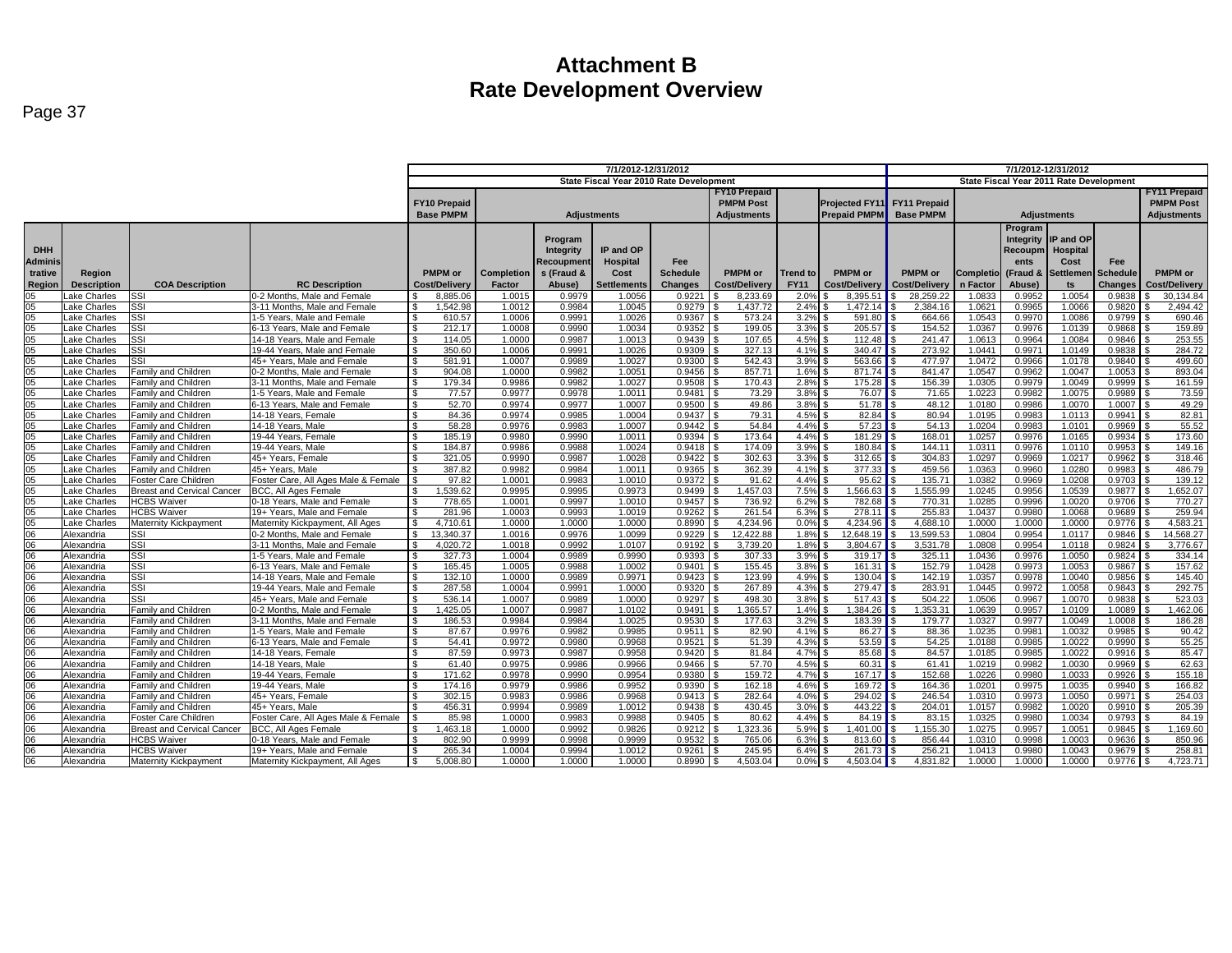|                 |                           |                                   |                                     | 7/1/2012-12/31/2012                                                                                                                                                              |              |                      |                   |                      |                      |         |                                                         |            |                                                       |
|-----------------|---------------------------|-----------------------------------|-------------------------------------|----------------------------------------------------------------------------------------------------------------------------------------------------------------------------------|--------------|----------------------|-------------------|----------------------|----------------------|---------|---------------------------------------------------------|------------|-------------------------------------------------------|
|                 |                           |                                   |                                     | <b>Weighted FY10</b><br><b>PMPM Post</b><br><b>PMPM Post MC</b><br><b>Projected FFS</b><br>and FY11 PMPM<br>Smoothing<br><b>PMPM</b><br><b>Savings</b><br>at FY11<br>w/Statewide |              |                      |                   |                      |                      |         | <b>Final Prepaid</b><br>Premium w/Tax<br>(Gross of GME) |            | <b>Final Prepaid</b><br>Premium w/ Tax<br>Net of GME) |
| <b>DHH</b>      |                           |                                   |                                     |                                                                                                                                                                                  |              |                      |                   |                      |                      | Premium |                                                         |            |                                                       |
| Admin.          |                           |                                   |                                     | <b>PMPM</b> or                                                                                                                                                                   |              | <b>PMPM</b> or       |                   | <b>PMPM</b> or       | <b>PMPM</b> or       | w/Tax   | <b>PMPM</b> or                                          | <b>GME</b> | <b>PMPM</b> or                                        |
| Region          | <b>Region Description</b> | <b>COA Description</b>            | <b>RC Description</b>               | <b>Cost/Delivery</b>                                                                                                                                                             | <b>Trend</b> | <b>Cost/Delivery</b> | <b>MC Savings</b> | <b>Cost/Delivery</b> | <b>Cost/Delivery</b> | Load    | <b>Cost/Delivery</b>                                    | Adjustment | <b>Cost/Delivery</b>                                  |
| 15              | Lake Charles              | SSI                               | 0-2 Months, Male and Female         | 21.439.1                                                                                                                                                                         | 1.57%        | 22.029.80            | $-16.619$         | 18.370.01            | 14.867.31            | 14.2%   | 17.326.89                                               | 0.9462     | 16,395.30                                             |
| 05              | ake Charles               | SSI                               | 3-11 Months, Male and Female        | 2,085.51<br>S.                                                                                                                                                                   | 2.49%        | 2,177.21             | $-10.03%$         | 1,958.90             | 2,884.57             | 14.2%   | 3,361.77                                                | 0.9445     | 3,175.27                                              |
| 05              | Lake Charles              | SSI                               | 1-5 Years. Male and Female          | S.<br>651.00                                                                                                                                                                     | 3.19%        | 687.77               | $-7.94%$          | 633.13<br>ፍ          | 443.03               | 14.2%   | 516.32                                                  | 0.9654     | 498.43                                                |
| 05              | Lake Charles              | SSI                               | 6-13 Years, Male and Female         | 178.16<br>-S                                                                                                                                                                     | 3.92%        | 190.55               | $-7.79$           | 175.70               | 142.36               | 14.2%   | 165.91                                                  | 0.9735     | 161.52                                                |
| 05              | Lake Charles              | SSI                               | 14-18 Years, Male and Female        | 197.12<br>-S                                                                                                                                                                     | 3.38%        | 208.92               | $-11.09%$         | 185.74               | 147.37               | 14.29   | 171.74                                                  | 0.9651     | 165.76                                                |
| 05              | Lake Charles              | SSI                               | 19-44 Years. Male and Female        | 307.02                                                                                                                                                                           | 4.43%        | 331.19               | $-13.129$         | 287.73               | 287.73               | 14.2%   | 335.33                                                  | 0.9993     | 335.09                                                |
| 05              | Lake Charles              | SSI                               | 45+ Years. Male and Female          | 525.22                                                                                                                                                                           | 4.23%        | 564.67               | $-13.299$         | 489.64               | 489.64               | 14.2%   | 570.64                                                  | 0.9988     | 569.93                                                |
| 05              | Lake Charles              | <b>Family and Children</b>        | 0-2 Months. Male and Female         | 884.52                                                                                                                                                                           | 1.66%        | 910.30               | $-18.20%$         | 744.60               | 744.60               | 14.2%   | 867.79                                                  | 0.9972     | 865.38                                                |
| 05              | Lake Charles              | <b>Family and Children</b>        | 3-11 Months, Male and Female        | 167.07<br>$\hat{\mathcal{F}}$                                                                                                                                                    | 3.04%        | 176.07               | $-7.30o$          | 163.21               | 163.21               | 14.2%   | 190.22                                                  | 0.9977     | 189.78                                                |
| 05              | Lake Charles              | Family and Children               | 1-5 Years, Male and Female          | $\mathbf{\$}$<br>74.58                                                                                                                                                           | 3.90%        | 79.75                | $-6.74%$          | 74.37                | 74.37                | 14.2%   | 86.68                                                   | 0.9993     | 86.61                                                 |
| 05              | Lake Charles              | Family and Children               | 6-13 Years, Male and Female         | $\mathbf{\$}$<br>50.29                                                                                                                                                           | 3.98%        | 53.84                | $-5.84%$          | 50.69                | 50.69                | 14.2%   | 59.08                                                   | 0.9994     | 59.05                                                 |
| 05              | Lake Charles              | Family and Children               | 14-18 Years, Female                 | 82.82                                                                                                                                                                            | 4.59%        | 89.59                | $-8.97%$          | 81.56                | 81.56                | 14.2%   | 95.05                                                   | 0.9998     | 95.03                                                 |
| 05              | Lake Charles              | Family and Children               | 14-18 Years, Male                   | 56.20                                                                                                                                                                            | 4.46%        | 60.67                | $-9.84%$          | 54.70                | 54.70                | 14.2%   | 63.75                                                   | 0.9996     | 63.72                                                 |
| 0 <sub>5</sub>  | Lake Charles              | Family and Children               | 19-44 Years, Female                 | 176.68                                                                                                                                                                           | 4.68%        | 191.40               | $-13.779$         | 165.05               | 165.05               | 14.2%   | 192.36                                                  | 0.9997     | 192.30                                                |
| 05              | Lake Charles              | Family and Children               | 19-44 Years, Male                   | 161.83<br>\$                                                                                                                                                                     | 4.14%        | 173.74               | $-17.009$         | 144.20               | 140.50               | 14.2%   | 163.75                                                  | 0.9772     | 160.01                                                |
| 05              | Lake Charles              | Family and Children               | 45+ Years, Female                   | 316.14<br>\$                                                                                                                                                                     | 4.07%        | 339.01               | $-15.769$         | 285.57               | 220.66               | 14.2%   | 257.16                                                  | 0.9762     | 251.05                                                |
| 05              | Lake Charles              | Family and Children               | 45+ Years, Male                     | 443.00<br>-S                                                                                                                                                                     | 4.33%        | 477.09               | $-17.08%$         | 395.60<br>. ጽ        | 214.76               | 14.2%   | 250.28                                                  | 0.9734     | 243.62<br>\$                                          |
| 05              | Lake Charles              | <b>Foster Care Children</b>       | Foster Care, All Ages Male & Female | 121.72<br>-S                                                                                                                                                                     | 4.71%        | 131.92               | $-7.67%$          | 121.80               | 96.87                | 14.2%   | 112.89                                                  | 0.9840     | 111.08                                                |
| 05              | Lake Charles              | <b>Breast and Cervical Cancer</b> | <b>BCC, All Ages Female</b>         | 1,617.89                                                                                                                                                                         | 7.57%        | 1,838.22             | $-13.62%$         | 1,587.89             | 1,309.18             | 14.2%   | 1,525.68                                                | 0.9759     | 1,488.90                                              |
| 05              | Lake Charles              | <b>HCBS Waiver</b>                | 0-18 Years. Male and Female         | 775.23<br>\$.                                                                                                                                                                    | 6.35%        | 863.44               | 5.26%             | 908.83               | 761.05               | 14.2%   | 886.98                                                  | 0.9917     | 879.64                                                |
| 05              | Lake Charles              | <b>HCBS Waiver</b>                | 19+ Years. Male and Female          | 267.21<br>$\hat{\mathcal{F}}$                                                                                                                                                    | 6.48%        | 298.22               | $-8.94%$          | 271.57               | 273.69               | 14.2%   | 318.96                                                  | 0.9745     | 310.82                                                |
| 05              | Lake Charles              | Maternity Kickpayment             | Maternity Kickpayment, All Ages     | 4.443.91<br>$\mathbf{\$}$                                                                                                                                                        | 0.00%        | 4,443.91             | 1.52%             | 4,511.26             | 4,511.26             | 8.2%    | 4,915.95                                                | 0.9993     | 4,912.75                                              |
| 06              | Alexandria                | SSI                               | 0-2 Months. Male and Female         | 13.800.24                                                                                                                                                                        | 1.67%        | 14.205.55            | $-14.989$         | 12.077.55            | 14.867.31            | 14.2%   | 17.326.89                                               | 0.9462     | 16.395.30                                             |
| 06              | Alexandria                | SSI                               | 3-11 Months, Male and Female        | 3,787.87<br>. ጽ                                                                                                                                                                  | 1.75%        | 3,904.71             | $-14.87%$         | 3,324.18             | 2,884.57             | 14.2%   | 3,361.77                                                | 0.9445     | 3,175.27                                              |
| 06              | Alexandria                | SSI                               | 1-5 Years, Male and Female          | 328.15                                                                                                                                                                           | 3.83%        | 350.47               | $-6.85%$          | 326.45               | 443.03               | 14.2%   | 516.32                                                  | 0.9654     | 498.43                                                |
| 06              | Alexandria                | SSI                               | 6-13 Years, Male and Female         | 159.09                                                                                                                                                                           | 3.94%        | 170.24               | $-8.19$           | 156.30               | 142.36               | 14.29   | 165.91                                                  | 0.9735     | 161.52                                                |
| 06              | Alexandria                | SSI                               | 14-18 Years, Male and Female        | S.<br>139.26                                                                                                                                                                     | 4.78%        | 151.12               | $-9.18%$          | 137.25               | 147.37               | 14.2%   | 171.74                                                  | 0.9651     | 165.76                                                |
| 06              | Alexandria                | SSI                               | 19-44 Years. Male and Female        | $\mathfrak{L}$<br>287.44                                                                                                                                                         | 4.57%        | 310.83               | $-13.439$         | 269.08               | 269.08               | 14.2%   | 313.59                                                  | 0.9942     | 311.78                                                |
| 06              | Alexandria                | SSI                               | 45+ Years, Male and Female          | 520.79<br>-S                                                                                                                                                                     | 4.01%        | 557.92               | $-13.37%$         | 483.33               | 483.33               | 14.2%   | 563.28                                                  | 0.9956     | 560.78                                                |
| 06              | Alexandria                | <b>Family and Children</b>        | 0-2 Months. Male and Female         | 1,430.94                                                                                                                                                                         | 1.37%        | 1,465.36             | $-21.37%$         | 1.152.24             | 1.152.24             | 14.2%   | .342.88                                                 | 0.9960     | .337.44                                               |
| 06              | Alexandria                | Family and Children               | 3-11 Months, Male and Female        | S.<br>185.12                                                                                                                                                                     | 3.32%        | 196.01               | $-9.19%$          | 177.99               | 177.99               | 14.2%   | 207.43                                                  | 0.9971     | 206.83                                                |
| 06              | Alexandria                | Family and Children               | 1-5 Years, Male and Female          | 88.76<br>-S                                                                                                                                                                      | 4.13%        | 95.27                | $-8.24%$          | 87.42                | 87.42                | 14.2%   | 101.88                                                  | 0.9975     | 101.63                                                |
| 06              | Alexandria                | Family and Children               | 6-13 Years, Male and Female         | 54.59                                                                                                                                                                            | 4.28%        | 58.74                | $-6.82%$          | 54.74                | 54.74                | 14.2%   | 63.79                                                   | 0.9980     | 63.67                                                 |
| 06              | Alexandria                | Family and Children               | 14-18 Years, Female                 | 85.55<br>\$.                                                                                                                                                                     | 4.79%        | 92.86                | $-9.66%$          | 83.88                | 83.88                | 14.2%   | 97.76                                                   | 0.9974     | 97.51                                                 |
| 06              | Alexandria                | <b>Family and Children</b>        | 14-18 Years, Male                   | 61.70                                                                                                                                                                            | 4.61%        | 66.76                | $-10.759$         | 59.58                | 59.58                | 14.2%   | 69.44                                                   | 0.9969     | 69.22                                                 |
| 06              | Alexandria                | Family and Children               | 19-44 Years, Female                 | 159.97                                                                                                                                                                           | 4.96%        | 174.11               | $-13.98%$         | 149.76               | 149.76               | 14.2%   | 174.53                                                  | 0.9968     | 173.97                                                |
| 06              | Alexandria                | Family and Children               | 19-44 Years, Male                   | 167.98<br>$\mathbf{\$}$                                                                                                                                                          | 5.35%        | 184.02               | $-15.499$         | 155.51               | 140.50               | 14.2%   | 163.75                                                  | 0.9772     | 160.01                                                |
| 06              | Alexandria                | Family and Children               | 45+ Years, Female                   | 270.02<br>$\mathbf{s}$                                                                                                                                                           | 4.26%        | 290.48               | $-15.61%$         | 245.12               | 220.66               | 14.2%   | 257.16                                                  | 0.9762     | 251.05<br>-R                                          |
| 06              | Alexandria                | Family and Children               | 45+ Years, Male                     | 300.52                                                                                                                                                                           | 4.06%        | 322.18               | $-17.23%$         | 266.67               | 214.76               | 14.29   | 250.28                                                  | 0.9734     | 243.62                                                |
| 06              | Alexandria                | Foster Care Children              | Foster Care, All Ages Male & Female | 84.19                                                                                                                                                                            | 4.57%        | 91.04                | $-5.98%$          | 85.59                | 96.87                | 14.2%   | 112.89                                                  | 0.9840     | 111.08                                                |
| $\overline{06}$ | Alexandria                | Breast and Cervical Cancer        | BCC, All Ages Female                | 1,262.16                                                                                                                                                                         | 6.55%        | 1,410.38             | $-13.05%$         | 1,226.35             | 1,309.18             | 14.2%   | 1,525.68                                                | 0.9759     | 1,488.90                                              |
| 06              | Alexandria                | <b>HCBS Waiver</b>                | 0-18 Years, Male and Female         | 836.01                                                                                                                                                                           | 6.68%        | 936.24               | 6.51%             | 997.23               | 761.05               | 14.2%   | 886.98                                                  | 0.9917     | 879.64                                                |
| 06              | Alexandria                | <b>HCBS Waiver</b>                | 19+ Years. Male and Female          | 259.98<br>-S                                                                                                                                                                     | 6.60%        | 290.73               | $-7.81%$          | 268.04               | 273.69               | 14.2%   | 318.96                                                  | 0.9745     | 310.82                                                |
| 06              | Alexandria                | Maternity Kickpayment             | Maternity Kickpayment, All Ages     | 4.635.44<br>$\mathbf{s}$                                                                                                                                                         | 0.00%        | 4.635.44             | 1.52%             | 4,705.70<br>՝ Գ      | 4,705.70             | 8.2%    | 5,127.83                                                | 0.9970     | 5,112.35                                              |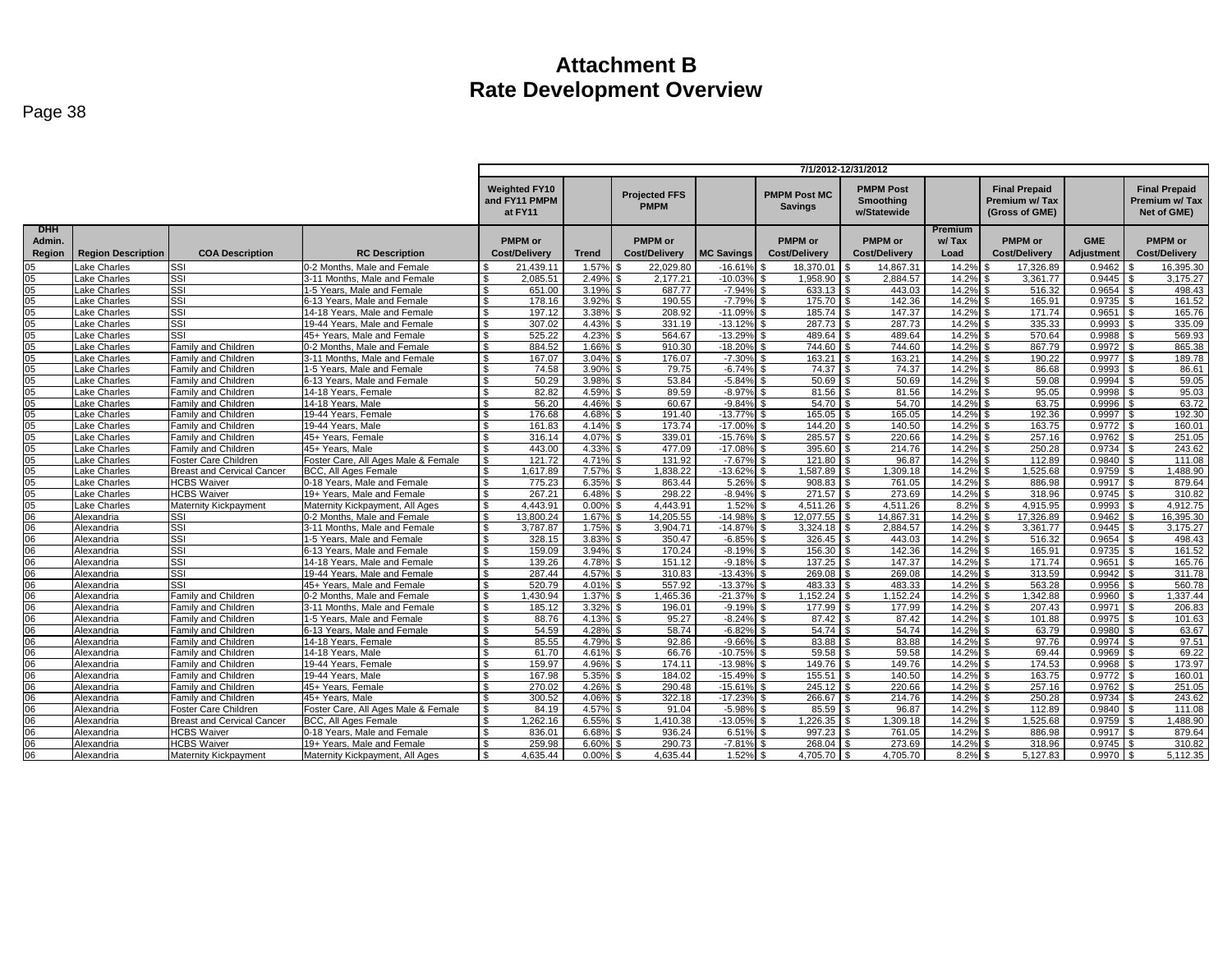|                                           |                          |                                   |                                                               | 7/1/2012-12/31/2012                            |                                         |                    |                    |                       |                    | 7/1/2012-12/31/2012 |                             |                      |                  |                                         |                            |                  |                      |
|-------------------------------------------|--------------------------|-----------------------------------|---------------------------------------------------------------|------------------------------------------------|-----------------------------------------|--------------------|--------------------|-----------------------|--------------------|---------------------|-----------------------------|----------------------|------------------|-----------------------------------------|----------------------------|------------------|----------------------|
|                                           |                          |                                   |                                                               |                                                | State Fiscal Year 2010 Rate Development |                    |                    |                       |                    |                     |                             |                      |                  | State Fiscal Year 2011 Rate Development |                            |                  |                      |
|                                           |                          |                                   |                                                               |                                                |                                         |                    |                    |                       | FY10 Prepaid       |                     |                             |                      |                  |                                         |                            |                  | <b>FY11 Prepaid</b>  |
|                                           |                          |                                   |                                                               | <b>FY10 Prepaid</b>                            |                                         |                    |                    |                       | <b>PMPM Post</b>   |                     | Projected FY11 FY11 Prepaid |                      |                  |                                         |                            |                  | <b>PMPM Post</b>     |
|                                           |                          |                                   |                                                               | <b>Base PMPM</b>                               |                                         | <b>Adjustments</b> |                    |                       | <b>Adjustments</b> |                     | <b>Prepaid PMPM</b>         | <b>Base PMPM</b>     |                  |                                         | <b>Adjustments</b>         |                  | <b>Adjustments</b>   |
|                                           |                          |                                   |                                                               |                                                |                                         |                    |                    |                       |                    |                     |                             |                      |                  |                                         |                            |                  |                      |
|                                           |                          |                                   |                                                               |                                                |                                         |                    |                    |                       |                    |                     |                             |                      |                  | Program                                 |                            |                  |                      |
|                                           |                          |                                   |                                                               |                                                |                                         | Program            |                    |                       |                    |                     |                             |                      |                  |                                         | Integrity <b>IP</b> and OP |                  |                      |
| <b>DHH</b>                                |                          |                                   |                                                               |                                                |                                         | Integrity          | IP and OP          |                       |                    |                     |                             |                      |                  |                                         | Recoupm Hospital           |                  |                      |
| <b>Adminis</b>                            |                          |                                   |                                                               |                                                |                                         | Recoupmen          | Hospital           | Fee                   |                    |                     |                             |                      |                  | ents                                    | Cost                       | Fee              |                      |
| trative                                   | Region                   |                                   |                                                               | <b>PMPM</b> or                                 | <b>Completion</b>                       | s (Fraud &         | Cost               | <b>Schedule</b>       | <b>PMPM</b> or     | <b>Trend to</b>     | <b>PMPM</b> or              | <b>PMPM</b> or       | <b>Completio</b> | (Fraud &                                | Settlemen                  | <b>Schedule</b>  | <b>PMPM</b> or       |
| Region                                    | <b>Description</b>       | <b>COA Description</b>            | <b>RC Description</b>                                         | Cost/Delivery                                  | Factor                                  | Abuse)             | <b>Settlements</b> | <b>Changes</b>        | Cost/Delivery      | <b>FY11</b>         | Cost/Delivery               | <b>Cost/Delivery</b> | n Factor         | Abuse)                                  | ts                         | <b>Changes</b>   | <b>Cost/Delivery</b> |
| 07                                        | Shreveport               | SSI                               | 0-2 Months, Male and Female                                   | 13.960.05<br>. ድ                               | 1.0017                                  | 0.998 <sup>2</sup> | 1.0005             | 0.9204                | 12.854.62          | 1.7%                | 13.071.28                   | 12.155.84            | 1.0761           | 0.9956                                  | 1.002                      | 0.9854           | 12,863.55            |
| $\frac{07}{07}$                           | Shreveport               | SSI<br>SSI                        | 3-11 Months, Male and Female<br>1-5 Years, Male and Female    | 4.430.09<br><b>S</b><br>364.37<br>$\mathbf{s}$ | 1.0017<br>1.0010                        | 0.9989<br>0.9990   | 1.0154<br>1.0438   | 0.9214<br>0.9323      | 4.147.38<br>354.61 | 2.0%                | 4,231.32<br>366.39          | 1,543.22<br>291.93   | 1.0740<br>1.0503 | 0.9958<br>0.9972                        | 1.0184<br>1.0514           | 0.9826<br>0.9818 | 1.651.56<br>315.63   |
|                                           | Shreveport               |                                   |                                                               | $\mathsf{R}$                                   |                                         | 0.9988             |                    | 0.9397                |                    | 3.3%                |                             |                      |                  |                                         |                            |                  |                      |
| 07<br>07<br>07                            | Shreveport<br>Shreveport | SSI<br>SSI                        | 6-13 Years, Male and Female<br>14-18 Years, Male and Female   | 120.28<br>179.78<br><b>S</b>                   | 1.0005<br>1.0009                        | 0.9992             | 1.0692<br>1.0606   | 0.9312                | 120.75<br>177.57   | 4.3%<br>3.9%        | 125.91<br>184.54            | 111.29<br>120.50     | 1.0427<br>1.0463 | 0.9974<br>0.9970                        | 1.0657<br>1.0738           | 0.9867<br>0.9864 | 121.70<br>133.15     |
|                                           | Shreveport               | SSI                               | 19-44 Years, Male and Female                                  | 374.13<br>$\mathbf{s}$                         | 1.0010                                  | 0.9994             | 1.0638             | 0.9272                | 369.19             | 3.8%                | 383.33                      | 289.45               | 1.0526           | 0.9966                                  | 1.083                      | 0.9841           | 323.65               |
| 07                                        | Shreveport               | SSI                               | 45+ Years, Male and Female                                    | 529.68<br>l \$                                 | 1.0008                                  | 0.9991             | 1.0905             | 0.9301                | 537.15             | 4.1%                | 559.44                      | 421.83               | 1.051            | 0.9966                                  | 1.0904                     | 0.9841           | 474.25               |
|                                           | Shreveport               | Family and Children               | 0-2 Months, Male and Female                                   | 1.251.84<br>$\mathbf{s}$                       | 1.0007                                  | 0.9986             | 1.0059             | 0.9489                | 1.194.06           | $1.4\%$ \$          | 1.210.92                    | 1.052.71             | 1.061            | 0.9957                                  | 1.0069                     | 1.0092           | 1.131.13             |
| $\frac{07}{07}$                           | Shreveport               | Family and Children               | 3-11 Months, Male and Female                                  | 183.13<br><b>S</b>                             | 0.9988                                  | 0.9988             | 1.0357             | 0.9511                | 179.97             | 3.2%                | 185.78                      | 150.30               | 1.0324           | 0.9977                                  | 1.0352                     | 1.0003           | 160.30               |
| 07                                        | Shreveport               | Family and Children               | 1-5 Years, Male and Female                                    | <b>S</b><br>76.06                              | 0.9981                                  | 0.9985             | 1.0523             | 0.9491                | 75.71              | 4.0%                | 78.77                       | 66.11                | 1.0254           | 0.9980                                  | 1.051                      | 0.9988           | 71.03                |
|                                           | Shreveport               | <b>Family and Children</b>        | 6-13 Years, Male and Female                                   | $\mathcal{S}$<br>43.51                         | 0.9976                                  | 0.9983             | 1.0564             | 0.9499                | 43.49              | $4.4\%$ \$          | 45.38                       | 39.28                | 1.0207           | 0.9984                                  | 1.052'                     | 0.9983           | 42.04                |
| 07<br>07                                  | Shreveport               | <b>Family and Children</b>        | 14-18 Years, Female                                           | $\overline{\mathbf{s}}$<br>78.07               | 0.9976                                  | 0.9988             | 1.0927             | 0.9425                | 80.12              | 4.9%                | 84.07<br>I \$               | 71.07                | 1.0200           | 0.9982                                  | 1.0885                     | 0.9928           | 78.20                |
| 07                                        | Shreveport               | Family and Children               | 14-18 Years, Male                                             | 46.71<br>$\mathbf{s}$                          | 0.9976                                  | 0.9987             | 1.0755             | 0.9459                | 47.35              | 4.8%                | 49.64<br>$\mathsf{R}$       | 44.43                | 1.0218           | 0.9982                                  | 1.0698                     | 0.9961           | 48.29                |
| $\frac{07}{07}$                           | Shreveport               | Family and Children               | 9-44 Years, Female                                            | 160.35<br><b>S</b>                             | 0.9980                                  | 0.9990             | 1.1077             | 0.9383                | 166.17             | 4.8% \$             | 174.20                      | 144.77               | 1.0263           | 0.9976                                  | 1.1058                     | 0.9925           | 162.69               |
|                                           | Shreveport               | Family and Children               | 19-44 Years, Male                                             | 193.16<br><b>S</b>                             | 0.9990                                  | 0.9991             | 1.0628             | 0.9451                | 193.68             | 3.9%                | $201.25$ \$<br>I \$         | 149.77               | 1.0256           | 0.9971                                  | 1.1512                     | 0.9962           | 175.66               |
| 07                                        | Shreveport               | Family and Children               | 45+ Years, Female                                             | 247.72<br>∣ \$                                 | 0.9985                                  | 0.9989             | 1.1164             | 0.9426                | 259.99             | 4.5%                | 271.58                      | 197.95               | 1.0330           | 0.9971                                  | 1.097                      | 0.9972           | 223.18               |
| 07<br>07                                  | Shreveport               | <b>Family and Children</b>        | 45+ Years, Male                                               | 306.30                                         | 0.9986                                  | 0.9987             | 1.1132             | 0.9417                | 320.23             | $4.3\%$ \$          | 333.96                      | 226.1                | 1.0386           | 0.9970                                  | 1.067                      | 0.9988           | 249.57               |
|                                           | Shreveport               | Foster Care Children              | Foster Care, All Ages Male & Female                           | 105.81                                         | 1.0005                                  | 0.9987             | 1.0618             | 0.9332                | 104.76             | 4.2%                | 109.19                      | 79.54                | 1.0338           | 0.9981                                  | 1.0582                     | 0.9760           | 84.76                |
|                                           | Shreveport               | <b>Breast and Cervical Cancer</b> | <b>BCC. All Ages Female</b>                                   | 1.266.15<br>$\mathsf{R}$                       | 0.9996                                  | 0.9994             | 1.3955             | 0.9528                | 1.681.86           | 7.7%                | 1.811.54                    | 1.119.45             | 1.0241           | 0.9956                                  | 1.3857                     | 0.9901           | 1.565.91             |
|                                           | Shreveport               | <b>HCBS Waiver</b>                | 0-18 Years, Male and Female                                   | 661.15<br>l \$                                 | 0.9999                                  | 0.9999             | 1.0109             | 0.9528                | 636.68             | $6.6\%$ \$          | 678.49                      | 628.02               | 1.0309           | 0.9999                                  | 1.0053                     | 0.9635           | 627.05               |
|                                           | Shrevepor                | <b>HCBS Waiver</b>                | 19+ Years, Male and Female                                    | $\mathbf{s}$<br>278.34                         | 1.0010                                  | 0.9992             | 1.0339             | 0.9174                | 264.07             | 5.6%                | 278.96                      | 251.39               | 1.0528           | 0.9970                                  | 1.0579                     | 0.9697           | 270.72               |
|                                           | Shreveport               | Maternity Kickpayment             | Maternity Kickpayment, All Ages                               | 5.474.37<br>$\mathsf{R}$                       | 1.0000                                  | 1.0000             | 1.0000             | 0.8990                | 4,921.59           | 0.0%                | 4.921.59                    | 5.154.96             | 1.0000           | 1.0000                                  | 1.0000                     | 0.9776           | 5.039.62             |
|                                           | Monroe                   | SSI                               | 0-2 Months, Male and Female                                   | $\mathbf{s}$<br>18.564.34                      | 1.0018                                  | 0.9983             | 1.0188             | 0.9211                | 17.422.26          | $1.7\%$ \$          | 17.712.95                   | 20.641.88            | 1.0800           | 0.9954                                  | 1.007                      | 0.9848           | 22.007.05            |
|                                           | Monroe                   | SSI                               | 3-11 Months, Male and Female                                  | 2.418.88<br>$\mathbf{s}$<br>$\mathsf{R}$       | 1.0014                                  | 0.9987<br>0.9991   | 1.0151             | 0.9246<br>0.9358      | 2.270.81           | 2.2%                | 2,319.91                    | 3,282.78             | 1.0721           | 0.9961                                  | 1.0060                     | 0.9806           | 3.458.12             |
|                                           | Monroe<br>Monroe         | SSI<br>SSI                        | 1-5 Years, Male and Female                                    | 519.23<br>162.97<br>l \$                       | 1.0007                                  | 0.9989             | 1.0075<br>1.0043   | 0.9406                | 489.47<br>153.86   | 3.1%<br>3.8%        | 504.69<br>159.67            | 437.37<br>125.47     | 1.0469<br>1.0388 | 0.9976<br>0.9978                        | 1.0028<br>1.002'           | 0.9791<br>0.9868 | 448.44<br>128.61     |
|                                           | Monroe                   | SSI                               | 6-13 Years, Male and Female<br>14-18 Years, Male and Female   | 171.47<br><b>S</b>                             | 1.0005<br>1.0006                        | 0.9991             | 1.0060             | 0.9360                | 161.43             | 3.7%                | 167.47                      | 149.45               | 1.0459           | 0.9973                                  | 1.0030                     | 0.9846           | 153.95               |
|                                           | Monroe                   | SSI                               | 19-44 Years, Male and Female                                  | 314.76<br>$\mathcal{S}$                        | 1.0007                                  | 0.9993             | 1.0061             | 0.9276                | 293.74             | 3.9%                | 305.15                      | 330.15               | 1.053            | 0.9968                                  | 1.0039                     | 0.9822           | 341.74               |
|                                           | Monroe                   | SSI                               | 45+ Years, Male and Female                                    | 535.80<br><b>S</b>                             | 1.0007                                  | 0.9991             | 1.0053             | 0.9274                | 499.41             | $3.7\%$ \$          | 517.91                      | 481.73               | 1.0514           | 0.9967                                  | 1.0035                     | 0.9826           | 497.79               |
|                                           | Monroe                   | Family and Children               | 0-2 Months, Male and Female                                   | ,406.51<br>$\mathbf{s}$                        | 1.0005                                  | 0.9985             | 1.0175             | 0.9514                | 360.17             | 1.4%                | 379.32                      | 1,192.50             | 1.0599           | 0.9959                                  | 1.006'                     | 1.0110           | 1,280.35             |
|                                           | Monroe                   | Family and Children               | 3-11 Months, Male and Female                                  | 193.70<br>l \$                                 | 0.9985                                  | 0.9986             | 1.0063             | 0.9553                | 185.66             | 3.2%                | 191.54                      | 184.00               | 1.0339           | 0.9976                                  | 1.0028                     | 1.0019           | 190.69               |
|                                           | Monroe                   | Family and Children               | -5 Years, Male and Female                                     | 83.29<br><b>S</b>                              | 0.9977                                  | 0.9984             | 1.0010             | 0.9538                | $79.2^{\circ}$     | $4.0\%$ \$          | 82.39                       | 81.33                | 1.0247           | 0.9981                                  | 1.001                      | 0.9992           | 83.24                |
|                                           | Monroe                   | Family and Children               | 6-13 Years, Male and Female                                   | 50.33<br>$\mathbf{s}$                          | 0.9974                                  | 0.9983             | 0.9992             | 0.9544                | 47.79              | 4.2%                | 49.78<br>-96                | 47.14                | 1.0182           | 0.9986                                  | 1.0008                     | 0.9986           | 47.90                |
|                                           | Monroe                   | Family and Children               | 14-18 Years, Female                                           | 84.07<br>$\mathbf{s}$                          | 0.9975                                  | 0.9989             | 0.9986             | 0.9473                | 79.24              | 4.4%                | 82.73                       | 76.12                | 1.0184           | 0.9986                                  | 1.0007                     | 0.9926           | 76.89                |
|                                           | Monroe                   | Family and Children               | 14-18 Years, Male                                             | $\mathcal{S}$<br>61.49                         | 0.9978                                  | 0.9987             | 1.0003             | 0.9483                | 58.13              | $4.3\%$ \$          | 60.63                       | 51.08                | 1.0194           | 0.9983                                  | 1.0008                     | 0.9962           | 51.83                |
|                                           | Monroe                   | <b>Family and Children</b>        | 19-44 Years, Female                                           | 148.97<br><b>S</b>                             | 0.9980                                  | 0.9991             | 1.0000             | 0.9406                | 139.70             | 4.3%                | 145.76<br>l \$              | 143.94               | 1.0272           | 0.9977                                  | 1.0017                     | 0.9940           | 146.90               |
|                                           | Monroe                   | Family and Children               | 19-44 Years, Male                                             | 166.25<br>$\mathsf{R}$                         | 0.9982                                  | 0.9990             | 1.0001             | 0.9430                | 156.35             | 4.3%                | 163.05                      | 106.93               | 1.0284           | 0.9976                                  | 1.0019                     | 0.9966           | 109.54               |
|                                           | Monroe                   | Family and Children               | 45+ Years, Female                                             | $\mathbf{s}$<br>285.97                         | 0.9987                                  | 0.9988             | 1.0025             | $0.9442$ \$           | 270.01             | $3.7\%$ \$          | 279.89                      | 246.66               | 1.0351           | 0.9969                                  | 1.0027                     | 0.9985           | 254.82               |
|                                           | Monroe                   | Family and Children               | 45+ Years, Male                                               | 311.30<br>$\mathsf{R}$                         | 0.9991                                  | 0.9987             | 1.0069             | 0.9423                | 294.73             | $3.3\%$ \$          |                             | 186.25               | 1.0340           | 0.9971                                  | 1.0027                     | 1.0003           | 192.61               |
|                                           | Monroe                   | Foster Care Children              | Foster Care, All Ages Male & Female                           | 81.98                                          | 0.9999                                  | 0.9983             | 0.9994             | 0.9433                | 77.14              | 4.7%                | 80.73                       | 88.02                | 1.0275           | 0.9986                                  | 1.0008                     | 0.9864           | 89.15                |
| <u> 능능 등 영영 영영 영영 영영 영영 영영 영영 영영 영영 영</u> | Monroe                   | <b>Breast and Cervical Cancer</b> | <b>BCC. All Ages Female</b>                                   | 966.28<br>$\mathsf{R}$                         | 0.9996                                  | 0.9993             | 0.9819             | 0.9367                | 887.75             | $6.6\%$ \$          | 946.67                      | 796.71               | 1.0315           | 0.9960                                  | 1.0005                     | 0.9823           | 804.42               |
|                                           | Monroe                   | HCBS Waiver                       | 0-18 Years, Male and Female                                   | 1,009.00<br><b>S</b>                           | 1.0002                                  | 0.9996             | 1.0028             | 0.9425                | 953.44             | 6.1%                | $1,011.95$ \$<br>∣\$S       | 1,037.98             | 1.0384           | 0.9989                                  | 1.0014                     | 0.9662           | 1.041.74             |
|                                           | Monroe<br>Monroe         | <b>HCBS Waiver</b>                | 19+ Years, Male and Female<br>Maternity Kickpayment, All Ages | 283.67<br>5.674.85<br><b>S</b>                 | 1.0005<br>1.0000                        | 0.9993<br>1.0000   | 1.0049<br>1.0000   | 0.9250<br>$0.8990$ \$ | 263.64<br>5.101.83 | 6.4%<br>$0.0\%$ \$  | 280.49<br>$5.101.83$ S      | 278.69<br>5.121.63   | 1.0496           | 0.9973<br>1.0000                        | 1.003'<br>1.0000           | 0.9684<br>0.9776 | 283.40<br>5.007.03   |
|                                           |                          | Maternity Kickpayment             |                                                               |                                                |                                         |                    |                    |                       |                    |                     |                             |                      | 1.0000           |                                         |                            |                  |                      |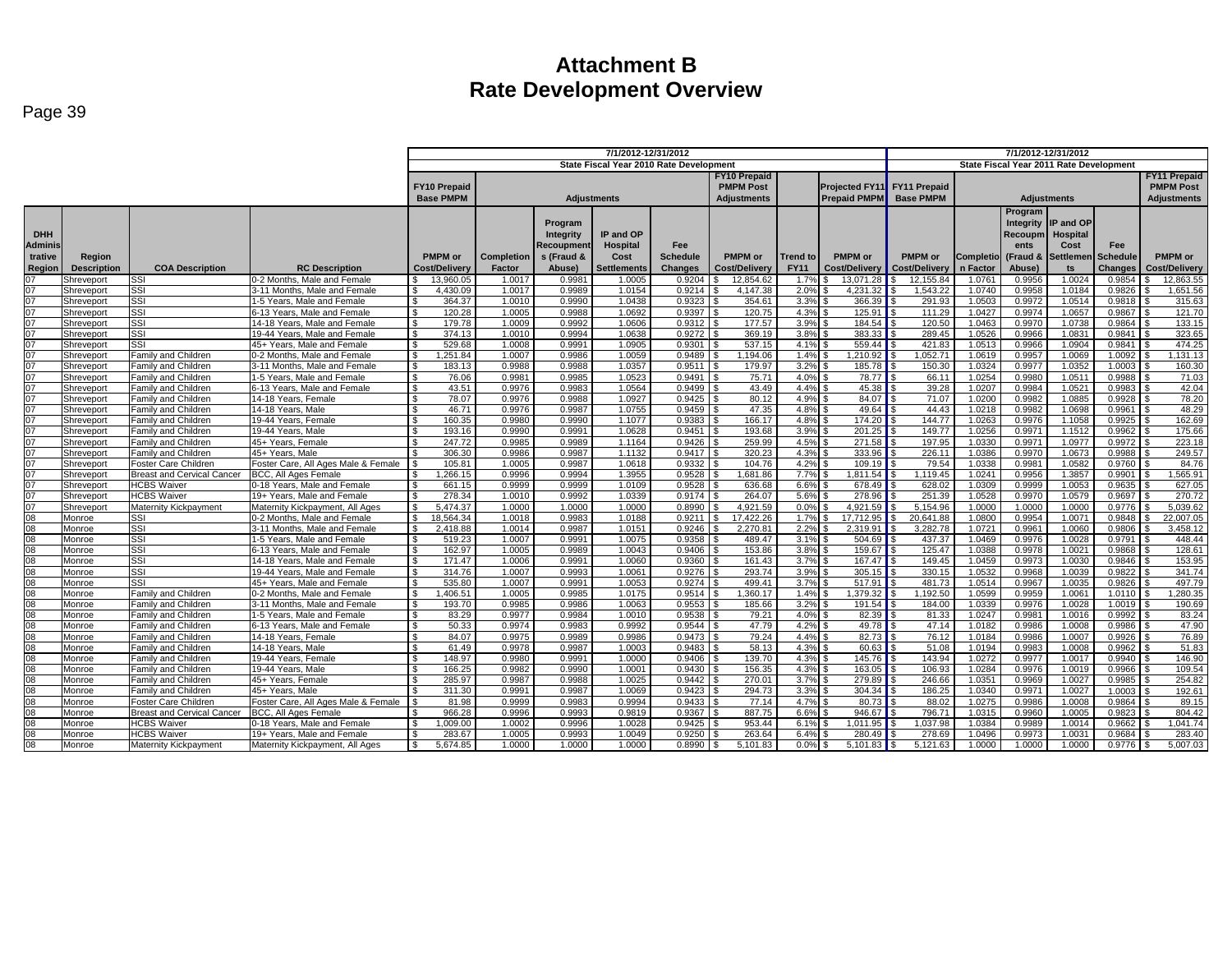| Page 40 |  |
|---------|--|
|---------|--|

|                                |                           |                                   |                                     | 7/1/2012-12/31/2012                                                                                                                                                                     |                |                                        |                   |                                        |                                        |                          |                                                                |                         |                                                       |
|--------------------------------|---------------------------|-----------------------------------|-------------------------------------|-----------------------------------------------------------------------------------------------------------------------------------------------------------------------------------------|----------------|----------------------------------------|-------------------|----------------------------------------|----------------------------------------|--------------------------|----------------------------------------------------------------|-------------------------|-------------------------------------------------------|
|                                |                           |                                   |                                     | <b>Weighted FY10</b><br><b>PMPM Post</b><br><b>PMPM Post MC</b><br><b>Projected FFS</b><br>and FY11 PMPM<br><b>Smoothing</b><br><b>PMPM</b><br><b>Savings</b><br>at FY11<br>w/Statewide |                |                                        |                   |                                        |                                        |                          | <b>Final Prepaid</b><br><b>Premium w/Tax</b><br>(Gross of GME) |                         | <b>Final Prepaid</b><br>Premium w/ Tax<br>Net of GME) |
| <b>DHH</b><br>Admin.<br>Region | <b>Region Description</b> | <b>COA Description</b>            | <b>RC Description</b>               | <b>PMPM or</b><br><b>Cost/Delivery</b>                                                                                                                                                  | <b>Trend</b>   | <b>PMPM</b> or<br><b>Cost/Delivery</b> | <b>MC Savings</b> | <b>PMPM</b> or<br><b>Cost/Delivery</b> | <b>PMPM</b> or<br><b>Cost/Delivery</b> | Premium<br>w/Tax<br>Load | <b>PMPM</b> or<br><b>Cost/Delivery</b>                         | <b>GME</b><br>Adjustmen | <b>PMPM</b> or<br><b>Cost/Delivery</b>                |
|                                | Shreveport                | SSI                               | 0-2 Months, Male and Female         | 12.946.64                                                                                                                                                                               | 1.71%          | 13.335.52                              | $-14.75%$         | 11.369.05                              | 14.867.31                              | 14.2%                    | 17.326.89                                                      | 0.9462                  | 16,395.30                                             |
| 07                             | Shreveport                | SSI                               | 3-11 Months, Male and Female        | 2,683.46                                                                                                                                                                                | 2.13%          | 2,784.18                               | $-13.83%$         | 2,399.21                               | 2,884.57                               | 14.2%                    | 3,361.77                                                       | 0.9445                  | 3,175.27                                              |
| 07                             | Shreveport                | SSI                               | 1-5 Years. Male and Female          | $\mathbf{\$}$<br>335.93                                                                                                                                                                 | 3.62%          | 357.52                                 | $-9.09%$          | 325.01                                 | 443.03                                 | 14.2%                    | 516.32                                                         | 0.9654                  | 498.43                                                |
| 07                             | Shreveport                | SSI                               | 6-13 Years, Male and Female         | -S<br>123.39                                                                                                                                                                            | 4.40%          | 133.05                                 | $-8.54%$          | 121.69                                 | 142.36                                 | 14.29                    | 165.91                                                         | 0.9735                  | 161.52                                                |
| 07                             | Shreveport                | SSI                               | 14-18 Years, Male and Female        | 153.71<br>. ጽ                                                                                                                                                                           | 4.39%          | 165.72                                 | $-11.95%$         | 145.91                                 | 147.37                                 | 14.2%                    | 171.74                                                         | 0.9651                  | 165.76                                                |
| 07                             | Shreveport                | SSI                               | 19-44 Years, Male and Female        | 347.52<br>-S                                                                                                                                                                            | 4.27%          | 373.89                                 | $-14.39%$         | 320.08                                 | 320.08                                 | 14.2%                    | 373.02                                                         | 0.9373                  | 349.62                                                |
| 07                             | Shreveport                | SSI                               | 45+ Years. Male and Female          | 508.33                                                                                                                                                                                  | 4.35%          | 547.66                                 | $-13.53%$         | 473.54                                 | 473.54                                 | 14.2%                    | 551.87                                                         | 0.9420                  | 519.86                                                |
| 07                             | Shreveport                | <b>Family and Children</b>        | 0-2 Months, Male and Female         | 1,163.05                                                                                                                                                                                | 1.45%          | 1,192.82                               | $-20.669$         | 946.33                                 | 946.33                                 | 14.2%                    | 1,102.89                                                       | 0.9150                  | 1,009.10                                              |
| 07                             | Shreveport                | <b>Family and Children</b>        | 3-11 Months, Male and Female        | S.<br>170.49                                                                                                                                                                            | 3.43%          | 180.85                                 | $-9.95%$          | 162.86                                 | 162.86                                 | 14.2%                    | 189.80                                                         | 0.9633                  | 182.83                                                |
| 07                             | Shreveport                | Family and Children               | 1-5 Years. Male and Female          | 74.12<br>$\mathcal{L}$                                                                                                                                                                  | 4.23%          | 79.70                                  | $-9.65%$          | 72.01                                  | 72.01                                  | 14.2%                    | 83.93                                                          | 0.9724                  | 81.61<br>¢                                            |
| 07                             | Shreveport                | Family and Children               | 6-13 Years. Male and Female         | S.<br>43.37                                                                                                                                                                             | 4.48%          | 46.83                                  | $-8.22%$          | 42.98                                  | 42.98                                  | 14.2%                    | 50.09                                                          | 0.9796                  | 49.07                                                 |
| 07                             | Shreveport                | Family and Children               | 14-18 Years, Female                 | 80.55                                                                                                                                                                                   | 5.07%          | 87.83                                  | $-10.729$         | 78.42                                  | 78.42                                  | 14.2%                    | 91.39                                                          | 0.9769                  | 89.28                                                 |
| 07                             | Shreveport                | <b>Family and Children</b>        | 14-18 Years, Male                   | 48.83                                                                                                                                                                                   | 4.93%          | 53.12                                  | $-11.08%$         | 47.24                                  | 47.24                                  | 14.2%                    | 55.05                                                          | 0.9762                  | 53.74                                                 |
| 07                             | Shreveport                | Family and Children               | 19-44 Years, Female                 | 167.29                                                                                                                                                                                  | 5.00%          | 182.21                                 | $-14.629$         | 155.56                                 | 155.56                                 | 14.2%                    | 181.29                                                         | 0.9661                  | 175.15                                                |
| 07                             | Shreveport                | Family and Children               | 19-44 Years, Male                   | 185.90                                                                                                                                                                                  | 4.92%          | 202.19                                 | $-16.55^{\circ}$  | 168.72                                 | 140.50                                 | 14.2%                    | 163.75                                                         | 0.9772                  | 160.01                                                |
| 07                             | Shreveport                | Family and Children               | 45+ Years, Female                   | 242.54<br>-S                                                                                                                                                                            | 4.55%          | 262.19                                 | $-15.67%$         | 221.10                                 | 220.66                                 | 14.2%                    | 257.16                                                         | 0.9762                  | 251.05                                                |
| 07                             | Shreveport                | Family and Children               | 45+ Years, Male                     | 283.33                                                                                                                                                                                  | 4.14%          | 304.17                                 | $-16.86%$         | 252.89                                 | 214.76                                 | 14.2%                    | 250.28                                                         | 0.9734                  | 243.62                                                |
| 07                             | Shreveport                | Foster Care Children              | Foster Care, All Ages Male & Female | 94.53<br>- \$                                                                                                                                                                           | 4.55%          | 102.19                                 | $-7.11%$          | 94.92                                  | 96.87                                  | 14.2%                    | 112.89                                                         | 0.9840                  | 111.08                                                |
| 07                             | Shreveport                | <b>Breast and Cervical Cancer</b> | <b>BCC. All Ages Female</b>         | 1.664.16                                                                                                                                                                                | 7.87%          | 1,899.96                               | $-13.62%$         | 1.641.21                               | 1.309.18                               | 14.2%                    | .525.68                                                        | 0.9759                  | 1.488.90                                              |
| 07                             | Shreveport                | <b>HCBS Waiver</b>                | 0-18 Years. Male and Female         | S.<br>647.63                                                                                                                                                                            | 6.78%          | 726.37                                 | 6.84%             | 776.02                                 | 761.05                                 | 14.2%                    | 886.98                                                         | 0.9917                  | 879.64<br>-\$                                         |
| 07                             | Shreveport                | <b>HCBS Waiver</b>                | 19+ Years. Male and Female          | 274.01<br>\$                                                                                                                                                                            | 6.15%          | 304.17                                 | $-11.96%$         | 267.77                                 | 273.69                                 | 14.2%                    | 318.96                                                         | 0.9745                  | 310.82                                                |
| 07                             | Shreveport                | Maternity Kickpayment             | Maternity Kickpayment, All Ages     | 4.992.41<br>՝ Գ                                                                                                                                                                         | 0.00%          | 4,992.41                               | 1.52%             | 5.068.08                               | 5.068.08                               | 8.2%                     | 5,522.71                                                       | 0.9999                  | 5,522.10                                              |
| 08                             | Monroe                    | SSI                               | 0-2 Months, Male and Female         | 20,289.41<br>\$                                                                                                                                                                         | 1.63%          | 20,870.96                              | $-13.37%$         | 18,079.86                              | 14,867.31<br><b>S</b>                  | 14.2%                    | 17,326.89                                                      | 0.9462                  | 16,395.30<br>- \$                                     |
| 08                             | Monroe                    | SSI                               | 3-11 Months, Male and Female        | 3.002.83                                                                                                                                                                                | 2.07%          | 3.112.32                               | $-11.47%$         | 2.755.41                               | 2.884.57                               | 14.2%                    | 3.361.77                                                       | 0.9445                  | 3.175.27                                              |
| 08                             | Monroe                    | SSI                               | 1-5 Years. Male and Female          | 470.94<br>S.                                                                                                                                                                            | 3.31%          | 498.53                                 | $-5.84%$          | 469.42                                 | 443.03                                 | 14.2%                    | 516.32                                                         | 0.9654                  | 498.43                                                |
| 80                             | Monroe                    | SSI                               | 6-13 Years. Male and Female         | 141.03<br>S.                                                                                                                                                                            | 4.02%          | 151.09                                 | $-6.369$          | 141.49                                 | 142.36                                 | 14.2%                    | 165.91                                                         | 0.9735                  | 161.52                                                |
| $\overline{08}$                | Monroe                    | SSI                               | 14-18 Years, Male and Female        | 159.36<br>$\mathbf{s}$                                                                                                                                                                  | 3.94%          | 170.52                                 | $-10.059$         | 153.38                                 | 147.37                                 | 14.2%                    | 171.74                                                         | 0.9651                  | 165.76<br>-8                                          |
| 08                             | Monroe                    | SSI                               | 19-44 Years, Male and Female        | 327.10<br>-S                                                                                                                                                                            | 3.85%          | 349.46                                 | $-13.54%$         | 302.14                                 | 302.14                                 | 14.29                    | 352.12                                                         | 0.9898                  | 348.54                                                |
| 08                             | Monroe                    | SSI                               | 45+ Years, Male and Female          | 505.84<br>-S                                                                                                                                                                            | $3.83^{\circ}$ | 540.20                                 | $-12.919$         | 470.45                                 | 470.45                                 | 14.2%                    | 548.27                                                         | 0.9898                  | 542.66                                                |
| 08                             | Monroe                    | Family and Children               | 0-2 Months, Male and Female         | S.<br>1.319.94                                                                                                                                                                          | 1.46%          | 1,353.91                               | $-18.12%$         | 1.108.57<br>\$.                        | 1.108.57<br>\$                         | 14.2%                    | 1,291.99<br>\$.                                                | 0.9885                  | 1.277.19<br>\$.                                       |
| 08                             | Monroe                    | <b>Family and Children</b>        | 3-11 Months, Male and Female        | 191.03                                                                                                                                                                                  | 3.21%          | 201.89                                 | $-8.79%$          | 184.13                                 | 184.13                                 | 14.2%                    | 214.60                                                         | 0.9944                  | 213.40                                                |
| 08                             | Monroe                    | Family and Children               | 1-5 Years, Male and Female          | 82.90<br>. ጽ                                                                                                                                                                            | 4.03%          | 88.84                                  | $-7.43^{\circ}$   | 82.24                                  | 82.24                                  | 14.2%                    | 95.85                                                          | 0.9954                  | 95.41                                                 |
| 08                             | Monroe                    | Family and Children               | 6-13 Years, Male and Female         | $\mathbf{\$}$<br>48.65                                                                                                                                                                  | 4.26%          | 52.34                                  | $-5.72%$          | 49.35                                  | 49.35                                  | 14.2%                    | 57.51                                                          | 0.9964                  | 57.31                                                 |
| 08                             | Monroe                    | Family and Children               | 14-18 Years, Female                 | 79.23<br>S.                                                                                                                                                                             | 4.54%          | 85.62                                  | $-7.56%$          | 79.15                                  | 79.15                                  | 14.2%                    | 92.24                                                          | 0.9960                  | 91.87                                                 |
| 08                             | Monroe                    | Family and Children               | 14-18 Years, Male                   | 55.35                                                                                                                                                                                   | 4.56%          | 59.84                                  | $-9.70%$          | 54.03                                  | 54.03                                  | 14.2%                    | 62.97                                                          | 0.9948                  | 62.65                                                 |
| 08                             | Monroe                    | Family and Children               | 19-44 Years, Female                 | 146.44                                                                                                                                                                                  | 4.46%          | 158.08                                 | $-13.37%$         | 136.94                                 | 136.94                                 | 14.2%                    | 159.59                                                         | 0.9935                  | 158.56                                                |
| 80                             | Monroe                    | <b>Family and Children</b>        | 19-44 Years, Male                   | 130.94<br>\$                                                                                                                                                                            | 4.41%          | 141.21                                 | $-15.00%$         | 120.02                                 | 140.50<br>\$.                          | 14.2%                    | 163.75                                                         | 0.9772                  | 160.01<br>-S                                          |
| 08                             | Monroe                    | Family and Children               | 45+ Years, Female                   | \$<br>264.85                                                                                                                                                                            | 3.84%          | 282.91                                 | $-15.69%$         | 238.53                                 | 220.66                                 | 14.2%                    | 257.16                                                         | 0.9762                  | 251.05                                                |
| 08                             | Monroe                    | Family and Children               | 45+ Years, Male                     | 237.30<br>-S                                                                                                                                                                            | 3.69%          | 252.82                                 | $-17.37%$         | 208.90                                 | 214.76                                 | 14.2%                    | 250.28                                                         | 0.9734                  | 243.62                                                |
| 08                             | Monroe                    | Foster Care Children              | Foster Care, All Ages Male & Female | $\mathbf{s}$<br>85.78                                                                                                                                                                   | 4.69%          | 92.95                                  | $-3.77\%$ \$      | $89.44$ \ \$                           | 96.87                                  | 14.2%                    | 112.89                                                         | 0.9840                  | $\hat{\mathcal{L}}$<br>111.08                         |
| $\overline{08}$                | Monroe                    | <b>Breast and Cervical Cancer</b> | BCC, All Ages Female                | 861.32                                                                                                                                                                                  | 6.54%          | 962.34                                 | $-12.77%$         | 839.45                                 | 1,309.18                               | 14.2%                    | 1,525.68                                                       | 0.9759                  | 1,488.90                                              |
| 80                             | Monroe                    | <b>HCBS Waiver</b>                | 0-18 Years. Male and Female         | 1.029.83                                                                                                                                                                                | 6.16%          | 1.143.30                               | 3.08%             | 1.178.55                               | 761.05                                 | 14.2%                    | 886.98                                                         | 0.9917                  | 879.64                                                |
| 08                             | Monroe                    | <b>HCBS Waiver</b>                | 19+ Years. Male and Female          | 282.24                                                                                                                                                                                  | 6.35%          | 314.36                                 | $-10.17%$         | 282.39                                 | 273.69                                 | 14.2%                    | 318.96                                                         | 0.9745                  | 310.82                                                |
| 80                             | Monroe                    | Maternity Kickpayment             | Maternity Kickpayment, All Ages     | 5.044.95<br>$\mathbf{\$}$                                                                                                                                                               | 0.00%          | 5.044.95                               | 1.52%             | 5,121.42                               | 5,121.42<br>£.                         | 8.2%                     | 5,580.83                                                       | 0.9999                  | 5,580.24                                              |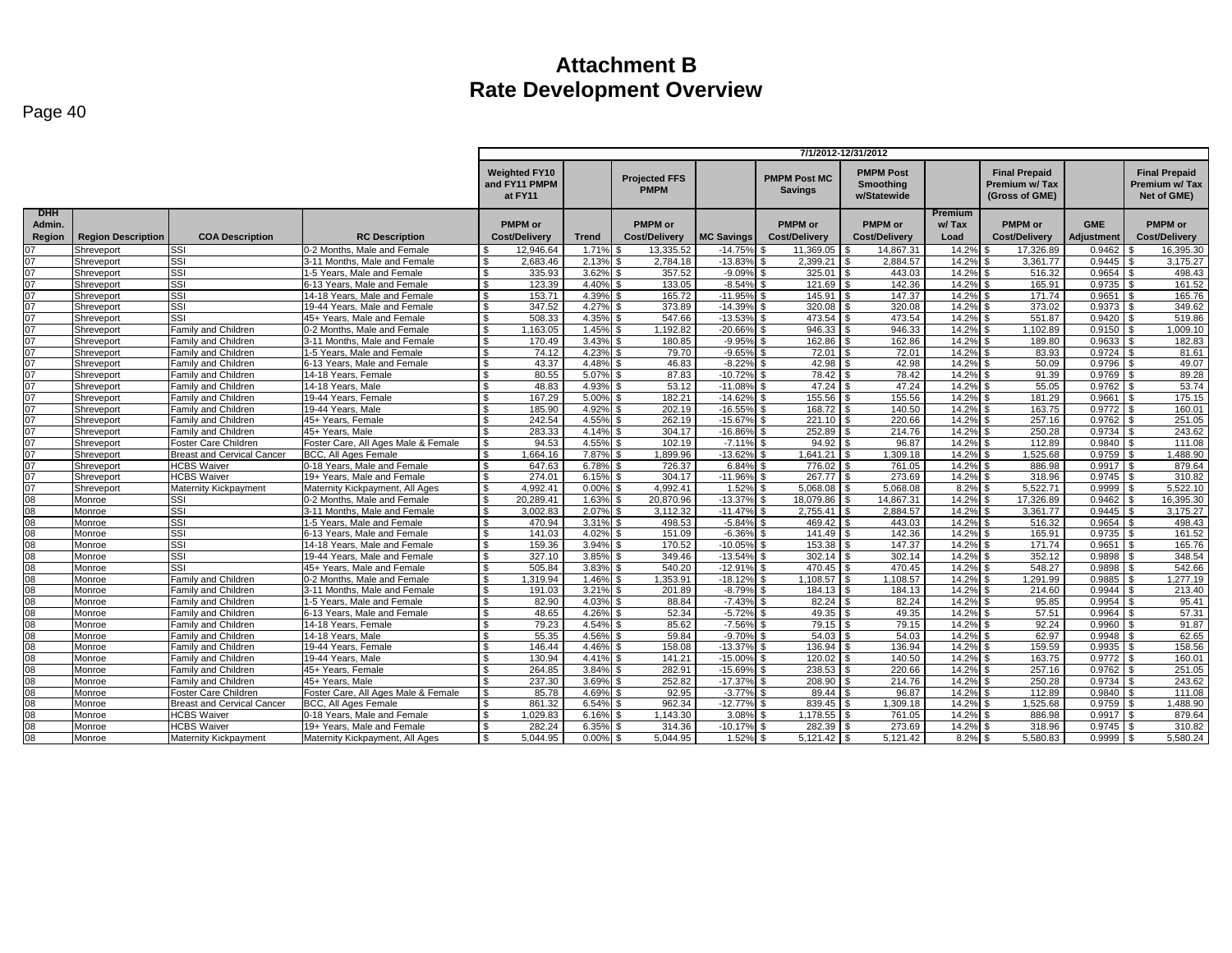**PMPM Post Smoothing** 

**FY11 Family Planning** 

| <b>DHH</b><br>Admin.<br><b>Region</b> | <b>Region Description</b> | <b>COA Description</b>     | <b>RC Description</b>      |
|---------------------------------------|---------------------------|----------------------------|----------------------------|
| 01                                    | New Orleans               | SSI                        | 0-2 Months, Male and Femal |
| 01                                    | New Orleans               | SSI                        | 3-11 Months, Male and Fema |
| 01                                    | New Orleans               | SSI                        | 1-5 Years, Male and Female |
| 01                                    | New Orleans               | SSI                        | 6-13 Years, Male and Femal |
| 01                                    | New Orleans               | SSI                        | 14-18 Years, Male and Fema |
| 01                                    | New Orleans               | <b>SSI</b>                 | 19-44 Years. Male and Fema |
| 01                                    | <b>New Orleans</b>        | <b>SSI</b>                 | 45+ Years. Male and Female |
| 01                                    | New Orleans               | <b>Family and Children</b> | 0-2 Months, Male and Femal |
| 01                                    | New Orleans               | Family and Children        | 3-11 Months, Male and Fema |
| 01                                    | New Orleans               | <b>Family and Children</b> | 1-5 Years, Male and Female |
| 01                                    | New Orleans               | Family and Children        | 6-13 Years, Male and Femal |
| 01                                    | New Orleans               | Family and Children        | 14-18 Years, Female        |
| 01                                    | New Orleans               | Family and Children        | 14-18 Years, Male          |
| 01                                    | New Orleans               | <b>Family and Children</b> | 19-44 Years, Female        |

| SSI<br>0-2 Months. Male and Female<br>New Orleans<br>\$<br>$0.0\%$ \$<br>$\overline{\text{SSI}}$<br>\$<br>$0.0\%$ \$<br>2,884.57<br>New Orleans<br>3-11 Months, Male and Female<br>$\overline{\text{SSI}}$<br>$0.0\%$ \$<br>1-5 Years. Male and Female<br>\$<br>443.03<br><b>New Orleans</b><br>$\sim$<br>SSI<br>142.36<br>$0.0\%$ \$<br>0.03<br>New Orleans<br>6-13 Years, Male and Female<br>\$<br>SSI<br>\$<br>147.37<br>$1.1\%$ \$<br>14-18 Years. Male and Female<br>1.58<br>New Orleans<br>$\overline{\text{SSI}}$<br>\$<br>348.50<br>$0.5\%$ \$<br>New Orleans<br>19-44 Years, Male and Female<br>1.59<br>$\overline{\text{SSI}}$<br>535.77<br>$0.0\%$ \$<br>New Orleans<br>45+ Years, Male and Female<br>\$<br>0.15<br>\$<br>$0.0\%$ \$<br>Family and Children<br>929.82<br>New Orleans<br>0-2 Months, Male and Female<br>\$<br>$0.0\%$ \$<br>Family and Children<br>3-11 Months. Male and Female<br>149.03<br>New Orleans<br>$\sim$<br>1-5 Years, Male and Female<br>\$<br>64.52<br>$0.0\%$ \$<br>New Orleans<br>Family and Children<br>$\sim$<br>\$<br>40.10<br>$0.1\%$ \$<br>0.03<br><b>New Orleans</b><br>Family and Children<br>6-13 Years. Male and Female<br>\$<br>62.10<br>$5.6\%$ \$<br>3.45<br><b>New Orleans</b><br>Family and Children<br>14-18 Years, Female<br>\$<br>49.21<br>$0.1\%$ \$<br>New Orleans<br>Family and Children<br>14-18 Years, Male<br>0.03<br>\$<br>$4.2\%$ \$<br>Family and Children<br>19-44 Years, Female<br>129.14<br>5.48<br><b>New Orleans</b><br>\$<br>$0.0\%$ \$<br>Family and Children<br>19-44 Years, Male<br>140.50<br>0.00<br>New Orleans<br>\$<br>220.66<br>$0.5\%$ \$<br>New Orleans<br>Family and Children<br>45+ Years, Female<br>1.05<br>$0.0\%$ \$<br>New Orleans<br>Family and Children<br>45+ Years, Male<br>\$<br>214.76<br>$\sim$<br>Foster Care, All Ages Male & Female<br>\$<br>96.87<br>$0.7%$ \$<br>0.71<br>Foster Care Children<br>New Orleans<br>$0.1\%$ \$<br>\$<br>1,309.18<br>1.38<br>BCC, All Ages Female<br>New Orleans<br><b>Breast and Cervical Cancer</b><br>$0.1\%$ \$<br><b>HCBS Waiver</b><br>0-18 Years, Male and Female<br>\$<br>761.05<br>0.69<br><b>New Orleans</b><br><b>HCBS Waiver</b><br>19+ Years. Male and Female<br>\$<br>273.69<br>$0.2\%$ \$<br>New Orleans<br>0.53<br>$0.1\%$ \$<br>\$<br>6,267.71<br>New Orleans<br>Maternity Kickpayment<br>Maternity Kickpayment, All Ages<br>3.78<br>$\overline{\text{SSI}}$<br>\$<br>14.867.31<br>$0.0\%$ \$<br>Mandeville<br>0-2 Months. Male and Female<br>$\sim$<br>$\overline{\text{SSI}}$<br>\$<br>2,884.57<br>$0.0\%$ \$<br>Mandeville<br>3-11 Months, Male and Female<br>$\sim$<br>SSI<br>$0.0\%$ \$<br>\$<br>443.03<br>Mandeville<br>1-5 Years, Male and Female<br>$\overline{\text{SSI}}$<br>\$<br>142.36<br>$0.1\sqrt{8}$ \$<br>0.11<br>Mandeville<br>6-13 Years, Male and Female<br>$\overline{\text{SSI}}$<br>\$<br>147.37<br>$0.8\%$ \$<br>1.15<br>Mandeville<br>14-18 Years, Male and Female<br>SSI<br>\$<br>322.65<br>$0.5\%$ \$<br>19-44 Years. Male and Female<br>1.56<br>Mandeville<br>SSI<br>\$<br>528.87<br>$0.0\%$ \$<br>Mandeville<br>45+ Years. Male and Female<br>0.07<br>Family and Children<br>\$<br>823.02<br>$0.0\%$ \$<br>Mandeville<br>0-2 Months, Male and Female<br>$\sim$<br>\$<br>158.61<br>$0.0\%$ \$<br>Mandeville<br>Family and Children<br>3-11 Months. Male and Female<br>$\overline{\phantom{a}}$<br>1-5 Years, Male and Female<br>\$<br>79.23<br>$0.0\%$ \$<br>Mandeville<br>Family and Children<br>$\sim$<br>\$<br>55.06<br>$0.1\%$ \$<br>0.05<br>Mandeville<br>Family and Children<br>6-13 Years, Male and Female<br>\$<br>78.90<br>$5.2\%$ \$<br>Mandeville<br>Family and Children<br>14-18 Years, Female<br>4.11<br>\$<br>58.27<br>$0.0\%$ \$<br>Mandeville<br>Family and Children<br>14-18 Years, Male<br>0.00<br>\$<br>151.36<br>5.71<br>Mandeville<br>19-44 Years, Female<br>$3.8\%$ \$<br>Family and Children<br>\$<br>140.50<br>$0.0\%$ \$<br>Family and Children<br>0.01<br>Mandeville<br>19-44 Years, Male<br>\$<br>220.66<br>$0.1\%$ \$<br>Mandeville<br>Family and Children<br>45+ Years, Female<br>0.33<br>\$<br>Mandeville<br>Family and Children<br>45+ Years, Male<br>214.76<br>$0.0\%$ \$<br>$\sim$<br>$0.9\%$ \$<br>0.83<br>Foster Care Children<br>Foster Care, All Ages Male & Female<br>\$<br>96.87<br>Mandeville<br>\$<br>1,309.18<br>$0.2%$ \$<br>Mandeville<br><b>Breast and Cervical Cancer</b><br>BCC, All Ages Female<br>2.09<br>$0.0\%$ \$<br>Mandeville<br><b>HCBS Waiver</b><br>0-18 Years, Male and Female<br>\$<br>761.05<br>0.13<br><b>HCBS Waiver</b><br>273.69<br>$0.2%$ \$<br>0.62<br>Mandeville<br>19+ Years, Male and Female<br>\$<br><b>Maternity Kickpayment</b><br>Mandeville<br>Maternity Kickpayment, All Ages<br>4,663.05<br>$0.1\%$ \$<br>S<br>5.21 | <b>Region</b>   | <b>Region Description</b> | <b>COA Description</b> | <b>RC Description</b> | w/Statewide | Percentage | <b>Family Planning PMPM</b> |
|-----------------------------------------------------------------------------------------------------------------------------------------------------------------------------------------------------------------------------------------------------------------------------------------------------------------------------------------------------------------------------------------------------------------------------------------------------------------------------------------------------------------------------------------------------------------------------------------------------------------------------------------------------------------------------------------------------------------------------------------------------------------------------------------------------------------------------------------------------------------------------------------------------------------------------------------------------------------------------------------------------------------------------------------------------------------------------------------------------------------------------------------------------------------------------------------------------------------------------------------------------------------------------------------------------------------------------------------------------------------------------------------------------------------------------------------------------------------------------------------------------------------------------------------------------------------------------------------------------------------------------------------------------------------------------------------------------------------------------------------------------------------------------------------------------------------------------------------------------------------------------------------------------------------------------------------------------------------------------------------------------------------------------------------------------------------------------------------------------------------------------------------------------------------------------------------------------------------------------------------------------------------------------------------------------------------------------------------------------------------------------------------------------------------------------------------------------------------------------------------------------------------------------------------------------------------------------------------------------------------------------------------------------------------------------------------------------------------------------------------------------------------------------------------------------------------------------------------------------------------------------------------------------------------------------------------------------------------------------------------------------------------------------------------------------------------------------------------------------------------------------------------------------------------------------------------------------------------------------------------------------------------------------------------------------------------------------------------------------------------------------------------------------------------------------------------------------------------------------------------------------------------------------------------------------------------------------------------------------------------------------------------------------------------------------------------------------------------------------------------------------------------------------------------------------------------------------------------------------------------------------------------------------------------------------------------------------------------------------------------------------------------------------------------------------------------------------------------------------------------------------------------------------------------------------------------------------------------------------------------------------------------------------------------------------------------------------------------------------------------------------------------------------------------------------------------------------------------------------------------------------------------------------------------------------------------------------------------------------------------------------------------------------------------------------------------------------------------------------------------------------------------------------|-----------------|---------------------------|------------------------|-----------------------|-------------|------------|-----------------------------|
|                                                                                                                                                                                                                                                                                                                                                                                                                                                                                                                                                                                                                                                                                                                                                                                                                                                                                                                                                                                                                                                                                                                                                                                                                                                                                                                                                                                                                                                                                                                                                                                                                                                                                                                                                                                                                                                                                                                                                                                                                                                                                                                                                                                                                                                                                                                                                                                                                                                                                                                                                                                                                                                                                                                                                                                                                                                                                                                                                                                                                                                                                                                                                                                                                                                                                                                                                                                                                                                                                                                                                                                                                                                                                                                                                                                                                                                                                                                                                                                                                                                                                                                                                                                                                                                                                                                                                                                                                                                                                                                                                                                                                                                                                                                                                                             | 01              |                           |                        |                       | 14,867.31   |            |                             |
|                                                                                                                                                                                                                                                                                                                                                                                                                                                                                                                                                                                                                                                                                                                                                                                                                                                                                                                                                                                                                                                                                                                                                                                                                                                                                                                                                                                                                                                                                                                                                                                                                                                                                                                                                                                                                                                                                                                                                                                                                                                                                                                                                                                                                                                                                                                                                                                                                                                                                                                                                                                                                                                                                                                                                                                                                                                                                                                                                                                                                                                                                                                                                                                                                                                                                                                                                                                                                                                                                                                                                                                                                                                                                                                                                                                                                                                                                                                                                                                                                                                                                                                                                                                                                                                                                                                                                                                                                                                                                                                                                                                                                                                                                                                                                                             | 01              |                           |                        |                       |             |            |                             |
|                                                                                                                                                                                                                                                                                                                                                                                                                                                                                                                                                                                                                                                                                                                                                                                                                                                                                                                                                                                                                                                                                                                                                                                                                                                                                                                                                                                                                                                                                                                                                                                                                                                                                                                                                                                                                                                                                                                                                                                                                                                                                                                                                                                                                                                                                                                                                                                                                                                                                                                                                                                                                                                                                                                                                                                                                                                                                                                                                                                                                                                                                                                                                                                                                                                                                                                                                                                                                                                                                                                                                                                                                                                                                                                                                                                                                                                                                                                                                                                                                                                                                                                                                                                                                                                                                                                                                                                                                                                                                                                                                                                                                                                                                                                                                                             | 01              |                           |                        |                       |             |            |                             |
|                                                                                                                                                                                                                                                                                                                                                                                                                                                                                                                                                                                                                                                                                                                                                                                                                                                                                                                                                                                                                                                                                                                                                                                                                                                                                                                                                                                                                                                                                                                                                                                                                                                                                                                                                                                                                                                                                                                                                                                                                                                                                                                                                                                                                                                                                                                                                                                                                                                                                                                                                                                                                                                                                                                                                                                                                                                                                                                                                                                                                                                                                                                                                                                                                                                                                                                                                                                                                                                                                                                                                                                                                                                                                                                                                                                                                                                                                                                                                                                                                                                                                                                                                                                                                                                                                                                                                                                                                                                                                                                                                                                                                                                                                                                                                                             | 01              |                           |                        |                       |             |            |                             |
|                                                                                                                                                                                                                                                                                                                                                                                                                                                                                                                                                                                                                                                                                                                                                                                                                                                                                                                                                                                                                                                                                                                                                                                                                                                                                                                                                                                                                                                                                                                                                                                                                                                                                                                                                                                                                                                                                                                                                                                                                                                                                                                                                                                                                                                                                                                                                                                                                                                                                                                                                                                                                                                                                                                                                                                                                                                                                                                                                                                                                                                                                                                                                                                                                                                                                                                                                                                                                                                                                                                                                                                                                                                                                                                                                                                                                                                                                                                                                                                                                                                                                                                                                                                                                                                                                                                                                                                                                                                                                                                                                                                                                                                                                                                                                                             | $\overline{01}$ |                           |                        |                       |             |            |                             |
|                                                                                                                                                                                                                                                                                                                                                                                                                                                                                                                                                                                                                                                                                                                                                                                                                                                                                                                                                                                                                                                                                                                                                                                                                                                                                                                                                                                                                                                                                                                                                                                                                                                                                                                                                                                                                                                                                                                                                                                                                                                                                                                                                                                                                                                                                                                                                                                                                                                                                                                                                                                                                                                                                                                                                                                                                                                                                                                                                                                                                                                                                                                                                                                                                                                                                                                                                                                                                                                                                                                                                                                                                                                                                                                                                                                                                                                                                                                                                                                                                                                                                                                                                                                                                                                                                                                                                                                                                                                                                                                                                                                                                                                                                                                                                                             | 01              |                           |                        |                       |             |            |                             |
|                                                                                                                                                                                                                                                                                                                                                                                                                                                                                                                                                                                                                                                                                                                                                                                                                                                                                                                                                                                                                                                                                                                                                                                                                                                                                                                                                                                                                                                                                                                                                                                                                                                                                                                                                                                                                                                                                                                                                                                                                                                                                                                                                                                                                                                                                                                                                                                                                                                                                                                                                                                                                                                                                                                                                                                                                                                                                                                                                                                                                                                                                                                                                                                                                                                                                                                                                                                                                                                                                                                                                                                                                                                                                                                                                                                                                                                                                                                                                                                                                                                                                                                                                                                                                                                                                                                                                                                                                                                                                                                                                                                                                                                                                                                                                                             | 01              |                           |                        |                       |             |            |                             |
|                                                                                                                                                                                                                                                                                                                                                                                                                                                                                                                                                                                                                                                                                                                                                                                                                                                                                                                                                                                                                                                                                                                                                                                                                                                                                                                                                                                                                                                                                                                                                                                                                                                                                                                                                                                                                                                                                                                                                                                                                                                                                                                                                                                                                                                                                                                                                                                                                                                                                                                                                                                                                                                                                                                                                                                                                                                                                                                                                                                                                                                                                                                                                                                                                                                                                                                                                                                                                                                                                                                                                                                                                                                                                                                                                                                                                                                                                                                                                                                                                                                                                                                                                                                                                                                                                                                                                                                                                                                                                                                                                                                                                                                                                                                                                                             | 01              |                           |                        |                       |             |            |                             |
|                                                                                                                                                                                                                                                                                                                                                                                                                                                                                                                                                                                                                                                                                                                                                                                                                                                                                                                                                                                                                                                                                                                                                                                                                                                                                                                                                                                                                                                                                                                                                                                                                                                                                                                                                                                                                                                                                                                                                                                                                                                                                                                                                                                                                                                                                                                                                                                                                                                                                                                                                                                                                                                                                                                                                                                                                                                                                                                                                                                                                                                                                                                                                                                                                                                                                                                                                                                                                                                                                                                                                                                                                                                                                                                                                                                                                                                                                                                                                                                                                                                                                                                                                                                                                                                                                                                                                                                                                                                                                                                                                                                                                                                                                                                                                                             | 01              |                           |                        |                       |             |            |                             |
|                                                                                                                                                                                                                                                                                                                                                                                                                                                                                                                                                                                                                                                                                                                                                                                                                                                                                                                                                                                                                                                                                                                                                                                                                                                                                                                                                                                                                                                                                                                                                                                                                                                                                                                                                                                                                                                                                                                                                                                                                                                                                                                                                                                                                                                                                                                                                                                                                                                                                                                                                                                                                                                                                                                                                                                                                                                                                                                                                                                                                                                                                                                                                                                                                                                                                                                                                                                                                                                                                                                                                                                                                                                                                                                                                                                                                                                                                                                                                                                                                                                                                                                                                                                                                                                                                                                                                                                                                                                                                                                                                                                                                                                                                                                                                                             | 01              |                           |                        |                       |             |            |                             |
|                                                                                                                                                                                                                                                                                                                                                                                                                                                                                                                                                                                                                                                                                                                                                                                                                                                                                                                                                                                                                                                                                                                                                                                                                                                                                                                                                                                                                                                                                                                                                                                                                                                                                                                                                                                                                                                                                                                                                                                                                                                                                                                                                                                                                                                                                                                                                                                                                                                                                                                                                                                                                                                                                                                                                                                                                                                                                                                                                                                                                                                                                                                                                                                                                                                                                                                                                                                                                                                                                                                                                                                                                                                                                                                                                                                                                                                                                                                                                                                                                                                                                                                                                                                                                                                                                                                                                                                                                                                                                                                                                                                                                                                                                                                                                                             | 01              |                           |                        |                       |             |            |                             |
|                                                                                                                                                                                                                                                                                                                                                                                                                                                                                                                                                                                                                                                                                                                                                                                                                                                                                                                                                                                                                                                                                                                                                                                                                                                                                                                                                                                                                                                                                                                                                                                                                                                                                                                                                                                                                                                                                                                                                                                                                                                                                                                                                                                                                                                                                                                                                                                                                                                                                                                                                                                                                                                                                                                                                                                                                                                                                                                                                                                                                                                                                                                                                                                                                                                                                                                                                                                                                                                                                                                                                                                                                                                                                                                                                                                                                                                                                                                                                                                                                                                                                                                                                                                                                                                                                                                                                                                                                                                                                                                                                                                                                                                                                                                                                                             | 01              |                           |                        |                       |             |            |                             |
|                                                                                                                                                                                                                                                                                                                                                                                                                                                                                                                                                                                                                                                                                                                                                                                                                                                                                                                                                                                                                                                                                                                                                                                                                                                                                                                                                                                                                                                                                                                                                                                                                                                                                                                                                                                                                                                                                                                                                                                                                                                                                                                                                                                                                                                                                                                                                                                                                                                                                                                                                                                                                                                                                                                                                                                                                                                                                                                                                                                                                                                                                                                                                                                                                                                                                                                                                                                                                                                                                                                                                                                                                                                                                                                                                                                                                                                                                                                                                                                                                                                                                                                                                                                                                                                                                                                                                                                                                                                                                                                                                                                                                                                                                                                                                                             | 01              |                           |                        |                       |             |            |                             |
|                                                                                                                                                                                                                                                                                                                                                                                                                                                                                                                                                                                                                                                                                                                                                                                                                                                                                                                                                                                                                                                                                                                                                                                                                                                                                                                                                                                                                                                                                                                                                                                                                                                                                                                                                                                                                                                                                                                                                                                                                                                                                                                                                                                                                                                                                                                                                                                                                                                                                                                                                                                                                                                                                                                                                                                                                                                                                                                                                                                                                                                                                                                                                                                                                                                                                                                                                                                                                                                                                                                                                                                                                                                                                                                                                                                                                                                                                                                                                                                                                                                                                                                                                                                                                                                                                                                                                                                                                                                                                                                                                                                                                                                                                                                                                                             | 01              |                           |                        |                       |             |            |                             |
|                                                                                                                                                                                                                                                                                                                                                                                                                                                                                                                                                                                                                                                                                                                                                                                                                                                                                                                                                                                                                                                                                                                                                                                                                                                                                                                                                                                                                                                                                                                                                                                                                                                                                                                                                                                                                                                                                                                                                                                                                                                                                                                                                                                                                                                                                                                                                                                                                                                                                                                                                                                                                                                                                                                                                                                                                                                                                                                                                                                                                                                                                                                                                                                                                                                                                                                                                                                                                                                                                                                                                                                                                                                                                                                                                                                                                                                                                                                                                                                                                                                                                                                                                                                                                                                                                                                                                                                                                                                                                                                                                                                                                                                                                                                                                                             | 01              |                           |                        |                       |             |            |                             |
|                                                                                                                                                                                                                                                                                                                                                                                                                                                                                                                                                                                                                                                                                                                                                                                                                                                                                                                                                                                                                                                                                                                                                                                                                                                                                                                                                                                                                                                                                                                                                                                                                                                                                                                                                                                                                                                                                                                                                                                                                                                                                                                                                                                                                                                                                                                                                                                                                                                                                                                                                                                                                                                                                                                                                                                                                                                                                                                                                                                                                                                                                                                                                                                                                                                                                                                                                                                                                                                                                                                                                                                                                                                                                                                                                                                                                                                                                                                                                                                                                                                                                                                                                                                                                                                                                                                                                                                                                                                                                                                                                                                                                                                                                                                                                                             | 01              |                           |                        |                       |             |            |                             |
|                                                                                                                                                                                                                                                                                                                                                                                                                                                                                                                                                                                                                                                                                                                                                                                                                                                                                                                                                                                                                                                                                                                                                                                                                                                                                                                                                                                                                                                                                                                                                                                                                                                                                                                                                                                                                                                                                                                                                                                                                                                                                                                                                                                                                                                                                                                                                                                                                                                                                                                                                                                                                                                                                                                                                                                                                                                                                                                                                                                                                                                                                                                                                                                                                                                                                                                                                                                                                                                                                                                                                                                                                                                                                                                                                                                                                                                                                                                                                                                                                                                                                                                                                                                                                                                                                                                                                                                                                                                                                                                                                                                                                                                                                                                                                                             | 01              |                           |                        |                       |             |            |                             |
|                                                                                                                                                                                                                                                                                                                                                                                                                                                                                                                                                                                                                                                                                                                                                                                                                                                                                                                                                                                                                                                                                                                                                                                                                                                                                                                                                                                                                                                                                                                                                                                                                                                                                                                                                                                                                                                                                                                                                                                                                                                                                                                                                                                                                                                                                                                                                                                                                                                                                                                                                                                                                                                                                                                                                                                                                                                                                                                                                                                                                                                                                                                                                                                                                                                                                                                                                                                                                                                                                                                                                                                                                                                                                                                                                                                                                                                                                                                                                                                                                                                                                                                                                                                                                                                                                                                                                                                                                                                                                                                                                                                                                                                                                                                                                                             | 01              |                           |                        |                       |             |            |                             |
|                                                                                                                                                                                                                                                                                                                                                                                                                                                                                                                                                                                                                                                                                                                                                                                                                                                                                                                                                                                                                                                                                                                                                                                                                                                                                                                                                                                                                                                                                                                                                                                                                                                                                                                                                                                                                                                                                                                                                                                                                                                                                                                                                                                                                                                                                                                                                                                                                                                                                                                                                                                                                                                                                                                                                                                                                                                                                                                                                                                                                                                                                                                                                                                                                                                                                                                                                                                                                                                                                                                                                                                                                                                                                                                                                                                                                                                                                                                                                                                                                                                                                                                                                                                                                                                                                                                                                                                                                                                                                                                                                                                                                                                                                                                                                                             | 01              |                           |                        |                       |             |            |                             |
|                                                                                                                                                                                                                                                                                                                                                                                                                                                                                                                                                                                                                                                                                                                                                                                                                                                                                                                                                                                                                                                                                                                                                                                                                                                                                                                                                                                                                                                                                                                                                                                                                                                                                                                                                                                                                                                                                                                                                                                                                                                                                                                                                                                                                                                                                                                                                                                                                                                                                                                                                                                                                                                                                                                                                                                                                                                                                                                                                                                                                                                                                                                                                                                                                                                                                                                                                                                                                                                                                                                                                                                                                                                                                                                                                                                                                                                                                                                                                                                                                                                                                                                                                                                                                                                                                                                                                                                                                                                                                                                                                                                                                                                                                                                                                                             | 01              |                           |                        |                       |             |            |                             |
|                                                                                                                                                                                                                                                                                                                                                                                                                                                                                                                                                                                                                                                                                                                                                                                                                                                                                                                                                                                                                                                                                                                                                                                                                                                                                                                                                                                                                                                                                                                                                                                                                                                                                                                                                                                                                                                                                                                                                                                                                                                                                                                                                                                                                                                                                                                                                                                                                                                                                                                                                                                                                                                                                                                                                                                                                                                                                                                                                                                                                                                                                                                                                                                                                                                                                                                                                                                                                                                                                                                                                                                                                                                                                                                                                                                                                                                                                                                                                                                                                                                                                                                                                                                                                                                                                                                                                                                                                                                                                                                                                                                                                                                                                                                                                                             | 01              |                           |                        |                       |             |            |                             |
|                                                                                                                                                                                                                                                                                                                                                                                                                                                                                                                                                                                                                                                                                                                                                                                                                                                                                                                                                                                                                                                                                                                                                                                                                                                                                                                                                                                                                                                                                                                                                                                                                                                                                                                                                                                                                                                                                                                                                                                                                                                                                                                                                                                                                                                                                                                                                                                                                                                                                                                                                                                                                                                                                                                                                                                                                                                                                                                                                                                                                                                                                                                                                                                                                                                                                                                                                                                                                                                                                                                                                                                                                                                                                                                                                                                                                                                                                                                                                                                                                                                                                                                                                                                                                                                                                                                                                                                                                                                                                                                                                                                                                                                                                                                                                                             | 01              |                           |                        |                       |             |            |                             |
|                                                                                                                                                                                                                                                                                                                                                                                                                                                                                                                                                                                                                                                                                                                                                                                                                                                                                                                                                                                                                                                                                                                                                                                                                                                                                                                                                                                                                                                                                                                                                                                                                                                                                                                                                                                                                                                                                                                                                                                                                                                                                                                                                                                                                                                                                                                                                                                                                                                                                                                                                                                                                                                                                                                                                                                                                                                                                                                                                                                                                                                                                                                                                                                                                                                                                                                                                                                                                                                                                                                                                                                                                                                                                                                                                                                                                                                                                                                                                                                                                                                                                                                                                                                                                                                                                                                                                                                                                                                                                                                                                                                                                                                                                                                                                                             | 09              |                           |                        |                       |             |            |                             |
|                                                                                                                                                                                                                                                                                                                                                                                                                                                                                                                                                                                                                                                                                                                                                                                                                                                                                                                                                                                                                                                                                                                                                                                                                                                                                                                                                                                                                                                                                                                                                                                                                                                                                                                                                                                                                                                                                                                                                                                                                                                                                                                                                                                                                                                                                                                                                                                                                                                                                                                                                                                                                                                                                                                                                                                                                                                                                                                                                                                                                                                                                                                                                                                                                                                                                                                                                                                                                                                                                                                                                                                                                                                                                                                                                                                                                                                                                                                                                                                                                                                                                                                                                                                                                                                                                                                                                                                                                                                                                                                                                                                                                                                                                                                                                                             | 09              |                           |                        |                       |             |            |                             |
|                                                                                                                                                                                                                                                                                                                                                                                                                                                                                                                                                                                                                                                                                                                                                                                                                                                                                                                                                                                                                                                                                                                                                                                                                                                                                                                                                                                                                                                                                                                                                                                                                                                                                                                                                                                                                                                                                                                                                                                                                                                                                                                                                                                                                                                                                                                                                                                                                                                                                                                                                                                                                                                                                                                                                                                                                                                                                                                                                                                                                                                                                                                                                                                                                                                                                                                                                                                                                                                                                                                                                                                                                                                                                                                                                                                                                                                                                                                                                                                                                                                                                                                                                                                                                                                                                                                                                                                                                                                                                                                                                                                                                                                                                                                                                                             | 09              |                           |                        |                       |             |            |                             |
|                                                                                                                                                                                                                                                                                                                                                                                                                                                                                                                                                                                                                                                                                                                                                                                                                                                                                                                                                                                                                                                                                                                                                                                                                                                                                                                                                                                                                                                                                                                                                                                                                                                                                                                                                                                                                                                                                                                                                                                                                                                                                                                                                                                                                                                                                                                                                                                                                                                                                                                                                                                                                                                                                                                                                                                                                                                                                                                                                                                                                                                                                                                                                                                                                                                                                                                                                                                                                                                                                                                                                                                                                                                                                                                                                                                                                                                                                                                                                                                                                                                                                                                                                                                                                                                                                                                                                                                                                                                                                                                                                                                                                                                                                                                                                                             | 60              |                           |                        |                       |             |            |                             |
|                                                                                                                                                                                                                                                                                                                                                                                                                                                                                                                                                                                                                                                                                                                                                                                                                                                                                                                                                                                                                                                                                                                                                                                                                                                                                                                                                                                                                                                                                                                                                                                                                                                                                                                                                                                                                                                                                                                                                                                                                                                                                                                                                                                                                                                                                                                                                                                                                                                                                                                                                                                                                                                                                                                                                                                                                                                                                                                                                                                                                                                                                                                                                                                                                                                                                                                                                                                                                                                                                                                                                                                                                                                                                                                                                                                                                                                                                                                                                                                                                                                                                                                                                                                                                                                                                                                                                                                                                                                                                                                                                                                                                                                                                                                                                                             | 09              |                           |                        |                       |             |            |                             |
|                                                                                                                                                                                                                                                                                                                                                                                                                                                                                                                                                                                                                                                                                                                                                                                                                                                                                                                                                                                                                                                                                                                                                                                                                                                                                                                                                                                                                                                                                                                                                                                                                                                                                                                                                                                                                                                                                                                                                                                                                                                                                                                                                                                                                                                                                                                                                                                                                                                                                                                                                                                                                                                                                                                                                                                                                                                                                                                                                                                                                                                                                                                                                                                                                                                                                                                                                                                                                                                                                                                                                                                                                                                                                                                                                                                                                                                                                                                                                                                                                                                                                                                                                                                                                                                                                                                                                                                                                                                                                                                                                                                                                                                                                                                                                                             | $\overline{09}$ |                           |                        |                       |             |            |                             |
|                                                                                                                                                                                                                                                                                                                                                                                                                                                                                                                                                                                                                                                                                                                                                                                                                                                                                                                                                                                                                                                                                                                                                                                                                                                                                                                                                                                                                                                                                                                                                                                                                                                                                                                                                                                                                                                                                                                                                                                                                                                                                                                                                                                                                                                                                                                                                                                                                                                                                                                                                                                                                                                                                                                                                                                                                                                                                                                                                                                                                                                                                                                                                                                                                                                                                                                                                                                                                                                                                                                                                                                                                                                                                                                                                                                                                                                                                                                                                                                                                                                                                                                                                                                                                                                                                                                                                                                                                                                                                                                                                                                                                                                                                                                                                                             | 09              |                           |                        |                       |             |            |                             |
|                                                                                                                                                                                                                                                                                                                                                                                                                                                                                                                                                                                                                                                                                                                                                                                                                                                                                                                                                                                                                                                                                                                                                                                                                                                                                                                                                                                                                                                                                                                                                                                                                                                                                                                                                                                                                                                                                                                                                                                                                                                                                                                                                                                                                                                                                                                                                                                                                                                                                                                                                                                                                                                                                                                                                                                                                                                                                                                                                                                                                                                                                                                                                                                                                                                                                                                                                                                                                                                                                                                                                                                                                                                                                                                                                                                                                                                                                                                                                                                                                                                                                                                                                                                                                                                                                                                                                                                                                                                                                                                                                                                                                                                                                                                                                                             | 60              |                           |                        |                       |             |            |                             |
|                                                                                                                                                                                                                                                                                                                                                                                                                                                                                                                                                                                                                                                                                                                                                                                                                                                                                                                                                                                                                                                                                                                                                                                                                                                                                                                                                                                                                                                                                                                                                                                                                                                                                                                                                                                                                                                                                                                                                                                                                                                                                                                                                                                                                                                                                                                                                                                                                                                                                                                                                                                                                                                                                                                                                                                                                                                                                                                                                                                                                                                                                                                                                                                                                                                                                                                                                                                                                                                                                                                                                                                                                                                                                                                                                                                                                                                                                                                                                                                                                                                                                                                                                                                                                                                                                                                                                                                                                                                                                                                                                                                                                                                                                                                                                                             | $\overline{09}$ |                           |                        |                       |             |            |                             |
|                                                                                                                                                                                                                                                                                                                                                                                                                                                                                                                                                                                                                                                                                                                                                                                                                                                                                                                                                                                                                                                                                                                                                                                                                                                                                                                                                                                                                                                                                                                                                                                                                                                                                                                                                                                                                                                                                                                                                                                                                                                                                                                                                                                                                                                                                                                                                                                                                                                                                                                                                                                                                                                                                                                                                                                                                                                                                                                                                                                                                                                                                                                                                                                                                                                                                                                                                                                                                                                                                                                                                                                                                                                                                                                                                                                                                                                                                                                                                                                                                                                                                                                                                                                                                                                                                                                                                                                                                                                                                                                                                                                                                                                                                                                                                                             | 09              |                           |                        |                       |             |            |                             |
|                                                                                                                                                                                                                                                                                                                                                                                                                                                                                                                                                                                                                                                                                                                                                                                                                                                                                                                                                                                                                                                                                                                                                                                                                                                                                                                                                                                                                                                                                                                                                                                                                                                                                                                                                                                                                                                                                                                                                                                                                                                                                                                                                                                                                                                                                                                                                                                                                                                                                                                                                                                                                                                                                                                                                                                                                                                                                                                                                                                                                                                                                                                                                                                                                                                                                                                                                                                                                                                                                                                                                                                                                                                                                                                                                                                                                                                                                                                                                                                                                                                                                                                                                                                                                                                                                                                                                                                                                                                                                                                                                                                                                                                                                                                                                                             | 09              |                           |                        |                       |             |            |                             |
|                                                                                                                                                                                                                                                                                                                                                                                                                                                                                                                                                                                                                                                                                                                                                                                                                                                                                                                                                                                                                                                                                                                                                                                                                                                                                                                                                                                                                                                                                                                                                                                                                                                                                                                                                                                                                                                                                                                                                                                                                                                                                                                                                                                                                                                                                                                                                                                                                                                                                                                                                                                                                                                                                                                                                                                                                                                                                                                                                                                                                                                                                                                                                                                                                                                                                                                                                                                                                                                                                                                                                                                                                                                                                                                                                                                                                                                                                                                                                                                                                                                                                                                                                                                                                                                                                                                                                                                                                                                                                                                                                                                                                                                                                                                                                                             | 60              |                           |                        |                       |             |            |                             |
|                                                                                                                                                                                                                                                                                                                                                                                                                                                                                                                                                                                                                                                                                                                                                                                                                                                                                                                                                                                                                                                                                                                                                                                                                                                                                                                                                                                                                                                                                                                                                                                                                                                                                                                                                                                                                                                                                                                                                                                                                                                                                                                                                                                                                                                                                                                                                                                                                                                                                                                                                                                                                                                                                                                                                                                                                                                                                                                                                                                                                                                                                                                                                                                                                                                                                                                                                                                                                                                                                                                                                                                                                                                                                                                                                                                                                                                                                                                                                                                                                                                                                                                                                                                                                                                                                                                                                                                                                                                                                                                                                                                                                                                                                                                                                                             | 09              |                           |                        |                       |             |            |                             |
|                                                                                                                                                                                                                                                                                                                                                                                                                                                                                                                                                                                                                                                                                                                                                                                                                                                                                                                                                                                                                                                                                                                                                                                                                                                                                                                                                                                                                                                                                                                                                                                                                                                                                                                                                                                                                                                                                                                                                                                                                                                                                                                                                                                                                                                                                                                                                                                                                                                                                                                                                                                                                                                                                                                                                                                                                                                                                                                                                                                                                                                                                                                                                                                                                                                                                                                                                                                                                                                                                                                                                                                                                                                                                                                                                                                                                                                                                                                                                                                                                                                                                                                                                                                                                                                                                                                                                                                                                                                                                                                                                                                                                                                                                                                                                                             | 60              |                           |                        |                       |             |            |                             |
|                                                                                                                                                                                                                                                                                                                                                                                                                                                                                                                                                                                                                                                                                                                                                                                                                                                                                                                                                                                                                                                                                                                                                                                                                                                                                                                                                                                                                                                                                                                                                                                                                                                                                                                                                                                                                                                                                                                                                                                                                                                                                                                                                                                                                                                                                                                                                                                                                                                                                                                                                                                                                                                                                                                                                                                                                                                                                                                                                                                                                                                                                                                                                                                                                                                                                                                                                                                                                                                                                                                                                                                                                                                                                                                                                                                                                                                                                                                                                                                                                                                                                                                                                                                                                                                                                                                                                                                                                                                                                                                                                                                                                                                                                                                                                                             | 09              |                           |                        |                       |             |            |                             |
|                                                                                                                                                                                                                                                                                                                                                                                                                                                                                                                                                                                                                                                                                                                                                                                                                                                                                                                                                                                                                                                                                                                                                                                                                                                                                                                                                                                                                                                                                                                                                                                                                                                                                                                                                                                                                                                                                                                                                                                                                                                                                                                                                                                                                                                                                                                                                                                                                                                                                                                                                                                                                                                                                                                                                                                                                                                                                                                                                                                                                                                                                                                                                                                                                                                                                                                                                                                                                                                                                                                                                                                                                                                                                                                                                                                                                                                                                                                                                                                                                                                                                                                                                                                                                                                                                                                                                                                                                                                                                                                                                                                                                                                                                                                                                                             | $\overline{09}$ |                           |                        |                       |             |            |                             |
|                                                                                                                                                                                                                                                                                                                                                                                                                                                                                                                                                                                                                                                                                                                                                                                                                                                                                                                                                                                                                                                                                                                                                                                                                                                                                                                                                                                                                                                                                                                                                                                                                                                                                                                                                                                                                                                                                                                                                                                                                                                                                                                                                                                                                                                                                                                                                                                                                                                                                                                                                                                                                                                                                                                                                                                                                                                                                                                                                                                                                                                                                                                                                                                                                                                                                                                                                                                                                                                                                                                                                                                                                                                                                                                                                                                                                                                                                                                                                                                                                                                                                                                                                                                                                                                                                                                                                                                                                                                                                                                                                                                                                                                                                                                                                                             | 09              |                           |                        |                       |             |            |                             |
|                                                                                                                                                                                                                                                                                                                                                                                                                                                                                                                                                                                                                                                                                                                                                                                                                                                                                                                                                                                                                                                                                                                                                                                                                                                                                                                                                                                                                                                                                                                                                                                                                                                                                                                                                                                                                                                                                                                                                                                                                                                                                                                                                                                                                                                                                                                                                                                                                                                                                                                                                                                                                                                                                                                                                                                                                                                                                                                                                                                                                                                                                                                                                                                                                                                                                                                                                                                                                                                                                                                                                                                                                                                                                                                                                                                                                                                                                                                                                                                                                                                                                                                                                                                                                                                                                                                                                                                                                                                                                                                                                                                                                                                                                                                                                                             | 60              |                           |                        |                       |             |            |                             |
|                                                                                                                                                                                                                                                                                                                                                                                                                                                                                                                                                                                                                                                                                                                                                                                                                                                                                                                                                                                                                                                                                                                                                                                                                                                                                                                                                                                                                                                                                                                                                                                                                                                                                                                                                                                                                                                                                                                                                                                                                                                                                                                                                                                                                                                                                                                                                                                                                                                                                                                                                                                                                                                                                                                                                                                                                                                                                                                                                                                                                                                                                                                                                                                                                                                                                                                                                                                                                                                                                                                                                                                                                                                                                                                                                                                                                                                                                                                                                                                                                                                                                                                                                                                                                                                                                                                                                                                                                                                                                                                                                                                                                                                                                                                                                                             | 09              |                           |                        |                       |             |            |                             |
|                                                                                                                                                                                                                                                                                                                                                                                                                                                                                                                                                                                                                                                                                                                                                                                                                                                                                                                                                                                                                                                                                                                                                                                                                                                                                                                                                                                                                                                                                                                                                                                                                                                                                                                                                                                                                                                                                                                                                                                                                                                                                                                                                                                                                                                                                                                                                                                                                                                                                                                                                                                                                                                                                                                                                                                                                                                                                                                                                                                                                                                                                                                                                                                                                                                                                                                                                                                                                                                                                                                                                                                                                                                                                                                                                                                                                                                                                                                                                                                                                                                                                                                                                                                                                                                                                                                                                                                                                                                                                                                                                                                                                                                                                                                                                                             | 60              |                           |                        |                       |             |            |                             |
|                                                                                                                                                                                                                                                                                                                                                                                                                                                                                                                                                                                                                                                                                                                                                                                                                                                                                                                                                                                                                                                                                                                                                                                                                                                                                                                                                                                                                                                                                                                                                                                                                                                                                                                                                                                                                                                                                                                                                                                                                                                                                                                                                                                                                                                                                                                                                                                                                                                                                                                                                                                                                                                                                                                                                                                                                                                                                                                                                                                                                                                                                                                                                                                                                                                                                                                                                                                                                                                                                                                                                                                                                                                                                                                                                                                                                                                                                                                                                                                                                                                                                                                                                                                                                                                                                                                                                                                                                                                                                                                                                                                                                                                                                                                                                                             | 60              |                           |                        |                       |             |            |                             |
|                                                                                                                                                                                                                                                                                                                                                                                                                                                                                                                                                                                                                                                                                                                                                                                                                                                                                                                                                                                                                                                                                                                                                                                                                                                                                                                                                                                                                                                                                                                                                                                                                                                                                                                                                                                                                                                                                                                                                                                                                                                                                                                                                                                                                                                                                                                                                                                                                                                                                                                                                                                                                                                                                                                                                                                                                                                                                                                                                                                                                                                                                                                                                                                                                                                                                                                                                                                                                                                                                                                                                                                                                                                                                                                                                                                                                                                                                                                                                                                                                                                                                                                                                                                                                                                                                                                                                                                                                                                                                                                                                                                                                                                                                                                                                                             | 09              |                           |                        |                       |             |            |                             |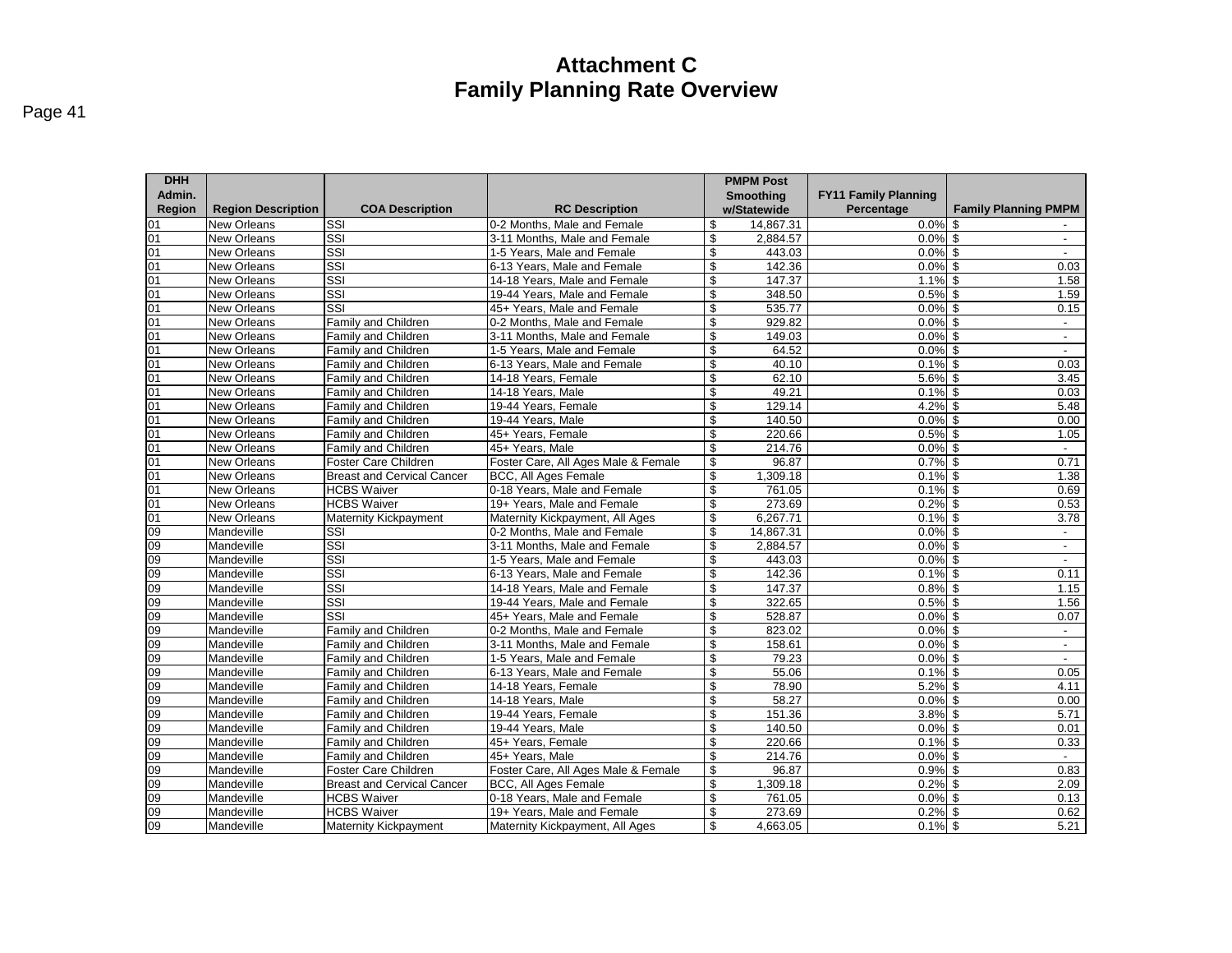| ıae |  |
|-----|--|
|-----|--|

| <b>DHH</b> |                           |                                   |                                     |                          | <b>PMPM Post</b> |                             |                                   |
|------------|---------------------------|-----------------------------------|-------------------------------------|--------------------------|------------------|-----------------------------|-----------------------------------|
| Admin.     |                           |                                   |                                     |                          | Smoothing        | <b>FY11 Family Planning</b> |                                   |
| Region     | <b>Region Description</b> | <b>COA Description</b>            | <b>RC Description</b>               |                          | w/Statewide      | Percentage                  | <b>Family Planning PMPM</b>       |
|            | <b>Baton Rouge</b>        | SSI                               | 0-2 Months. Male and Female         | \$                       | 14.867.31        | $0.0\%$ \$                  |                                   |
|            | <b>Baton Rouge</b>        | $\overline{\text{SSI}}$           | 3-11 Months, Male and Female        | \$                       | 2,884.57         | 0.0%                        | \$<br>$\sim$                      |
|            | <b>Baton Rouge</b>        | SSI                               | 1-5 Years, Male and Female          | \$                       | 443.03           | $0.0\%$                     | -\$                               |
|            | <b>Baton Rouge</b>        | SSI                               | 6-13 Years, Male and Female         | $\overline{\mathcal{S}}$ | 142.36           | 0.0%                        | \$<br>0.06                        |
|            | <b>Baton Rouge</b>        | SSI                               | 14-18 Years. Male and Female        | \$                       | 147.37           | 1.1%                        | \$<br>1.65                        |
|            | <b>Baton Rouge</b>        | $\overline{\text{SSI}}$           | 19-44 Years, Male and Female        | \$                       | 351.16           | 0.4%                        | -\$<br>1.38                       |
|            | <b>Baton Rouge</b>        | $\overline{\text{SSI}}$           | 45+ Years, Male and Female          | \$                       | 508.53           | $0.0\%$ \$                  | 0.14                              |
|            | <b>Baton Rouge</b>        | Family and Children               | 0-2 Months, Male and Female         | \$                       | 909.69           | $0.0\%$ \$                  | $\sim$                            |
|            | <b>Baton Rouge</b>        | Family and Children               | 3-11 Months, Male and Female        | \$                       | 163.73           | 0.0%                        | \$<br>$\sim$                      |
|            | <b>Baton Rouge</b>        | Family and Children               | 1-5 Years, Male and Female          | \$                       | 63.94            | $0.0\%$ \$                  | $\sim$                            |
|            | <b>Baton Rouge</b>        | Family and Children               | 6-13 Years, Male and Female         | \$                       | 40.30            | $0.1\%$ \$                  | 0.04                              |
|            | <b>Baton Rouge</b>        | Family and Children               | 14-18 Years, Female                 | \$                       | 61.65            | 5.9%                        | \$<br>3.67                        |
|            | <b>Baton Rouge</b>        | Family and Children               | 14-18 Years, Male                   | \$                       | 45.47            | $0.0\%$ \$                  | 0.01                              |
|            | <b>Baton Rouge</b>        | Family and Children               | 19-44 Years, Female                 | \$                       | 124.27           | $3.7\%$ \$                  | 4.65                              |
|            | <b>Baton Rouge</b>        | Family and Children               | 19-44 Years, Male                   | \$                       | 140.50           | $0.0\%$ \$                  | $\sim$                            |
|            | <b>Baton Rouge</b>        | Family and Children               | 45+ Years, Female                   | \$                       | 220.66           | 0.2%                        | \$<br>0.38                        |
|            | <b>Baton Rouge</b>        | Family and Children               | 45+ Years, Male                     | \$                       | 214.76           | $0.0\%$ \$                  | $\sim$                            |
|            | <b>Baton Rouge</b>        | Foster Care Children              | Foster Care, All Ages Male & Female | \$                       | 96.87            | 0.9%                        | \$<br>0.84                        |
|            | <b>Baton Rouge</b>        | <b>Breast and Cervical Cancer</b> | <b>BCC, All Ages Female</b>         | \$                       | 1,309.18         | $0.1\%$ \$                  | 1.00                              |
|            | <b>Baton Rouge</b>        | <b>HCBS Waiver</b>                | 0-18 Years, Male and Female         | \$                       | 761.05           | $0.2%$ \$                   | 1.67                              |
|            | <b>Baton Rouge</b>        | <b>HCBS Waiver</b>                | 19+ Years, Male and Female          | \$                       | 273.69           | $0.3\%$ \$                  | 0.83                              |
|            | <b>Baton Rouge</b>        | <b>Maternity Kickpayment</b>      | Maternity Kickpayment, All Ages     | \$                       | 5,051.46         | $0.0\%$ \$                  | 2.13                              |
|            | Thibodaux                 | SSI                               | 0-2 Months, Male and Female         | \$                       | 14,867.31        | $0.0\%$ \$                  | $\sim$                            |
|            | Thibodaux                 | SSI                               | 3-11 Months, Male and Female        | \$                       | 2,884.57         | $0.0\%$ \$                  | $\blacksquare$                    |
|            | Thibodaux                 | $\overline{\text{SSI}}$           | 1-5 Years, Male and Female          | \$                       | 443.03           | 0.0%                        | \$<br>$\sim$                      |
|            | Thibodaux                 | SSI                               | 6-13 Years. Male and Female         | \$                       | 142.36           | $0.1\%$ \$                  | 0.09                              |
|            | Thibodaux                 | $\overline{\text{SSI}}$           | 14-18 Years, Male and Female        | \$                       | 147.37           | 1.5%                        | $\boldsymbol{\mathsf{s}}$<br>2.26 |
|            | Thibodaux                 | SSI                               | 19-44 Years, Male and Female        | \$                       | 285.92           | $0.8\%$ \$                  | 2.22                              |
|            | Thibodaux                 | SSI                               | 45+ Years, Male and Female          | \$                       | 514.37           | $0.0\%$ \$                  | 0.14                              |
|            | Thibodaux                 | Family and Children               | 0-2 Months, Male and Female         | \$                       | 757.67           | 0.0%                        | \$<br>$\sim$                      |
|            | Thibodaux                 | Family and Children               | 3-11 Months, Male and Female        | \$                       | 161.56           | 0.0%                        | \$<br>$\sim$                      |
|            | Thibodaux                 | Family and Children               | 1-5 Years, Male and Female          | \$                       | 76.47            | 0.0%                        | \$<br>$\sim$                      |
|            | Thibodaux                 | Family and Children               | 6-13 Years, Male and Female         | \$                       | 52.11            | 0.2%                        | 0.08<br>-\$                       |
|            | Thibodaux                 | <b>Family and Children</b>        | 14-18 Years, Female                 | \$                       | 87.02            | $6.6\%$ \$                  | 5.71                              |
|            | Thibodaux                 | Family and Children               | 14-18 Years, Male                   | \$                       | 62.08            | $0.0\%$ \$                  | 0.00                              |
|            | Thibodaux                 | Family and Children               | 19-44 Years, Female                 | \$                       | 164.92           | $4.3\%$ \$                  | 7.02                              |
|            | Thibodaux                 | Family and Children               | 19-44 Years, Male                   | \$                       | 140.50           | $0.0\%$ \$                  | 0.02                              |
|            | Thibodaux                 | Family and Children               | 45+ Years, Female                   | \$                       | 220.66           | $0.2%$ \$                   | 0.44                              |
|            | Thibodaux                 | <b>Family and Children</b>        | 45+ Years, Male                     | \$                       | 214.76           | $0.0\%$ \$                  |                                   |
|            | Thibodaux                 | Foster Care Children              | Foster Care, All Ages Male & Female | \$                       | 96.87            | 0.8%                        | 0.82<br>\$                        |
|            | Thibodaux                 | <b>Breast and Cervical Cancer</b> | <b>BCC, All Ages Female</b>         | \$                       | 1,309.18         | $0.0\%$ \$                  | 0.06                              |
|            | Thibodaux                 | <b>HCBS Waiver</b>                | 0-18 Years, Male and Female         | \$                       | 761.05           | $0.2%$ \$                   | 1.16                              |
|            | Thibodaux                 | <b>HCBS Waiver</b>                | 19+ Years, Male and Female          | \$                       | 273.69           | $0.5\%$ \$                  | 1.35                              |
|            | Thibodaux                 | <b>Maternity Kickpayment</b>      | Maternity Kickpayment, All Ages     | \$                       | 4,975.08         | $0.1\%$ \$                  | 4.77                              |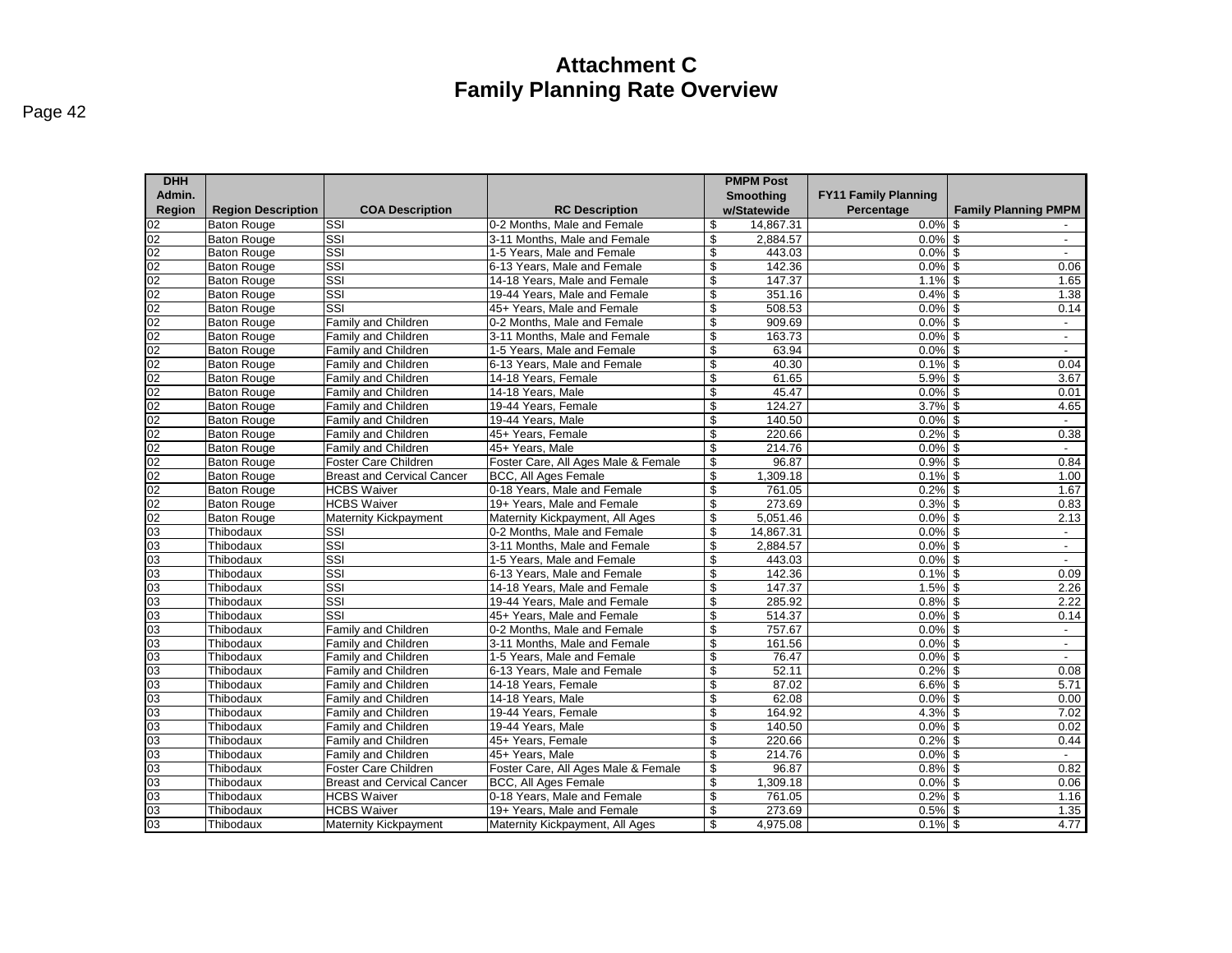| <b>DHH</b> |                           |                                   |                                     |     | <b>PMPM Post</b> |                             |                             |
|------------|---------------------------|-----------------------------------|-------------------------------------|-----|------------------|-----------------------------|-----------------------------|
| Admin.     |                           |                                   |                                     |     | <b>Smoothing</b> | <b>FY11 Family Planning</b> |                             |
| Region     | <b>Region Description</b> | <b>COA Description</b>            | <b>RC Description</b>               |     | w/Statewide      | Percentage                  | <b>Family Planning PMPM</b> |
| 04         | Lafayette                 | SSI                               | 0-2 Months, Male and Female         |     | 14,867.31        | $0.0\%$ \$                  |                             |
| 04         | Lafayette                 | SSI                               | 3-11 Months, Male and Female        | \$. | 2,884.57         | $0.0\%$ \$                  | $\overline{\phantom{0}}$    |
| 04         | Lafayette                 | SSI                               | 1-5 Years, Male and Female          |     | 443.03           | $0.0\%$   \$                | $\sim$                      |
| 04         | Lafayette                 | SSI                               | 6-13 Years, Male and Female         | \$  | 142.36           | $0.0\%$ \$                  | 0.04                        |
| 04         | Lafayette                 | SSI                               | 14-18 Years, Male and Female        | \$  | 147.37           | $0.9\%$ \$                  | 1.26                        |
| 04         | Lafayette                 | SSI                               | 19-44 Years, Male and Female        | \$  | 294.26           | $0.4\%$ \$                  | 1.17                        |
| 04         | Lafayette                 | SSI                               | 45+ Years, Male and Female          | \$. | 454.02           | $0.0\%$ \$                  | 0.12                        |
| 04         | Lafayette                 | Family and Children               | 0-2 Months, Male and Female         | \$. | 888.95           | $0.0\%$ \$                  |                             |
| 04         | Lafayette                 | Family and Children               | 3-11 Months, Male and Female        |     | 159.05           | $0.0\%$ \$                  |                             |
| 04         | Lafayette                 | Family and Children               | 1-5 Years, Male and Female          |     | 69.25            | $0.0\%$ \$                  |                             |
| 04         | Lafayette                 | Family and Children               | 6-13 Years, Male and Female         |     | 45.77            | $0.1\%$ \$                  | 0.04                        |
| 04         | Lafayette                 | Family and Children               | 14-18 Years, Female                 | \$  | 70.33            | $5.2\%$ \$                  | 3.67                        |
| 04         | Lafayette                 | Family and Children               | 14-18 Years, Male                   | \$. | 49.68            | $0.0\%$ \$                  | 0.00                        |
| 04         | Lafayette                 | Family and Children               | 19-44 Years, Female                 | \$  | 134.10           | $4.2\%$ \$                  | 5.69                        |
| 04         | Lafayette                 | Family and Children               | 19-44 Years, Male                   | \$  | 140.50           | $0.0\%$ \$                  | 0.01                        |
| 04         | Lafayette                 | Family and Children               | 45+ Years, Female                   |     | 220.66           | $0.3\%$ \$                  | 0.55                        |
| 04         | Lafayette                 | Family and Children               | 45+ Years, Male                     |     | 214.76           | $0.0\%$ \$                  |                             |
| 04         | Lafayette                 | Foster Care Children              | Foster Care, All Ages Male & Female |     | 96.87            | $0.8\%$ \$                  | 0.74                        |
| 04         | Lafayette                 | <b>Breast and Cervical Cancer</b> | BCC, All Ages Female                |     | ,309.18          | $0.0\%$   \$                | 0.40                        |
| 04         | Lafayette                 | <b>HCBS Waiver</b>                | 0-18 Years, Male and Female         | \$. | 761.05           | $0.0\%$ \$                  | 0.30                        |
| 04         | Lafayette                 | <b>HCBS Waiver</b>                | 19+ Years, Male and Female          |     | 273.69           | $0.2\%$ \$                  | 0.46                        |
| 04         | Lafayette                 | <b>Maternity Kickpayment</b>      | Maternity Kickpayment, All Ages     |     | 4,416.55         | $0.0\%$ \$                  | 1.83                        |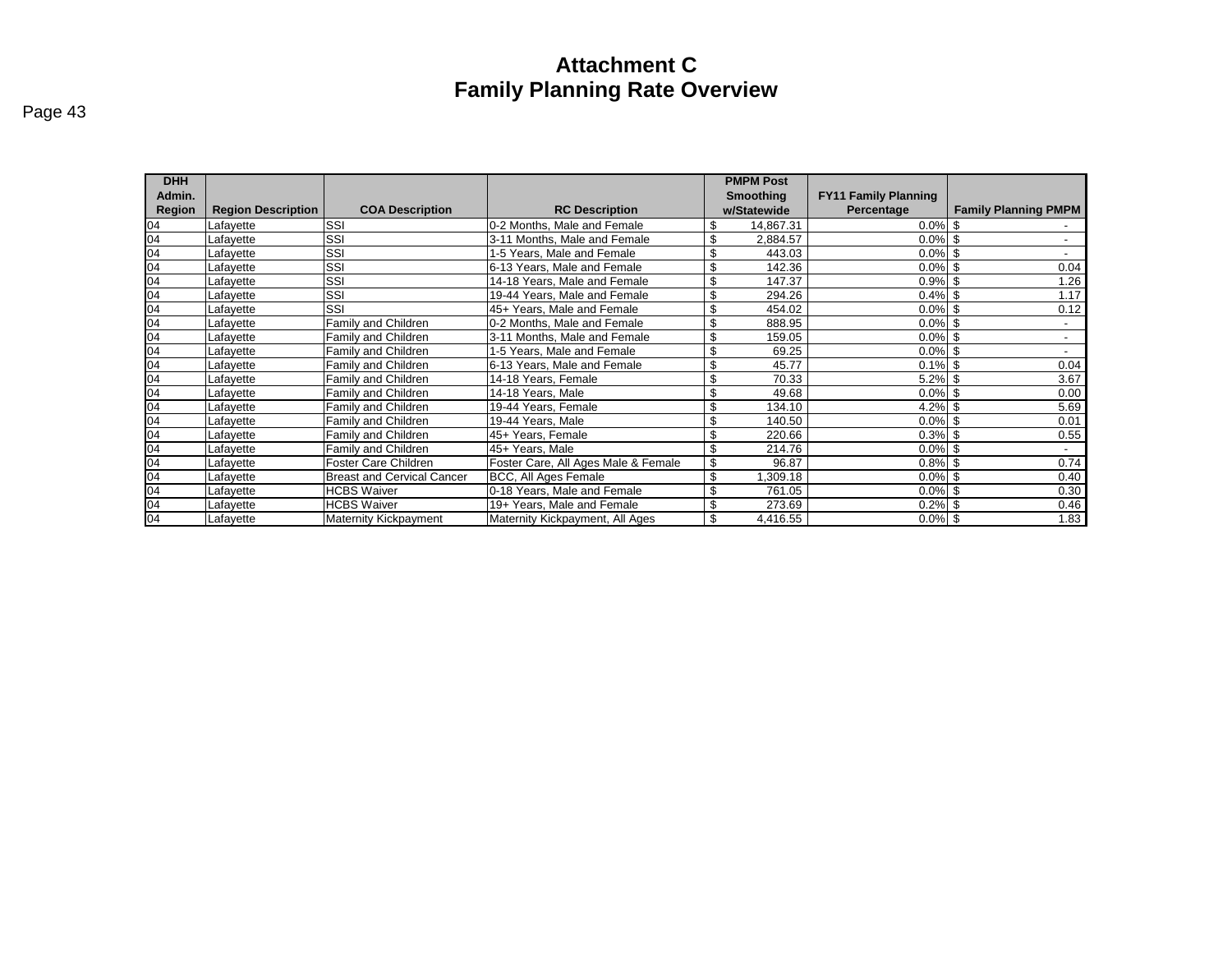| Admin.<br>Smoothing<br><b>Region</b><br><b>Region Description</b><br><b>COA Description</b><br><b>RC Description</b><br>w/Statewide<br>Percentage<br><b>Family Planning PMPM</b><br>SSI<br>$05\,$<br>Lake Charles<br>0-2 Months. Male and Female<br>14,867.31<br>$0.0\%$ \$<br>\$<br>05<br>05<br>05<br>05<br>05<br><b>Lake Charles</b><br>SSI<br>3-11 Months. Male and Female<br>\$<br>2.884.57<br>$0.0\%$ \$<br>$\sim$<br>$\overline{\text{SSI}}$<br>\$<br>$0.0\%$ \$<br>Lake Charles<br>1-5 Years, Male and Female<br>443.03<br>$\sim$<br>SSI<br>\$<br>Lake Charles<br>6-13 Years. Male and Female<br>142.36<br>0.0%<br>\$<br>0.07<br>SSI<br>\$<br>Lake Charles<br>14-18 Years, Male and Female<br>147.37<br>$0.9\%$ \$<br>1.34<br>SSI<br>\$<br>Lake Charles<br>287.73<br>$0.5\%$ \$<br>1.48<br>19-44 Years, Male and Female<br>$\overline{\text{SSI}}$<br>\$<br>489.64<br>$0.0\%$ \$<br>Lake Charles<br>45+ Years, Male and Female<br>0.03<br>Lake Charles<br>Family and Children<br>0-2 Months, Male and Female<br>\$<br>744.60<br>$0.0\%$ \$<br>$\sim$<br><b>Lake Charles</b><br>3-11 Months, Male and Female<br>\$<br>163.21<br>$0.0\%$ \$<br>Family and Children<br>$\sim$<br><u>이영영영</u><br>\$<br>74.37<br>$0.0\%$ \$<br>Lake Charles<br>Family and Children<br>1-5 Years, Male and Female<br>$\sim$<br>$\overline{\mathbb{S}}$<br>50.69<br>$0.1\%$ \$<br>0.06<br><b>Lake Charles</b><br><b>Family and Children</b><br>6-13 Years, Male and Female<br><b>Lake Charles</b><br>\$<br>81.56<br>5.9%<br>l \$<br>4.82<br>Family and Children<br>14-18 Years, Female<br>54.70<br><b>Lake Charles</b><br>14-18 Years, Male<br>\$<br>$0.0\%$ \$<br><b>Family and Children</b><br>0.00<br>\$<br>165.05<br>$4.0\%$ \$<br><b>Lake Charles</b><br>Family and Children<br>19-44 Years, Female<br>6.61<br>$rac{1}{05}$<br>\$<br><b>Lake Charles</b><br>Family and Children<br>19-44 Years, Male<br>140.50<br>$0.0\%$ \$<br>$\sim$<br>0.53<br>Lake Charles<br>Family and Children<br>45+ Years, Female<br>\$<br>220.66<br>0.2%<br>\$<br>05<br>05<br>05<br>\$<br>$0.0\%$ \$<br>Lake Charles<br>Family and Children<br>45+ Years, Male<br>214.76<br>Foster Care, All Ages Male & Female<br>\$<br>96.87<br>$0.4\%$ \$<br>0.35<br><b>Lake Charles</b><br>Foster Care Children<br>Lake Charles<br><b>BCC, All Ages Female</b><br>\$<br>1,309.18<br>$0.0\%$ \$<br>0.01<br><b>Breast and Cervical Cancer</b><br>05<br>05<br>05<br><b>HCBS Waiver</b><br>0-18 Years, Male and Female<br>\$<br>761.05<br>$0.0\%$ \$<br>Lake Charles<br>0.01<br><b>HCBS Waiver</b><br>\$<br>273.69<br>$0.2\%$ \$<br>Lake Charles<br>19+ Years. Male and Female<br>0.67<br><b>Maternity Kickpayment</b><br>Lake Charles<br>Maternity Kickpayment, All Ages<br>\$<br>4,511.26<br>$0.2\%$ \$<br>11.13<br><u>ଓ ଓ ଓ</u><br>$\overline{\text{SSI}}$<br>0-2 Months, Male and Female<br>\$<br>14,867.31<br>0.0%<br>\$<br>Alexandria<br>$\sim$<br>SSI<br>\$<br>$0.0\%$ \$<br>3-11 Months, Male and Female<br>2,884.57<br>Alexandria<br>$\sim$<br>SSI<br>\$<br>$0.0\%$ \$<br>Alexandria<br>1-5 Years. Male and Female<br>443.03<br>$\mathbf{r}$<br>$\overline{\text{SSI}}$<br>6-13 Years, Male and Female<br>\$<br>142.36<br>$0.0\%$ \$<br>0.06<br>Alexandria<br><u> 8 8 </u><br>$\overline{\text{SSI}}$<br>Alexandria<br>\$<br>147.37<br>$1.3\%$ \$<br>14-18 Years, Male and Female<br>1.89<br>SSI<br>\$<br>269.08<br>$0.5\%$ \$<br>1.37<br>Alexandria<br>19-44 Years. Male and Female<br>$\overline{\text{SSI}}$<br>45+ Years, Male and Female<br>\$<br>483.33<br>$0.0\%$ \$<br>0.06<br>Alexandria<br><u>(ဗ္ဗ ဗ</u><br>\$<br>Family and Children<br>1,152.24<br>$0.0\%$ \$<br>Alexandria<br>0-2 Months, Male and Female<br>$\sim$<br>\$<br>177.99<br>$0.0\%$ \$<br>Alexandria<br><b>Family and Children</b><br>3-11 Months, Male and Female<br>$\blacksquare$<br>\$<br>$0.0\%$ \$<br>Alexandria<br><b>Family and Children</b><br>1-5 Years, Male and Female<br>87.42<br>06<br>\$<br>54.74<br>0.07<br>6-13 Years, Male and Female<br>0.1%<br>\$<br>Alexandria<br>Family and Children<br>06<br>14-18 Years, Female<br>\$<br>83.88<br>$6.0\%$ \$<br>5.04<br>Alexandria<br>Family and Children<br>06<br>\$<br>59.58<br>$0.0\%$ \$<br>Alexandria<br><b>Family and Children</b><br>14-18 Years, Male<br>$\sim$<br>06<br>Alexandria<br>19-44 Years, Female<br>\$<br>149.76<br>4.1%<br>\$<br>6.15<br><b>Family and Children</b><br><u>(8 8 8 </u><br>\$<br>19-44 Years, Male<br>140.50<br>0.0%<br>\$<br>Alexandria<br>Family and Children<br>0.01<br>$0.2\%$ \$<br>\$<br>220.66<br>0.43<br>Alexandria<br><b>Family and Children</b><br>45+ Years, Female<br>\$<br>214.76<br>$0.0\%$ \$<br>Family and Children<br>45+ Years, Male<br>Alexandria<br><u>  8  8 </u><br>\$<br>96.87<br>0.87<br>Foster Care Children<br>Foster Care, All Ages Male & Female<br>$0.9\%$ \$<br>Alexandria<br>Alexandria<br><b>Breast and Cervical Cancer</b><br><b>BCC, All Ages Female</b><br>\$<br>1,309.18<br>$0.0\%$ \$<br>0.29<br><b>HCBS Waiver</b><br>0-18 Years, Male and Female<br>\$<br>761.05<br>$0.0\%$ \$<br>0.13<br>Alexandria<br>$\frac{90}{100}$<br>\$<br><b>HCBS Waiver</b><br>273.69<br>$0.1\%$ \$<br>0.22<br>Alexandria<br>19+ Years, Male and Female | <b>DHH</b> |            |                       |                                 |    | <b>PMPM Post</b> |                             |      |
|--------------------------------------------------------------------------------------------------------------------------------------------------------------------------------------------------------------------------------------------------------------------------------------------------------------------------------------------------------------------------------------------------------------------------------------------------------------------------------------------------------------------------------------------------------------------------------------------------------------------------------------------------------------------------------------------------------------------------------------------------------------------------------------------------------------------------------------------------------------------------------------------------------------------------------------------------------------------------------------------------------------------------------------------------------------------------------------------------------------------------------------------------------------------------------------------------------------------------------------------------------------------------------------------------------------------------------------------------------------------------------------------------------------------------------------------------------------------------------------------------------------------------------------------------------------------------------------------------------------------------------------------------------------------------------------------------------------------------------------------------------------------------------------------------------------------------------------------------------------------------------------------------------------------------------------------------------------------------------------------------------------------------------------------------------------------------------------------------------------------------------------------------------------------------------------------------------------------------------------------------------------------------------------------------------------------------------------------------------------------------------------------------------------------------------------------------------------------------------------------------------------------------------------------------------------------------------------------------------------------------------------------------------------------------------------------------------------------------------------------------------------------------------------------------------------------------------------------------------------------------------------------------------------------------------------------------------------------------------------------------------------------------------------------------------------------------------------------------------------------------------------------------------------------------------------------------------------------------------------------------------------------------------------------------------------------------------------------------------------------------------------------------------------------------------------------------------------------------------------------------------------------------------------------------------------------------------------------------------------------------------------------------------------------------------------------------------------------------------------------------------------------------------------------------------------------------------------------------------------------------------------------------------------------------------------------------------------------------------------------------------------------------------------------------------------------------------------------------------------------------------------------------------------------------------------------------------------------------------------------------------------------------------------------------------------------------------------------------------------------------------------------------------------------------------------------------------------------------------------------------------------------------------------------------------------------------------------------------------------------------------------------------------------------------------------------------------------------------------------------------------------------------------------------------------------------------------------------------------------------------------------------------------------------------------------------------------------------------------------------------------------------------------------------------------------------------------------------------------------------------------------------------------------------------------------------------|------------|------------|-----------------------|---------------------------------|----|------------------|-----------------------------|------|
|                                                                                                                                                                                                                                                                                                                                                                                                                                                                                                                                                                                                                                                                                                                                                                                                                                                                                                                                                                                                                                                                                                                                                                                                                                                                                                                                                                                                                                                                                                                                                                                                                                                                                                                                                                                                                                                                                                                                                                                                                                                                                                                                                                                                                                                                                                                                                                                                                                                                                                                                                                                                                                                                                                                                                                                                                                                                                                                                                                                                                                                                                                                                                                                                                                                                                                                                                                                                                                                                                                                                                                                                                                                                                                                                                                                                                                                                                                                                                                                                                                                                                                                                                                                                                                                                                                                                                                                                                                                                                                                                                                                                                                                                                                                                                                                                                                                                                                                                                                                                                                                                                                                                                                                                  |            |            |                       |                                 |    |                  | <b>FY11 Family Planning</b> |      |
|                                                                                                                                                                                                                                                                                                                                                                                                                                                                                                                                                                                                                                                                                                                                                                                                                                                                                                                                                                                                                                                                                                                                                                                                                                                                                                                                                                                                                                                                                                                                                                                                                                                                                                                                                                                                                                                                                                                                                                                                                                                                                                                                                                                                                                                                                                                                                                                                                                                                                                                                                                                                                                                                                                                                                                                                                                                                                                                                                                                                                                                                                                                                                                                                                                                                                                                                                                                                                                                                                                                                                                                                                                                                                                                                                                                                                                                                                                                                                                                                                                                                                                                                                                                                                                                                                                                                                                                                                                                                                                                                                                                                                                                                                                                                                                                                                                                                                                                                                                                                                                                                                                                                                                                                  |            |            |                       |                                 |    |                  |                             |      |
|                                                                                                                                                                                                                                                                                                                                                                                                                                                                                                                                                                                                                                                                                                                                                                                                                                                                                                                                                                                                                                                                                                                                                                                                                                                                                                                                                                                                                                                                                                                                                                                                                                                                                                                                                                                                                                                                                                                                                                                                                                                                                                                                                                                                                                                                                                                                                                                                                                                                                                                                                                                                                                                                                                                                                                                                                                                                                                                                                                                                                                                                                                                                                                                                                                                                                                                                                                                                                                                                                                                                                                                                                                                                                                                                                                                                                                                                                                                                                                                                                                                                                                                                                                                                                                                                                                                                                                                                                                                                                                                                                                                                                                                                                                                                                                                                                                                                                                                                                                                                                                                                                                                                                                                                  |            |            |                       |                                 |    |                  |                             |      |
|                                                                                                                                                                                                                                                                                                                                                                                                                                                                                                                                                                                                                                                                                                                                                                                                                                                                                                                                                                                                                                                                                                                                                                                                                                                                                                                                                                                                                                                                                                                                                                                                                                                                                                                                                                                                                                                                                                                                                                                                                                                                                                                                                                                                                                                                                                                                                                                                                                                                                                                                                                                                                                                                                                                                                                                                                                                                                                                                                                                                                                                                                                                                                                                                                                                                                                                                                                                                                                                                                                                                                                                                                                                                                                                                                                                                                                                                                                                                                                                                                                                                                                                                                                                                                                                                                                                                                                                                                                                                                                                                                                                                                                                                                                                                                                                                                                                                                                                                                                                                                                                                                                                                                                                                  |            |            |                       |                                 |    |                  |                             |      |
|                                                                                                                                                                                                                                                                                                                                                                                                                                                                                                                                                                                                                                                                                                                                                                                                                                                                                                                                                                                                                                                                                                                                                                                                                                                                                                                                                                                                                                                                                                                                                                                                                                                                                                                                                                                                                                                                                                                                                                                                                                                                                                                                                                                                                                                                                                                                                                                                                                                                                                                                                                                                                                                                                                                                                                                                                                                                                                                                                                                                                                                                                                                                                                                                                                                                                                                                                                                                                                                                                                                                                                                                                                                                                                                                                                                                                                                                                                                                                                                                                                                                                                                                                                                                                                                                                                                                                                                                                                                                                                                                                                                                                                                                                                                                                                                                                                                                                                                                                                                                                                                                                                                                                                                                  |            |            |                       |                                 |    |                  |                             |      |
|                                                                                                                                                                                                                                                                                                                                                                                                                                                                                                                                                                                                                                                                                                                                                                                                                                                                                                                                                                                                                                                                                                                                                                                                                                                                                                                                                                                                                                                                                                                                                                                                                                                                                                                                                                                                                                                                                                                                                                                                                                                                                                                                                                                                                                                                                                                                                                                                                                                                                                                                                                                                                                                                                                                                                                                                                                                                                                                                                                                                                                                                                                                                                                                                                                                                                                                                                                                                                                                                                                                                                                                                                                                                                                                                                                                                                                                                                                                                                                                                                                                                                                                                                                                                                                                                                                                                                                                                                                                                                                                                                                                                                                                                                                                                                                                                                                                                                                                                                                                                                                                                                                                                                                                                  |            |            |                       |                                 |    |                  |                             |      |
|                                                                                                                                                                                                                                                                                                                                                                                                                                                                                                                                                                                                                                                                                                                                                                                                                                                                                                                                                                                                                                                                                                                                                                                                                                                                                                                                                                                                                                                                                                                                                                                                                                                                                                                                                                                                                                                                                                                                                                                                                                                                                                                                                                                                                                                                                                                                                                                                                                                                                                                                                                                                                                                                                                                                                                                                                                                                                                                                                                                                                                                                                                                                                                                                                                                                                                                                                                                                                                                                                                                                                                                                                                                                                                                                                                                                                                                                                                                                                                                                                                                                                                                                                                                                                                                                                                                                                                                                                                                                                                                                                                                                                                                                                                                                                                                                                                                                                                                                                                                                                                                                                                                                                                                                  |            |            |                       |                                 |    |                  |                             |      |
|                                                                                                                                                                                                                                                                                                                                                                                                                                                                                                                                                                                                                                                                                                                                                                                                                                                                                                                                                                                                                                                                                                                                                                                                                                                                                                                                                                                                                                                                                                                                                                                                                                                                                                                                                                                                                                                                                                                                                                                                                                                                                                                                                                                                                                                                                                                                                                                                                                                                                                                                                                                                                                                                                                                                                                                                                                                                                                                                                                                                                                                                                                                                                                                                                                                                                                                                                                                                                                                                                                                                                                                                                                                                                                                                                                                                                                                                                                                                                                                                                                                                                                                                                                                                                                                                                                                                                                                                                                                                                                                                                                                                                                                                                                                                                                                                                                                                                                                                                                                                                                                                                                                                                                                                  |            |            |                       |                                 |    |                  |                             |      |
|                                                                                                                                                                                                                                                                                                                                                                                                                                                                                                                                                                                                                                                                                                                                                                                                                                                                                                                                                                                                                                                                                                                                                                                                                                                                                                                                                                                                                                                                                                                                                                                                                                                                                                                                                                                                                                                                                                                                                                                                                                                                                                                                                                                                                                                                                                                                                                                                                                                                                                                                                                                                                                                                                                                                                                                                                                                                                                                                                                                                                                                                                                                                                                                                                                                                                                                                                                                                                                                                                                                                                                                                                                                                                                                                                                                                                                                                                                                                                                                                                                                                                                                                                                                                                                                                                                                                                                                                                                                                                                                                                                                                                                                                                                                                                                                                                                                                                                                                                                                                                                                                                                                                                                                                  |            |            |                       |                                 |    |                  |                             |      |
|                                                                                                                                                                                                                                                                                                                                                                                                                                                                                                                                                                                                                                                                                                                                                                                                                                                                                                                                                                                                                                                                                                                                                                                                                                                                                                                                                                                                                                                                                                                                                                                                                                                                                                                                                                                                                                                                                                                                                                                                                                                                                                                                                                                                                                                                                                                                                                                                                                                                                                                                                                                                                                                                                                                                                                                                                                                                                                                                                                                                                                                                                                                                                                                                                                                                                                                                                                                                                                                                                                                                                                                                                                                                                                                                                                                                                                                                                                                                                                                                                                                                                                                                                                                                                                                                                                                                                                                                                                                                                                                                                                                                                                                                                                                                                                                                                                                                                                                                                                                                                                                                                                                                                                                                  |            |            |                       |                                 |    |                  |                             |      |
|                                                                                                                                                                                                                                                                                                                                                                                                                                                                                                                                                                                                                                                                                                                                                                                                                                                                                                                                                                                                                                                                                                                                                                                                                                                                                                                                                                                                                                                                                                                                                                                                                                                                                                                                                                                                                                                                                                                                                                                                                                                                                                                                                                                                                                                                                                                                                                                                                                                                                                                                                                                                                                                                                                                                                                                                                                                                                                                                                                                                                                                                                                                                                                                                                                                                                                                                                                                                                                                                                                                                                                                                                                                                                                                                                                                                                                                                                                                                                                                                                                                                                                                                                                                                                                                                                                                                                                                                                                                                                                                                                                                                                                                                                                                                                                                                                                                                                                                                                                                                                                                                                                                                                                                                  |            |            |                       |                                 |    |                  |                             |      |
|                                                                                                                                                                                                                                                                                                                                                                                                                                                                                                                                                                                                                                                                                                                                                                                                                                                                                                                                                                                                                                                                                                                                                                                                                                                                                                                                                                                                                                                                                                                                                                                                                                                                                                                                                                                                                                                                                                                                                                                                                                                                                                                                                                                                                                                                                                                                                                                                                                                                                                                                                                                                                                                                                                                                                                                                                                                                                                                                                                                                                                                                                                                                                                                                                                                                                                                                                                                                                                                                                                                                                                                                                                                                                                                                                                                                                                                                                                                                                                                                                                                                                                                                                                                                                                                                                                                                                                                                                                                                                                                                                                                                                                                                                                                                                                                                                                                                                                                                                                                                                                                                                                                                                                                                  |            |            |                       |                                 |    |                  |                             |      |
|                                                                                                                                                                                                                                                                                                                                                                                                                                                                                                                                                                                                                                                                                                                                                                                                                                                                                                                                                                                                                                                                                                                                                                                                                                                                                                                                                                                                                                                                                                                                                                                                                                                                                                                                                                                                                                                                                                                                                                                                                                                                                                                                                                                                                                                                                                                                                                                                                                                                                                                                                                                                                                                                                                                                                                                                                                                                                                                                                                                                                                                                                                                                                                                                                                                                                                                                                                                                                                                                                                                                                                                                                                                                                                                                                                                                                                                                                                                                                                                                                                                                                                                                                                                                                                                                                                                                                                                                                                                                                                                                                                                                                                                                                                                                                                                                                                                                                                                                                                                                                                                                                                                                                                                                  |            |            |                       |                                 |    |                  |                             |      |
|                                                                                                                                                                                                                                                                                                                                                                                                                                                                                                                                                                                                                                                                                                                                                                                                                                                                                                                                                                                                                                                                                                                                                                                                                                                                                                                                                                                                                                                                                                                                                                                                                                                                                                                                                                                                                                                                                                                                                                                                                                                                                                                                                                                                                                                                                                                                                                                                                                                                                                                                                                                                                                                                                                                                                                                                                                                                                                                                                                                                                                                                                                                                                                                                                                                                                                                                                                                                                                                                                                                                                                                                                                                                                                                                                                                                                                                                                                                                                                                                                                                                                                                                                                                                                                                                                                                                                                                                                                                                                                                                                                                                                                                                                                                                                                                                                                                                                                                                                                                                                                                                                                                                                                                                  |            |            |                       |                                 |    |                  |                             |      |
|                                                                                                                                                                                                                                                                                                                                                                                                                                                                                                                                                                                                                                                                                                                                                                                                                                                                                                                                                                                                                                                                                                                                                                                                                                                                                                                                                                                                                                                                                                                                                                                                                                                                                                                                                                                                                                                                                                                                                                                                                                                                                                                                                                                                                                                                                                                                                                                                                                                                                                                                                                                                                                                                                                                                                                                                                                                                                                                                                                                                                                                                                                                                                                                                                                                                                                                                                                                                                                                                                                                                                                                                                                                                                                                                                                                                                                                                                                                                                                                                                                                                                                                                                                                                                                                                                                                                                                                                                                                                                                                                                                                                                                                                                                                                                                                                                                                                                                                                                                                                                                                                                                                                                                                                  |            |            |                       |                                 |    |                  |                             |      |
|                                                                                                                                                                                                                                                                                                                                                                                                                                                                                                                                                                                                                                                                                                                                                                                                                                                                                                                                                                                                                                                                                                                                                                                                                                                                                                                                                                                                                                                                                                                                                                                                                                                                                                                                                                                                                                                                                                                                                                                                                                                                                                                                                                                                                                                                                                                                                                                                                                                                                                                                                                                                                                                                                                                                                                                                                                                                                                                                                                                                                                                                                                                                                                                                                                                                                                                                                                                                                                                                                                                                                                                                                                                                                                                                                                                                                                                                                                                                                                                                                                                                                                                                                                                                                                                                                                                                                                                                                                                                                                                                                                                                                                                                                                                                                                                                                                                                                                                                                                                                                                                                                                                                                                                                  |            |            |                       |                                 |    |                  |                             |      |
|                                                                                                                                                                                                                                                                                                                                                                                                                                                                                                                                                                                                                                                                                                                                                                                                                                                                                                                                                                                                                                                                                                                                                                                                                                                                                                                                                                                                                                                                                                                                                                                                                                                                                                                                                                                                                                                                                                                                                                                                                                                                                                                                                                                                                                                                                                                                                                                                                                                                                                                                                                                                                                                                                                                                                                                                                                                                                                                                                                                                                                                                                                                                                                                                                                                                                                                                                                                                                                                                                                                                                                                                                                                                                                                                                                                                                                                                                                                                                                                                                                                                                                                                                                                                                                                                                                                                                                                                                                                                                                                                                                                                                                                                                                                                                                                                                                                                                                                                                                                                                                                                                                                                                                                                  |            |            |                       |                                 |    |                  |                             |      |
|                                                                                                                                                                                                                                                                                                                                                                                                                                                                                                                                                                                                                                                                                                                                                                                                                                                                                                                                                                                                                                                                                                                                                                                                                                                                                                                                                                                                                                                                                                                                                                                                                                                                                                                                                                                                                                                                                                                                                                                                                                                                                                                                                                                                                                                                                                                                                                                                                                                                                                                                                                                                                                                                                                                                                                                                                                                                                                                                                                                                                                                                                                                                                                                                                                                                                                                                                                                                                                                                                                                                                                                                                                                                                                                                                                                                                                                                                                                                                                                                                                                                                                                                                                                                                                                                                                                                                                                                                                                                                                                                                                                                                                                                                                                                                                                                                                                                                                                                                                                                                                                                                                                                                                                                  |            |            |                       |                                 |    |                  |                             |      |
|                                                                                                                                                                                                                                                                                                                                                                                                                                                                                                                                                                                                                                                                                                                                                                                                                                                                                                                                                                                                                                                                                                                                                                                                                                                                                                                                                                                                                                                                                                                                                                                                                                                                                                                                                                                                                                                                                                                                                                                                                                                                                                                                                                                                                                                                                                                                                                                                                                                                                                                                                                                                                                                                                                                                                                                                                                                                                                                                                                                                                                                                                                                                                                                                                                                                                                                                                                                                                                                                                                                                                                                                                                                                                                                                                                                                                                                                                                                                                                                                                                                                                                                                                                                                                                                                                                                                                                                                                                                                                                                                                                                                                                                                                                                                                                                                                                                                                                                                                                                                                                                                                                                                                                                                  |            |            |                       |                                 |    |                  |                             |      |
|                                                                                                                                                                                                                                                                                                                                                                                                                                                                                                                                                                                                                                                                                                                                                                                                                                                                                                                                                                                                                                                                                                                                                                                                                                                                                                                                                                                                                                                                                                                                                                                                                                                                                                                                                                                                                                                                                                                                                                                                                                                                                                                                                                                                                                                                                                                                                                                                                                                                                                                                                                                                                                                                                                                                                                                                                                                                                                                                                                                                                                                                                                                                                                                                                                                                                                                                                                                                                                                                                                                                                                                                                                                                                                                                                                                                                                                                                                                                                                                                                                                                                                                                                                                                                                                                                                                                                                                                                                                                                                                                                                                                                                                                                                                                                                                                                                                                                                                                                                                                                                                                                                                                                                                                  |            |            |                       |                                 |    |                  |                             |      |
|                                                                                                                                                                                                                                                                                                                                                                                                                                                                                                                                                                                                                                                                                                                                                                                                                                                                                                                                                                                                                                                                                                                                                                                                                                                                                                                                                                                                                                                                                                                                                                                                                                                                                                                                                                                                                                                                                                                                                                                                                                                                                                                                                                                                                                                                                                                                                                                                                                                                                                                                                                                                                                                                                                                                                                                                                                                                                                                                                                                                                                                                                                                                                                                                                                                                                                                                                                                                                                                                                                                                                                                                                                                                                                                                                                                                                                                                                                                                                                                                                                                                                                                                                                                                                                                                                                                                                                                                                                                                                                                                                                                                                                                                                                                                                                                                                                                                                                                                                                                                                                                                                                                                                                                                  |            |            |                       |                                 |    |                  |                             |      |
|                                                                                                                                                                                                                                                                                                                                                                                                                                                                                                                                                                                                                                                                                                                                                                                                                                                                                                                                                                                                                                                                                                                                                                                                                                                                                                                                                                                                                                                                                                                                                                                                                                                                                                                                                                                                                                                                                                                                                                                                                                                                                                                                                                                                                                                                                                                                                                                                                                                                                                                                                                                                                                                                                                                                                                                                                                                                                                                                                                                                                                                                                                                                                                                                                                                                                                                                                                                                                                                                                                                                                                                                                                                                                                                                                                                                                                                                                                                                                                                                                                                                                                                                                                                                                                                                                                                                                                                                                                                                                                                                                                                                                                                                                                                                                                                                                                                                                                                                                                                                                                                                                                                                                                                                  |            |            |                       |                                 |    |                  |                             |      |
|                                                                                                                                                                                                                                                                                                                                                                                                                                                                                                                                                                                                                                                                                                                                                                                                                                                                                                                                                                                                                                                                                                                                                                                                                                                                                                                                                                                                                                                                                                                                                                                                                                                                                                                                                                                                                                                                                                                                                                                                                                                                                                                                                                                                                                                                                                                                                                                                                                                                                                                                                                                                                                                                                                                                                                                                                                                                                                                                                                                                                                                                                                                                                                                                                                                                                                                                                                                                                                                                                                                                                                                                                                                                                                                                                                                                                                                                                                                                                                                                                                                                                                                                                                                                                                                                                                                                                                                                                                                                                                                                                                                                                                                                                                                                                                                                                                                                                                                                                                                                                                                                                                                                                                                                  |            |            |                       |                                 |    |                  |                             |      |
|                                                                                                                                                                                                                                                                                                                                                                                                                                                                                                                                                                                                                                                                                                                                                                                                                                                                                                                                                                                                                                                                                                                                                                                                                                                                                                                                                                                                                                                                                                                                                                                                                                                                                                                                                                                                                                                                                                                                                                                                                                                                                                                                                                                                                                                                                                                                                                                                                                                                                                                                                                                                                                                                                                                                                                                                                                                                                                                                                                                                                                                                                                                                                                                                                                                                                                                                                                                                                                                                                                                                                                                                                                                                                                                                                                                                                                                                                                                                                                                                                                                                                                                                                                                                                                                                                                                                                                                                                                                                                                                                                                                                                                                                                                                                                                                                                                                                                                                                                                                                                                                                                                                                                                                                  |            |            |                       |                                 |    |                  |                             |      |
|                                                                                                                                                                                                                                                                                                                                                                                                                                                                                                                                                                                                                                                                                                                                                                                                                                                                                                                                                                                                                                                                                                                                                                                                                                                                                                                                                                                                                                                                                                                                                                                                                                                                                                                                                                                                                                                                                                                                                                                                                                                                                                                                                                                                                                                                                                                                                                                                                                                                                                                                                                                                                                                                                                                                                                                                                                                                                                                                                                                                                                                                                                                                                                                                                                                                                                                                                                                                                                                                                                                                                                                                                                                                                                                                                                                                                                                                                                                                                                                                                                                                                                                                                                                                                                                                                                                                                                                                                                                                                                                                                                                                                                                                                                                                                                                                                                                                                                                                                                                                                                                                                                                                                                                                  |            |            |                       |                                 |    |                  |                             |      |
|                                                                                                                                                                                                                                                                                                                                                                                                                                                                                                                                                                                                                                                                                                                                                                                                                                                                                                                                                                                                                                                                                                                                                                                                                                                                                                                                                                                                                                                                                                                                                                                                                                                                                                                                                                                                                                                                                                                                                                                                                                                                                                                                                                                                                                                                                                                                                                                                                                                                                                                                                                                                                                                                                                                                                                                                                                                                                                                                                                                                                                                                                                                                                                                                                                                                                                                                                                                                                                                                                                                                                                                                                                                                                                                                                                                                                                                                                                                                                                                                                                                                                                                                                                                                                                                                                                                                                                                                                                                                                                                                                                                                                                                                                                                                                                                                                                                                                                                                                                                                                                                                                                                                                                                                  |            |            |                       |                                 |    |                  |                             |      |
|                                                                                                                                                                                                                                                                                                                                                                                                                                                                                                                                                                                                                                                                                                                                                                                                                                                                                                                                                                                                                                                                                                                                                                                                                                                                                                                                                                                                                                                                                                                                                                                                                                                                                                                                                                                                                                                                                                                                                                                                                                                                                                                                                                                                                                                                                                                                                                                                                                                                                                                                                                                                                                                                                                                                                                                                                                                                                                                                                                                                                                                                                                                                                                                                                                                                                                                                                                                                                                                                                                                                                                                                                                                                                                                                                                                                                                                                                                                                                                                                                                                                                                                                                                                                                                                                                                                                                                                                                                                                                                                                                                                                                                                                                                                                                                                                                                                                                                                                                                                                                                                                                                                                                                                                  |            |            |                       |                                 |    |                  |                             |      |
|                                                                                                                                                                                                                                                                                                                                                                                                                                                                                                                                                                                                                                                                                                                                                                                                                                                                                                                                                                                                                                                                                                                                                                                                                                                                                                                                                                                                                                                                                                                                                                                                                                                                                                                                                                                                                                                                                                                                                                                                                                                                                                                                                                                                                                                                                                                                                                                                                                                                                                                                                                                                                                                                                                                                                                                                                                                                                                                                                                                                                                                                                                                                                                                                                                                                                                                                                                                                                                                                                                                                                                                                                                                                                                                                                                                                                                                                                                                                                                                                                                                                                                                                                                                                                                                                                                                                                                                                                                                                                                                                                                                                                                                                                                                                                                                                                                                                                                                                                                                                                                                                                                                                                                                                  |            |            |                       |                                 |    |                  |                             |      |
|                                                                                                                                                                                                                                                                                                                                                                                                                                                                                                                                                                                                                                                                                                                                                                                                                                                                                                                                                                                                                                                                                                                                                                                                                                                                                                                                                                                                                                                                                                                                                                                                                                                                                                                                                                                                                                                                                                                                                                                                                                                                                                                                                                                                                                                                                                                                                                                                                                                                                                                                                                                                                                                                                                                                                                                                                                                                                                                                                                                                                                                                                                                                                                                                                                                                                                                                                                                                                                                                                                                                                                                                                                                                                                                                                                                                                                                                                                                                                                                                                                                                                                                                                                                                                                                                                                                                                                                                                                                                                                                                                                                                                                                                                                                                                                                                                                                                                                                                                                                                                                                                                                                                                                                                  |            |            |                       |                                 |    |                  |                             |      |
|                                                                                                                                                                                                                                                                                                                                                                                                                                                                                                                                                                                                                                                                                                                                                                                                                                                                                                                                                                                                                                                                                                                                                                                                                                                                                                                                                                                                                                                                                                                                                                                                                                                                                                                                                                                                                                                                                                                                                                                                                                                                                                                                                                                                                                                                                                                                                                                                                                                                                                                                                                                                                                                                                                                                                                                                                                                                                                                                                                                                                                                                                                                                                                                                                                                                                                                                                                                                                                                                                                                                                                                                                                                                                                                                                                                                                                                                                                                                                                                                                                                                                                                                                                                                                                                                                                                                                                                                                                                                                                                                                                                                                                                                                                                                                                                                                                                                                                                                                                                                                                                                                                                                                                                                  |            |            |                       |                                 |    |                  |                             |      |
|                                                                                                                                                                                                                                                                                                                                                                                                                                                                                                                                                                                                                                                                                                                                                                                                                                                                                                                                                                                                                                                                                                                                                                                                                                                                                                                                                                                                                                                                                                                                                                                                                                                                                                                                                                                                                                                                                                                                                                                                                                                                                                                                                                                                                                                                                                                                                                                                                                                                                                                                                                                                                                                                                                                                                                                                                                                                                                                                                                                                                                                                                                                                                                                                                                                                                                                                                                                                                                                                                                                                                                                                                                                                                                                                                                                                                                                                                                                                                                                                                                                                                                                                                                                                                                                                                                                                                                                                                                                                                                                                                                                                                                                                                                                                                                                                                                                                                                                                                                                                                                                                                                                                                                                                  |            |            |                       |                                 |    |                  |                             |      |
|                                                                                                                                                                                                                                                                                                                                                                                                                                                                                                                                                                                                                                                                                                                                                                                                                                                                                                                                                                                                                                                                                                                                                                                                                                                                                                                                                                                                                                                                                                                                                                                                                                                                                                                                                                                                                                                                                                                                                                                                                                                                                                                                                                                                                                                                                                                                                                                                                                                                                                                                                                                                                                                                                                                                                                                                                                                                                                                                                                                                                                                                                                                                                                                                                                                                                                                                                                                                                                                                                                                                                                                                                                                                                                                                                                                                                                                                                                                                                                                                                                                                                                                                                                                                                                                                                                                                                                                                                                                                                                                                                                                                                                                                                                                                                                                                                                                                                                                                                                                                                                                                                                                                                                                                  |            |            |                       |                                 |    |                  |                             |      |
|                                                                                                                                                                                                                                                                                                                                                                                                                                                                                                                                                                                                                                                                                                                                                                                                                                                                                                                                                                                                                                                                                                                                                                                                                                                                                                                                                                                                                                                                                                                                                                                                                                                                                                                                                                                                                                                                                                                                                                                                                                                                                                                                                                                                                                                                                                                                                                                                                                                                                                                                                                                                                                                                                                                                                                                                                                                                                                                                                                                                                                                                                                                                                                                                                                                                                                                                                                                                                                                                                                                                                                                                                                                                                                                                                                                                                                                                                                                                                                                                                                                                                                                                                                                                                                                                                                                                                                                                                                                                                                                                                                                                                                                                                                                                                                                                                                                                                                                                                                                                                                                                                                                                                                                                  |            |            |                       |                                 |    |                  |                             |      |
|                                                                                                                                                                                                                                                                                                                                                                                                                                                                                                                                                                                                                                                                                                                                                                                                                                                                                                                                                                                                                                                                                                                                                                                                                                                                                                                                                                                                                                                                                                                                                                                                                                                                                                                                                                                                                                                                                                                                                                                                                                                                                                                                                                                                                                                                                                                                                                                                                                                                                                                                                                                                                                                                                                                                                                                                                                                                                                                                                                                                                                                                                                                                                                                                                                                                                                                                                                                                                                                                                                                                                                                                                                                                                                                                                                                                                                                                                                                                                                                                                                                                                                                                                                                                                                                                                                                                                                                                                                                                                                                                                                                                                                                                                                                                                                                                                                                                                                                                                                                                                                                                                                                                                                                                  |            |            |                       |                                 |    |                  |                             |      |
|                                                                                                                                                                                                                                                                                                                                                                                                                                                                                                                                                                                                                                                                                                                                                                                                                                                                                                                                                                                                                                                                                                                                                                                                                                                                                                                                                                                                                                                                                                                                                                                                                                                                                                                                                                                                                                                                                                                                                                                                                                                                                                                                                                                                                                                                                                                                                                                                                                                                                                                                                                                                                                                                                                                                                                                                                                                                                                                                                                                                                                                                                                                                                                                                                                                                                                                                                                                                                                                                                                                                                                                                                                                                                                                                                                                                                                                                                                                                                                                                                                                                                                                                                                                                                                                                                                                                                                                                                                                                                                                                                                                                                                                                                                                                                                                                                                                                                                                                                                                                                                                                                                                                                                                                  |            |            |                       |                                 |    |                  |                             |      |
|                                                                                                                                                                                                                                                                                                                                                                                                                                                                                                                                                                                                                                                                                                                                                                                                                                                                                                                                                                                                                                                                                                                                                                                                                                                                                                                                                                                                                                                                                                                                                                                                                                                                                                                                                                                                                                                                                                                                                                                                                                                                                                                                                                                                                                                                                                                                                                                                                                                                                                                                                                                                                                                                                                                                                                                                                                                                                                                                                                                                                                                                                                                                                                                                                                                                                                                                                                                                                                                                                                                                                                                                                                                                                                                                                                                                                                                                                                                                                                                                                                                                                                                                                                                                                                                                                                                                                                                                                                                                                                                                                                                                                                                                                                                                                                                                                                                                                                                                                                                                                                                                                                                                                                                                  |            |            |                       |                                 |    |                  |                             |      |
|                                                                                                                                                                                                                                                                                                                                                                                                                                                                                                                                                                                                                                                                                                                                                                                                                                                                                                                                                                                                                                                                                                                                                                                                                                                                                                                                                                                                                                                                                                                                                                                                                                                                                                                                                                                                                                                                                                                                                                                                                                                                                                                                                                                                                                                                                                                                                                                                                                                                                                                                                                                                                                                                                                                                                                                                                                                                                                                                                                                                                                                                                                                                                                                                                                                                                                                                                                                                                                                                                                                                                                                                                                                                                                                                                                                                                                                                                                                                                                                                                                                                                                                                                                                                                                                                                                                                                                                                                                                                                                                                                                                                                                                                                                                                                                                                                                                                                                                                                                                                                                                                                                                                                                                                  |            |            |                       |                                 |    |                  |                             |      |
|                                                                                                                                                                                                                                                                                                                                                                                                                                                                                                                                                                                                                                                                                                                                                                                                                                                                                                                                                                                                                                                                                                                                                                                                                                                                                                                                                                                                                                                                                                                                                                                                                                                                                                                                                                                                                                                                                                                                                                                                                                                                                                                                                                                                                                                                                                                                                                                                                                                                                                                                                                                                                                                                                                                                                                                                                                                                                                                                                                                                                                                                                                                                                                                                                                                                                                                                                                                                                                                                                                                                                                                                                                                                                                                                                                                                                                                                                                                                                                                                                                                                                                                                                                                                                                                                                                                                                                                                                                                                                                                                                                                                                                                                                                                                                                                                                                                                                                                                                                                                                                                                                                                                                                                                  |            |            |                       |                                 |    |                  |                             |      |
|                                                                                                                                                                                                                                                                                                                                                                                                                                                                                                                                                                                                                                                                                                                                                                                                                                                                                                                                                                                                                                                                                                                                                                                                                                                                                                                                                                                                                                                                                                                                                                                                                                                                                                                                                                                                                                                                                                                                                                                                                                                                                                                                                                                                                                                                                                                                                                                                                                                                                                                                                                                                                                                                                                                                                                                                                                                                                                                                                                                                                                                                                                                                                                                                                                                                                                                                                                                                                                                                                                                                                                                                                                                                                                                                                                                                                                                                                                                                                                                                                                                                                                                                                                                                                                                                                                                                                                                                                                                                                                                                                                                                                                                                                                                                                                                                                                                                                                                                                                                                                                                                                                                                                                                                  |            |            |                       |                                 |    |                  |                             |      |
|                                                                                                                                                                                                                                                                                                                                                                                                                                                                                                                                                                                                                                                                                                                                                                                                                                                                                                                                                                                                                                                                                                                                                                                                                                                                                                                                                                                                                                                                                                                                                                                                                                                                                                                                                                                                                                                                                                                                                                                                                                                                                                                                                                                                                                                                                                                                                                                                                                                                                                                                                                                                                                                                                                                                                                                                                                                                                                                                                                                                                                                                                                                                                                                                                                                                                                                                                                                                                                                                                                                                                                                                                                                                                                                                                                                                                                                                                                                                                                                                                                                                                                                                                                                                                                                                                                                                                                                                                                                                                                                                                                                                                                                                                                                                                                                                                                                                                                                                                                                                                                                                                                                                                                                                  |            |            |                       |                                 |    |                  |                             |      |
|                                                                                                                                                                                                                                                                                                                                                                                                                                                                                                                                                                                                                                                                                                                                                                                                                                                                                                                                                                                                                                                                                                                                                                                                                                                                                                                                                                                                                                                                                                                                                                                                                                                                                                                                                                                                                                                                                                                                                                                                                                                                                                                                                                                                                                                                                                                                                                                                                                                                                                                                                                                                                                                                                                                                                                                                                                                                                                                                                                                                                                                                                                                                                                                                                                                                                                                                                                                                                                                                                                                                                                                                                                                                                                                                                                                                                                                                                                                                                                                                                                                                                                                                                                                                                                                                                                                                                                                                                                                                                                                                                                                                                                                                                                                                                                                                                                                                                                                                                                                                                                                                                                                                                                                                  |            |            |                       |                                 |    |                  |                             |      |
|                                                                                                                                                                                                                                                                                                                                                                                                                                                                                                                                                                                                                                                                                                                                                                                                                                                                                                                                                                                                                                                                                                                                                                                                                                                                                                                                                                                                                                                                                                                                                                                                                                                                                                                                                                                                                                                                                                                                                                                                                                                                                                                                                                                                                                                                                                                                                                                                                                                                                                                                                                                                                                                                                                                                                                                                                                                                                                                                                                                                                                                                                                                                                                                                                                                                                                                                                                                                                                                                                                                                                                                                                                                                                                                                                                                                                                                                                                                                                                                                                                                                                                                                                                                                                                                                                                                                                                                                                                                                                                                                                                                                                                                                                                                                                                                                                                                                                                                                                                                                                                                                                                                                                                                                  |            |            |                       |                                 |    |                  |                             |      |
|                                                                                                                                                                                                                                                                                                                                                                                                                                                                                                                                                                                                                                                                                                                                                                                                                                                                                                                                                                                                                                                                                                                                                                                                                                                                                                                                                                                                                                                                                                                                                                                                                                                                                                                                                                                                                                                                                                                                                                                                                                                                                                                                                                                                                                                                                                                                                                                                                                                                                                                                                                                                                                                                                                                                                                                                                                                                                                                                                                                                                                                                                                                                                                                                                                                                                                                                                                                                                                                                                                                                                                                                                                                                                                                                                                                                                                                                                                                                                                                                                                                                                                                                                                                                                                                                                                                                                                                                                                                                                                                                                                                                                                                                                                                                                                                                                                                                                                                                                                                                                                                                                                                                                                                                  |            |            |                       |                                 |    |                  |                             |      |
|                                                                                                                                                                                                                                                                                                                                                                                                                                                                                                                                                                                                                                                                                                                                                                                                                                                                                                                                                                                                                                                                                                                                                                                                                                                                                                                                                                                                                                                                                                                                                                                                                                                                                                                                                                                                                                                                                                                                                                                                                                                                                                                                                                                                                                                                                                                                                                                                                                                                                                                                                                                                                                                                                                                                                                                                                                                                                                                                                                                                                                                                                                                                                                                                                                                                                                                                                                                                                                                                                                                                                                                                                                                                                                                                                                                                                                                                                                                                                                                                                                                                                                                                                                                                                                                                                                                                                                                                                                                                                                                                                                                                                                                                                                                                                                                                                                                                                                                                                                                                                                                                                                                                                                                                  |            |            |                       |                                 |    |                  |                             |      |
|                                                                                                                                                                                                                                                                                                                                                                                                                                                                                                                                                                                                                                                                                                                                                                                                                                                                                                                                                                                                                                                                                                                                                                                                                                                                                                                                                                                                                                                                                                                                                                                                                                                                                                                                                                                                                                                                                                                                                                                                                                                                                                                                                                                                                                                                                                                                                                                                                                                                                                                                                                                                                                                                                                                                                                                                                                                                                                                                                                                                                                                                                                                                                                                                                                                                                                                                                                                                                                                                                                                                                                                                                                                                                                                                                                                                                                                                                                                                                                                                                                                                                                                                                                                                                                                                                                                                                                                                                                                                                                                                                                                                                                                                                                                                                                                                                                                                                                                                                                                                                                                                                                                                                                                                  |            |            |                       |                                 |    |                  |                             |      |
| $0.1\%$ \$                                                                                                                                                                                                                                                                                                                                                                                                                                                                                                                                                                                                                                                                                                                                                                                                                                                                                                                                                                                                                                                                                                                                                                                                                                                                                                                                                                                                                                                                                                                                                                                                                                                                                                                                                                                                                                                                                                                                                                                                                                                                                                                                                                                                                                                                                                                                                                                                                                                                                                                                                                                                                                                                                                                                                                                                                                                                                                                                                                                                                                                                                                                                                                                                                                                                                                                                                                                                                                                                                                                                                                                                                                                                                                                                                                                                                                                                                                                                                                                                                                                                                                                                                                                                                                                                                                                                                                                                                                                                                                                                                                                                                                                                                                                                                                                                                                                                                                                                                                                                                                                                                                                                                                                       |            | Alexandria | Maternity Kickpayment | Maternity Kickpayment, All Ages | s, | 4,705.70         |                             | 3.84 |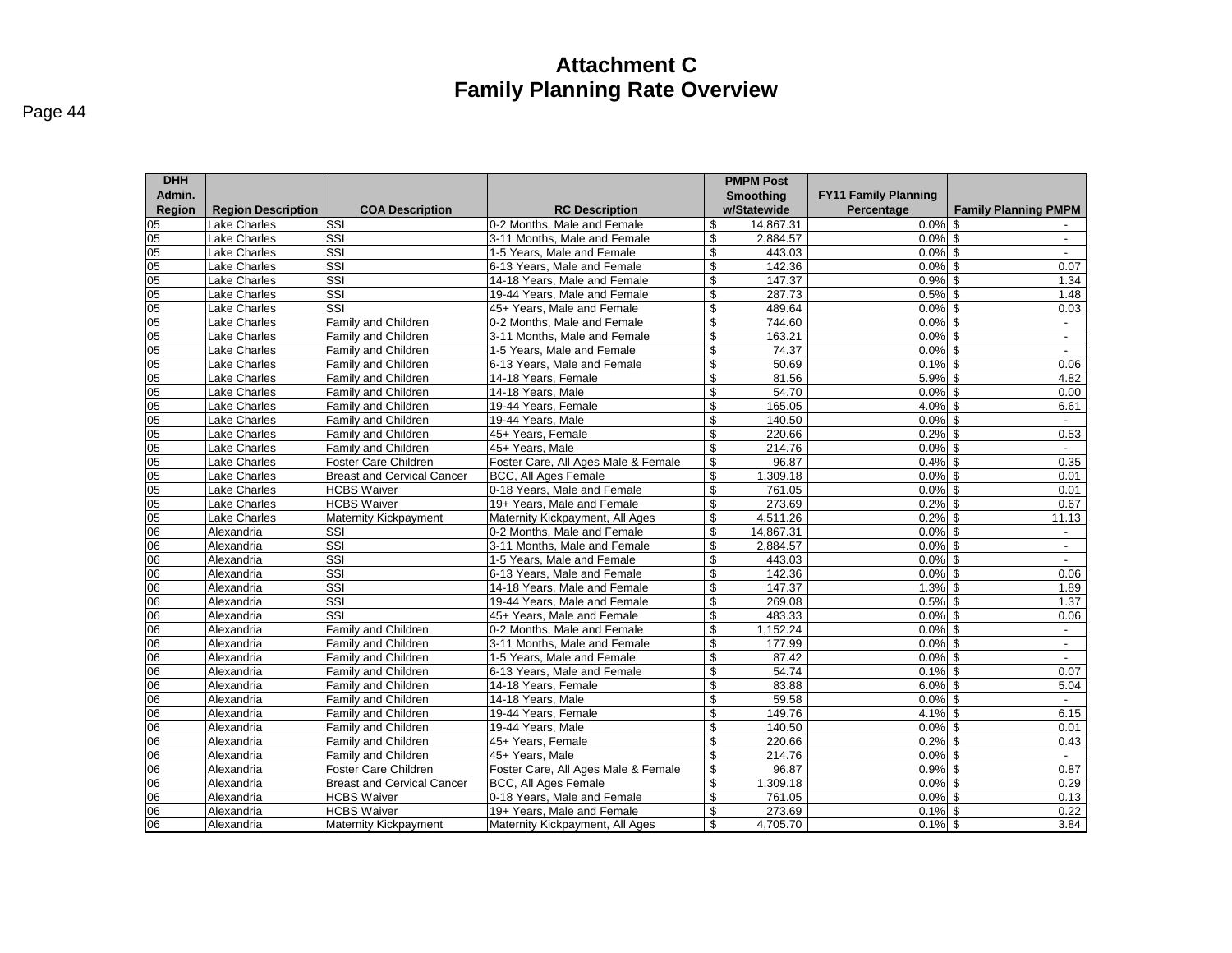| aae |  |
|-----|--|
|-----|--|

| <b>DHH</b>                       |                           |                                   |                                     | <b>PMPM Post</b> |                             |                             |
|----------------------------------|---------------------------|-----------------------------------|-------------------------------------|------------------|-----------------------------|-----------------------------|
| Admin.                           |                           |                                   |                                     | <b>Smoothing</b> | <b>FY11 Family Planning</b> |                             |
| Region                           | <b>Region Description</b> | <b>COA Description</b>            | <b>RC Description</b>               | w/Statewide      | Percentage                  | <b>Family Planning PMPM</b> |
|                                  | Shreveport                | SSI                               | 0-2 Months. Male and Female         | \$<br>14,867.31  | $0.0\%$ \$                  |                             |
|                                  | Shreveport                | SSI                               | 3-11 Months. Male and Female        | \$<br>2,884.57   | $0.0\%$ \$                  | $\overline{\phantom{a}}$    |
|                                  | Shreveport                | $\overline{\text{SSI}}$           | 1-5 Years, Male and Female          | \$<br>443.03     | $0.0\%$ \$                  | $\sim$                      |
|                                  | Shreveport                | $\overline{\text{SSI}}$           | 6-13 Years. Male and Female         | \$<br>142.36     | $0.1\%$ \$                  | 0.15                        |
|                                  | Shreveport                | SSI                               | 14-18 Years, Male and Female        | \$<br>147.37     | $1.9\%$ \$                  | 2.75                        |
|                                  | Shreveport                | $\overline{\text{SSI}}$           | 19-44 Years, Male and Female        | \$<br>320.08     | $0.5%$ \$                   | 1.72                        |
|                                  | Shreveport                | SSI                               | 45+ Years, Male and Female          | \$<br>473.54     | $0.0\%$ \$                  | 0.19                        |
|                                  | Shreveport                | Family and Children               | 0-2 Months, Male and Female         | \$<br>946.33     | $0.0\%$ \$                  | $\sim$                      |
|                                  | Shreveport                | <b>Family and Children</b>        | 3-11 Months, Male and Female        | \$<br>162.86     | $0.0\%$ \$                  | $\sim$                      |
|                                  | Shreveport                | Family and Children               | 1-5 Years, Male and Female          | \$<br>72.01      | $0.0\%$ \$                  | $\sim$                      |
|                                  | Shreveport                | <b>Family and Children</b>        | 6-13 Years, Male and Female         | \$<br>42.98      | $0.2\sqrt{8}$ \$            | 0.08                        |
|                                  | Shreveport                | Family and Children               | 14-18 Years, Female                 | \$<br>78.42      | 7.0% \$                     | 5.51                        |
|                                  | Shreveport                | Family and Children               | 14-18 Years, Male                   | \$<br>47.24      | $0.0\%$ \$                  | 0.01                        |
|                                  | Shreveport                | Family and Children               | 19-44 Years, Female                 | \$<br>155.56     | $4.4\%$ \$                  | 6.80                        |
|                                  | Shreveport                | Family and Children               | 19-44 Years, Male                   | \$<br>140.50     | $0.1\%$ \$                  | 0.07                        |
|                                  | Shreveport                | Family and Children               | 45+ Years, Female                   | \$<br>220.66     | $0.4\%$ \$                  | 0.91                        |
|                                  | Shreveport                | <b>Family and Children</b>        | 45+ Years, Male                     | \$<br>214.76     | $0.0\%$ \$                  |                             |
|                                  | Shreveport                | <b>Foster Care Children</b>       | Foster Care, All Ages Male & Female | \$<br>96.87      | $1.5\%$ \$                  | 1.44                        |
|                                  | Shreveport                | <b>Breast and Cervical Cancer</b> | <b>BCC, All Ages Female</b>         | \$<br>1,309.18   | $0.0\%$ \$                  | $\blacksquare$              |
|                                  | Shreveport                | <b>HCBS Waiver</b>                | 0-18 Years. Male and Female         | \$<br>761.05     | $0.1\%$ \$                  | 0.52                        |
|                                  | Shreveport                | <b>HCBS Waiver</b>                | 19+ Years, Male and Female          | \$<br>273.69     | $0.4\%$ \$                  | 1.03                        |
|                                  | Shreveport                | <b>Maternity Kickpayment</b>      | Maternity Kickpayment, All Ages     | \$<br>5,068.08   | $0.1\%$ \$                  | 3.70                        |
|                                  | Monroe                    | $\overline{\text{SSI}}$           | 0-2 Months, Male and Female         | \$<br>14,867.31  | $0.0\%$ \$                  | $\sim$                      |
|                                  | Monroe                    | $\overline{\text{SSI}}$           | 3-11 Months, Male and Female        | \$<br>2,884.57   | $0.0\%$ \$                  | $\sim$                      |
|                                  | Monroe                    | SSI                               | 1-5 Years, Male and Female          | \$<br>443.03     | $0.0\%$ \$                  |                             |
|                                  | Monroe                    | $\overline{\text{SSI}}$           | 6-13 Years, Male and Female         | \$<br>142.36     | $0.1\%$ \$                  | 0.13                        |
|                                  | Monroe                    | $\overline{\text{SSI}}$           | 14-18 Years, Male and Female        | \$<br>147.37     | $1.4\%$ \$                  | 2.06                        |
|                                  | Monroe                    | SSI                               | 19-44 Years, Male and Female        | \$<br>302.14     | $0.5\%$ \$                  | 1.63                        |
|                                  | Monroe                    | $\overline{\text{SSI}}$           | 45+ Years, Male and Female          | \$<br>470.45     | $0.0\%$ \$                  | 0.14                        |
| $\frac{08}{08}$                  | Monroe                    | <b>Family and Children</b>        | 0-2 Months. Male and Female         | \$<br>1,108.57   | $0.0\%$ \$                  | $\sim$                      |
|                                  | Monroe                    | Family and Children               | 3-11 Months, Male and Female        | \$<br>184.13     | $0.0\%$ \$                  | $\overline{\phantom{a}}$    |
|                                  | Monroe                    | Family and Children               | 1-5 Years, Male and Female          | \$<br>82.24      | $0.0\%$ \$                  |                             |
| 08<br>08<br>08<br>08             | Monroe                    | <b>Family and Children</b>        | 6-13 Years, Male and Female         | \$<br>49.35      | $0.2\%$ \$                  | 0.11                        |
|                                  | Monroe                    | Family and Children               | 14-18 Years, Female                 | \$<br>79.15      | $7.7\%$ \$                  | 6.06                        |
|                                  | Monroe                    | Family and Children               | 14-18 Years, Male                   | \$<br>54.03      | 0.0%                        | \$<br>0.00                  |
|                                  | Monroe                    | Family and Children               | 19-44 Years, Female                 | \$<br>136.94     | $4.8\%$ \$                  | 6.64                        |
| 08<br>08<br>08                   | Monroe                    | <b>Family and Children</b>        | 19-44 Years, Male                   | \$<br>140.50     | $0.0\%$ \$                  | 0.06                        |
|                                  | Monroe                    | Family and Children               | 45+ Years, Female                   | \$<br>220.66     | $0.3\%$ \$                  | 0.57                        |
|                                  | Monroe                    | Family and Children               | 45+ Years, Male                     | \$<br>214.76     | $0.0\%$ \$                  |                             |
|                                  | Monroe                    | Foster Care Children              | Foster Care, All Ages Male & Female | \$<br>96.87      | $1.3%$ \$                   | 1.22                        |
| 08<br>08<br>08<br>08<br>08<br>08 | Monroe                    | <b>Breast and Cervical Cancer</b> | <b>BCC, All Ages Female</b>         | \$<br>1,309.18   | $0.1\%$ \$                  | 1.11                        |
|                                  | Monroe                    | <b>HCBS Waiver</b>                | 0-18 Years, Male and Female         | \$<br>761.05     | $0.1\%$ \$                  | 0.93                        |
|                                  | Monroe                    | <b>HCBS Waiver</b>                | 19+ Years. Male and Female          | \$<br>273.69     | $0.3\%$ \$                  | 0.75                        |
|                                  | Monroe                    | <b>Maternity Kickpayment</b>      | Maternity Kickpayment, All Ages     | \$<br>5,121.42   | $0.1\%$ \$                  | 4.83                        |
|                                  |                           |                                   |                                     |                  |                             |                             |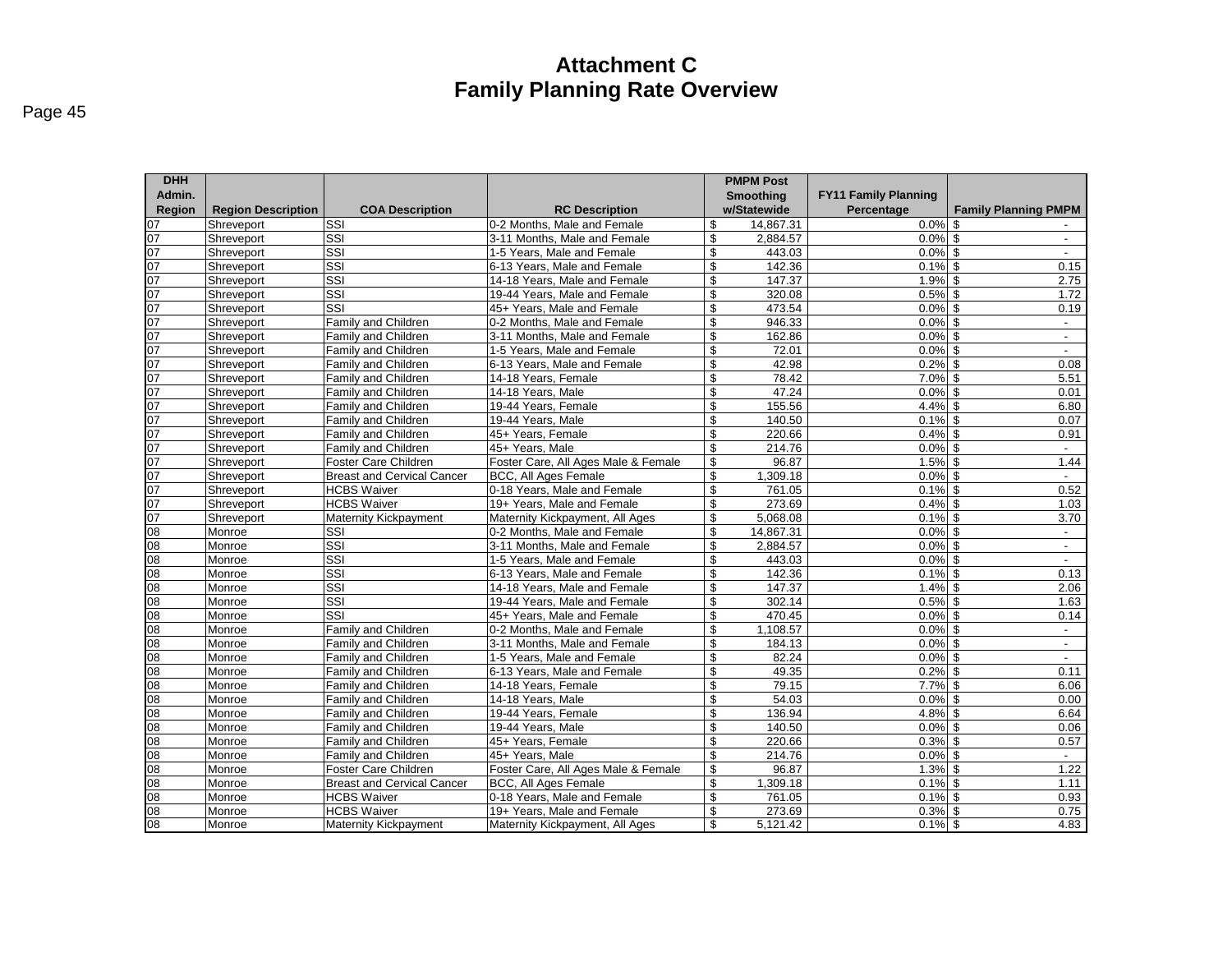# **Attachment D Data Certification**